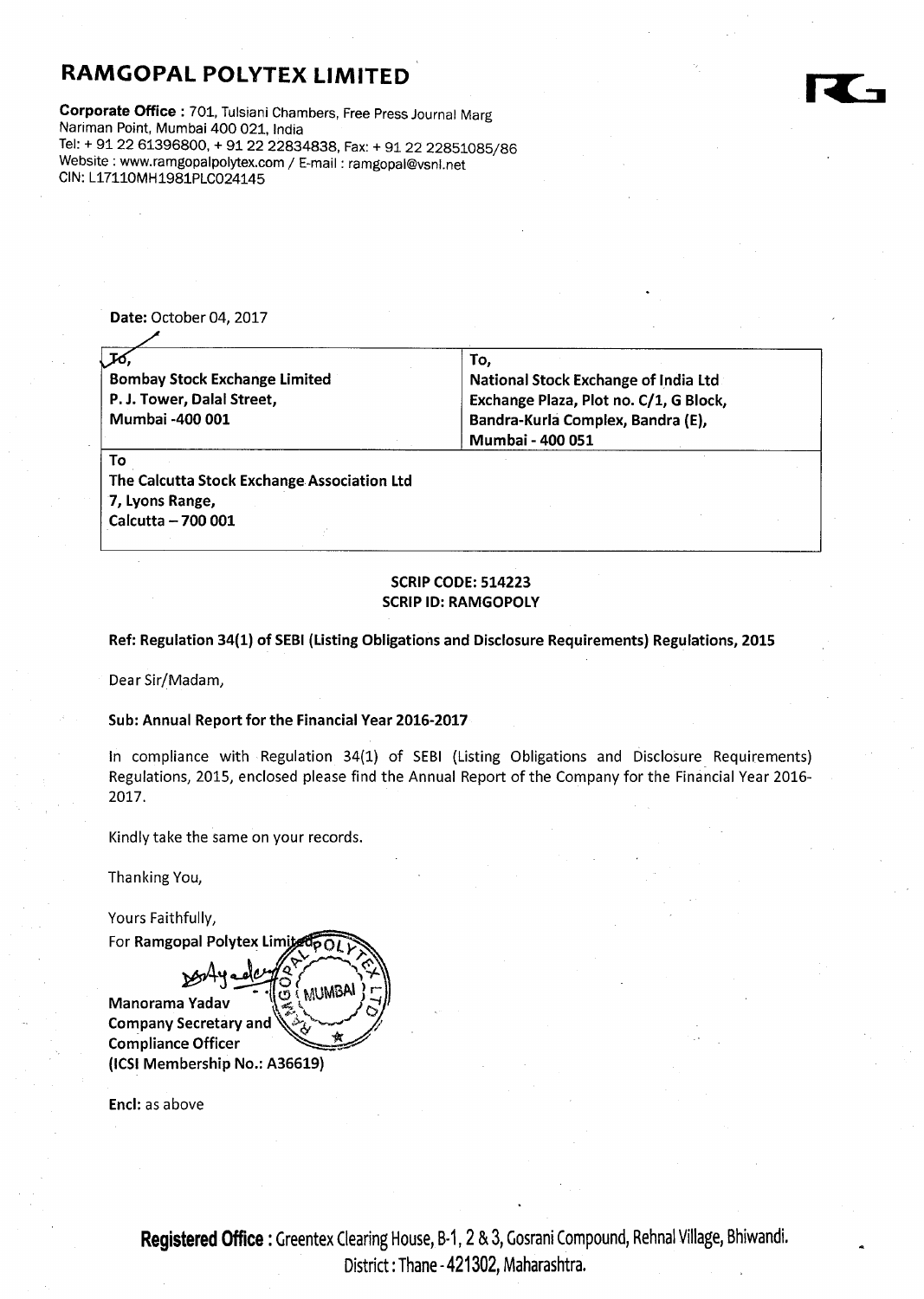# **Ramgopal Polytex Limited**

36th Annual Report 2016-17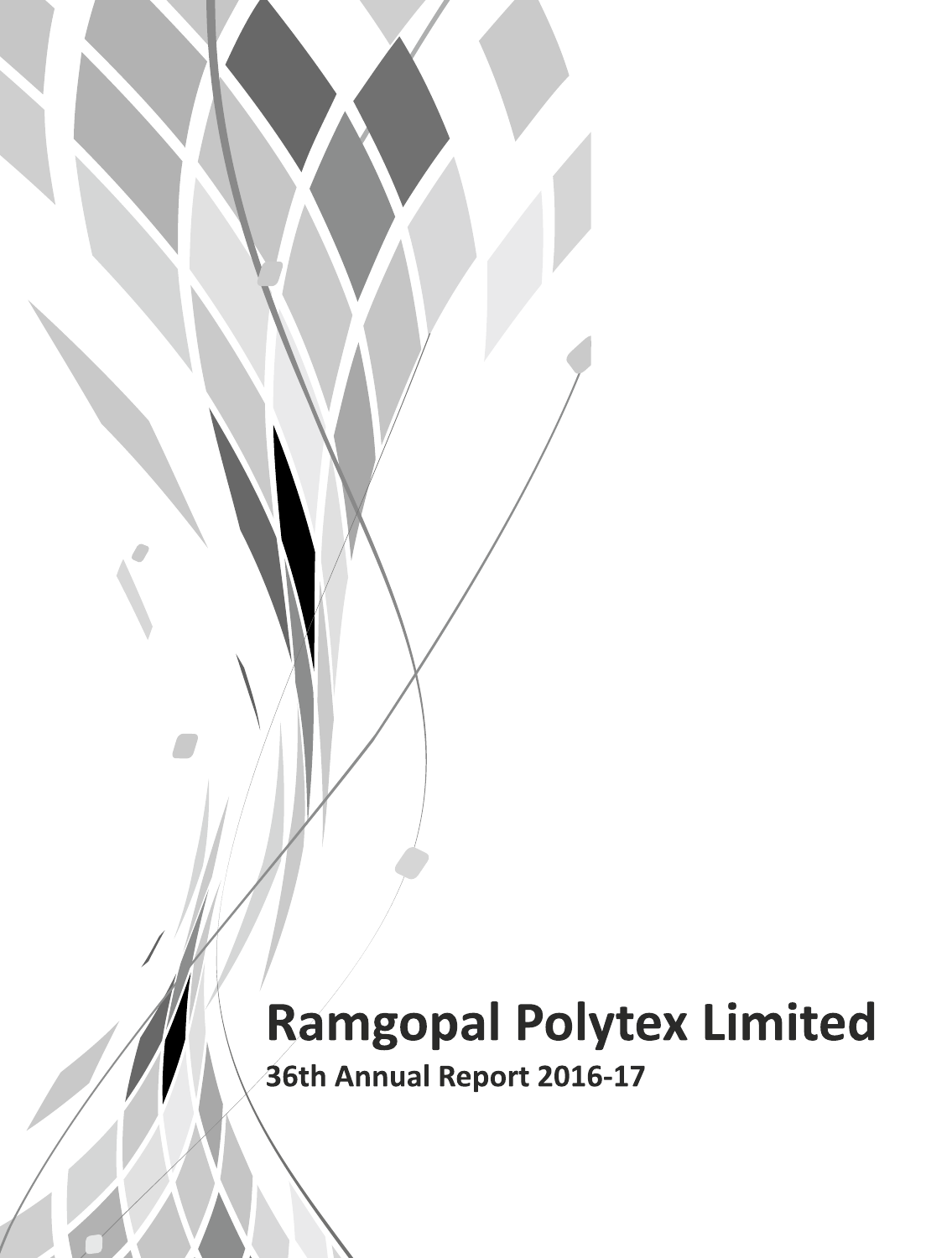# **Board of Directors**

Mr. Panna Lal Jyotshi Independent Director

Mr. Sanjay Jatia Chairman & Managing Director Mrs. Divya Modi Non-Independent Director Mr. Arun Kumar Modi Independent Director (w.e.f. May 10, 2016)

# **Chief Financial Officer**

Mr. Navalkishor Gadia

# **Statutory Auditors**

M/s. Rungta & Associates, Chartered Accountants

# **Registered Office:**

Greentex Clearing House, B-1, 2 & 3, Gosrani Compound, Rehnal Village, Bhiwandi, Thane – 421302. Tel No. 022-22834838 Fax No. 022-22851085 CIN: L17110MH1981PLC024145 E mail id: ramgopal@vsnl.com Website: www.ramgopalpolytex.com

# **Registrar and Share Transfer Agent**

Ms. Manorama Yadav

**Company Secretary & Compliance Officer**

Bigshare Services Private Limited E-2/3, Ansa Industrial Estate, Sakivihar road, Saki Naka, Andheri (East), Mumbai – 400 072 Tel No. 022-40430200 Fax No.022- 28475207 E mail: investor@bigshareonline.com Website: www.bigshareonline.com

# **Contents**

| 1  |
|----|
| 10 |
| 27 |
| 29 |
| 43 |
| 48 |
| 49 |
| 50 |
| 51 |

**36th Annual General Meeting on Friday, September 29, 2017 at 11:00 a. m. at House No. 1249, Bhandari Chowk, Bhandari Compound, Narpoli Village, Bhiwandi, Thane - 421302**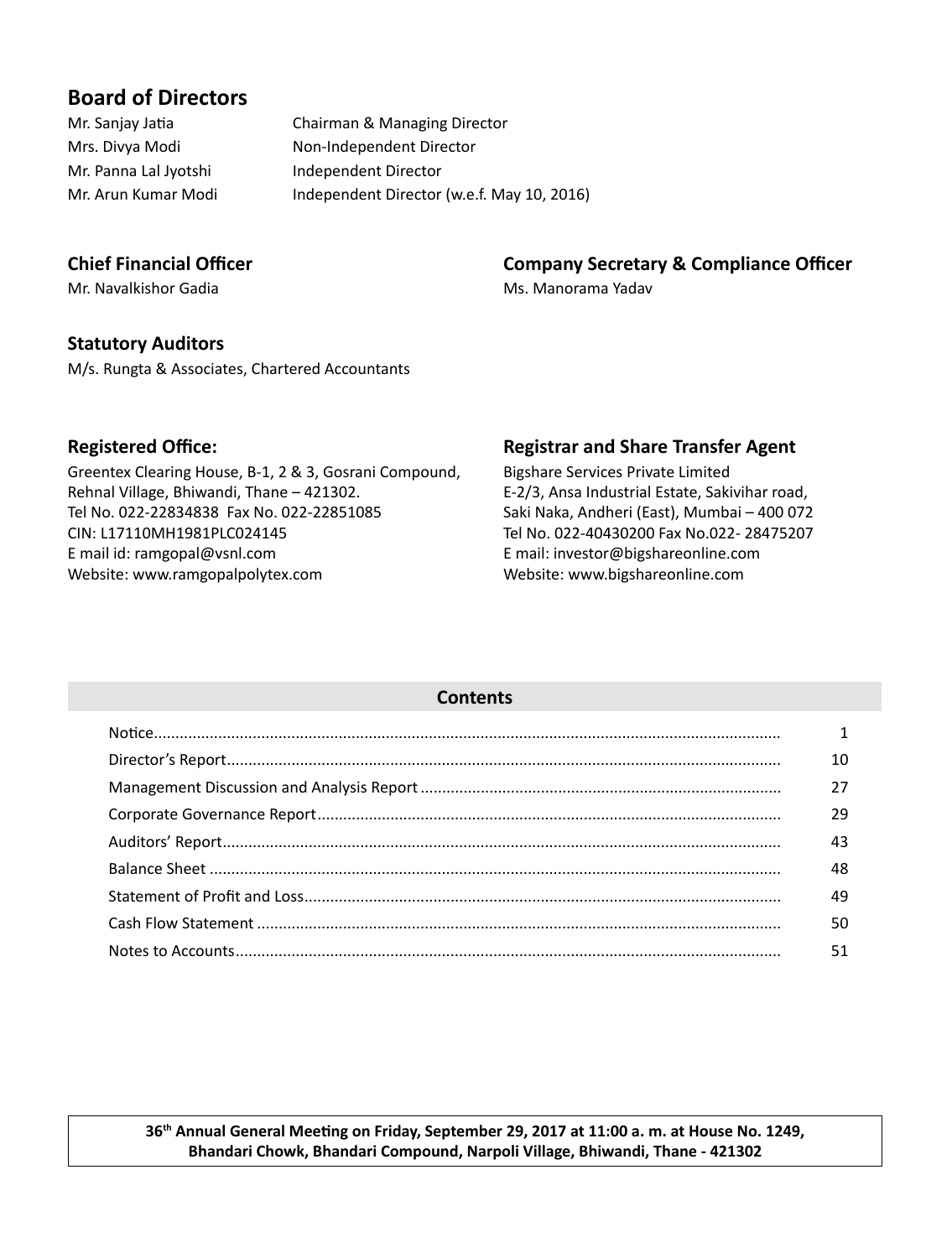# **NOTICE**

**NOTICE** is hereby given that the 36th Annual General Meeting of the Members of **RAMGOPAL POLYTEX LIMITED** will be held on Friday, September 29, 2017 at 11.00 a.m. at House No. 1249, Bhandari Chowk, Bhandari Compound, Narpoli Village, Bhiwandi, Thane - 421302, to transact the following businesses :-

## **ORDINARY BUSINESS:-**

**Item No.01 -** To receive, consider and adopt the Audited Financial Statements of the Company for the year ended March 31, 2017 together with the Reports of the Board of Directors and the Auditors thereon.

**Item No.02 -** To appoint a Director in place Mrs. Divya Modi (holding DIN: 07158212), who retires by rotation in terms of Section 152(6) of the Companies Act, 2013 and being eligible, offers herself for re-appointment.

## **Item No.03 - To appoint the Auditors of the Company**

To consider and if thought fit, to pass the following resolution as an **Ordinary Resolution**:

**"RESOLVED THAT** pursuant to Section 139 and 142 and other applicable provisions, if any, of the Companies Act, 2013 with Companies (Audit and Auditors) Rules, 2014, (including any statutory modification(s) or re-enactment(s) thereof for the time being in force) and as recommended by the Audit Committee and the Board of Directors, N. K. Jalan & Co., Chartered Accountants (Firm Registration Number: 104019W) be and is hereby appointed as the Statutory Auditors of the Company, in place of retiring auditors, Rungta & Associates (Firm Registration Number: 108888W) Chartered Accountants, for a period of five consecutive years to hold office from the conclusion of this 36th Annual General Meeting till the conclusion of 41st Annual General Meeting of the Company to be held in the year 2022, (subject to ratification of their appointment at every AGM) at such remuneration plus taxes, out of pocket expenses etc. as may be mutually agreed between the Board of Directors of the Company and the Auditors."

**"RESOLVED FURTHER THAT** the Board of Director (including any Committee thereof) be and is hereby authorized to take all such steps as may be necessary, proper and expedient to give effect to this Resolution."

## **SPECIAL BUSINESS:-**

## **Item No. 04 - Revision in terms of remuneration of Mr. Sanjay Jatia, Managing Director of the Company**

To consider and if thought fit, to pass the following resolution as **Special Resolution**:

**"RESOLVED THAT** in partial modification of the resolution passed by the members at the 33rd Annual General Meeting of the Company held on September 30, 2014 for the appointment of Mr. Sanjay Jatia as the Managing Director of the Company and the terms of remuneration payable to him and pursuant to Sections 196, 197, 188 and other applicable provisions of the Companies Act, 2013 ("Act") and the Rules made thereunder, as amended from time to time, read with Schedule V to the Act, the Company hereby approves /decided to revise the salary applicable to Mr. Sanjay Jatia from the existing Rs. 75,000/- (Rupees Seventy Five Thousand only) per month to Rs.1,00,000/- (Rupees One lakh only) per month. All other terms and conditions relating to his appointment and remuneration as approved earlier by the members remain unchanged with effect from August 10, 2017, the revision in the salary applicable to Mr. Sanjay Jatia, as detailed in the statement forming part of this notice."

**"RESOLVED FURTHER THAT** the Board of Directors (including any Committee thereof) be and is hereby authorized to fix his salary and all benefits related to the quantum of salary."

**"RESOLVED FURTHER THAT** the Board of Directors be and is hereby authorized to take all such steps as may be necessary, proper and expedient to give effect to this resolution."

#### **Item No.05 – Change in place of keeping and inspection of register and index of members, returns, etc.**

To consider and if thought fit, to pass the following resolution as **Special Resolution:**

**"RESOLVED THAT** pursuant to the provisions of Section 94 read with section 88 and 92 and other applicable provisions, if any, of the Companies Act, 2013 and the Rules made thereunder (including any amendment thereto or enactment thereof for the time being in force), consent of the Company be and is hereby accorded to keep the Register and Index of Members, Register and Index of Debenture Holders and copies of all Annual Returns together with the copies of certificates and documents required to be annexed thereto or any other documents as may be required, at the office of the Registrar and Share Transfer Agent of the Company viz. Bigshare Services Private Ltd, Bharat Tin Works Building, 1st Floor, Opp. Vasant Oasis, Next to Keys Hotel, Makwana Road, Andheri – East, Mumbai – 400059 and/or at such places within Mumbai where the RTA may have their office from time to time and/or at the Registered Office of the Company at Greentex Clearing House, B-1, 2 & 3, Gosrani Compound, Rehnal Village, Bhiwandi, Thane – 421302."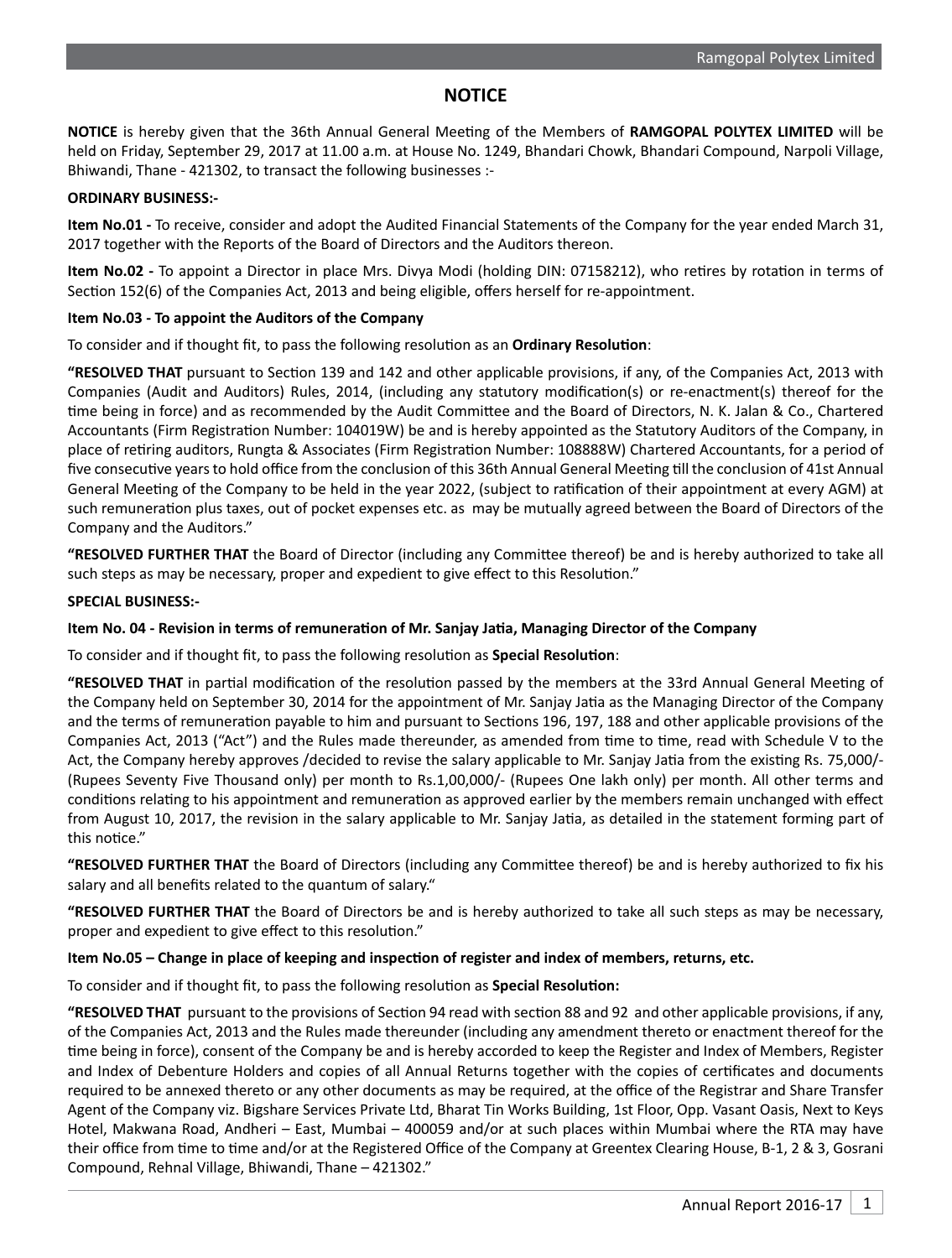**"RESOLVED FURTHER THAT** the Board of Directors or any Committee thereof of the Company be and are hereby authorized to do all such things and take all such actions as may be required from time to time for giving effect to the above resolution and matters related thereto."

> **By Order of the Board of Directors For Ramgopal Polytex Limited**

#### **Regd. Office:**

Greentex Clearing House, B-1, 2 & 3, Gosrani Compound, Rehnal Village, Bhiwandi, Thane – 421302. **CIN:** L17110MH1981PLC024145 **Tel:** 22-22834838 **Fax:** 22-22851085/86 **E-mail Id:** ramgopal@vsnl.com **Website:** www.ramgopalpolytex.com

#### **NOTES:-**

- a. The Statement, pursuant to Section 102 of the Companies Act, 2013 with respect to Item Nos. 3 to 5 forms part of this Notice. Additional information, pursuant to Regulations 26(4) and 36(3) of the SEBI (Listing Obligations and Disclosure Requirements) Regulations, 2015 and Secretarial Standard on General Meetings in respect of Directors seeking appointment/re-appointment at the Annual General Meeting is furnished as annexure to the Notice.
- **b. A MEMBER ENTITLED TO ATTEND AND VOTE AT THE ANNUAL GENERAL MEETING IS ENTITLED TO APPOINT A PROXY TO ATTEND AND VOTE AT THE MEETING ON HIS/HER BEHALF. SUCH PROXY NEED NOT BE A MEMBER OF THE COMPANY.**
- c. Members are requested to note that a person can act as a proxy on behalf of Members not exceeding 50 and holding in the aggregate not more than 10% of the total share capital of the Company carrying voting rights. A Member holding more than 10% of the total share capital of the Company carrying voting rights may appoint a single person as proxy and such person shall not act as proxy for any other person or shareholder.
- d. The instrument of proxy, in order to be effective, must be received at the Registered Office of the Company not less than 48 hours before the commencement of the meeting. A Proxy Form is annexed to this Notice. Proxies submitted on behalf of limited companies, societies, etc. must be supported by appropriate resolution or authority as applicable.
- e. Corporate Members intending to send their authorized representatives to attend the meeting are requested to send a certified copy of the Board Resolution to the Company, authorizing their representative to attend and vote on their behalf at the meeting.
- f. In case of joint holders attending the meeting, only such joint holders who are higher in the order of the names will be entitled to vote.
- g. Members/proxies/authorized representatives are requested to bring the duly filled Attendance Slip enclosed herewith to attend the meeting.
- h. Pursuant to Section 91 of the Companies Act, 2013, the Register of Members and Share Transfer Books of the Company will remain closed from **Saturday, September 23, 2017 to Friday, September 29, 2017** (both days inclusive) for the purpose of Annual General Meeting.
- i. The Directors' Report, Auditors' Report and Audited Financial Statement as at March 31, 2017 are enclosed.
- j. The Securities and Exchange Board of India (SEBI) has mandated the submission of Permanent Account Number (PAN) by every participant in securities market. Members holding shares in electronic form are, therefore, requested to submit their PAN to their Depository Participants with whom they are maintaining their demat accounts. Members holding shares in physical form can submit their PAN to the Company or the Registrar & Share Transfer Agent of the Company.
- k. The Company's equity shares are listed at Bombay Stock Exchange Limited (BSE), National Stock Exchange of India Limited (NSE), The Calcutta Stock Exchange Association limited and the Company has paid the Annual Listing Fees to the Bombay Stock Exchange and National Stock Exchange of India Limited for the Financial Year 2017-18.

**Sanjay Jatia Place:** Mumbai **Chairman & Managing Director Date:** August 26, 2017 **(DIN: 00913405)**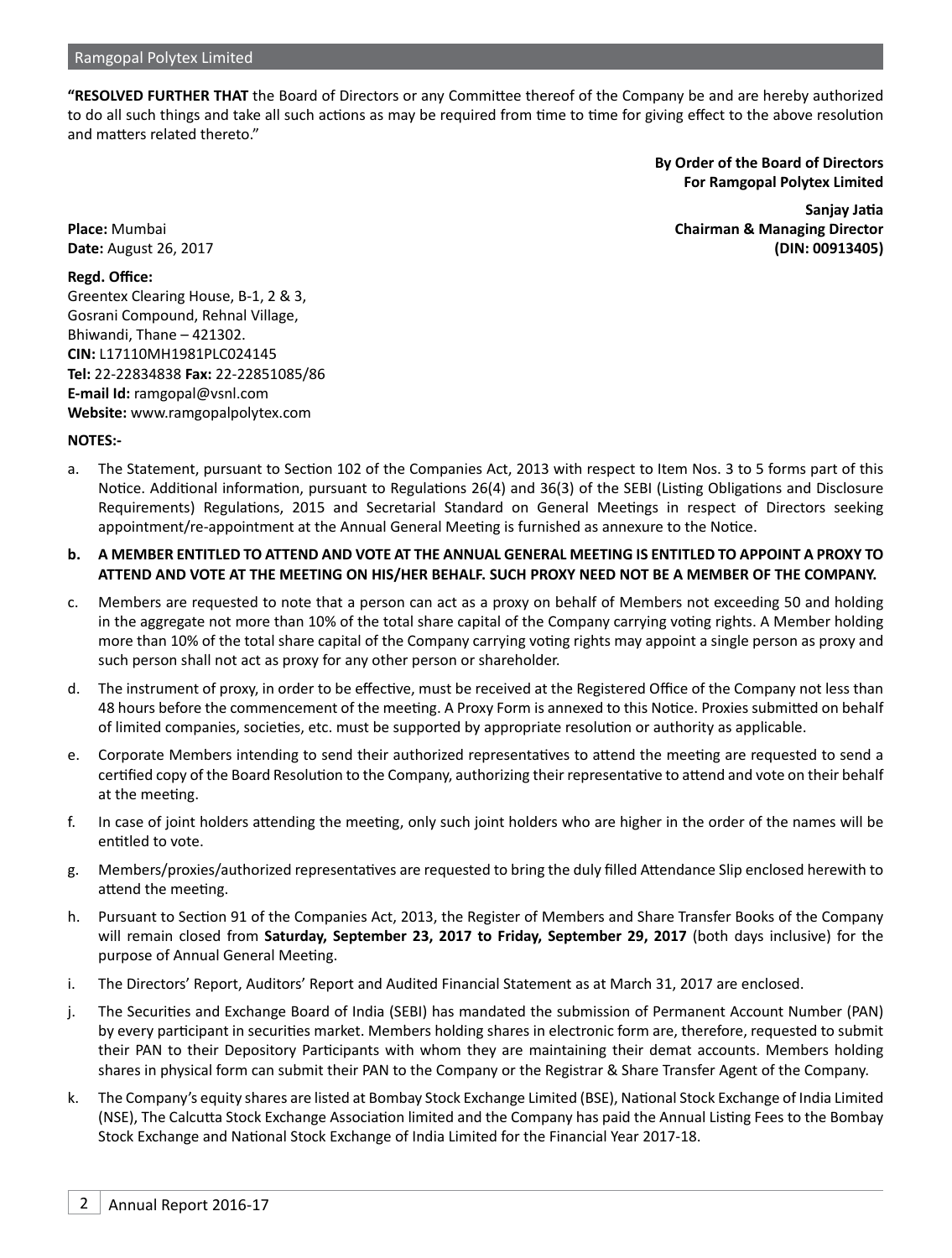- l. Members seeking any information as regard to Accounts are requested to write to the Company at least ten days in advance so as to enable the Company to make available the required information at the Meeting.
- m. Voting rights shall be reckoned on the paid up value of shares registered in the name of the Member/ Beneficial Owner as on the cutoff date i.e. **Friday, September 22, 2017**.
- n. **Electronic copy of the Annual Report for the financial year 2016-17 is being sent to all the Members whose email IDs are registered with the Company/Depository Participant for communication purpose. For Members who have not registered their e-mail address, the Annual Report is being sent in the permitted mode. Members who have not registered their e-mail addresses so far requested to register their e-mail address with Depository Participant, Registrar & Transfer Agent of the Company for receiving all communication including Annual Report, Notices, Circulars etc from the Company electronically.**
- o. Members to whom the above documents have been sent in e-mail are entitled to receive the same in physical form upon request. The request may sent in writing to the Registrar & Share Transfer Agent of the Company or the Company at its Registered Office/Corporate Office or on rplcompliance@vsnl.net or investor@bigshareonline.com
- p. Members holding shares in physical form are requested to consider converting their holding to dematerialized form to eliminate all risks associated with physical shares and for ease in portfolio management. Members can contact the Company or M/s. Bigshare Services Private Limited for assistance in this regard.
- q. The Notice of the 36th AGM & the Annual Report for the financial year 2016-17 are also available on the Company's website www.ramgopalpolytex.com. Relevant documents referred to in the accompanying Notice and the Statement under Section 102 of the Companies Act 2013, are open for inspection by the Members at the Registered Office of the Company during normal business hours (10.00 a.m. to 6.00 p.m.) on all working days except (Saturdays).
- r. Route-map to the venue of the Meeting is provided at the end of this Notice.

## s. **Voting through electronic means**

In compliance with the provisions of Section 108 of the Companies Act, 2013 and Rule 20 of the Companies (Management & Administration) Rules, 2014, as amended by the Companies (Management & Administration) Amendment Rules, 2015 and regulation 44 of the SEBI (Listing Obligations and Disclosure Requirements) Regulations, 2015, the Company is pleased to provide to its Members facility to exercise their right to vote on resolution proposed to be passed in the 36th Annual General Meeting by electronic means through facility arranged by Central Depository Services Limited (CDSL). The Members may cast their votes using an electronic voting system from a place other than the venue of the Meeting (Remote e-voting).

The Members who have cast their votes by Remote e-voting may also attend the Annual General Meeting but shall not be entitled to cast their votes again.

The Board of Directors of the Company has appointed Ms. Uma Lodha, a Practicing Company Secretary (Membership No. 5363 and C.P. No. 2593), as Scrutinizer to scrutinize the Remote e-voting process in a fair & transparent manner.

A person whose name is recorded in the register of Members or in the register of Beneficial owners as on the cut off date i.e. **Friday, September 22, 2017** only shall be entitled to avail the facility of Remote e-voting.

The Remote e-voting period commences on **Tuesday, September 26, 2017 (9:00 a.m.)** and ends on **Thursday, September 28, 2017 (5:00 p.m.)**. The Remote e-voting module shall be disabled by CDSL for voting thereafter. Once the vote on a particular resolution is cast by the shareholder, the shareholder shall not be allowed to change it subsequently. In case, the shareholder (s) cast their votes through both the modes, votes casted by Remote e-voting shall prevail and votes casted through Ballot form shall be treated as invalid.

The facility for voting through Poll shall be made available at the meeting and members attending the meeting who have not already cast their vote by Remote e-voting shall be able to exercise their voting right at the meeting.

The Members who have casted their votes by Remote e-voting prior to the meeting may also attend the Meeting but shall not be entitled to cast their votes again.

The Scrutinizer shall after the conclusion of voting at the general meeting, will first count the votes cast at the meeting and thereafter unblock the votes cast through remote e-voting in the presence of at least two witnesses not in the employment of the Company and shall make, not later than three days of the conclusion of the AGM, a consolidated scrutinizer's report of the total votes cast in favour or against, if any, to the Chairman or a person authorized by him in writing, who shall countersign the same and declare the result of the voting forthwith.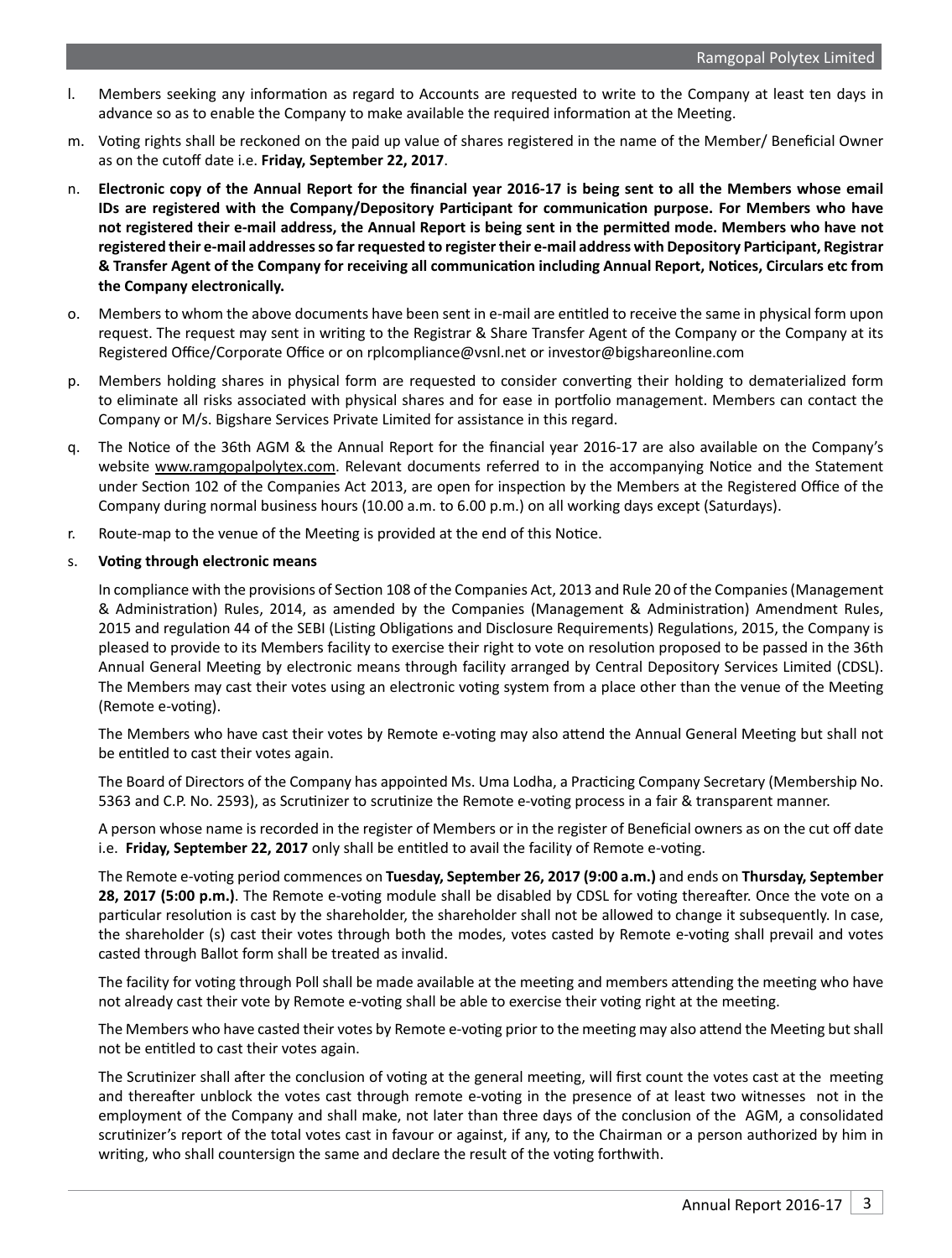The results of the Remote e-voting process will be declared after the AGM of the Company. The results declared alongwith the Scrutinizer's Report shall be placed on the Company's website www.ramgopalpolytex.com under section 'Investor' and on the website of the CDSL; such Results will also be forwarded to the Stock Exchanges were the Company's Shares are listed.

#### **The instructions for shareholders voting electronically are as under:**

- (i) The Remote e-voting period begins on **Tuesday, September 26, 2017 (9:00 a.m.)** and ends on **Thursday, September 28, 2017 (5:00 p.m.)**. During this period shareholders' of the Company, holding shares either in physical form or in dematerialized form, as on the cut-off date (record date) of **Friday, September 22, 2017** may cast their vote electronically. The Remote e-voting module shall be disabled by CDSL for voting thereafter.
- (ii) Shareholders who have already voted prior to the meeting date would not be entitled to vote at the meeting venue.
- (iii) The shareholders should log on to the e-voting website www.evotingindia.com.
- (iv) Click on Shareholders.
- (v) Now Enter your User ID
	- a. For CDSL: 16 digits beneficiary ID,
	- b. For NSDL: 8 Character DP ID followed by 8 Digits Client ID,
	- c. Members holding shares in Physical Form should enter Folio Number registered with the Company.
- (vi) Next enter the Image Verification as displayed and Click on Login.
- (vii) If you are holding shares in demat form and had logged on to www.evotingindia.com and voted on an earlier voting of any company, then your existing password is to be used.
- (viii) If you are a first time user follow the steps given below:

|                                                                     | For Members holding shares in Demat Form and Physical Form                                                                                                                                                                                                                                                                                                                                                                                                                                                                                                                                                                                   |
|---------------------------------------------------------------------|----------------------------------------------------------------------------------------------------------------------------------------------------------------------------------------------------------------------------------------------------------------------------------------------------------------------------------------------------------------------------------------------------------------------------------------------------------------------------------------------------------------------------------------------------------------------------------------------------------------------------------------------|
| PAN                                                                 | Enter your 10 digit alpha-numeric PAN issued by Income Tax Department (Applicable for both<br>demat shareholders as well as physical shareholders)<br>Members who have not updated their PAN with the Company/Depository Participant are<br>requested to use the first two letters of their name and the 8 digits of the sequence number<br>in the PAN field.<br>In case the sequence number is less than 8 digits enter the applicable number of 0's before<br>the number after the first two characters of the name in CAPITAL letters. Eg. If your name<br>is Ramesh Kumar with sequence number 1 then enter RA00000001 in the PAN field. |
| Dividend Bank<br><b>Details</b><br><b>OR</b><br>Date of Birth (DOB) | Enter the Dividend Bank Details or Date of Birth (in dd/mm/yyyy format) as recorded in your<br>demat account or in the company records in order to login.<br>If both the details are not recorded with the depository or company please enter the<br>member id / folio number in the Dividend Bank details field as mentioned in instruction<br>(iv).                                                                                                                                                                                                                                                                                        |

- (ix) After entering these details appropriately, click on "SUBMIT" tab.
- (x) Members holding shares in physical form will then directly reach the Company selection screen. However, members holding shares in demat form will now reach 'Password Creation' menu wherein they are required to mandatorily enter their login password in the new password field. Kindly note that this password is to be also used by the demat holders for voting for resolutions of any other company on which they are eligible to vote, provided that company opts for Remote e-voting through CDSL platform. It is strongly recommended not to share your password with any other person and take utmost care to keep your password confidential.
- (xi) For Members holding shares in physical form, the details can be used only for Remote e-voting on the resolutions contained in this Notice.
- (xii) Click on the EVSN of "Ramgopal Polytex Limited".
- (xiii) On the voting page, you will see "RESOLUTION DESCRIPTION" and against the same the option "YES/NO" for voting. Select the option YES or NO as desired. The option YES implies that you assent to the Resolution and option NO implies that you dissent to the Resolution.
- (xiv) Click on the "RESOLUTIONS FILE LINK" if you wish to view the entire Resolution details.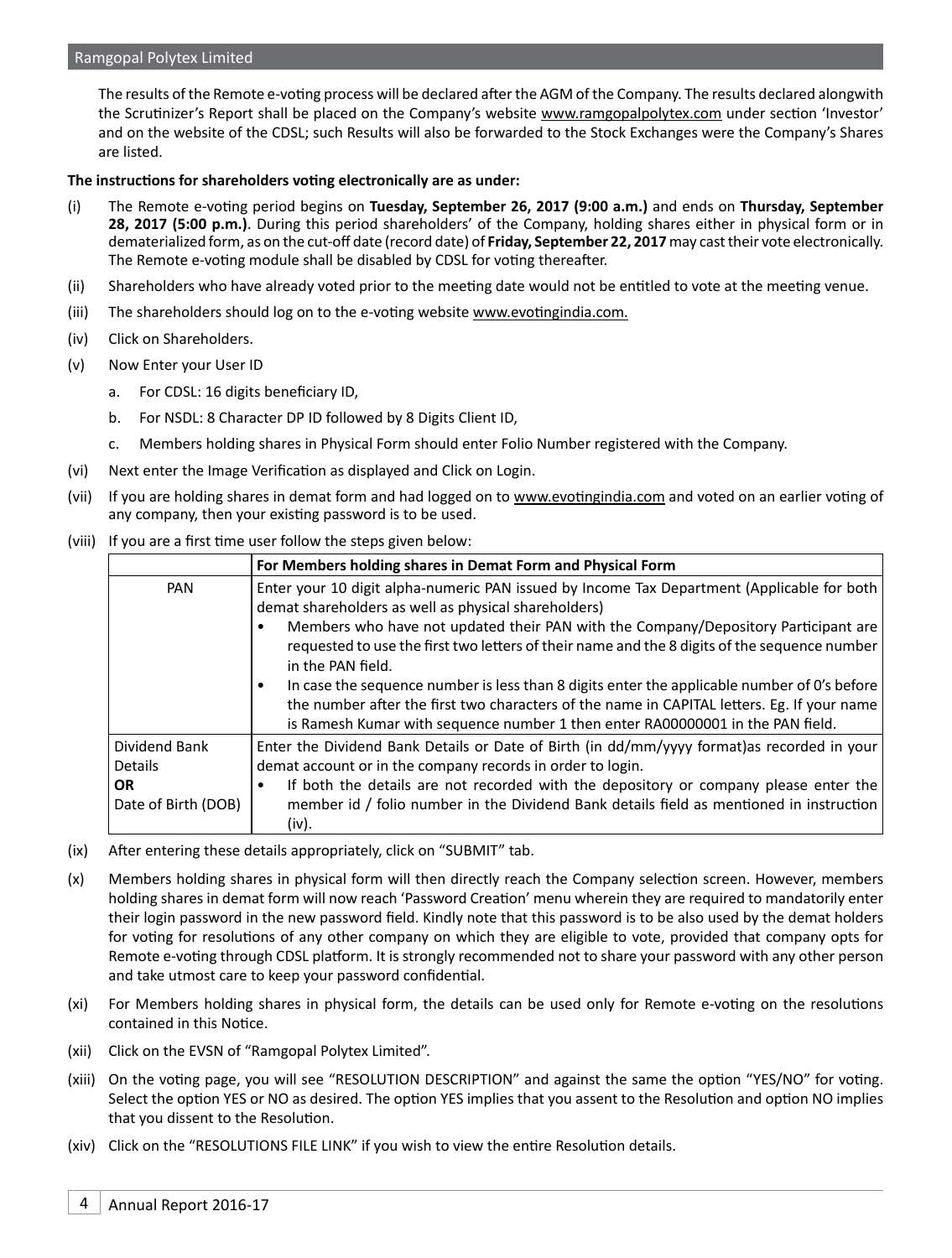- (xv) After selecting the resolution you have decided to vote on, click on "SUBMIT". A confirmation box will be displayed. If you wish to confirm your vote, click on "OK", else to change your vote, click on "CANCEL" and accordingly modify your vote.
- (xvi) Once you "CONFIRM" your vote on the resolution, you will not be allowed to modify your vote.
- (xvii) You can also take a print of the votes cast by clicking on "Click here to print" option on the Voting page.
- (xviii) If a demat account holder has forgotten the login password then Enter the User ID and the image verification code and click on Forgot Password & enter the details as prompted by the system.
- (xix) Shareholders can also cast their vote using CDSL's mobile app m-Voting available for android based mobiles. The m-Voting app can be downloaded from Google Play Store. Apple and Windows phone users can download the app from the App Store and the Windows Phone Store. Please follow the instructions as prompted by the mobile app while voting on your mobile.
- (xx) Note for Non Individual Shareholders and Custodians

Non-Individual shareholders (i.e. other than Individuals, HUF, NRI etc.) and Custodian are required to log on to www. evotingindia.com and register themselves as Corporate.

A scanned copy of the Registration Form bearing the stamp and sign of the entity should be emailed to helpdesk. evoting@cdslindia.com.

- After receiving the login details a Compliance User should be created using the admin login and password. The Compliance User would be able to link the account(s) for which they wish to vote on.
- The list of accounts linked in the login should be mailed to helpdesk.evoting@cdslindia.com and on approval of the accounts they would be able to cast their vote.
- A scanned copy of the Board Resolution and Power of Attorney (POA) which they have issued in favour of the Custodian, if any, should be uploaded in PDF format in the system for the scrutinizer to verify the same.
- (xxi) In case you have any queries or issues regarding e-voting, you may refer the Frequently Asked Questions ("FAQs") and e-voting manual available at www.evotingindia.com, under help section or write an email to helpdesk.evoting@ cdslindia.com.

**By Order of the Board of Directors For Ramgopal Polytex Limited**

**Sanjay Jatia Place:** Mumbai **Chairman & Managing Director Date:** August 26, 2017 **(DIN: 00913405)**

#### **Regd. Office:**

Greentex Clearing House, B-1, 2 & 3, Gosrani Compound, Rehnal Village, Bhiwandi, Thane – 421302. **CIN:** L17110MH1981PLC024145 **Tel:** 22-22834838 **Fax:** 22-22851085/86 **E-mail Id:** ramgopal@vsnl.com **Website:** www.ramgopalpolytex.com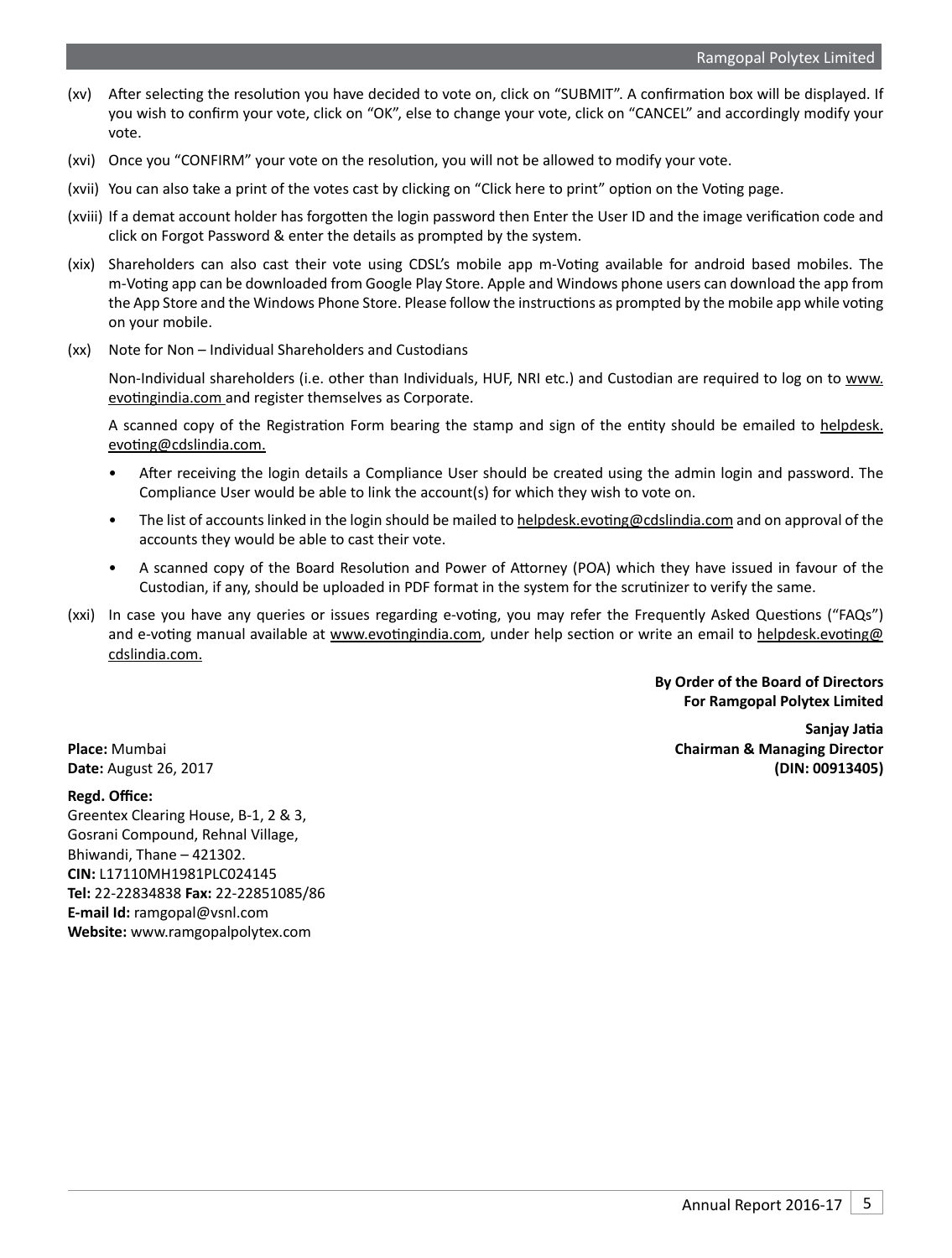# **STATEMENT PURSUANT TO SECTION 102 OF THE COMPANIES ACT, 2013 IN RESPECT OF THE SPECIAL BUSINESS TO BE TRANSACTED AT THE MEETING**

## **Item No.03:**

The Statement for this item is provided, though strictly not required, as per the Section 102 of the Companies Act, 2013

The Companies Act, 2013 ('the Act') was notified w.e.f. April 01, 2014. Section 139 of the Act lays down the criteria for appointment and mandatory rotation of statutory auditors. Pursuant to Section 139 of the Act and the Rules made thereunder, it is mandatory to rotate the statutory auditors on completion of two terms of five consecutive years. The Rules also lay down the transitional period that can be served by the existing auditors depending on the numbers of consecutive years for which an audit firm has been functioning as auditor in the same Company. The incumbent auditors, Rungta & Associates, Chartered Accountants (Firm registration number: 108888W) have served the Company for over 10 years before the Act was notified and will be completing the maximum number of transitional period (3 years) at the ensuing 36th AGM.

The Board of Directors has, on the recommendation of the Audit Committee, proposed the appointment of N. K. Jalan & Co., Chartered Accountant (Firm registration number: 104019W) as the statutory Auditors of the Company. N. K. Jalan & Co., will hold office for a period of five consecutive years from the conclusion of the 36th Annual General Meeting of the Company till the conclusion of the 41st Annual General Meeting to be held in the year 2022 (Subject to ratification of their appointment at every AGM, as required under the Act).

# **Brief Profile of N. K. Jalan & Co., Chartered Accountants (Firm Registration No. 104019W):**

N. K. Jalan & Co., ('the firm') was constituted on 16th November, 1970 (Firm Registration No. as 104019W). The registered office of the firm is at 2-A, Mayur Apartments, Dadabhai Cross Road No.3, Vile Parle (West), Mumbai – 400056. The firm have 2 (two) practicing chartered accountants out of them 1 (one) is FCA.

N. K. Jalan & Co., Chartered Accountants have consented to their appointment as Statutory Auditors and have confirmed that if appointed, their appointment will be in accordance with Section 139 read with Section 141 of the Act.

None of the Director(s) and Key Managerial Personnel of the Company and their respective relatives are concerned or interested in the Resolution mentioned at Item No.3 of the Notice.

The Board recommends the resolution set forth in Item No.3 of the notice for the approval of the Members.

#### **Item No.04:**

The members of the Company at the 33rd Annual General Meeting of the Company held on September 30, 2014, had approved the appointment of Mr. Sanjay Jatia as Managing Director of the Company and the terms of remuneration payable to him for the period from August 11, 2014 to August 10, 2019.

The members had *inter alia* approved salary of Rs.75,000/- (Rupees Seventy Five Thousand only) per month with the authority to the Board to fix the salary from time to time. Taking into consideration his present salary and future revisions, if any, and based on the recommendation of Nomination and Remuneration Committee, the Board of Directors on August 08, 2017 decided to revise the salary applicable to Mr. Sanjay Jatia from the existing Rs. 75,000/- (Rupees Seventy Five Thousand only) per month to Rs.1,00,000/- (Rupees One lakh only) per month. All other terms and conditions relating to his appointment and remuneration as approved earlier by the members remain unchanged. Details of remuneration paid to Mr. Sanjay Jatia during the Financial Year 2016-17 have been disclosed in the annexure to the Directors' Report and in the Corporate Governance Report.

None of the Directors and Key Managerial Personnel of the Company or their respective relatives, except Mr. Sanjay Jatia, to whom the resolution relates, is concerned or interested in the Resolution mentioned at Item No. 4 of the Notice.

The Board recommends the resolution set forth in Item No.4 of the notice for the approval of the Members.

# **INFORMATION REQUIRED UNDER SECTION II OF PART II OF SCHEDULE V OF THE COMPANIES ACT, 2013.**

The information given below is in relation to the proposal contained in Item No.4 of the Notice relating to revision in terms of remuneration of Mr. Sanjay Jatia, Managing Director of the Company.

# **I. General Information**

- (1) Nature of Industry: The Company is engaged in the business of trading of Polymer and Metal etc.
- (2) Date or expected date of commencement of commercial production: Not applicable as the Company was incorporated on March 28, 1981.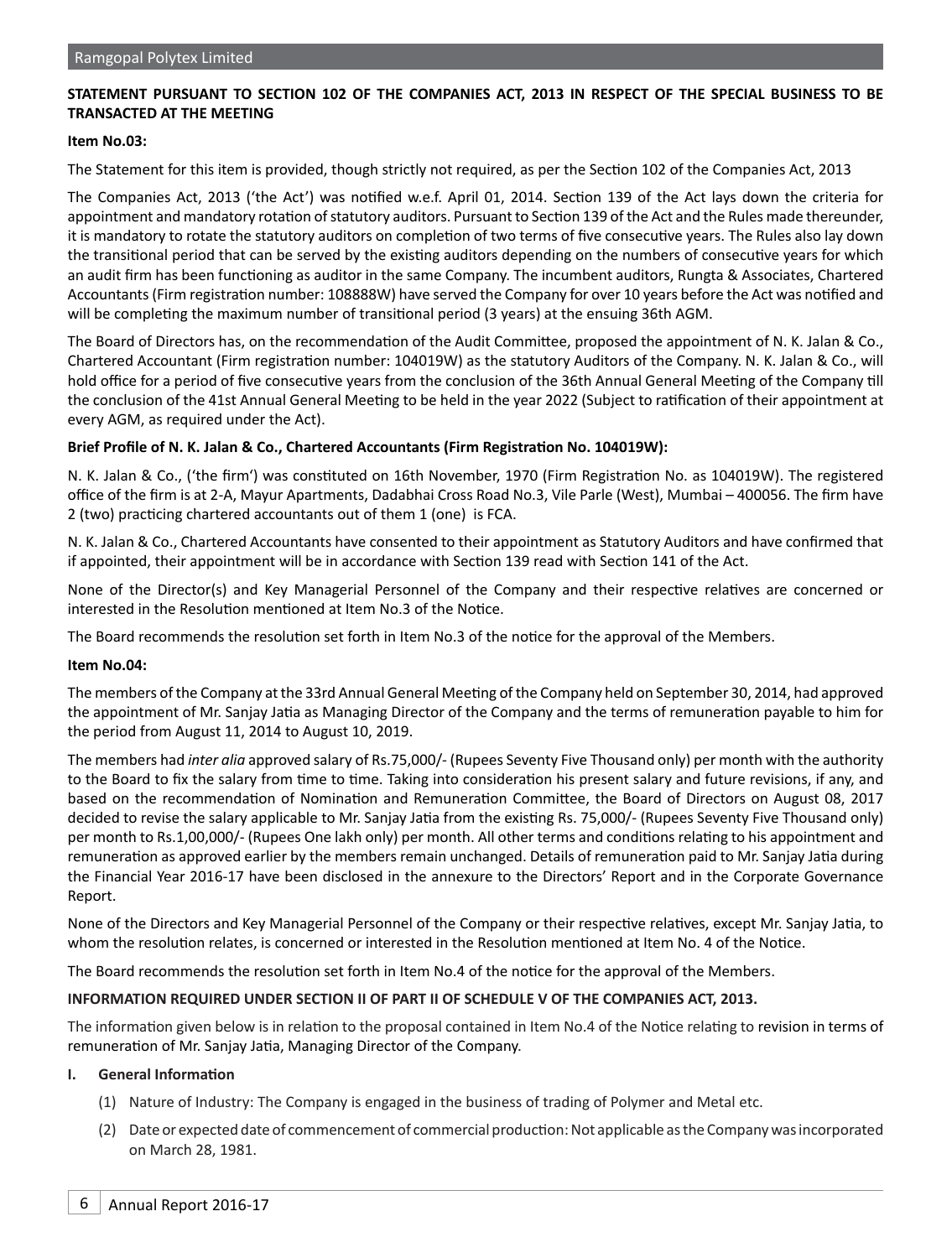- (3) In case of new companies, expected date of commencement of activities as per project approved by financial institutions appearing in the prospectus: Not applicable, as the Company is an existing company.
- (4) Financial performance based on given indicators:

As per Audited Accounts for the year ended March 31, 2017

| <b>Particulars</b>                    | Amount (Rs)   |
|---------------------------------------|---------------|
| Net Sales and Other Income            | 5,34,44,740   |
| Profit /(Loss) after tax for the year | (1,74,32,665) |
| Paid up Share Capital                 | 14,50,00,000  |
| Net Worth                             | 14,42,54,007  |

(5) Export performance and net foreign exchange collaborations (for the year ended March 31, 2017)

| <b>Particulars</b>            | Amount (Rs) |
|-------------------------------|-------------|
| Total Foreign Exchange used   | 3,09,56,797 |
| Total Foreign Exchange earned | <b>NIL</b>  |

## **II. Information about the appointee:**

- (1) Background Details: Mr. Sanjay Jatia holds a Bachelor of Commerce degree and has more than 28 years of experience in trading of yarn, polymer, metal, chemicals, Steel etc. His expertise lies in operations, strategy planning and execution.
- (2) Past Remuneration: His last drawn salary was around Rs. 9,00,000/- (Rupees Nine Lacs only) per annum.
- (3) Recognition or awards: None
- (4) Job profile and his suitability: Mr. Sanjay Jatia will be in charge of overall affairs of the Company under the superintendence and guidance of the Board of Directors of the Company. His expertise lies in operations, strategy planning and execution. Taking into consideration his experience, Mr. Sanjay Jatia is best suited for the responsibilities assigned to him by the Board of Directors.
- (5) Remuneration proposed: Mr. Sanjay Jatia is entitled to remuneration not exceeding Rs. 1,00,000/- (Rupees One lakh only) per month comprised of Salary, Allowances and Perquisites.
- (6) Comparative remuneration profile with respect to industry, size of the Company, profile of the position and person: The Remuneration payable to Mr. Sanjay Jatia is commensurate with respect to Industry, size of the Company and his profile.
- (7) Pecuniary relationship directly or indirectly with the Company, or relationship with the managerial personnel, if any: Mr. Sanjay Jatia may be deemed to be concerned or interested, financially or otherwise in respect of his revision in remuneration.

#### **III. Other Information**

- **(1) Reasons of loss or inadequate profits:** During the Financial year 2016-17, due to volatility, the turnover of the Company has been decreased drastically and hence, the Company has made a loss.
- **(2) Steps taken or proposed to be taken for improvement:** The Management has strong optimism about future growth prospects and has already initiated necessary steps towards improving the performance.
- **(3) Expected increase in productivity and profits in measurable terms:** The Company has decided to vigorously focus on trading in textiles and polymer, metal related products and is hopeful to obtain satisfactory results in the coming year.

#### **Item No.05:**

Provisions of Section 94 the Companies Act, 2013 and rules made there under, certain documents such as the Register of Members, Index of Members and certain other registers, certificates, documents and copies of the Annual Returns filed by the Company etc ., are required to be kept at the registered office of the Company under Section 88 and 92 of the Companies Act, 2013. However, these documents can be kept at any other place within the city, town or village in which the registered office is situated or any other place in India in which more than one-tenth of the total members entered in the register of members reside, if approved by a Special Resolution passed at a general meeting of the Company.

7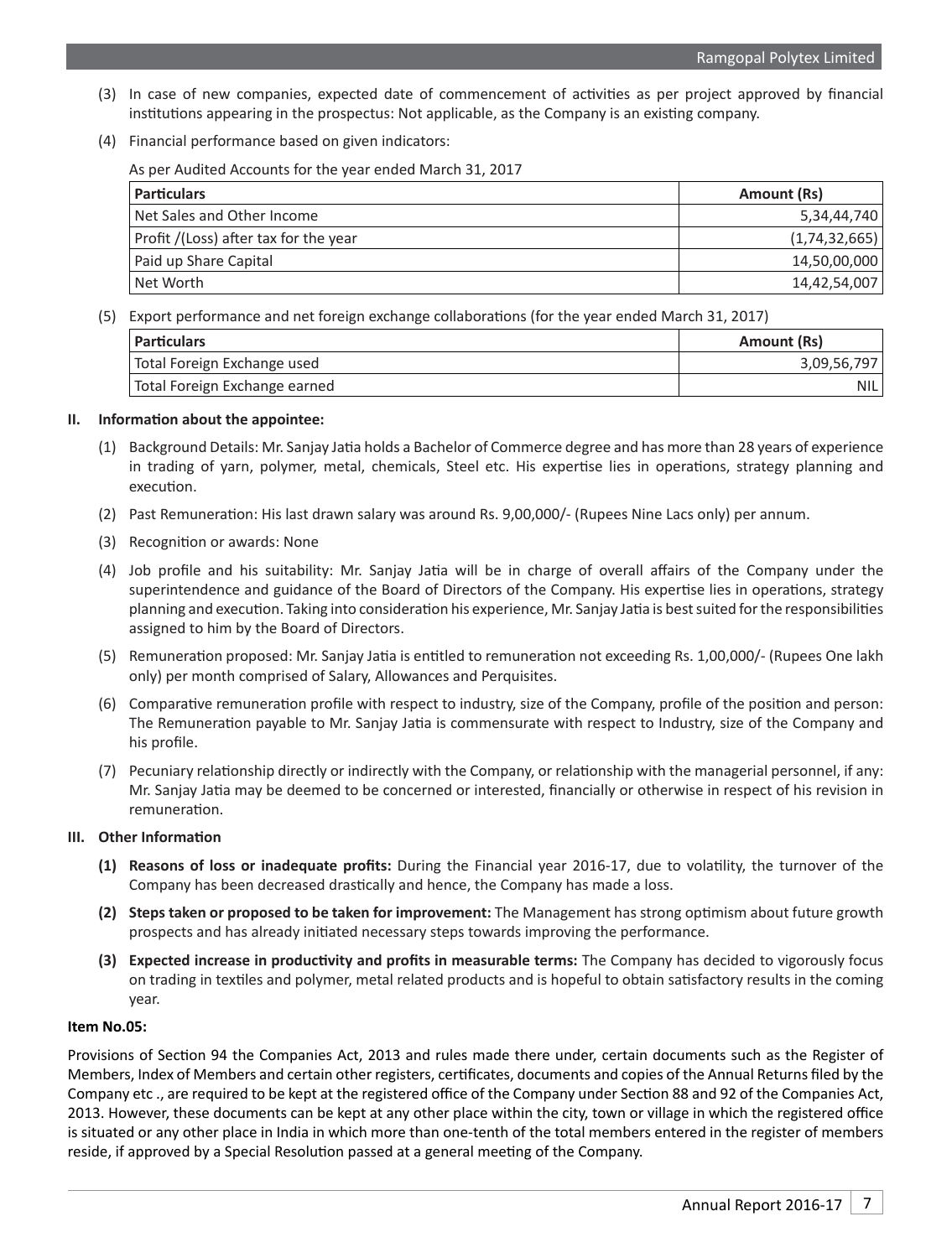## Ramgopal Polytex Limited

Accordingly, the approval of the members is sought in terms of Section 94(1) of the Companies Act, 2013, for keeping the aforementioned registers and documents at the office of the Registrar and Transfer Agent ("RTA"), Bigshare Services Private Ltd, Bharat Tin Works Building, 1st Floor, Opp. Vasant Oasis, Next to Keys Hotel, Makwana Road, Andheri – East, Mumbai – 400059 and/or at such places within Mumbai where the RTA may have their office from time to time and/or at the Registered Office of the Company at Greentex Clearing House, B-1, 2 & 3, Gosrani Compound, Rehnal Village, Bhiwandi, Thane – 421302.

A copy of the proposed resolution is being forwarded in advance to the Registrar of Companies, Mumbai, Maharashtra, as required under the said Section 94 (1) of the Companies Act, 2013.

The Directors recommend the said resolution proposed vide Item No.05 to be passed as Special Resolution by the members.

None of the Directors, Key Managerial Personnel of the Company, and/or their relatives may be deemed to be concerned or interested in the said resolution.

> **By Order of the Board of Directors For Ramgopal Polytex Limited**

**Sanjay Jatia Place:** Mumbai **Chairman & Managing Director Date:** August 26, 2017 **(DIN: 00913405)**

#### **Regd. Office:**

Greentex Clearing House, B-1, 2 & 3, Gosrani Compound, Rehnal Village, Bhiwandi, Thane – 421302. **CIN:** L17110MH1981PLC024145 **Tel:** 22-22834838 **Fax:** 22-22851085/86 **E-mail Id:** ramgopal@vsnl.com **Website:** www.ramgopalpolytex.com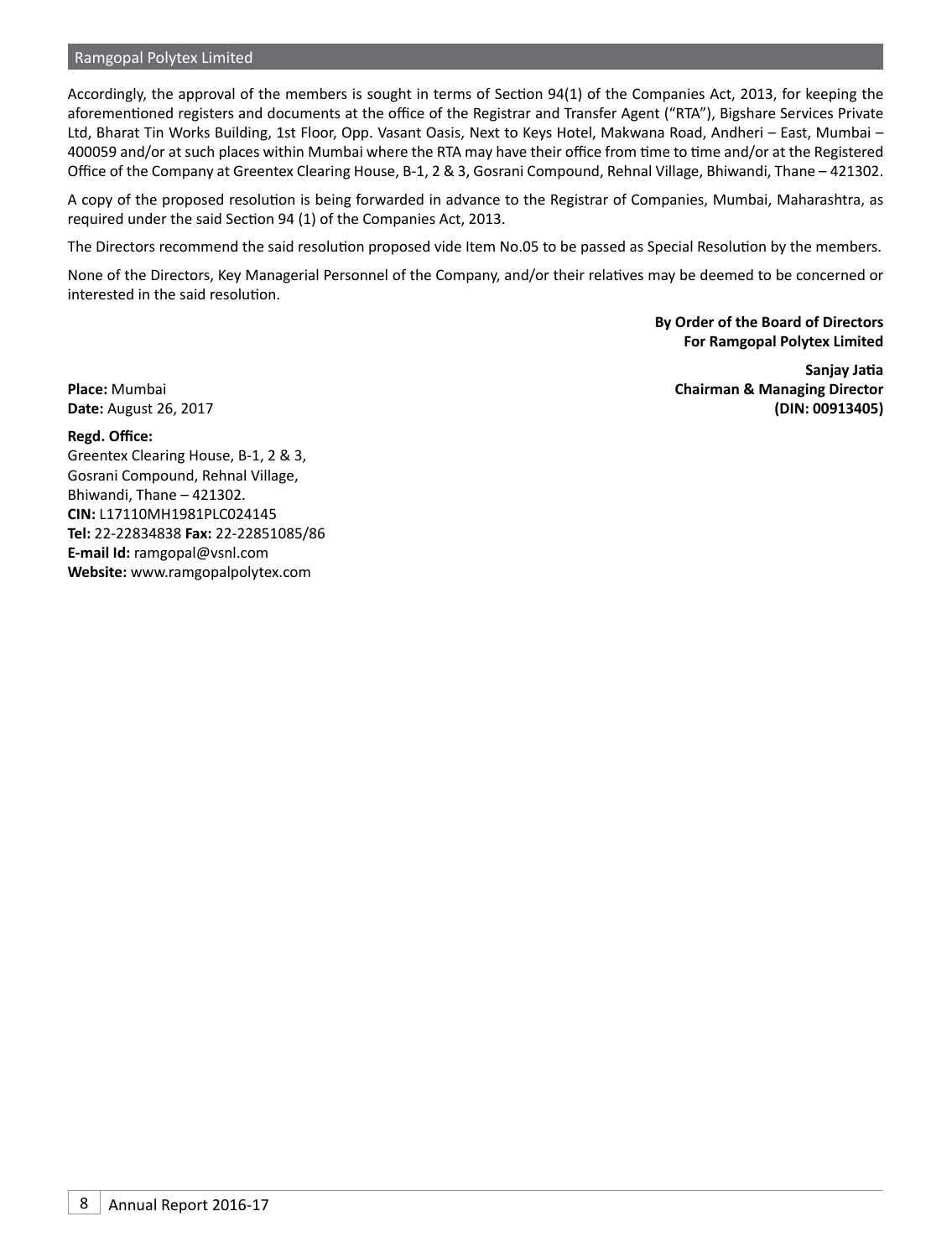# **ANNEXURE TO NOTICE**

# **Details of Directors seeking appointment and re-appointment at the Annual General Meeting**

# **Pursuant to SEBI Listing Regulations and Secretarial Standard - 2 on General Meetings**

| <b>Particulars</b>                                                | Mrs. Divya Modi                                                                                                                                          |
|-------------------------------------------------------------------|----------------------------------------------------------------------------------------------------------------------------------------------------------|
| <b>DIN Number</b>                                                 | 07158212                                                                                                                                                 |
| Date of Birth                                                     | 17/01/1984                                                                                                                                               |
| <b>Nationality</b>                                                | Indian                                                                                                                                                   |
| Date of Appointment as Director                                   | April 15, 2015                                                                                                                                           |
| <b>Appointment / Reappointment</b>                                | Re-appointment                                                                                                                                           |
| Qualification                                                     | M.Com                                                                                                                                                    |
| <b>Brief Resume and Expertise in specific</b><br>functional areas | Mrs. Divya Modi (33) was appointed as a member of the Board w.e.f. April 15,<br>2015. Mrs. Divya Modi holds M.Com degree. She has experience in Business |
|                                                                   | Administration.                                                                                                                                          |
| <b>Board Meeting Attendance and</b>                               | During the year, Mrs. Divya Modi attended six out of six Board Meetings held.                                                                            |
| Remuneration                                                      | Mrs. Divya Modi being a Non-Executive Director was not paid any remuneration.                                                                            |
|                                                                   | Details regarding payment of sitting fees are provided in the Corporate                                                                                  |
|                                                                   | Governance Report forming part of the Directors' Report.                                                                                                 |
| <b>Chairman / Director of other Companies</b>                     | Nil                                                                                                                                                      |
| Chairman / Member of committees of                                | Nil                                                                                                                                                      |
| other Companies                                                   |                                                                                                                                                          |
| No. of shares held in the Company                                 | Mrs. Divya Modi does not hold any Equity Shares of the Company.                                                                                          |
| Disclosure of relationship between                                | There is no inter-se relationship between Mrs. Divya Modi, other Members of                                                                              |
| directors inter-se                                                | the Board and Key Managerial Personnel of the Company.                                                                                                   |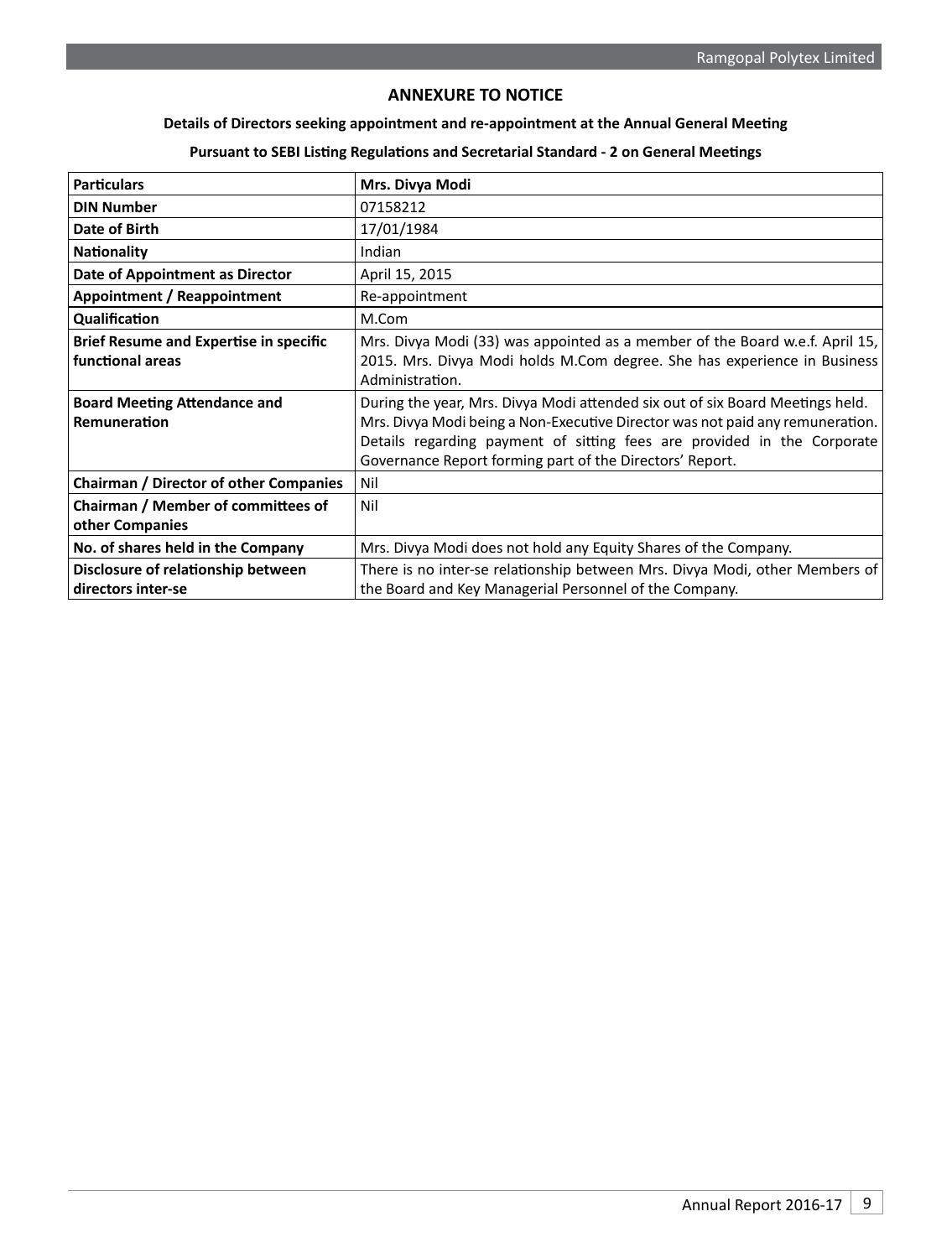# **DIRECTORS' REPORT**

Dear Members,

Your Directors have pleasure in presenting their 36th Annual Report and the Company's Audited Financial Statement for the financial year ended March 31, 2017.

(Rs. in Lakhs)

# **1. FINANCIAL RESULTS**

The Company's financial performance for the year ended March 31, 2017 is summarized below:

|                                                  |            | (RS. In Lakhs) |
|--------------------------------------------------|------------|----------------|
| <b>FINANCIAL RESULTS:</b>                        | 2016-17    | 2015-16        |
| Revenue from Operations & Other Income           | 534.45     | 3,743.46       |
| Gross Profit/(Loss)                              | (138.61)   | (113.67)       |
| Less: Interest                                   | 23.65      | 5.69           |
| Profit/(Loss) before Depreciation & Taxation     | (162.26)   | (119.36)       |
| Less: Depreciation                               | 8.47       | 4.21           |
| Profit/(Loss) before Taxation                    | (170.73)   | (123.57)       |
| Taxation (including Deferred Tax) for the Year   | (3.60)     |                |
| Profit/(Loss) for the Year                       | (174.33)   | (123.57)       |
| Profit/(Loss) Brought Forward from Earlier Years | (879.78)   | (756.21)       |
| Balance Carried Forward to the Balance Sheet     | (1,054.11) | (879.78)       |

# **2. DIVIDEND**

In view of carried forward losses, your Directors have not recommended any dividend for the year under review.

# **3. RESERVES**

Since, there is loss during the year, the Company has not transferred any amount to the Reserves.

# **4. SHARE CAPITAL**

During the year, the Company has not issued shares with differential voting rights nor has granted any stock options or sweat equity. There was no provision made of the money by the Company for purchase of its own shares by employee or by trustee. As on March 31, 2017, none of the Directors of the Company hold instruments convertible into equity shares of the Company.

During the year, there was no change in the Share Capital of the Company.

As on March 31, 2017, the issued, subscribed and paid up share capital of your Company stood at Rs. 14,50,00,000/- (out of which 10,36,500 are in calls in Arrears- by other than Directors and Officers), comprising of 1,45,00,000 Equity shares of Rs.10/- each.

# **5. OPERATIONS AND FUTURE OUTLOOK**

During the financial year ended March 31, 2017, your Company was mainly engaged into the wholesale trading of commodities such as polymers etc. The Company has mainly imported the commodities and sold them on whole sale basis. Unfortunately, during 2016-17, the domestic market of commodities was very volatile. Due to volatility, the turnover of the Company has decreased from Rs. 3,612.06 Lakhs in the previous year to Rs. 402.93 Lakhs in the current year. Also, the Company has made a loss of Rs. 174.33 Lakhs during the year as compared to loss of Rs. 123.57 Lakhs in the previous year.

During the year under review, there has not been any change in the nature of the business of the Company.

# **6. MATERIAL CHANGES AND COMMITMENTS**

No Material changes and Commitments affecting the financial position of the Company have occurred between the end of financial year to which this financial statement relates and the date of this report and hence, not reported.

# **7. TRANSFER OF AMOUNT TO INVESTOR EDUCATION AND PROTECTION FUND**

Since, there was no unpaid/unclaimed dividend; the Company was not required to transfer any amount to Investor Education & Protection Fund during the year under review.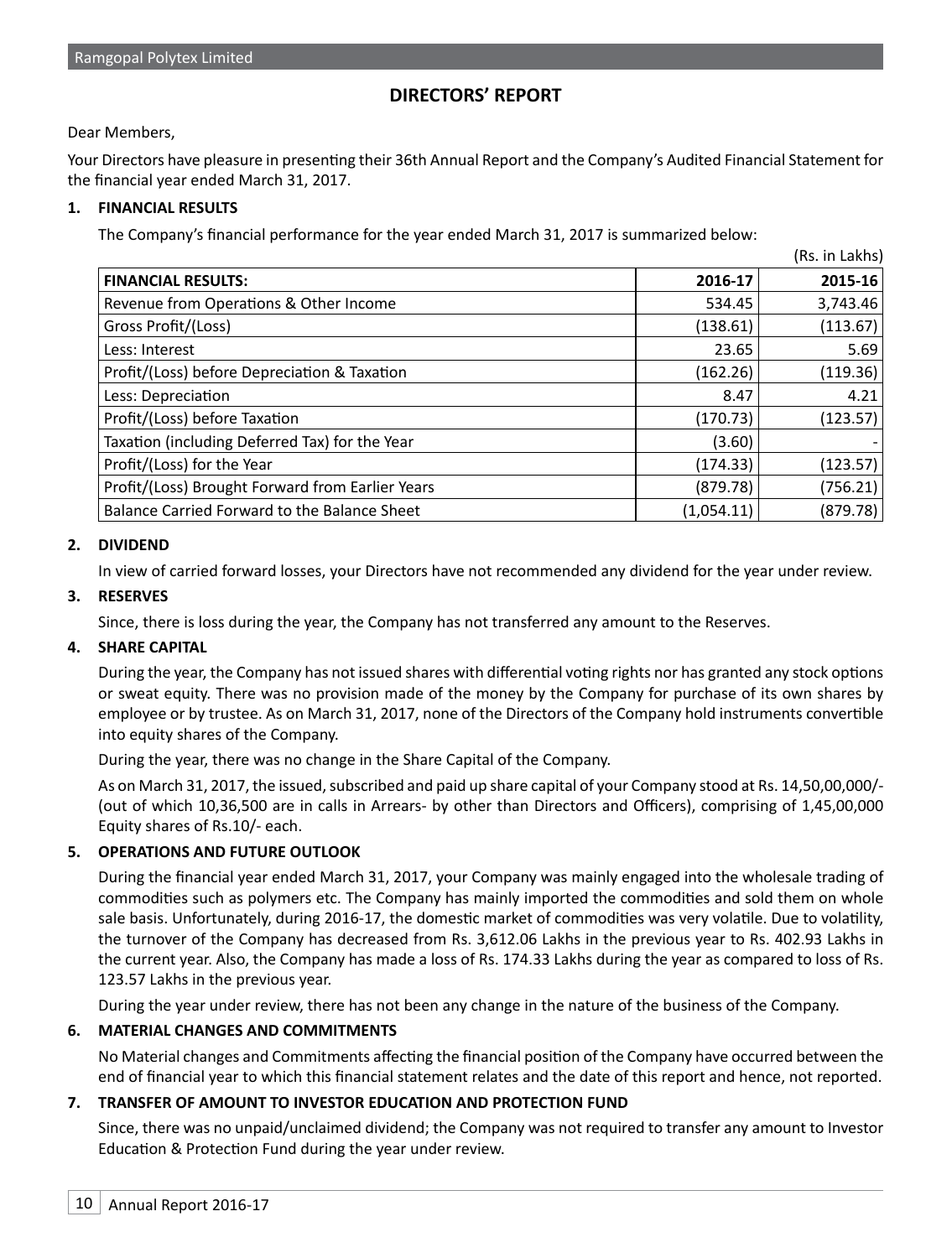## **8. SIGNIFICANT AND MATERIAL ORDERS PASSED BY THE REGULATORS OR COURTS OR TRIBUNALS**

There are no significant and material orders passed by the regulators or courts or tribunals impacting the going concern status and Company's operations in future.

## **9. INTERNAL FINANCIAL CONTROLS**

The Board of Directors has laid down the process and policies to ensure effective conduct of the business of the Company, to achieve its objects and to comply with the laws and regulations. During the year, the internal financial controls were tested and no major weaknesses were observed in the controls.

## **10. SUBSIDIARY/ JOINT VENTURES/ ASSOCIATE COMPANIES**

There was no Company which became or ceased as a subsidiary company or a joint venture company or associated company during the year.

## **11. PUBLIC DEPOSITS**

The Company has neither invited nor accepted any deposits from the public during the year under review. Also, there are no unclaimed or unpaid deposits lying with the Company for the period under review.

# **12. CONSERVATION OF ENERGY, TECHNOLOGY ABSORPTION, FOREIGN EXCHANGE EARNINGS AND OUTGO**

The information pertaining to conservation of energy, technology absorption, foreign exchange earnings and outgo as required under Section 134 (3)(m) of the Companies Act, 2013 read with Rule 8(3) of the Companies (Accounts) Rules, 2014 is furnished in **Annexure-I** to this Report.

# **13. AUDITORS**

# **Statutory Auditors**

As per the provisions of Section 139 of the Act, read with the Companies (audit and Auditors) Rules, 2014, the term of office of Rungta & Associates, Chartered Accountants (Firm Registration No:108888W), as the Statutory Auditors of the Company will conclude from the close of the forthcoming AGM of the Company. The Board of Directors places on record its appreciation for the services rendered by them as the Statutory Auditors of the Company. Subject to approval of the members, the Board of Directors of the Company has recommended the appointment of N. K. Jalan & Co., Chartered Accountants (Firm Registration No: 104019W), as the Statutory Auditors of the Company pursuant to Section 139 of the Act.

As required under the provisions of Section 139(1) of the Companies Act, 2013, the Company has received a written consent from N. K. Jalan & Co., Chartered Accountants (Firm Registration No: 104019W), in respect to their appointment and a Certificate, to the effect that their appointment, if made, would be in accordance with the Companies Act, 2013 and the Rules framed thereunder and that they satisfy the criteria provided in section 141 of the Companies Act, 2013.

The Board of Directors has, on the recommendation of the Audit Committee, proposed the appointment of N. K. Jalan & Co., Chartered Accountants (Firm Registration No: 104019W), as the Statutory Auditors of the Company for a period of 5 years, commencing from the conclusion of the ensuing 36th Annual General Meeting scheduled to be held on Friday, September 29, 2017 through the conclusion of 41st Annual General Meeting of the Company to be held in the year 2022, subject to ratification of their appointment at every AGM, if so required under the Act.

The Notes on financial statement referred to in the Auditors' Report are self-explanatory and do not call for any further comments. The Auditors' Report does not contain any qualification, reservation or adverse remark.

## **Internal Auditors**

During the year under review, Ravi Seth & Co., Chartered Accountants, had carried out the internal audit exercise and submitted their reports.

#### **Secretarial Auditors**

Pursuant to the provisions of Section 204 of the Companies Act, 2013 *inter-alia* requires every listed company to annex with its Board's report, a Secretarial Audit Report given by a Company Secretary in practice, in the prescribed form.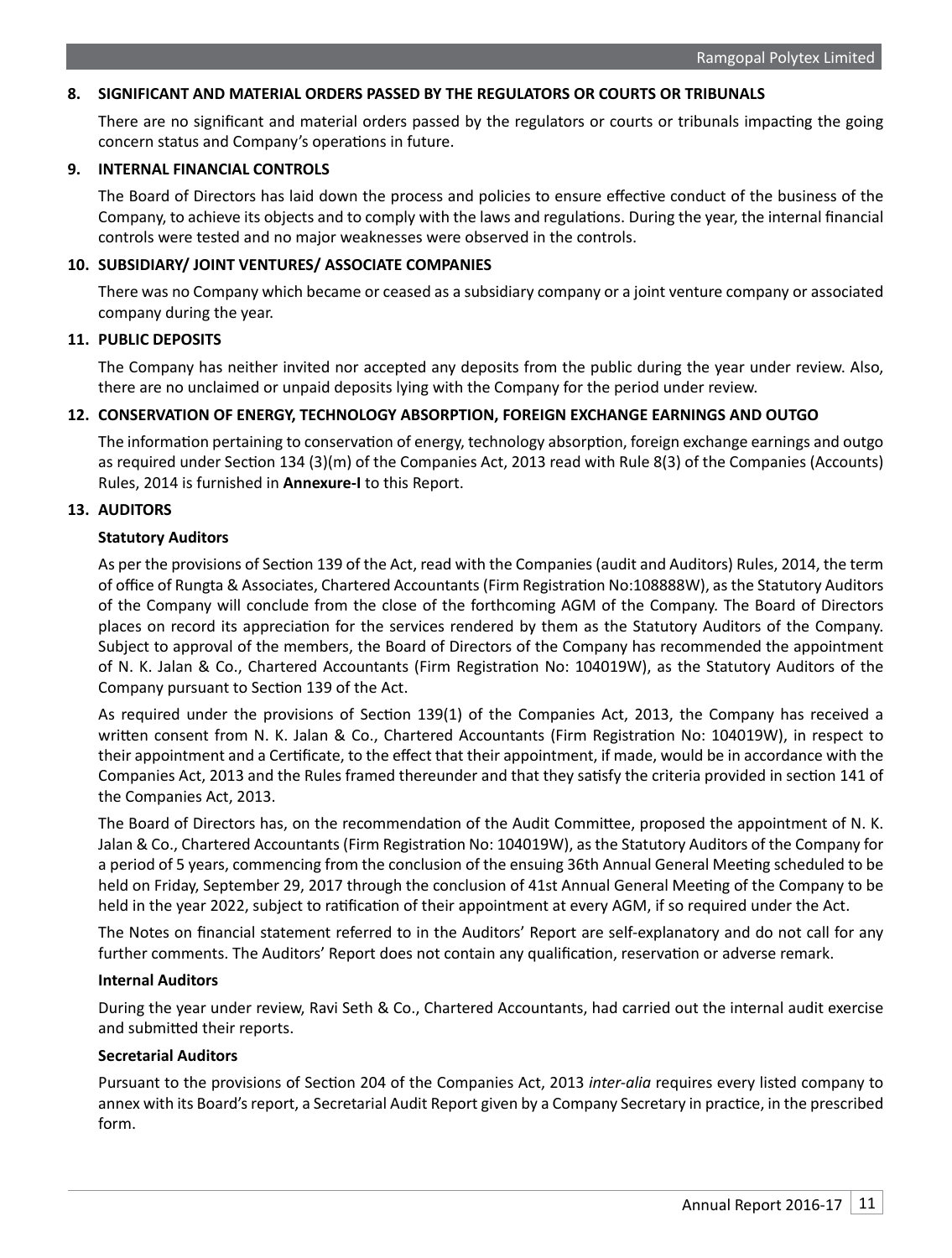The Board appointed Uma Lodha & Co., practicing Company Secretaries (Membership No. 5363 & C P No. 2593) as Secretarial Auditor to conduct Secretarial Audit of the Company for the Financial Year 2016-17 and their report is annexed to this report as **Annexure-II.** There are no qualifications/ observations/reservations/adverse remarks in the said report.

The Board has also appointed Uma Lodha & Co., as Secretarial Auditor to conduct Secretarial Audit of the Company for Financial Year 2017-18.

# **14. EXTRACT OF ANNUAL RETURN**

The Extract of Annual Return in form No. MGT-9 as per Section 92(3) of the Companies Act, 2013 read with Rule 12 of Companies (Management & Administration) Rules, 2014 and Section 134 (3) (a) of the Companies Act, 2013 read with Rule 8 of Companies (Accounts) Rules, 2014 is annexed as **Annexure - III** and forms part of this report.

# **15. DIRECTORS AND KEY MANAGERIAL PERSONNEL**

# **Appointments**

Mr. Arun Kumar Modi was appointed as an Additional & Independent Director w.e.f. May 10, 2016 and confirmed as an Independent Director at the AGM held on September 30, 2016

# **Retirement by Rotation**

In accordance with the provisions of Section 152 of the Companies Act, 2013 and the Company's Article of Association, Mrs. Divya Modi (holding DIN:07158212), retires by rotation at the ensuing Annual General Meeting and being eligible, offer herself for re-appointment for your approval.

# **Resignation**

Mr. Abhay Zankarmal Mutha resigned as Independent Director of the Company with effect from May 10, 2016.

The Board places on record their deep appreciation for the valuable contribution made by Mr. Abhay Zankarmal Mutha during his tenure as Director of the Company.

| The Company has following persons as Key Managerial personnel (KMP): |  |  |  |
|----------------------------------------------------------------------|--|--|--|
|----------------------------------------------------------------------|--|--|--|

| Name of the person<br>Sr.<br>Designation |                       |                                | Date of Appointment as KMP |
|------------------------------------------|-----------------------|--------------------------------|----------------------------|
| No.                                      |                       |                                |                            |
| 1.                                       | Mr. Sanjay Jatia      | Chairman and Managing Director | August 11, 2014            |
|                                          | Mr. Navalkishor Gadia | <b>Chief Financial Officer</b> | August 11, 2014            |
| 3.                                       | Ms. Manorama Yaday    | <b>Company Secretary</b>       | October 27, 2015           |

# **16. NUMBER OF MEETINGS OF THE BOARD AND ITS COMMITTEES**

The details of the meetings of the Board of Directors and its Committees, convened during the financial year 2016-17 are given in the Corporate Governance Report which forms a part of this report.

# **Committees of the Board**

**The details of the various committees of the board and their composition as on March 31, 2017 are as under:**

| Name of Director(s)   | Audit                    | <b>Stakeholder Relationship</b> | <b>Nomination &amp; Remuneration</b> |
|-----------------------|--------------------------|---------------------------------|--------------------------------------|
|                       | <b>Committee</b>         | Committee                       | <b>Committee</b>                     |
| Mr. Panna Lal Jyotshi | Chairperson              | Member                          | Chairperson                          |
| Mr. Sanjay Jatia      | Member                   | Member                          | $\overline{\phantom{a}}$             |
| Mrs. Divya Modi       | $\overline{\phantom{a}}$ | Chairperson                     | Member                               |
| Mr. Arun Kumar Modi   | Member                   | -                               | Member                               |

# **17. DECLARATIONS FROM INDEPENDENT DIRECTORS**

Pursuant to Section 134 (3) (d) of the Companies Act, 2013, your Company confirms having received necessary declarations from all the Independent Directors under Section 149 (7) of the Companies Act, 2013 declaring that they meet the criteria of independence laid down under Section 149 (6) of the Companies Act, 2013 and Regulation 25 of SEBI (Listing Obligations and Disclosure Requirements) Regulations, 2015.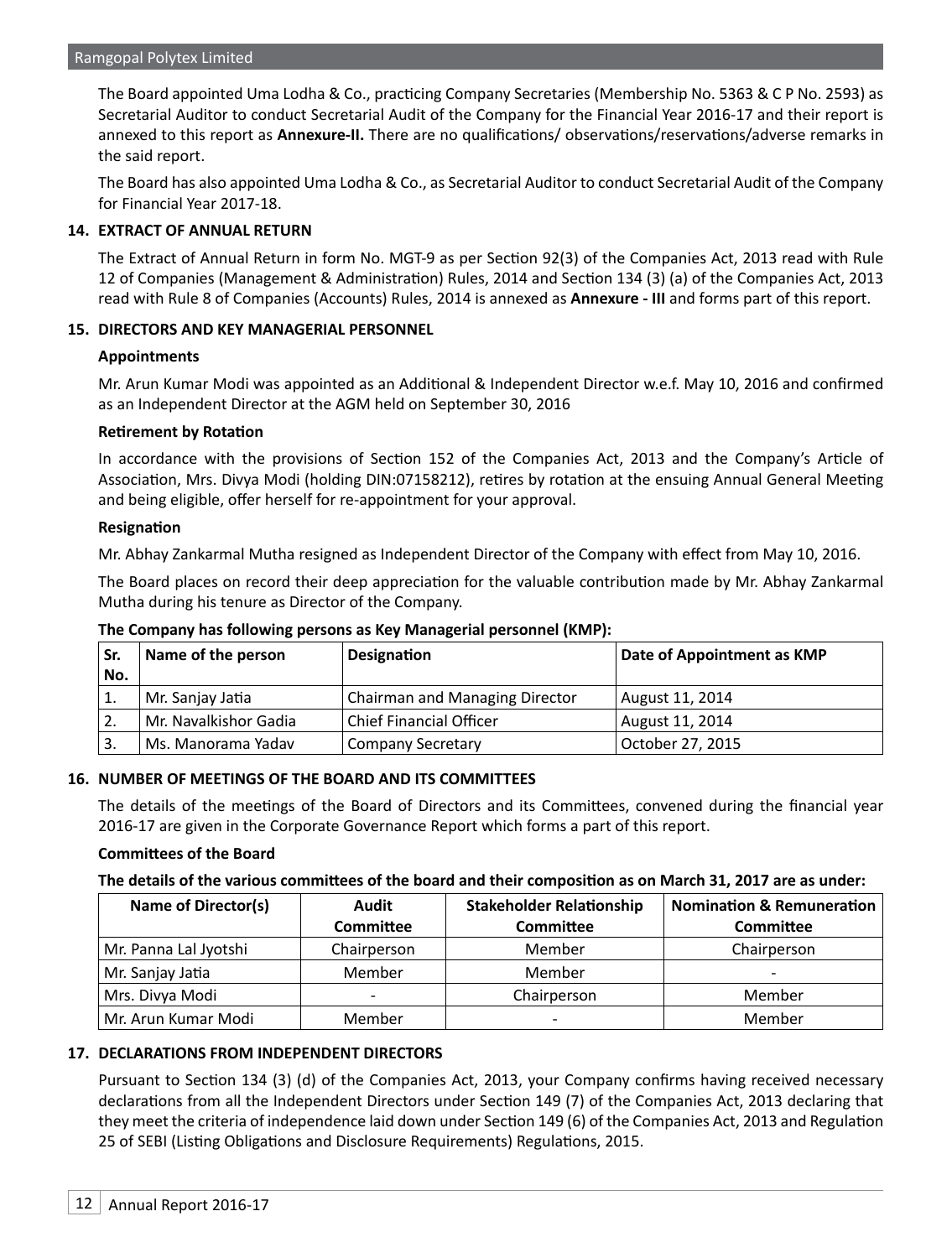## **18. BOARD EVALUATION**

The Independent Directors of your Company, in a separate meeting held without presence of other Directors and management, evaluated performance of the Managing Director and other Non-Independent Directors along with performance of the board /Board Committees based on various criteria recommended by Nomination & Remuneration Committee. A report on such evaluation done by Independent Directors was taken on record by the Board and further your Board, in compliance with requirements of Companies Act, 2013, evaluated performance of all Independent Directors based on various parameters including attendance, contribution etc.

## **19. BOARD DIVERSITY**

The Company believes that a diverse board will enhance the decision making of the Board by utilizing the difference in skills, experience and background, geographical; and industry experience, ethnicity, gender knowledge and length of services and other distinguishing qualities of the members of the Board. Accordingly, the Company has framed Board Diversity Policy.

## **20. TRAINING OF INDEPENDENT DIRECTORS**

Every new Independent Director of the Board is provided with necessary documents/ brochures, reports and internal policies to enable them to familiarize with your Company's procedures and practices. Periodic presentations are made at the Board Meetings and the Board Committee Meetings on business and performance updates of your Company, business strategy and risk involved. Your Company has set up Familiarization Policy for newly appointed Independent Directors and the same is available on the website of the Company www.ramgopalpolytex.com.

# **21. NOMINATION & REMUNERATION POLICY**

The Company has adopted a Policy on Nomination and Remuneration for Directors, Key Managerial Personnel and Other Employees. The said policy includes criteria for determining qualifications, positive attributes, independence of a director and other matters provided under Section 178 (3) of the Companies Act, 2013. The said Policy is available on the website of the Company www.ramgopalpolytex.com.

## **22. CORPORATE GOVERNANCE REPORT**

As per the requirement under the SEBI (Listing Obligations and Disclosure Requirements) Regulations, 2015, a Corporate Governance Report together with certificate from M/s. Rungta & Associates, Chartered Accountants (having Firm Registration No.108888W) confirming compliance thereto is annexed with this report.

Auditors' certificate does not contain any qualifications, reservations or adverse remarks and the same is attached to Corporate Governance Report.

In compliance with the requirements of Regulation 17(8) of the SEBI (Listing Obligations and Disclosure Requirements) Regulations, 2015, a certificate from the Managing Director and Chief Finance Officer of the Company, who are responsible for the finance function, was placed before the Board. The same is annexed thereto and forms part of the Corporate Governance Report.

All the Board Members and Senior Management Personnel of the Company have affirmed compliance with the Code of Conduct for Board and Senior Management Personnel. A declaration to this effect duly signed by the Managing Director is annexed thereto and forms part of the Corporate Governance Report.

# **23. LISTING WITH STOCK EXCHANGES**

Your Company is listed on BSE Ltd (BSE), The National Stock Exchange of India Ltd. (NSE) and The Calcutta Stock Exchange Association Ltd (CSE) since 1992. The trading in equity of the Company has been suspended w.e.f. August 02, 2000 from NSE and w.e.f. May 13, 2002 from BSE due to non-compliance of certain provisions of the Listing Agreement. Your Company has made an application with BSE & NSE for revocation of suspension. Your Company is expecting that the stock exchanges would revoke the suspension shortly.

# **24. MANAGEMENT DISCUSSION AND ANALYSIS REPORT**

The Management Discussion and Analysis Report forms an integral part of this report and gives details of the overall industry structure, economic developments, performance and state of affairs of your Company's various businesses, internal controls and their adequacy, risk management systems and other material developments during the financial year 2016-17.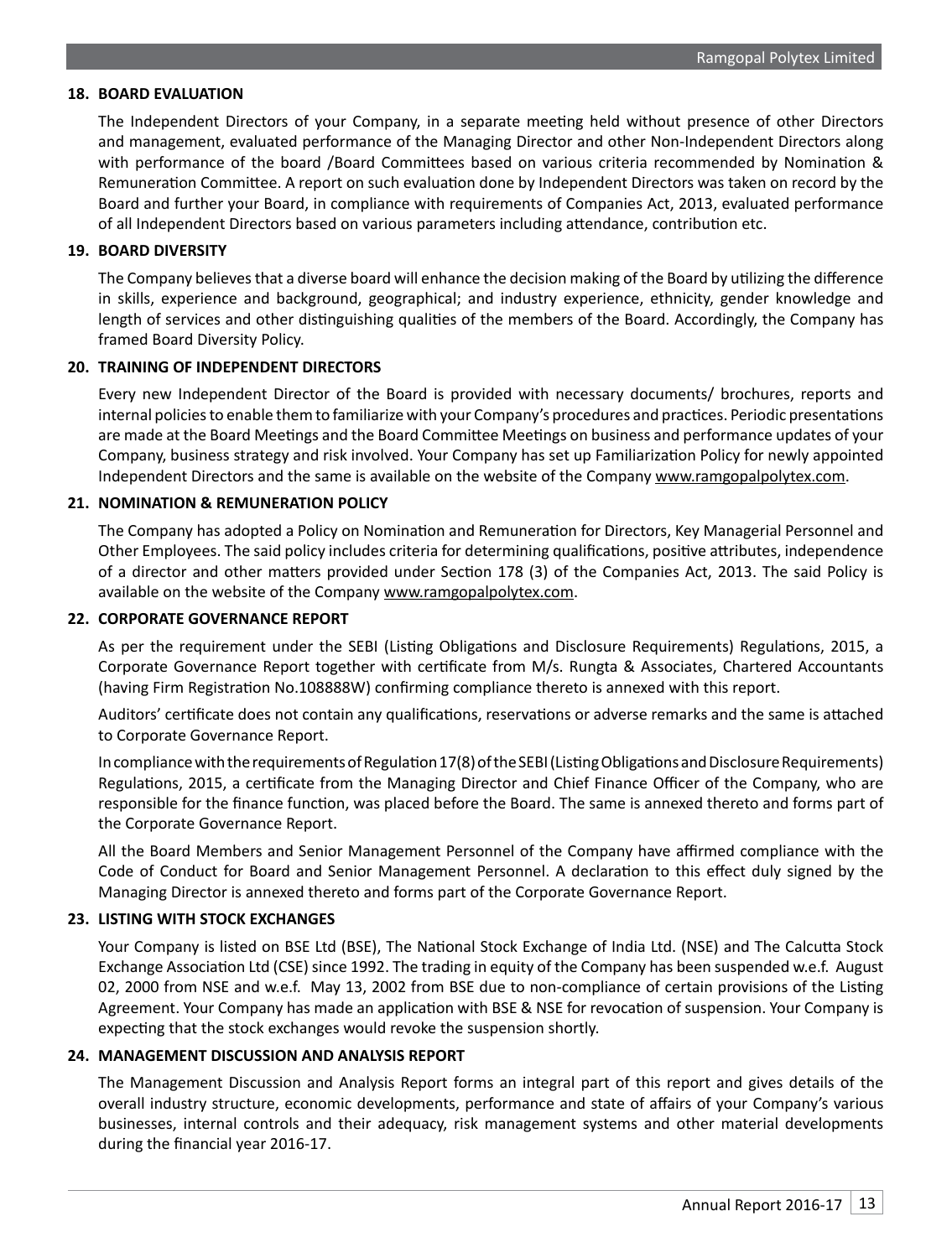# **25. ESTABLISHMENT OF VIGIL MECHANISM-WHISTLE BLOWERS' POLICY FOR DIRECTORS AND EMPLOYEES**

The Board has formulated a Whistle Blowers' Policy to provide a secure environment to the employees and to encourage them to report unethical, unlawful or improper practices, acts or activities in the Company and to prohibit managerial personnel from taking any adverse action against those employees who report such practices in good faith. The Audit Committee oversees the vigil mechanism. Policy on the same is posted on the website of the Company www.ramgopalpolytex.com.

# **26. PARTICULARS OF LOANS GIVEN, GUARANTEES GIVEN & INVESTMENTS MADE UNDER SECTION 186 OF THE COMPANIES ACT, 2013**

Details of Loans given, Guarantees given, and Investments made under the provisions of Section 186 of the Companies Act, 2013 are given in the Note No. 23.15 to the Financial Statements.

# **27. PARTICULARS OF CONTRACTS OR ARRANGEMENT MADE WITH RELATED PARTIES**

During the year, the Company had not entered into any contract/ arrangement/ transaction with related parties, which could be considered as material in accordance with the policy of the Company. Accordingly, particulars of contracts or arrangements with related parties referred to in Section 188(1) along with the justification for entering into such contract or arrangement in Form AOC-2, have not been given. The Policy on Related Party Transactions and dealing with related party transactions as approved by the Board is posted on the website of the Company www.ramgopalpolytex.com.

# **28. CORPORATE SOCIAL RESPONSIBILITY (CSR)**

The provisions of Section 135 of the Companies Act, 2013 read with Schedule VII thereto, are not applicable to your Company for the year under review.

# **29. DISCLOSURE RELATING TO REMUNERATION OF DIRECTORS, KEY MANAGERIAL PERSONNEL AND PARTICULARS OF EMPLOYEES:**

Information required under Section 197 of the Companies Act, 2013 read with Companies (Appointment and Remuneration of Managerial Personnel) Rules, 2014 is as under:

# **A. Ratio of remuneration of each Director to the median remuneration of all the employees of your company for the financial year 2016-17 is as follows:**

| Sr.<br>No. | <b>Name of Directors</b>                                                | <b>Total Remuneration</b> | Ratio of remuneration of director<br>to the Median remuneration |
|------------|-------------------------------------------------------------------------|---------------------------|-----------------------------------------------------------------|
| 1.         | Mr. Sanjay Jatia<br>Chairman & Managing Director                        | 9,00,000                  | 2.35:1                                                          |
| 2.         | *Mr. Abhay Mutha<br>Non-Executive & Independent<br>Director             | 500<br>(Sitting Fees)     | Not Applicable                                                  |
| 3.         | Mrs. Divya Modi<br>Non-Executive & Non-Independent<br>Director          | 5,500<br>(Sitting Fees)   | Not Applicable                                                  |
| 4.         | Mr. Panna Lal Jyotshi<br>Non-Executive & Independent<br><b>Director</b> | 8,500<br>(Sitting Fees)   | Not Applicable                                                  |
| 5.         | *Mr. Arun Kumar Modi<br>Non-Executive & Independent<br>Director         | 4,500<br>(Sitting Fees)   | Not Applicable                                                  |

*\*Mr. Abhay Mutha resigned as an Independent Director of the Company w.e.f. May 10, 2016 and Mr. Arun Kumar Modi appointed as an Independent Director of the Company w.e.f. May 10, 2016.* 

 *Median Remuneration of the Company for all its employees is Rs.3,83,581/- for the financial year 2016-17.*

 *#for calculation of Median Remuneration, only those employees have been considered who were there in the Company for whole year and excluded those employees who had resigned or joined the Company during the year 2016-17.*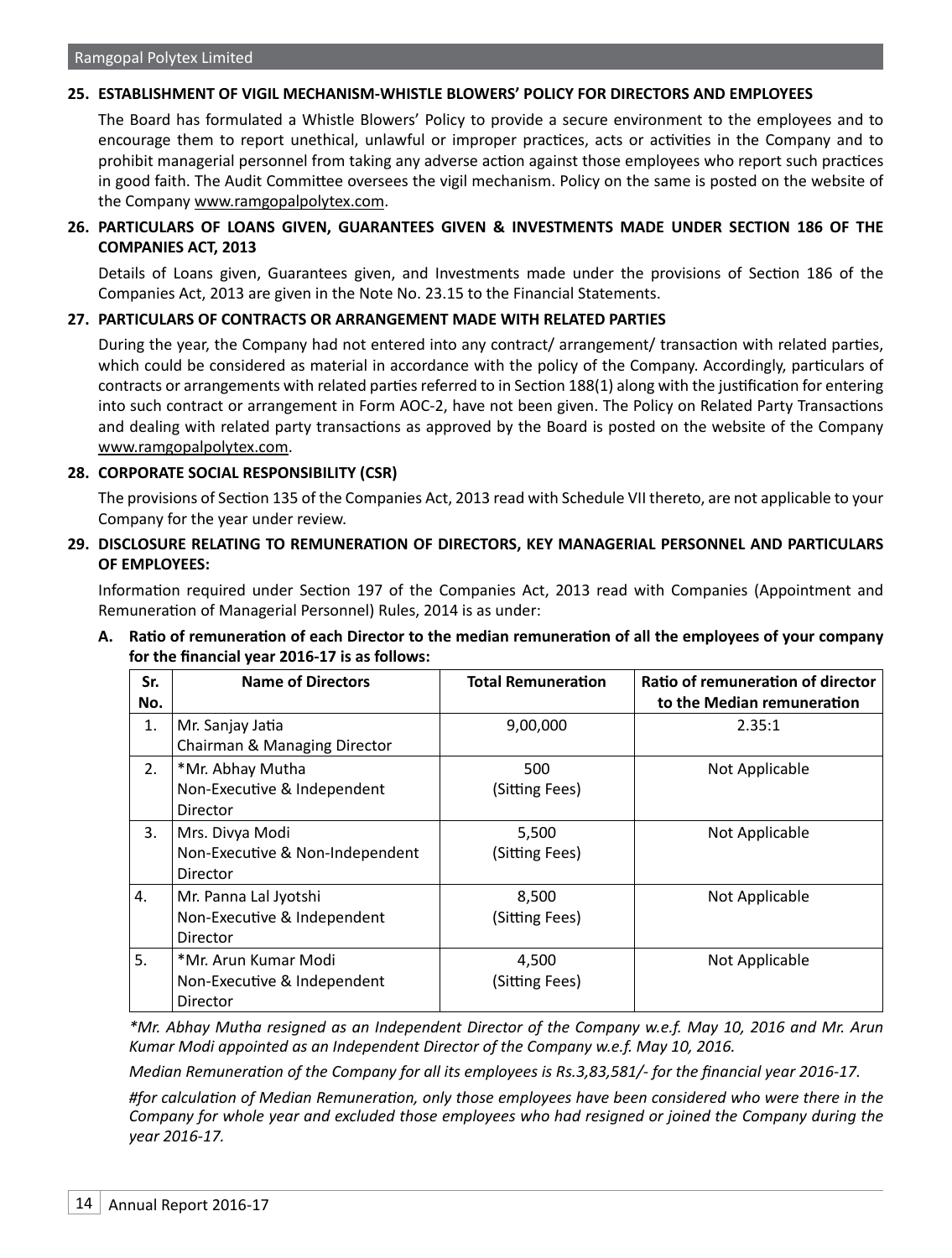**B. Details of percentage increase in the remuneration of each Director and CFO & Company Secretary in the financial year 2016-17 is as follows:**

| Sr. | <b>Name of Directors</b>                                            | <b>Remuneration (in Rs.)</b> |                         | Increase (in %) |
|-----|---------------------------------------------------------------------|------------------------------|-------------------------|-----------------|
| No. |                                                                     | 2016-17                      | 2015-16                 |                 |
| 1.  | Mr. Sanjay Jatia<br>Chairman & Managing Director                    | 9,00,000                     | 9,00,000                | Nil             |
| 2.  | *Mr. Abhay Mutha<br>Non-Executive & Independent Director            | 500<br>(Sitting Fees)        | 6,000<br>(Sitting Fees) | Not Applicable  |
| 3.  | Mrs. Divya Modi<br>Non-Executive & Non-Independent<br>Director      | 5,500<br>(Sitting Fees)      | 5,500<br>(Sitting Fees) | Not Applicable  |
| 4.  | Mr. Panna Lal Jyotshi<br>Non-Executive & Independent Director       | 8,500<br>(Sitting Fees)      | 5,500<br>(Sitting Fees) | Not Applicable  |
| 5.  | *Mr. Arun Kumar Modi<br>Non-Executive & Independent Director        | 4,500<br>(Sitting Fees)      | Nil                     | Not Applicable  |
| 6.  | Mr. Navalkishor Gadia<br><b>Chief Financial Officer</b>             | 6,00,000                     | 6,00,000                | Nil             |
| 7.  | **Ms. Manorama Yadav<br>Company Secretary and Compliance<br>Officer | 4,64,085                     | 1,80,645                | Not Applicable  |

*\*Mr. Abhay Mutha resigned as an Independent Director of the Company w.e.f. May 10, 2016 and Mr. Arun Kumar Modi appointed as an Independent Director of the Company w.e.f. May 10, 2016.* 

*\*\* Ms. Manorama Yadav appointed as a Company Secretary and Compliance Officer as on October 27, 2015*

- C. the percentage decrease in the median remuneration of employees for the financial year 2016-17 is at 26.28%.
- D. the number of permanent employees on the rolls of the Company is 9 (Nine) as on March 31, 2017.
- **E. Comparison of average percentage increase in salary of employees other than key managerial personnel and the percentage increase in the key managerial remuneration:**

| <b>Particulars</b>                                         | 2016-17   | 2015-16   | Increase (%)   |
|------------------------------------------------------------|-----------|-----------|----------------|
| Average salary of all employees (other than Key Managerial | 3,81,383  | 4,72,860  | $*(19.35)$     |
| Personnel)                                                 |           |           |                |
| Key Managerial Personnel                                   |           |           |                |
| - Salary of MD                                             | 9,00,000  | 9,00,000  | Nil            |
| - Salary of CFO & CS                                       | 10,80,000 | 10,30,878 | Not Applicable |

\*During the year, there was addition of 4 employees, who were appointed at lower level of management and *hence, average salary is reduced as compare to last year.*

# **F. Affirmation that the remuneration is as per the remuneration policy of the Company:**

The Board of Directors of the Company affirms that the remuneration is as per the remuneration policy of the Company.

**G.** During the year under review, there is no employee in the Company who is employed throughout the financial year was in receipt of remuneration for that year, not less than Rs.1,02,00,000/- (Rupees One Crore Two Lakhs only) per annum or if employed for a part of the financial year, was in receipt of remuneration for any part of that year, at a rate which in aggregate was not less than Rs.8,50,000/- (Rupees Eight Lakhs Fifty Thousand only) per month.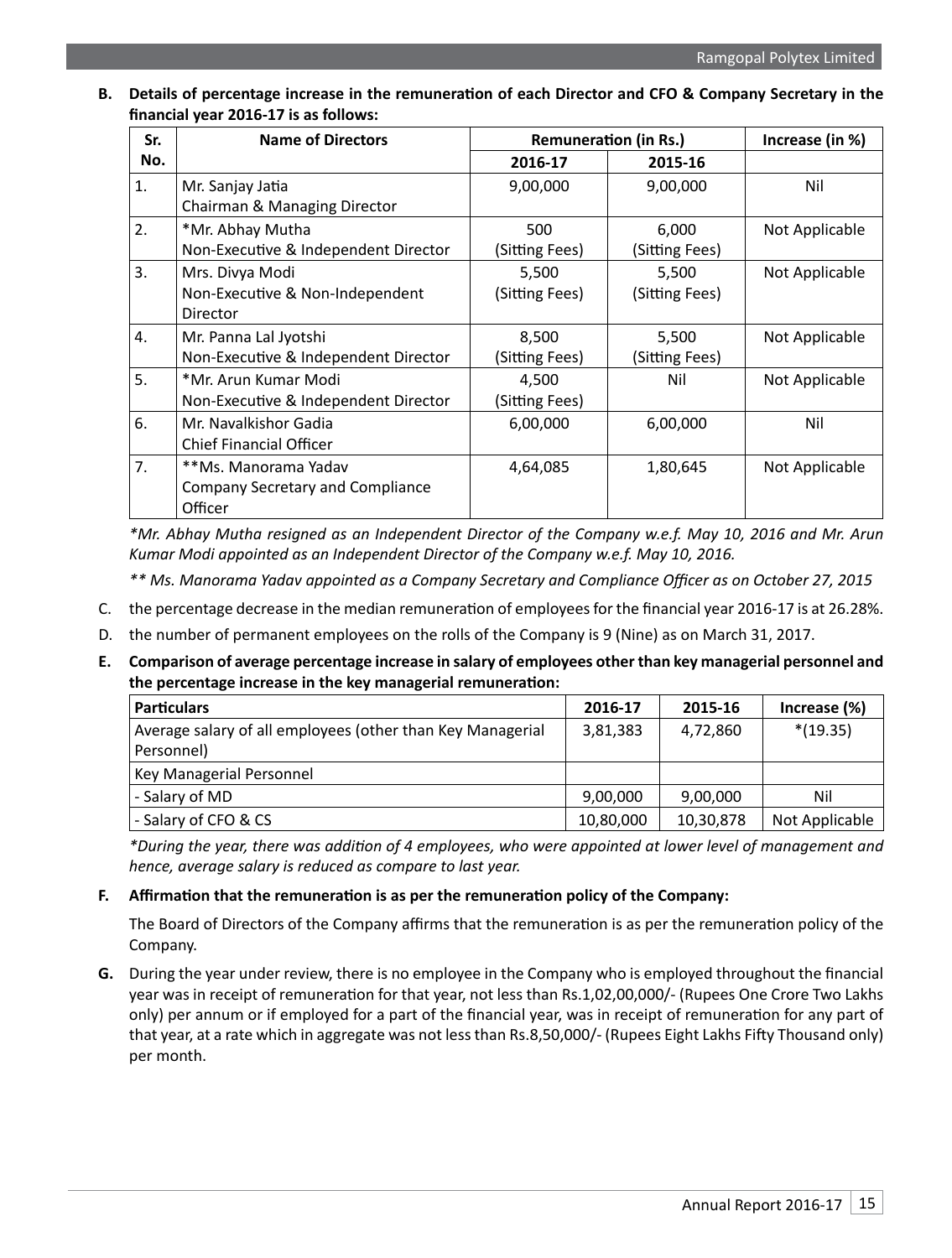# **30. DIRECTORS' RESPONSIBILITY STATEMENT**

Your Directors state that:

- a. in the preparation of the annual accounts for the year ended March 31, 2017, the applicable accounting standards had been followed and there are no material departures from the same;
- b. the Directors have selected such accounting policies and applied them consistently and made judgements and estimates that are reasonable and prudent so as to give a true and fair view of the state of affairs of the Company as at March 31, 2017 and of the Loss of the Company for the year ended on that date;
- c. the Directors have taken proper and sufficient care for the maintenance of adequate accounting records in accordance with the provisions of the Companies Act, 2013 for safeguarding the assets of the Company and for preventing and detecting fraud and other irregularities;
- d. the Directors have prepared the annual accounts on a 'going concern' basis;
- e. the Directors have laid down internal financial controls to be followed by the Company and that such internal financial controls are adequate and are operating effectively; and
- f. the Directors have devised proper systems to ensure compliance with the provisions of all applicable laws and that such systems are adequate and operating effectively.

# **31. RISK MANAGEMENT POLICY**

Your Company has devised and implemented a mechanism for Risk management and has developed a Risk Management Policy. The Policy provides for identification of internal and external risks and implementing risk mitigation steps. The said Policy is available on the website of the Company www.ramgopalpolytex.com.

# **32. INFORMATION UNDER THE SEXUAL HARASSMENT OF WOMEN AT WORKPLACE (PREVENTION, PROHIBITION AND REDRESSAL) ACT, 2013**

The Company has zero tolerance for sexual harassment at workplace and has adopted a Policy on prevention, prohibition and redressal of sexual harassment at workplace in line with the provisions of the Sexual Harassment of Women at Workplace (Prevention, Prohibition and Redressal) Act, 2013 and the Rules thereunder. All women associates (permanent, temporary, contractual and trainees) as well as any women visiting the Company's office premises or women service providers are covered under this Policy. All employees are treated with dignity with a view to maintain a work environment free of sexual harassment whether physical, verbal or psychological.

During the year 2016-17, no complaints were received by the Company related to sexual harassment.

# **33. ACKNOWLEDGEMENT**

Your Directors wish to place on record their sincere thanks to all the employees of the Company for their continuing commitment and dedication. Further, the Directors would also like to express their gratitude for the continued support of all the stakeholders such as banks, financial institutions, various State and Central Government authorities, customers, vendors and last but not the least our valued shareholders, for all their support and trust reposed in the Company.

# **ON BEHALF OF THE BOARD OF DIRECTORS**

**Sanjay Jatia Place:** Mumbai **Chairman and Managing Director Date:** August 26, 2017 **(DIN: 00913405)**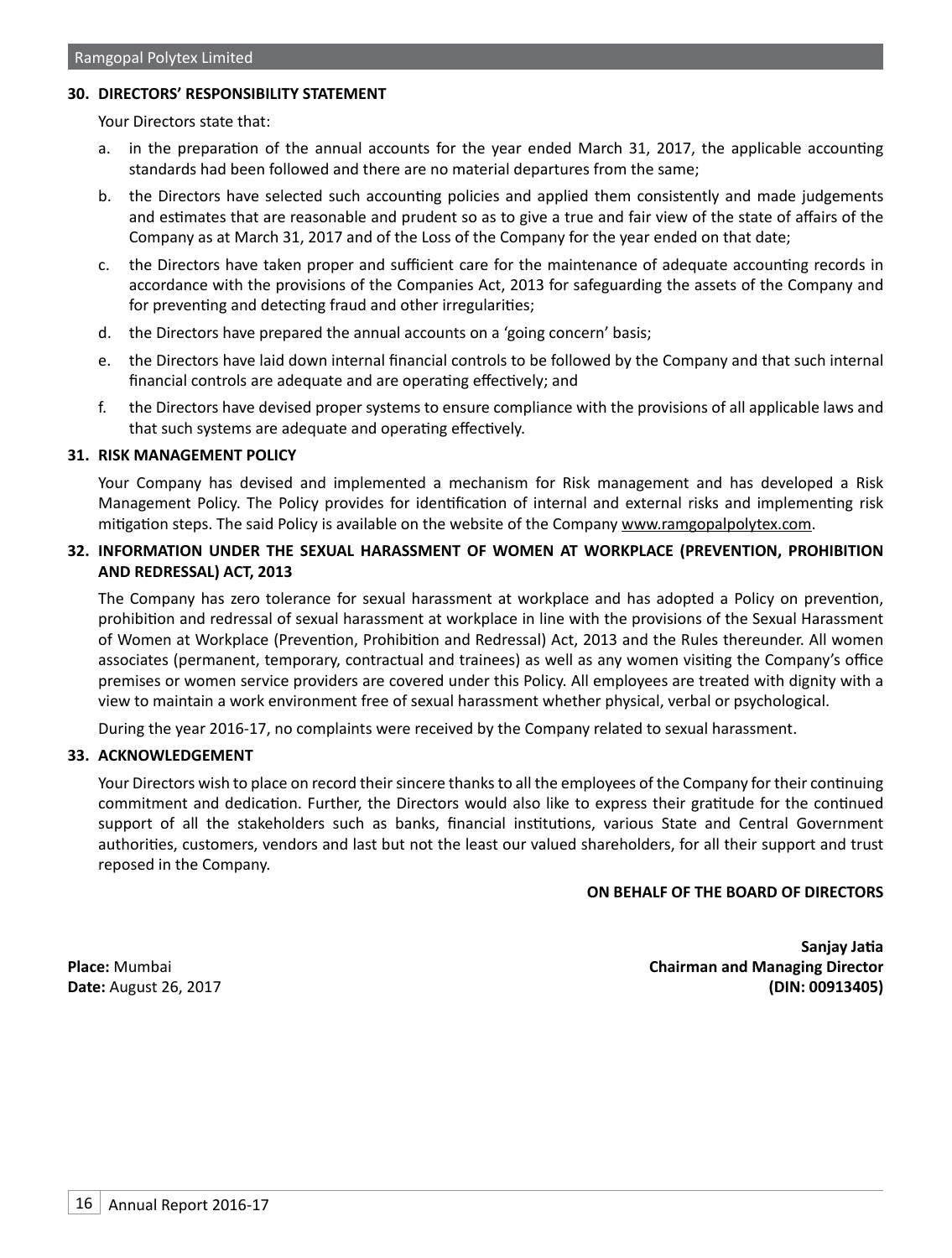# **"ANNEXURE - I" TO THE DIRECTORS' REPORT**

Disclosure of particulars with respect to Conservation of Energy, Technology Absorption and Foreign Exchange Earnings and Outgo as required under the Companies (Accounts) Rules, 2014.

# **(A) CONSERVATION OF ENERGY**

During the year under review, your Company has not carried out any manufacturing activities. Therefore, this clause is not applicable to your Company.

# **(B) TECHNOLOGY ABSORPTION**

Since, there is no manufacturing activity; the clause is not applicable to your Company.

# **(C) FOREIGN EXCHANGE EARNINGS AND OUTGO**

Foreign exchange outgo - Rs.3,09,56,797/-

Foreign exchange inflow – NIL

# **ON BEHALF OF THE BOARD OF DIRECTORS**

**Sanjay Jatia Place:** Mumbai **Chairman and Managing Director Date:** August 26, 2017 **(DIN: 00913405)**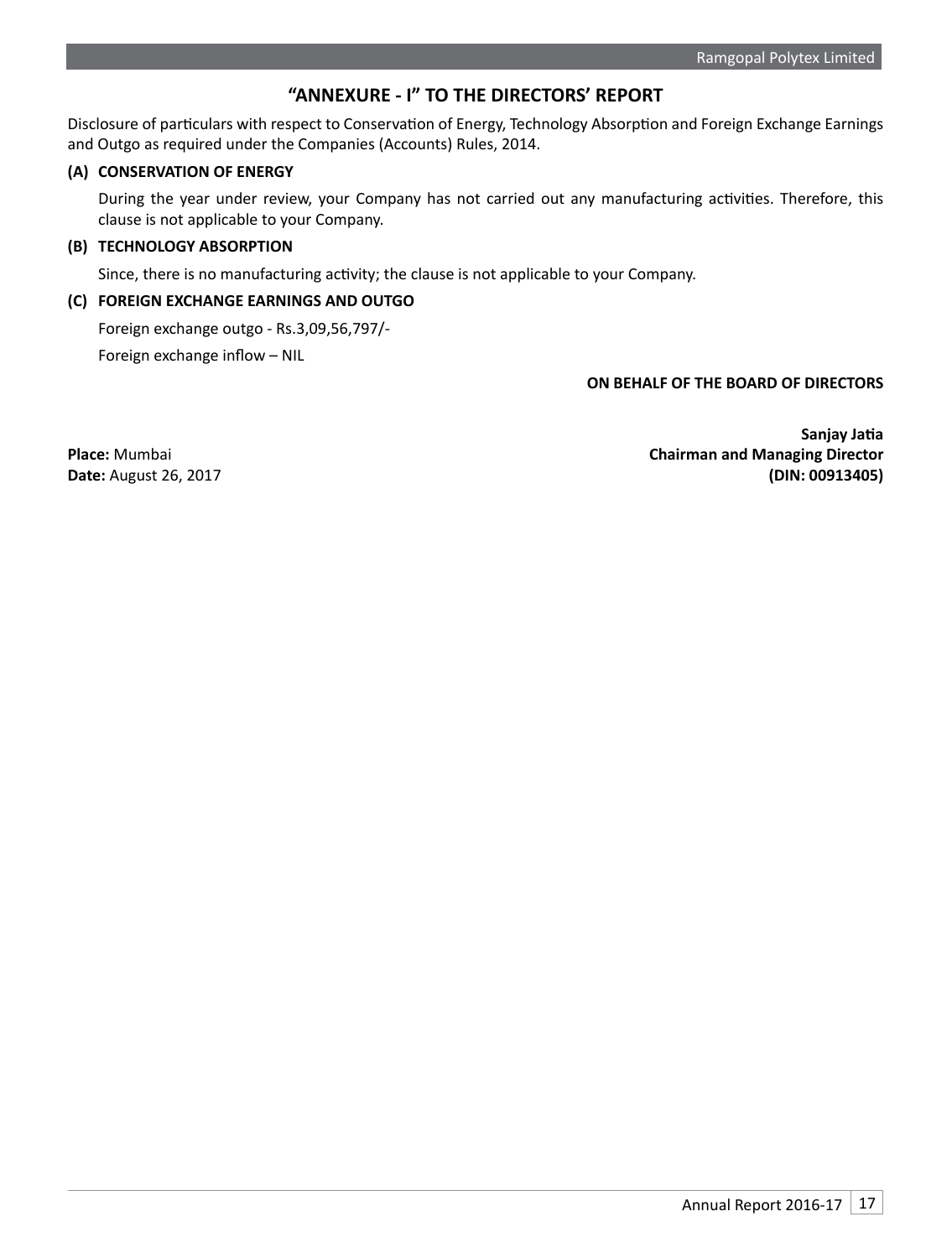# **"ANNEXURE - II" TO THE DIRECTORS' REPORT**

# **Form MR-3**

# **SECRETARIAL AUDIT REPORT**

# **[Pursuant to Section 204 (1) of the Companies Act, 2013 and Rule 9 of the Companies (Appointment and Remuneration Personnel) Rules, 2014]**

# FOR THE FINANCIAL YEAR ENDED 31<sup>ST</sup> MARCH, 2017

To

The Members of

# **RAMGOPAL POLYTEX LIMITED**

We have conducted the Secretarial Audit of the compliance of applicable statutory provision and the adherence to good corporate practices by **M/s. RAMGOPAL POLYTEX LIMITED** (hereinafter called "the Company"). Secretarial Audit was conducted in a manner that provided me a reasonable basis for evaluating the corporate conducts/statutory compliances and expressing our opinion thereon.

Based on our verification of books, papers, minute books, forms and returns filed and other records maintained by the Company and also the information provided by the Company, its officers, agents and authorized representatives during the conduct of secretarial audit, we hereby report that in our opinion, the Company has, during the audit period covering the financial year ended  $31<sup>st</sup>$  March, 2017 complied with the statutory provisions listed hereunder and also that the Company has proper Board-processes and compliance-mechanism in place to the extent, in the manner and subject to the reporting made hereinafter:

We have examined the books, papers, minutes' books, forms and returns filed and other records maintained by **M/s. RAMGOPAL POLYTEX LIMITED** for the financial year ended 31<sup>st</sup> March, 2017 according to the provisions of:

- (i) The Companies Act, 2013 ('the Act') and the rules made thereunder;
- (ii) The Securities Contracts (Regulation) Act, 1956 ('SCRA') and the rules made thereunder;
- (iii) The Depositories Act, 1996 and the Regulations any Bye-laws framed thereunder;
- (iv) Foreign Exchange Management Act, 1999 and the rules and regulations made thereunder to the extent of Foreign Direct Investment, Overseas Direct Investment and External Commercial Borrowings;
- (v) The following Regulations and Guidelines prescribed under the Securities and Exchange Board of India Act, 1992 ('SEBI Act')
	- (a) The Securities and Exchange Board of India (Substantial Acquisition of Shares and Takeovers) Regulations, 2011;
	- (b) The Securities and Exchange Board of India (Prohibition of Insider Trading) Regulations, 1992 (now known as SEBI (Prohibition of Insider Trading) Regulations, 2015;
	- (c) The Securities and Exchange Board of India (Issue of Capital and Disclosure requirements) Regulations, 2009;
	- (d) The Securities and Exchange Board of India (Registrars to issue and Share Transfer Agents) Regulations, 1993.
- (vi) There are no sector specific laws specifically applicable to the Company except the following:
	- The Employees' State Insurance Act, 1948 and rules made there under;
	- The Employees Provident Fund and Miscellaneous Provisions Act, 1952;
	- The Payment of Bonus Act, 1965 and rules made there under;
	- The Payment of Gratuity Act, 1972 and rules made there under;
	- Acts as prescribed under Direct tax and indirect tax;
	- The Maternity Benefit Act, 1961;
	- Acts as prescribed under Shops and Establishment Act of various local authorities.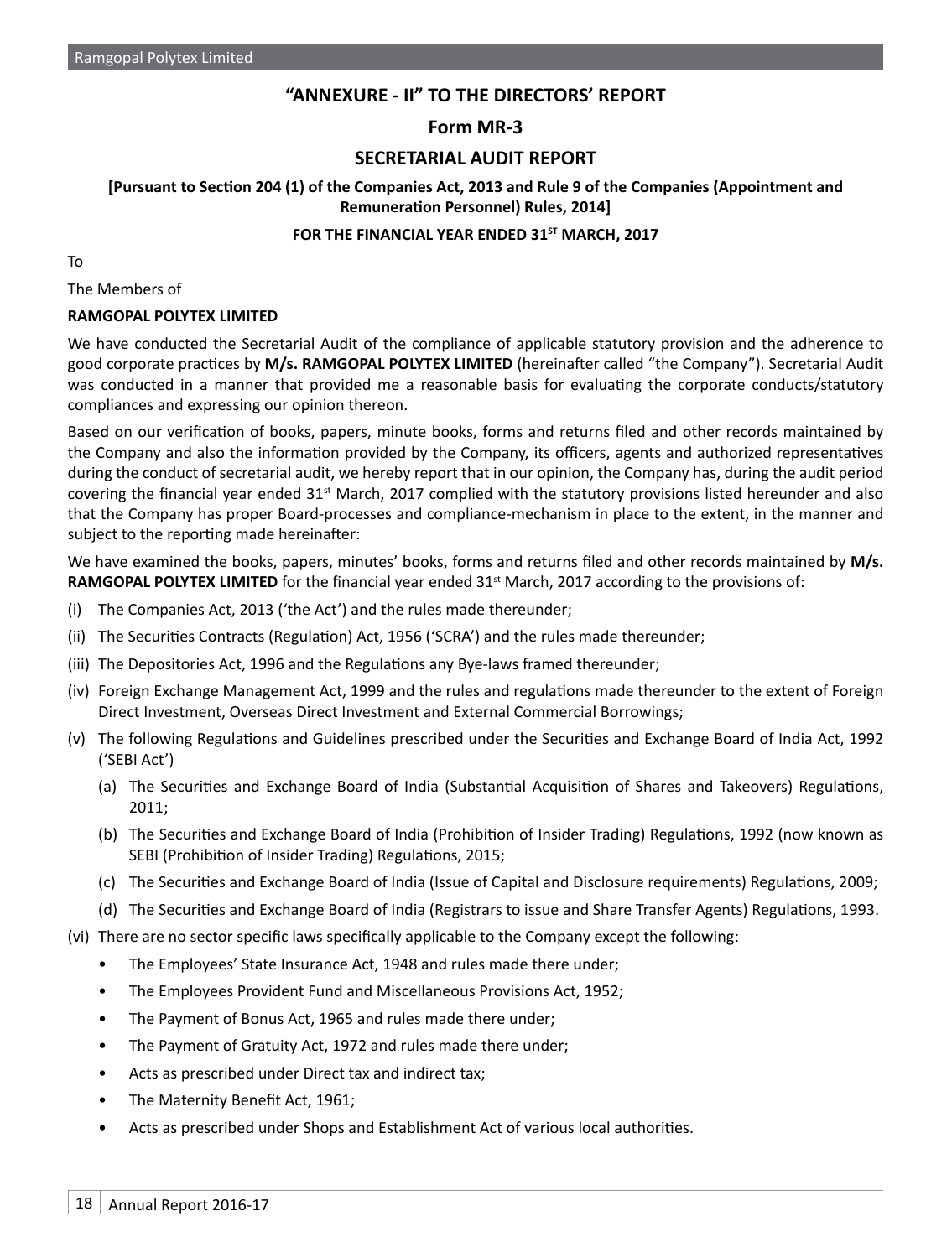We have also examined the compliance with the applicable clauses of the following:

- (i) Secretarial Standards issued by the Institute of Company Secretaries of India.
- (ii) The Listing Agreement entered into by the Company with Bombay Stock Exchange Limited, National Stock Exchange of India Limited and The Calcutta Stock Exchange Limited.
- (iii) Securities and Exchange Board of India (Listing Obligations and Disclosure Requirements) Regulations, 2015.

During the period under review, the Company has complied with the provisions of the Act, Rules, Regulations, Guidelines, Standards, etc. mentioned above.

I further report that there were no events/actions in pursuance of:

- The Securities and Exchange Board of India (Issue and Listing of Debt Securities) Regulations, 2008;
- The Securities and Exchange Board of India (Buyback of Securities) Regulations, 1998;
- The Securities and Exchange Board of India (Employee Stock Option Scheme and Employee Stock Purchase Scheme) Guidelines, 1999;

#### **We further report that**

The Board of Directors of the Company is duly constituted with proper balance of Executive Directors, Non-Executive Directors and Independent Directors. The changes in the composition of the Board of Directors that took place during the period under review were carried out in compliance with the provisions of the Act.

Adequate notice is given to all Directors to schedule the Board Meetings, agenda and detailed notes on agenda were sent at least seven days in advance, and a system exists for seeking and obtaining further information and clarification on the agenda items before the meeting and for meaningful participation at the meeting.

Majority decision is carried and recorded in the minutes. During the year under review there were no dissenting views were members, recording of the same in the in the minute(s) is not applicable.

**We further report that** there are adequate systems and processes in the Company commensurate with the size and operations of the Company to monitor and ensure compliance with applicable laws, rules, regulations and guidelines.

**We further report that** during the audit period, there were no major events which had bearing on the Company's affairs in pursuance of the above referred laws, rules, regulations, guidelines etc.

# **For Uma Lodha & Co.**

| Uma Lodha            |
|----------------------|
| Proprietor           |
| <b>FCS No.: 5363</b> |
| C.P. No.: 2593       |
|                      |

Note: This report is to be read with our letter of even date which is annexed as 'ANNEXURE B(i)' and forms an integral part of this report.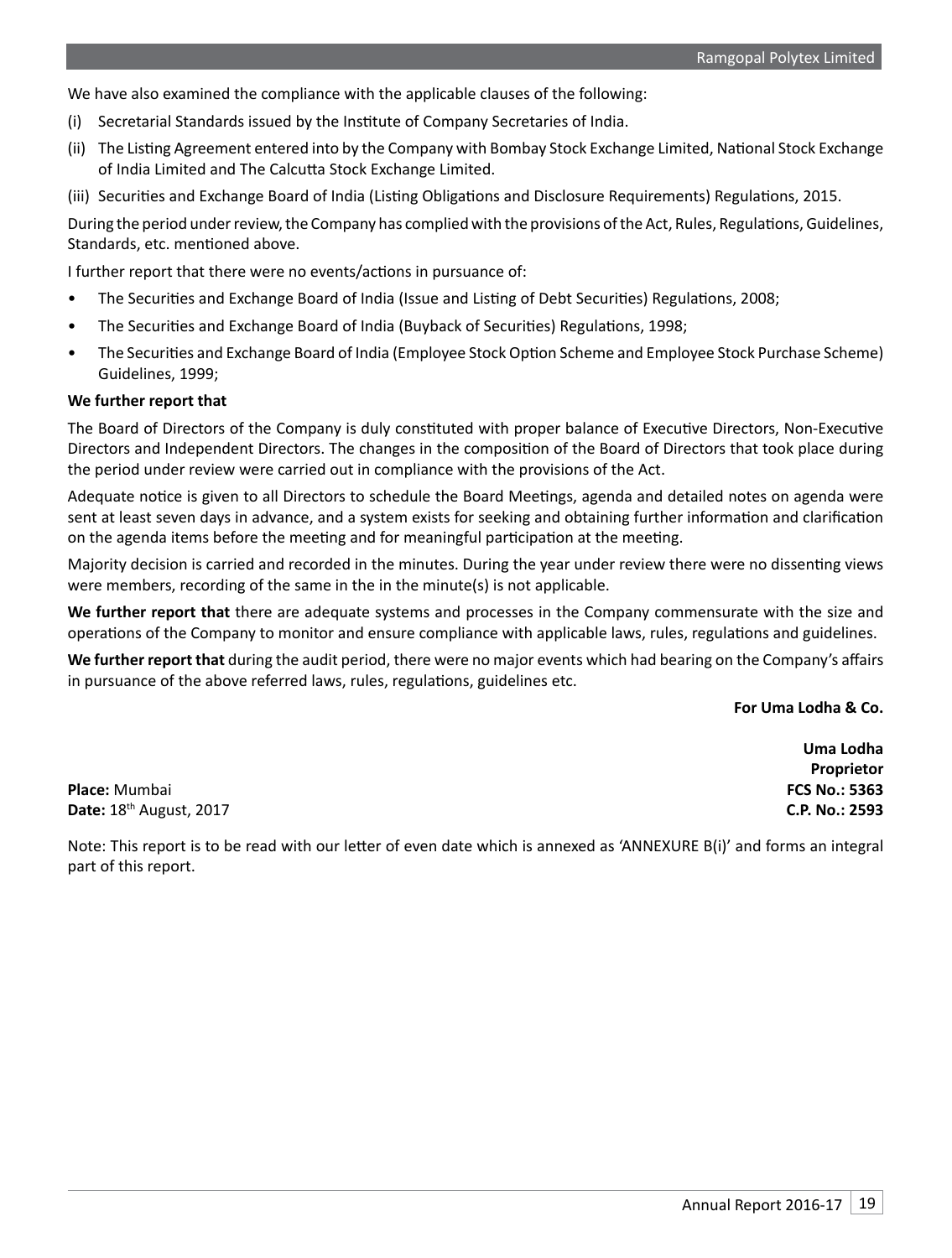# **'ANNEXURE B(i)'**

To

The Members of

# **RAMGOPAL POLYTEX LIMITED**

Our report of even date is to be read along with this letter.

- Maintenance of secretarial record is the responsibility of the management of the Company. Our responsibility is to express an opinion on these secretarial records based on our audit.
- We have followed the audit practices and processes as were appropriate to obtain reasonable assurance about the correctness of the contents of the Secretarial records. The verification was done on test basis to ensure that correct facts are reflected in secretarial records. We believe that the processes and practices, we followed provide a reasonable basis for our opinion.
- We have not verified the correctness and appropriateness of financial records and Books of Accounts of the Company.
- Where ever required, we have obtained the Management representation about the compliance of laws, rules and regulations and happening of events etc.
- The compliance of the provisions of Corporate and other applicable laws, rules, regulations, standards is the responsibility of management. Our examination was limited to the verification of procedures on test basis.
- The Secretarial Audit report is neither an assurance as to the future viability of the Company nor of the efficacy or effectiveness with which the management has conducted the affairs of the Company.

**For Uma Lodha & Co.**

**Place:** Mumbai **FCS No.: 5363 Date:**  $18^{th}$  August, 2017 **C.P. No.: 2593** 

**Uma Lodha Proprietor**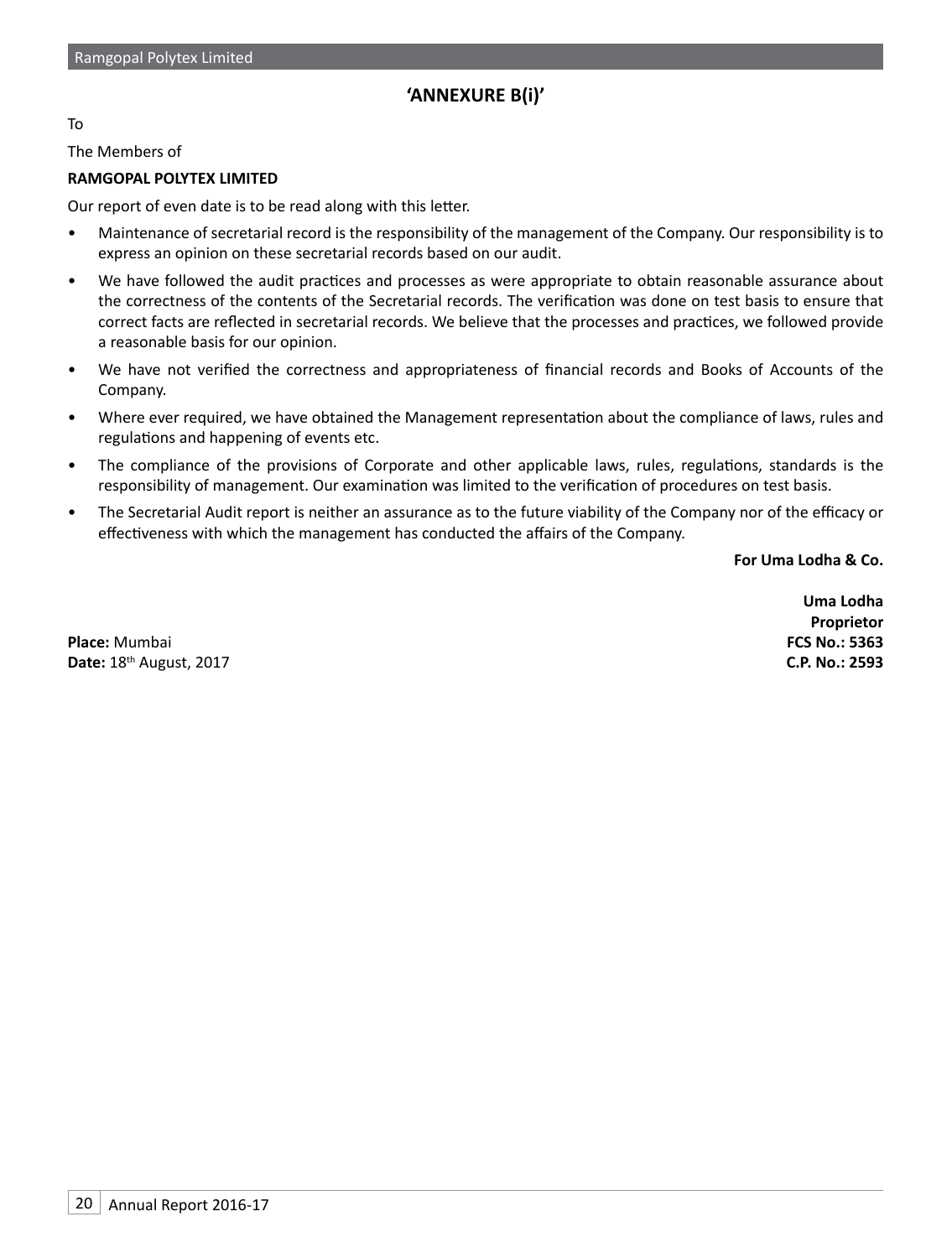# **"ANNEXURE - III" TO THE DIRECTORS' REPORT**

# **FORM NO. MGT-9**

# **EXTRACT OF ANNUAL RETURN**

As on the financial year ended on March 31, 2017

[Pursuant to section 92(3) of the Companies Act, 2013 and rule 12(1) of the Companies (Management and Administration) Rules, 2014]

#### **I. REGISTRATION & OTHER DETAILS:**

|              | <b>CIN</b>                                                                    | L17110MH1981PLC024145                                                                                                                                               |
|--------------|-------------------------------------------------------------------------------|---------------------------------------------------------------------------------------------------------------------------------------------------------------------|
| ĨÎ.          | <b>Registration Date</b>                                                      | 28/03/1981                                                                                                                                                          |
| iii          | Name of the Company                                                           | Ramgopal Polytex Limited                                                                                                                                            |
| iv           | Category/Sub-category of the Company                                          | Public Company, Limited by shares                                                                                                                                   |
| $\mathsf{v}$ | Address of the Registered office<br>& contact details                         | Greentex Clearing House, B-1, 2 & 3, Gosrani Compound,<br>Rehnal Village, Bhiwandi, Thane - 421302<br>Tel No.: 022-22834838                                         |
| vi           | Whether listed company                                                        | Yes                                                                                                                                                                 |
| vii          | Name, Address & contact details of the Registrar &<br>Transfer Agent, if any. | <b>Bigshare Services Private Limited</b><br>E-2/3, Ansa Industrial Estate, Saki Vihar Road,<br>Saki Naka, Andheri (East), Mumbai - 400 072<br>Tel No.: 022-40430200 |

#### **II. PRINCIPAL BUSINESS ACTIVITIES OF THE COMPANY**

(All the business activities contributing 10% or more of the total turnover of the company shall be stated)

| Sr. | Name & Description of main products/ | NIC Code of the                              | ∣% to total turnover |
|-----|--------------------------------------|----------------------------------------------|----------------------|
| No  | services                             | <b>Product /service</b>                      | of the company       |
|     | Trading of Polymer                   | Group: 222, Class: 2220, Sub Class:<br>22208 | 100%                 |

#### **III. PARTICULARS OF HOLDING, SUBSIDIARY & ASSOCIATE COMPANIES**

| Sr.<br>No | Name & Address of the Company, CIN/GLN | Holding/<br>Subsidiary/Associate | % Of<br><b>Shares Held</b> | Applicable<br><b>Section</b> |
|-----------|----------------------------------------|----------------------------------|----------------------------|------------------------------|
|           |                                        |                                  |                            |                              |
|           |                                        | <b>NOT APPLICABLE</b>            |                            |                              |

## **IV. SHAREHOLDING PATTERN (Equity Share capital Break up as % to total Equity)**

# **(i) CATEGORY-WISE SHARE HOLDING**

|                   | <b>Category of Shareholders</b> |           | 01.04.2016)  | No. of Shares held at the beginning of the year (As on |                             | No. of Shares held at the end of the year (As on<br>31.03.2017) |              |              | % of change<br>during the   |      |
|-------------------|---------------------------------|-----------|--------------|--------------------------------------------------------|-----------------------------|-----------------------------------------------------------------|--------------|--------------|-----------------------------|------|
|                   |                                 | Demat     | Physical     | Total                                                  | % of Total<br><b>Shares</b> | Demat                                                           | Physical     | <b>Total</b> | % of Total<br><b>Shares</b> | year |
| Α.                | <b>Promoters</b>                |           |              |                                                        |                             |                                                                 |              |              |                             |      |
| (1)               | Indian                          |           |              |                                                        |                             |                                                                 |              |              |                             |      |
| $\vert a \rangle$ | Individual/HUF                  | 19,37,500 | 10,000       | 19,47,500                                              | 13.43                       | 19,37,500                                                       | 10,000       | 19,47,500    | 13.43                       | 0.00 |
| b)                | Central/State<br>Government(s)  |           | 0            | $\Omega$                                               | 0.00                        | <sup>0</sup>                                                    | U            | $\Omega$     | 0.00                        | 0.00 |
| C)                | <b>Bodies Corporates</b>        | C         | $\mathbf 0$  | $\Omega$                                               | 0.00                        | 0                                                               | <sup>0</sup> | $\Omega$     | 0.00                        | 0.00 |
| d)                | Financial Institutions/ Banks   | O         | 0            | $\Omega$                                               | 0.00                        | 0                                                               | 0            | $\Omega$     | 0.00                        | 0.00 |
| e)                | Any other                       |           |              |                                                        |                             |                                                                 |              |              |                             |      |
|                   | <b>Group Companies</b>          | 45,94,096 | 50,200       | 46,44,296                                              | 32.03                       | 45,94,096                                                       | 50,200       | 46,44,296    | 32.03                       | 0.00 |
| ii)               | <b>Trusts</b>                   |           | U            | U                                                      | 0.00                        | $\Omega$                                                        |              |              | 0.00                        | 0.00 |
|                   | SUB TOTAL:(A)(1)                | 65,31,596 | 60,200       | 65,91,796                                              | 45.46                       | 65,31,596<br>60,200<br>65,91,796                                |              | 45.46        | 0.00                        |      |
| (2)               | Foreign                         |           |              |                                                        |                             |                                                                 |              |              |                             |      |
| $\vert a \rangle$ | Bodies Corp.                    | O         | $\mathbf{0}$ | $\mathbf{0}$                                           | 0.00                        | 0                                                               | 0            | $\Omega$     | 0.00                        | 0.00 |
| $\mathsf{b}$      | Individual                      | U         | 0            | 0                                                      | 0.00                        | 0                                                               | 0            | 0            | 0.00                        | 0.00 |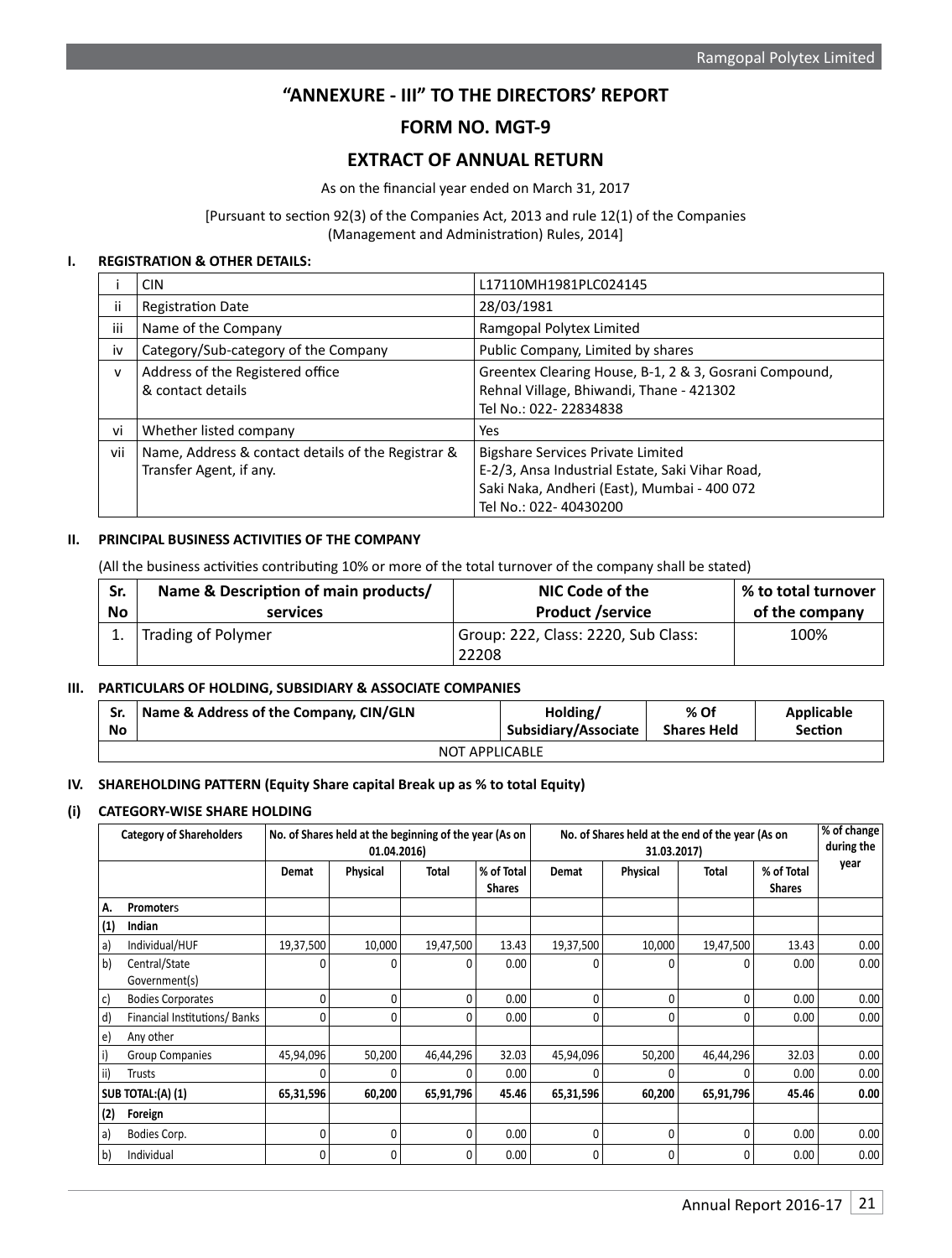| <b>Category of Shareholders</b> |                                                                                          |              | No. of Shares held at the beginning of the year (As on<br>01.04.2016) |             |                             |              | No. of Shares held at the end of the year (As on<br>31.03.2017) |              |                             | % of change<br>during the |
|---------------------------------|------------------------------------------------------------------------------------------|--------------|-----------------------------------------------------------------------|-------------|-----------------------------|--------------|-----------------------------------------------------------------|--------------|-----------------------------|---------------------------|
|                                 |                                                                                          | <b>Demat</b> | Physical                                                              | Total       | % of Total<br><b>Shares</b> | Demat        | Physical                                                        | <b>Total</b> | % of Total<br><b>Shares</b> | year                      |
| c)                              | Institutions                                                                             | 0            | 0                                                                     | 0           | 0.00                        | $\pmb{0}$    | 0                                                               | $\mathbf 0$  | 0.00                        | 0.00                      |
| d)                              | Qualified Foreign Investor                                                               | 0            | $\mathbf{0}$                                                          | 0           | 0.00                        | 0            | 0                                                               | $\mathbf 0$  | 0.00                        | 0.00                      |
| e)                              | Any other (Specify)                                                                      | 0            | 0                                                                     | 0           | 0.00                        | 0            | 0                                                               | $\mathbf 0$  | 0.00                        | 0.00                      |
|                                 | SUB TOTAL (A) (2)                                                                        | 0            | 0                                                                     | 0           | 0.00                        | 0            | 0                                                               | 0            | 0.00                        | 0.00                      |
|                                 | <b>Total Shareholding of Promoter</b>                                                    | 65,31,596    | 60,200                                                                | 65,91,796   | 45.46                       | 65,31,596    | 60,200                                                          | 65,91,796    | 45.46                       | 0.00                      |
|                                 | (A)= (A)(1)+(A)(2)                                                                       |              |                                                                       |             |                             |              |                                                                 |              |                             |                           |
| В.                              | PUBLIC SHAREHOLDING                                                                      |              |                                                                       |             |                             |              |                                                                 |              |                             |                           |
| (1)                             | <b>Institutions</b>                                                                      |              |                                                                       |             |                             |              |                                                                 |              |                             |                           |
| a)                              | Central/State government(s)                                                              | 0            | 0                                                                     | 0           | 0.00                        | 0            | 0                                                               | $\mathbf{0}$ | 0.00                        | 0.00                      |
| b)                              | Financial Institutions/Banks                                                             | 68,700       | 11,700                                                                | 80,400      | 0.55                        | 68,700       | 11,700                                                          | 80,400       | 0.55                        | 0.00                      |
| c)                              | Mutual Funds/UTI                                                                         | 0            | 0                                                                     | 0           | 0.00                        | 0            | 0                                                               | $\mathbf{0}$ | 0.00                        | 0.00                      |
| d)                              | Venture Capital Fund                                                                     | 0            | 0                                                                     | 0           | 0.00                        | $\pmb{0}$    | 0                                                               | $\mathbf{0}$ | 0.00                        | 0.00                      |
| e)                              | <b>Insurance Companies</b>                                                               | 0            | $\mathbf{0}$                                                          | 0           | 0.00                        | $\pmb{0}$    | 0                                                               | $\mathbf{0}$ | 0.00                        | 0.00                      |
| f)                              | FII'S                                                                                    | 0            | $\mathbf{0}$                                                          | 0           | 0.00                        | $\pmb{0}$    | 0                                                               | $\mathbf{0}$ | 0.00                        | 0.00                      |
| g)                              | Foreign Venture<br>Capital Funds                                                         | 0            | 0                                                                     | 0           | 0.00                        | $\mathbf 0$  | 0                                                               | 0            | 0.00                        | 0.00                      |
| h)                              | Qualified Foreign Investor                                                               | 0            | 0                                                                     | $\pmb{0}$   | 0.00                        | 0            | 0                                                               | $\mathbf 0$  | 0.00                        | 0.00                      |
| i)                              | Any Others (specify)                                                                     | 0            | $\mathbf 0$                                                           | 0           | 0.00                        | $\mathbf 0$  | 0                                                               | $\mathbf{0}$ | 0.00                        | 0.00                      |
| j)                              | Foreign Portfolio Investor                                                               | 0            | 0                                                                     | 0           | 0.00                        | $\pmb{0}$    | 0                                                               | 0            | 0.00                        | 0.00                      |
| $\mathsf{k}$                    | Alternate Investment Fund                                                                | 0            | $\overline{0}$                                                        | 0           | 0.00                        | $\mathbf{0}$ | $\mathbf{0}$                                                    | $\mathbf{0}$ | 0.00                        | 0.00                      |
|                                 | SUB TOTAL (B)(1):                                                                        | 68,700       | 11,700                                                                | 80,400      | 0.55                        | 68,700       | 11,700                                                          | 80,400       | 0.55                        | 0.00                      |
| (2)                             | <b>Non Institutions</b>                                                                  |              |                                                                       |             |                             |              |                                                                 |              |                             |                           |
| a)                              | Bodies corporate                                                                         | 1,61,600     | 2,40,400                                                              | 4,02,000    | 2.77                        | 1,51,100     | 2,40,400                                                        | 3,91,500     | 2.70                        | (0.07)                    |
| $\vert b \rangle$               | Individuals                                                                              |              |                                                                       |             |                             |              |                                                                 |              |                             |                           |
| i)                              | Individual shareholders<br>holding nominal share<br>capital upto Rs.1 lakhs              | 15,07,434    | 40,61,504                                                             | 55,68,938   | 38.41                       | 15,14,934    | 40,56,204                                                       | 55,71,138    | 38.42                       | 0.01                      |
| ii)                             | Individuals shareholders<br>holding nominal share<br>capital in excess of Rs. 1<br>lakhs | 3,30,700     | 91,400                                                                | 4,22,100    | 2.91                        | 3,41,000     | 91,400                                                          | 4,32,400     | 2.98                        | 0.07                      |
| c)                              | Others (specify)                                                                         |              |                                                                       |             |                             |              |                                                                 |              |                             |                           |
| i)                              | <b>Trusts</b>                                                                            | 0            | 0                                                                     | 0           | 0.00                        | 0            | 0                                                               | $\mathbf{0}$ | 0.00                        | 0.00                      |
| ii)                             | <b>Clearing Member</b>                                                                   | 400          | 0                                                                     | 400         | 0.00                        | 400          | 0                                                               | 400          | 0.00                        | 0.00                      |
| iii)                            | Non Resident Indians (NRI)                                                               | 4,97,900     | 5,60,100                                                              | 10,58,000   | 7.30                        | 4,95,900     | 5,60,100                                                        | 10,56,000    | 7.28                        | (0.01)                    |
| iv)                             | Non Resident Indians<br>(REPAT)                                                          | 0            | 0                                                                     | 0           | 0.00                        | $\pmb{0}$    | 0                                                               | $\pmb{0}$    | 0.00                        | 0.00                      |
| v)                              | Non Resident Indians (NON-<br>REPAT)                                                     | 91,866       | 0                                                                     | 91,866      | 0.63                        | 1,41,866     | 0                                                               | 1,41,866     | 0.98                        | 0.34                      |
| vi)                             | <b>Directors Relatives</b>                                                               | 0            | 0                                                                     | 0           | 0.00                        | 0            | 0                                                               | 0            | 0.00                        | 0.00                      |
| vii)                            | Employee                                                                                 | 0            | 0                                                                     | 0           | 0.00                        | 0            | 0                                                               | 0            | 0.00                        | 0.00                      |
| viii)                           | <b>Overseas Bodies Corporates</b>                                                        | 50,000       | 2,34,000                                                              | 2,84,000    | 1.96                        | 0            | 2,34,000                                                        | 2,34,000     | 1.61                        | (0.34)                    |
| ix)                             | <b>Unclaimed Suspense</b><br>Account                                                     | 0            | 0                                                                     | 0           | 0.00                        | 0            | 0                                                               | 0            | 0.00                        | 0.00                      |
| d)                              | Qualified Foreign Investor                                                               | 0            | 0                                                                     | 0           | 0.00                        | 0            | 0                                                               | $\mathbf 0$  | 0.00                        | 0.00                      |
|                                 | Corporate Body NBFC                                                                      | 500          | $\Omega$                                                              | 500         | 0.00                        | 500          | 0                                                               | 500          | 0.00                        | 0.00                      |
|                                 | SUB TOTAL (B)(2):                                                                        | 26,40,400    | 51,87,404                                                             | 78,27,804   | 53.98                       | 26,45,700    | 51,82,104                                                       | 78,27,804    | 53.98                       | 0.00                      |
|                                 | <b>Total Public Shareholding</b><br>$(B)=(B)(1)+(B)(2)$                                  | 27,09,100    | 51,99,104                                                             | 79,08,204   | 54.54                       | 27,14,400    | 51,93,804                                                       | 79,08,204    | 54.54                       | 0.00                      |
| C.                              | Shares held by Custodian<br>for GDRs & ADRs                                              | 0            | 0                                                                     | 0           | 0.00                        | $\mathbf{0}$ | 0                                                               | 0            | 0.00                        | 0.00                      |
|                                 | Grand Total (A+B+C)                                                                      | 92,40,696    | 52,59,304                                                             | 1,45,00,000 | 100.00                      | 92,45,996    | 52,54,004                                                       | 1,45,00,000  | 100.00                      | 0.00                      |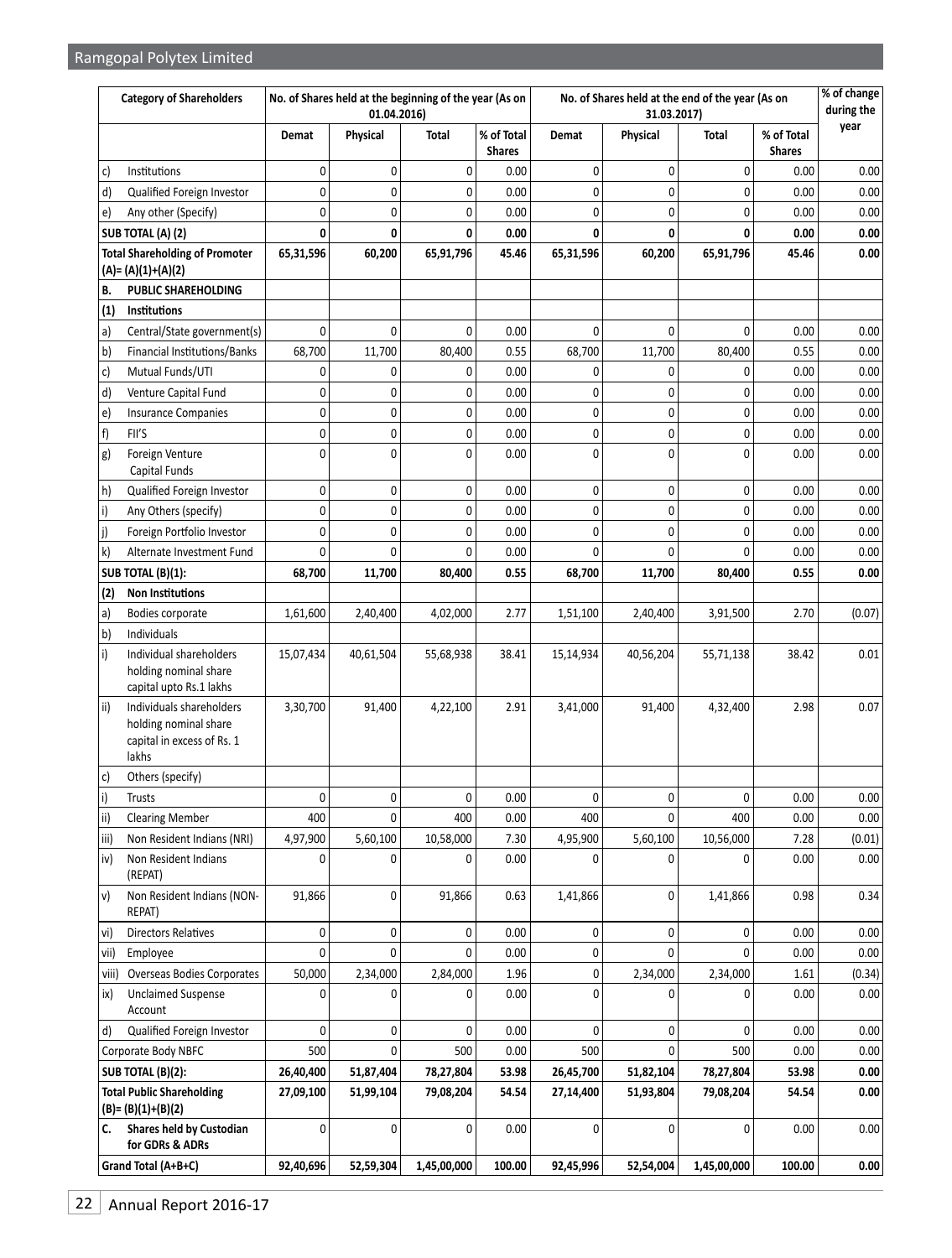## **(ii) SHARE HOLDING OF PROMOTERS**

| Sr.<br><b>No</b> | <b>Shareholders Name</b>                               |                 | Shareholding at the<br>beginning of the year |                                                            | Shareholding at the<br>end of the year |                                           |                                                            | % change<br>in share          |
|------------------|--------------------------------------------------------|-----------------|----------------------------------------------|------------------------------------------------------------|----------------------------------------|-------------------------------------------|------------------------------------------------------------|-------------------------------|
|                  |                                                        | No of<br>shares | % of total<br>shares<br>of the<br>company    | % of shares<br>pledged<br>encumbered<br>to total<br>shares | No of<br>shares                        | % of total<br>shares<br>of the<br>company | % of shares<br>pledged<br>encumbered<br>to total<br>shares | holding<br>during the<br>year |
| 1                | Mohanlal Jatia                                         | 60,100          | 0.41                                         | 0.00                                                       | 60,100                                 | 0.41                                      | 0.00                                                       | 0.00                          |
| $\overline{2}$   | Sudhir Jatia                                           | 45,000          | 0.31                                         | 0.00                                                       | 45,000                                 | 0.31                                      | 0.00                                                       | 0.00                          |
| 3                | Sanjay Jatia                                           | 16,800          | 0.12                                         | 0.00                                                       | 16,800                                 | 0.12                                      | 0.00                                                       | 0.00                          |
| $\overline{4}$   | Pushpadevi Agarwal                                     | 75,300          | 0.52                                         | 0.00                                                       | 75,300                                 | 0.52                                      | 0.00                                                       | 0.00                          |
| 5                | <b>Ramgopal Synthetics</b><br>Limited                  | 8,83,000        | 6.09                                         | 0.00                                                       | 8,83,000                               | 6.09                                      | 0.00                                                       | 0.00                          |
| 6                | Ramgopal Investments<br>and Trading Company<br>Pvt Ltd | 8,22,196        | 5.67                                         | 0.00                                                       | 8,22,196                               | 5.67                                      | 0.00                                                       | 0.00                          |
| $\overline{7}$   | J M Commodities<br>Limited                             | 6,65,900        | 4.59                                         | 0.00                                                       | 6,65,900                               | 4.59                                      | 0.00                                                       | 0.00                          |
| 8                | Ramgopal Textiles<br>Limited                           | 18,22,500       | 12.57                                        | 0.00                                                       | 18,22,500                              | 12.57                                     | 0.00                                                       | 0.00                          |
| 9                | Tarapur Synthetics<br><b>Private Limited</b>           | 1,99,600        | 1.38                                         | 0.00                                                       | 1,99,600                               | 1.38                                      | 0.00                                                       | 0.00                          |
| 10               | Tarapur Vastra Udyog<br>Private Limited                | 2,51,100        | 1.73                                         | 0.00                                                       | 2,51,100                               | 1.73                                      | 0.00                                                       | 0.00                          |
| 11               | Sanjay Jatia jointly<br>with others                    | 10,64,800       | 7.34                                         | 0.00                                                       | 10,64,800                              | 7.34                                      | 0.00                                                       | 0.00                          |
| 12               | Sanjay Jatia jointly<br>with others                    | 4,55,000        | 3.14                                         | 0.00                                                       | 4,55,000                               | 3.14                                      | 0.00                                                       | 0.00                          |
| 13               | Sanjay Jatia jointly<br>with others                    | 2,03,500        | 1.40                                         | 0.00                                                       | 2,03,500                               | 1.40                                      | 0.00                                                       | 0.00                          |
| 14               | Mohanlal S Jatia HUF                                   | 27,000          | 0.19                                         | 0.00                                                       | 27,000                                 | 0.19                                      | 0.00                                                       | 0.00                          |
|                  | <b>Total</b>                                           | 65,91,796       | 45.46                                        | 0.00                                                       | 65,91,796                              | 45.46                                     | 0.00                                                       | 0.00                          |

## **(iii) CHANGE IN PROMOTERS' SHAREHOLDING**

| Sr.<br>No. |                                                                                                                                                                                | the Year      | Share holding at the beginning of   | <b>Cumulative Share holding during</b><br>the year |                                     |  |
|------------|--------------------------------------------------------------------------------------------------------------------------------------------------------------------------------|---------------|-------------------------------------|----------------------------------------------------|-------------------------------------|--|
|            |                                                                                                                                                                                | No. of Shares | % of total shares<br>of the company | No of shares                                       | % of total shares<br>of the company |  |
|            | At the beginning of the year                                                                                                                                                   | 65,91,796     | 45.46                               | 65,91,796                                          | 45.46                               |  |
|            | Date wise increase/decrease in Promoters Share<br>holding during the year specifying the reasons for<br>increase/decrease (e.g. allotment/transfer/bonus/<br>sweat equity etc) |               | Not Applicable                      |                                                    | Not Applicable                      |  |
|            | At the end of the year                                                                                                                                                         | 65,91,796     | 45.46                               | 65,91,796                                          | 45.46                               |  |

# **(iv) SHAREHOLDING PATTERN OF TOP TEN SHAREHOLDERS (OTHER THAN DIRECTORS, PROMOTERS & HOLDERS OF GDRS & ADRS)**

| Sr.<br>No. | <b>Name</b>              | Shareholding at the<br>beginning of the year<br>(01/04/2016) |         | Date<br>Increase/<br>Decrease in<br>Shareholding |  | Reason    | Shareholding at the end<br>of the year (31/03/2017) |                                |
|------------|--------------------------|--------------------------------------------------------------|---------|--------------------------------------------------|--|-----------|-----------------------------------------------------|--------------------------------|
|            |                          | % of total<br>No. of<br>shares<br>shares<br>of the           |         |                                                  |  |           | No of<br>shares                                     | % of total<br>shares<br>of the |
|            |                          |                                                              | company |                                                  |  |           |                                                     | company                        |
|            | Asia Assets and Devp INC | 1,50,000                                                     | 1.03    |                                                  |  | <b>NA</b> | 1,50,000                                            | 1.03                           |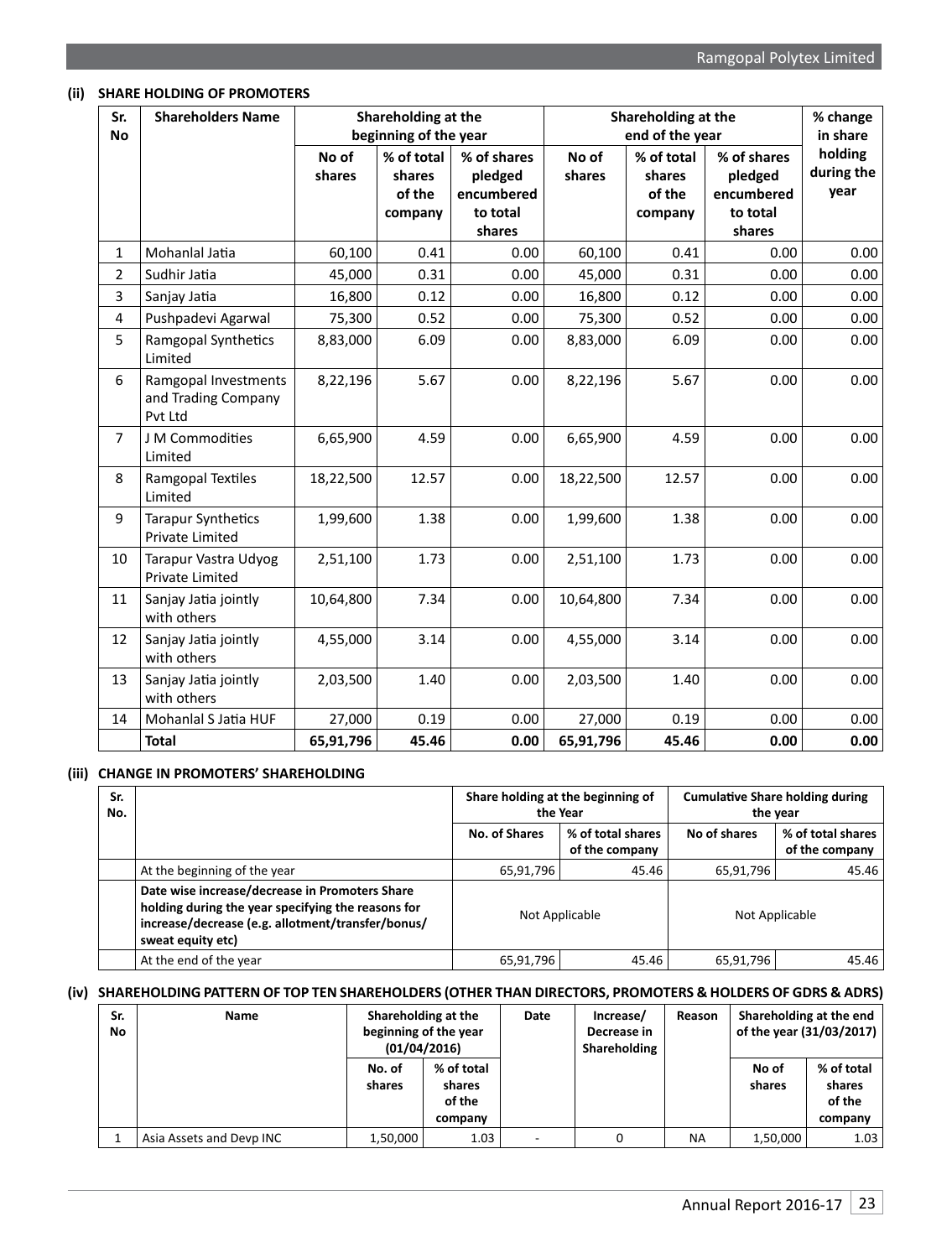| Sr.<br><b>No</b> | Name                                             | Shareholding at the<br>beginning of the year<br>(01/04/2016) |                                           | Date       | Increase/<br>Decrease in<br><b>Shareholding</b> | Reason            | Shareholding at the end<br>of the year (31/03/2017) |                                           |
|------------------|--------------------------------------------------|--------------------------------------------------------------|-------------------------------------------|------------|-------------------------------------------------|-------------------|-----------------------------------------------------|-------------------------------------------|
|                  |                                                  | No. of<br>shares                                             | % of total<br>shares<br>of the<br>company |            |                                                 |                   | No of<br>shares                                     | % of total<br>shares<br>of the<br>company |
| $\overline{2}$   | <b>Shivani Promoters and Builders</b><br>Pvt Ltd | 1,40,300                                                     | 0.97                                      |            | $\Omega$                                        | <b>NA</b>         | 1,40,300                                            | 0.97                                      |
| 3                | Ramchandani Hanshumal N                          | 1,00,000                                                     | 0.69                                      |            | $\Omega$                                        | <b>NA</b>         | 1,00,000                                            | 0.69                                      |
| 4                | Krishan Kumar Chirimar                           | 1,00,000                                                     | 0.69                                      |            | 0                                               | <b>NA</b>         | 1,00,000                                            | 0.69                                      |
| 5.               | Hiralal Alwani                                   | 50,000                                                       | 0.34                                      |            | 0                                               | <b>NA</b>         | 50,000                                              | 0.34                                      |
| 6                | Manohar Mohanlal Lahori                          | 50,000                                                       | 0.34                                      |            | 0                                               | <b>NA</b>         | 50,000                                              | 0.34                                      |
| 7                | Devji R Bhudia                                   | 50,000                                                       | 0.34                                      |            | 0                                               | <b>NA</b>         | 50,000                                              | 0.34                                      |
| 8                | Sonex Investments Ltd                            | 50,000                                                       | 0.34                                      |            | $\Omega$                                        | <b>NA</b>         | 50,000                                              | 0.34                                      |
| 9                | D <sup>*</sup><br>Chandersen<br>Jatwani          | 0                                                            | 0.00                                      |            | 50,000                                          | Purchase          | 50,000                                              | 0.34                                      |
| 10               | Mahendra Girdharilal                             | 48,100                                                       | 0.33                                      |            | $\Omega$                                        | <b>NA</b>         | 48,100                                              | 0.33                                      |
| 11               | Gangotri Holdings INC#                           | 50,000                                                       | 0.34                                      | 12.08.2016 | $-50,000$                                       | Sell/<br>Transfer | $\Omega$                                            | 0.00                                      |
|                  | <b>Total</b>                                     | 7,88,400                                                     |                                           |            |                                                 |                   | 7,88,400                                            |                                           |

\* Not in the list of Top 10 shareholders as on 01-04-2016. The same has been reflected above since the shareholder was one of *the Top 10 shareholders as on 31-03-2017.*

# Ceased to be in the list of Top 10 shareholders as on 31-03-2017. The same is reflected above since the shareholder was one of *the Top 10 shareholders as on 01-04-2016.*

#### **(v) SHAREHOLDING OF DIRECTORS & KMP**

| Sr.<br>No      | <b>Name and Designation</b>                              |               | Shareholding at the beginning of the year<br>(01/04/2016) | Cumulative Shareholding during the year<br>(31/03/2017) |                                     |  |
|----------------|----------------------------------------------------------|---------------|-----------------------------------------------------------|---------------------------------------------------------|-------------------------------------|--|
|                |                                                          | No. of shares | % of total shares of<br>the company                       | No of shares                                            | % of total shares of<br>the company |  |
| $\mathbf{1}$   | Sanjay Jatia<br><b>Managing Director</b>                 | 16,800        | 0.12                                                      | 16,800                                                  | 0.12                                |  |
| $\overline{2}$ | *Abhay Mutha<br>Independent Director                     | 0             | 0.00                                                      | 0                                                       | 0.00                                |  |
| 3              | Divya Modi<br>Non-Independent Director                   | 0             | 0.00                                                      | $\Omega$                                                | 0.00                                |  |
| 4              | Panna Lal Jyotshi<br>Independent Director                | $\Omega$      | 0.00                                                      | $\Omega$                                                | 0.00                                |  |
| 5              | **Arun Kumar Modi<br>Independent Director                | $\Omega$      | 0.00                                                      | $\Omega$                                                | 0.00                                |  |
| 6              | Navalkishor Gadia<br><b>Chief Financial Officer</b>      | 0             | 0.00                                                      | $\Omega$                                                | 0.00                                |  |
| $\overline{7}$ | Manorama Yadav<br>Company Secretary & Compliance Officer | 0             | 0.00                                                      | $\Omega$                                                | 0.00                                |  |

*\* Abhay Mutha, Independent Director is resigned w.e.f. May 10, 2016.*

*\*\* Arun Kumar Modi, Independent Director is appointed w.e.f. May 10, 2016.*

# **V. INDEBTEDNESS**

#### **Indebtedness of the Company including interest outstanding/accrued but not due for payment**

|                                                   | <b>Secured Loans</b><br>excluding deposits | <b>Unsecured</b><br>Loans | <b>Deposits</b> | Total<br><b>Indebtedness</b> |
|---------------------------------------------------|--------------------------------------------|---------------------------|-----------------|------------------------------|
| Indebtness at the beginning of the financial year |                                            |                           |                 |                              |
| i) Principal Amount                               |                                            |                           |                 |                              |
| ii) Interest due but not paid                     |                                            |                           |                 |                              |
| iii) Interest accrued but not due                 |                                            |                           |                 |                              |
| Total (i+ii+iii)                                  |                                            |                           |                 |                              |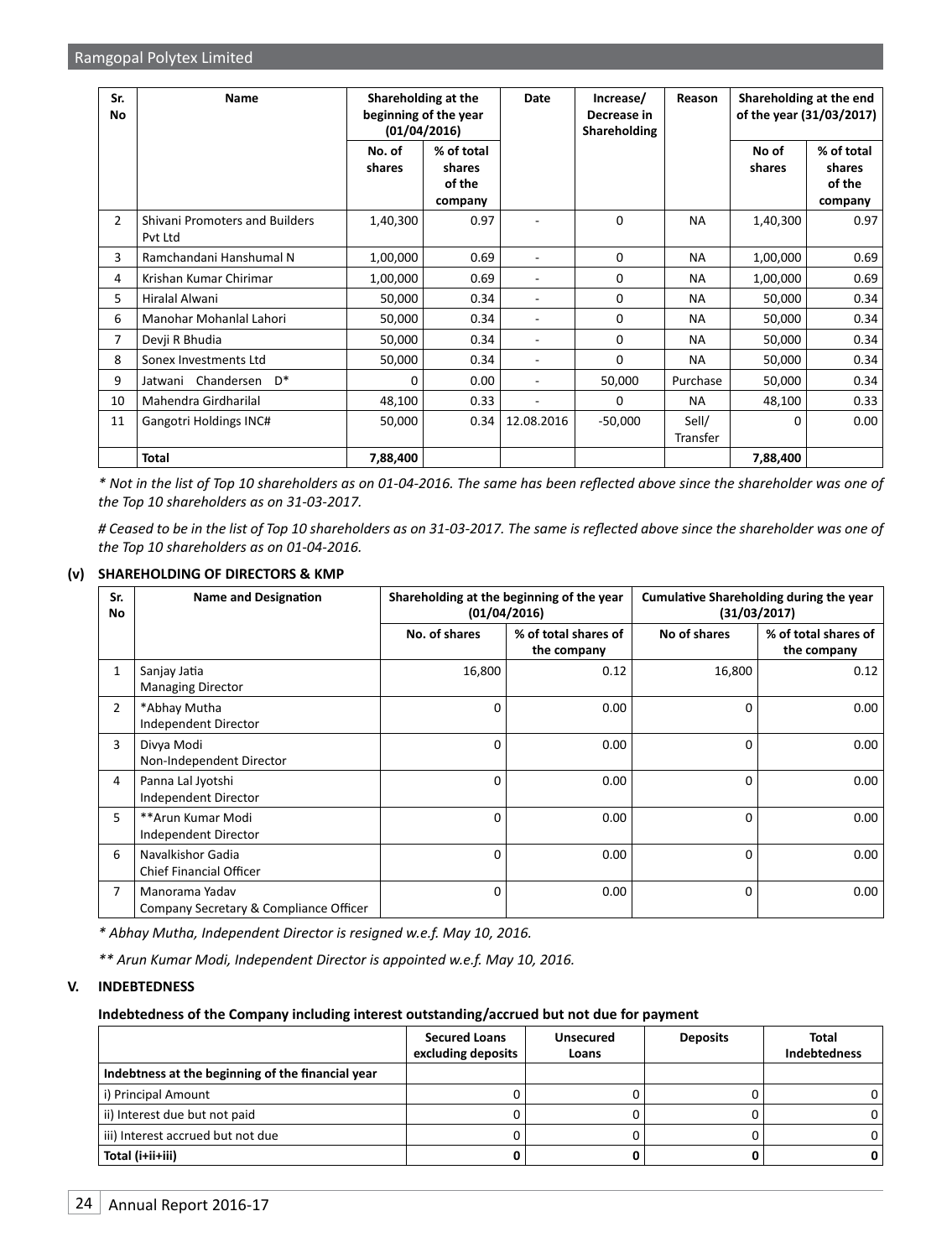|                                                   | <b>Secured Loans</b><br>excluding deposits | <b>Unsecured</b><br>Loans | <b>Deposits</b> | Total<br><b>Indebtedness</b> |
|---------------------------------------------------|--------------------------------------------|---------------------------|-----------------|------------------------------|
| Indebtness at the beginning of the financial year |                                            |                           |                 |                              |
| Change in Indebtedness during the financial year  |                                            |                           |                 |                              |
| Additions                                         | 20,76,810                                  |                           |                 | 20,76,810                    |
| Reduction                                         | 0                                          |                           |                 | $\Omega$                     |
| <b>Net Change</b>                                 | 20,76,810                                  |                           | 0               | 20,76,810                    |
| Indebtedness at the end of the financial year     |                                            |                           |                 |                              |
| i) Principal Amount                               | 20,76,810                                  |                           |                 | 20,76,810                    |
| ii) Interest due but not paid                     |                                            |                           |                 | 0                            |
| iii) Interest accrued but not due                 | 26,300                                     |                           |                 | 26,300                       |
| Total (i+ii+iii)                                  | 21,03,110                                  |                           | 0               | 21,03,110                    |

## **VI. REMUNERATION OF DIRECTORS AND KEY MANAGERIAL PERSONNEL**

## **A. Remuneration to Managing Director, Whole time Director and/or Manager:**

| Sr. No         | <b>Particulars of Remuneration</b>                                                                                                                                                                                                                                                                            |                                          |
|----------------|---------------------------------------------------------------------------------------------------------------------------------------------------------------------------------------------------------------------------------------------------------------------------------------------------------------|------------------------------------------|
| 1              | Gross salary                                                                                                                                                                                                                                                                                                  | Sanjay Jatia<br><b>Managing Director</b> |
|                | (a) Salary as per provisions contained in section $17(1)$ of the Income Tax. 1961.                                                                                                                                                                                                                            | 9,00,000                                 |
|                | (b) Value of perquisites u/s 17(2) of the Income tax Act, 1961                                                                                                                                                                                                                                                | 0                                        |
|                | (c) Profits in lieu of salary under section 17(3) of the Income Tax Act, 1961                                                                                                                                                                                                                                 | 0                                        |
| $\overline{2}$ | Stock option                                                                                                                                                                                                                                                                                                  | $\overline{0}$                           |
| 3              | Sweat Equity                                                                                                                                                                                                                                                                                                  | 0                                        |
| 4              | Commission                                                                                                                                                                                                                                                                                                    |                                          |
|                | as % of profit                                                                                                                                                                                                                                                                                                | $\mathbf{0}$                             |
|                | others (specify)                                                                                                                                                                                                                                                                                              | $\Omega$                                 |
| 5.             | Others, please specify                                                                                                                                                                                                                                                                                        | $\Omega$                                 |
|                | Total (A)                                                                                                                                                                                                                                                                                                     | 9,00,000                                 |
|                | Ceiling as per the Act<br>During the year under review, the Company was not having adequate profit. However, it has obtained the approval of shareholders<br>to pay remuneration based on effective capital as specified in Schedule V of Companies Act, 2013 and the same is well within the<br>said limits. |                                          |

## **B. Remuneration to other directors:**

| Sr. No | <b>Particulars of Remuneration</b>             |                                                                                   | <b>Total Amount</b> |                 |          |  |
|--------|------------------------------------------------|-----------------------------------------------------------------------------------|---------------------|-----------------|----------|--|
| 1.     | <b>Independent Directors</b>                   | Abhay Mutha                                                                       | Panna Lal Jyotshi   | Arun Kumar Modi |          |  |
|        | (a) Fee for attending board committee meetings | 500                                                                               | 8,500               | 4,500           | 13,500   |  |
|        | (b) Commission                                 |                                                                                   |                     | 0               | $\Omega$ |  |
|        | (c) Others, please specify                     |                                                                                   |                     |                 | 0        |  |
|        | Total (I)                                      | 500                                                                               | 8,500               | 4,500           | 13,500   |  |
| 2.     | <b>Other Non Executive Directors</b>           | Divya Modi                                                                        |                     |                 |          |  |
|        | (a) Fee for attending board committee meetings | 5,500                                                                             |                     |                 | 5,500    |  |
|        | (b) Commission                                 |                                                                                   |                     |                 | 0        |  |
|        | (c) Others, please specify                     |                                                                                   |                     |                 | $\Omega$ |  |
|        | Total (II)                                     | 5,500                                                                             |                     |                 | 5,500    |  |
|        | Total B = $(1) + (11)$                         |                                                                                   |                     |                 | 19,000   |  |
|        | <b>Total Managerial Remuneration</b>           |                                                                                   |                     |                 | 9,19,000 |  |
|        | Overall Ceiling as per the Act.                | The Company is paying only sitting fees to other Directors and the same is within |                     |                 |          |  |
|        |                                                | limits as prescribed by the Companies Act, 2013                                   |                     |                 |          |  |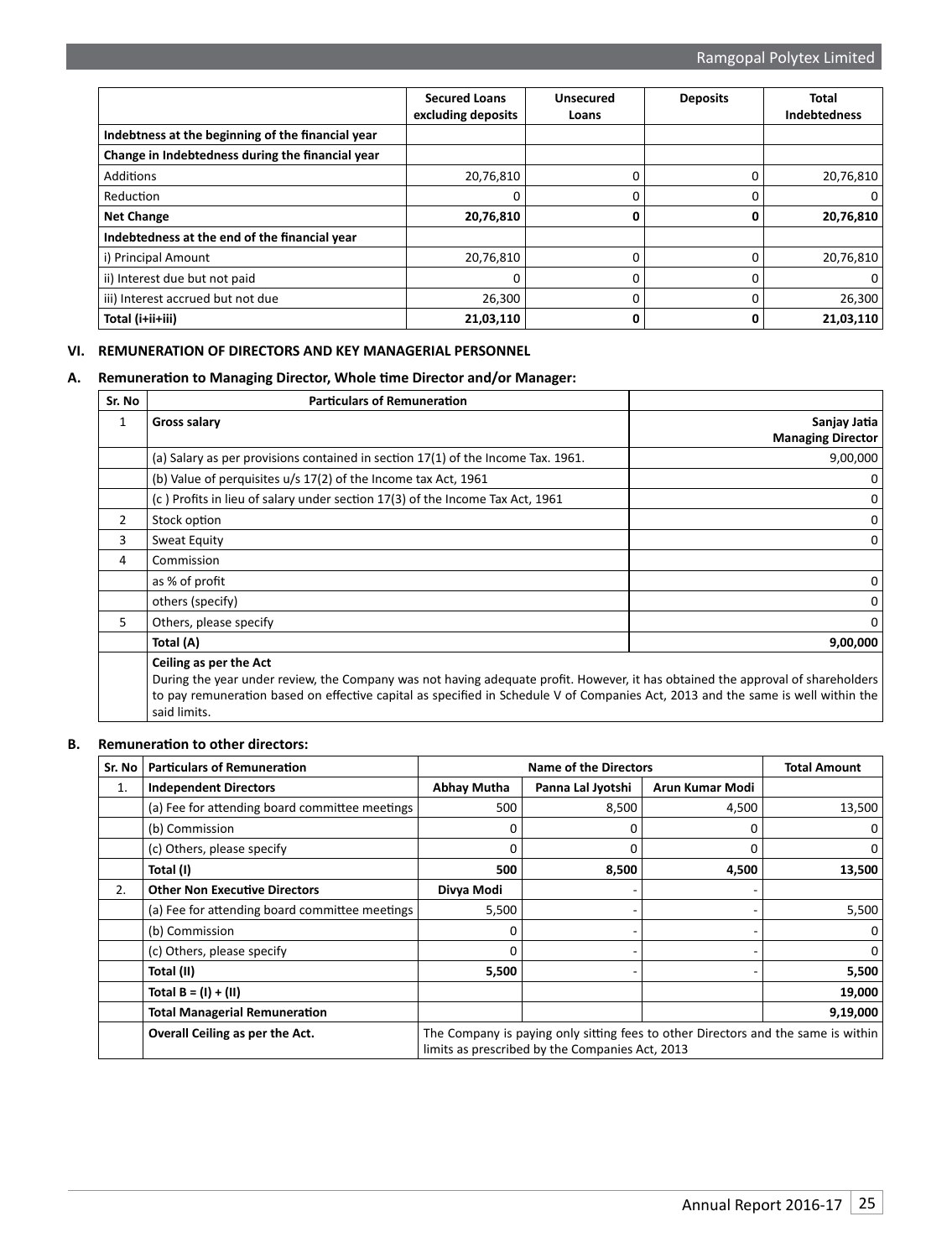# **C. REMUNERATION TO KEY MANAGERIAL PERSONNEL OTHER THAN MD/MANAGER/WTD**

| Sr. No.        | <b>Particulars of Remuneration</b>                                                      | <b>Key Managerial Personnel</b>       |                                   |              |
|----------------|-----------------------------------------------------------------------------------------|---------------------------------------|-----------------------------------|--------------|
|                |                                                                                         | Manorama Yadav<br>(Company Secretary) | <b>Navalkishor Gadia</b><br>(CFO) | <b>Total</b> |
| $\mathbf{1}$   | Gross Salary                                                                            |                                       |                                   |              |
|                | (a) Salary as per provisions contained in section 17(1) of the Income<br>Tax Act, 1961. | 4,64,085                              | 6,00,000                          | 10,64,085    |
|                | (b) Value of perquisites u/s 17(2) of the Income Tax Act, 1961                          | 45,100                                | 4,200                             | 49,300       |
|                | (c) Profits in lieu of salary under section 17(3) of the Income Tax<br>Act, 1961        | 0                                     | n                                 | $\Omega$     |
| $\overline{2}$ | Stock Option                                                                            | U                                     | በ                                 | 0            |
| 3              | Sweat Equity                                                                            | 0                                     | ŋ                                 | 0            |
| 4              | Commission                                                                              |                                       |                                   |              |
|                | as % of profit                                                                          | 0                                     | 0                                 | $\mathbf{0}$ |
|                | others, specify                                                                         | U                                     | O                                 | $\Omega$     |
| 5              | Others, please specify                                                                  | 0                                     | ŋ                                 | $\Omega$     |
|                | <b>Total</b>                                                                            | 5,09,185                              | 6,04,200                          | 11,13,385    |

# **VII. PENALTIES/PUNISHMENT/COMPOUNDING OF OFFENCES**

| <b>Type</b>                                   | Section of the<br><b>Companies Act</b> | <b>Brief Description</b> | Details of Penalty/<br>Punishment/<br><b>Compounding fees</b><br>imposed | Authority (RD/<br>NCLT/Court) | Appeal made if any<br>(give details) |
|-----------------------------------------------|----------------------------------------|--------------------------|--------------------------------------------------------------------------|-------------------------------|--------------------------------------|
| A. COMPANY                                    |                                        |                          |                                                                          |                               |                                      |
| Penalty                                       | <b>NIL</b>                             | <b>NIL</b>               | <b>NIL</b>                                                               | <b>NIL</b>                    | <b>NIL</b>                           |
| Punishment                                    | <b>NIL</b>                             | <b>NIL</b>               | <b>NIL</b>                                                               | <b>NIL</b>                    | NIL                                  |
| Compounding                                   | <b>NIL</b>                             | <b>NIL</b>               | <b>NIL</b>                                                               | NIL                           | <b>NIL</b>                           |
| <b>B. DIRECTORS</b>                           |                                        |                          |                                                                          |                               |                                      |
| Penalty                                       | <b>NIL</b>                             | <b>NIL</b>               | <b>NIL</b>                                                               | <b>NIL</b>                    | <b>NIL</b>                           |
| Punishment                                    | <b>NIL</b>                             | <b>NIL</b>               | <b>NIL</b>                                                               | <b>NIL</b>                    | <b>NIL</b>                           |
| Compounding                                   | <b>NIL</b>                             | <b>NIL</b>               | <b>NIL</b>                                                               | <b>NIL</b>                    | <b>NIL</b>                           |
| <b>C. OTHER OFFICERS IN</b><br><b>DEFAULT</b> |                                        |                          |                                                                          |                               |                                      |
| Penalty                                       | <b>NIL</b>                             | <b>NIL</b>               | <b>NIL</b>                                                               | <b>NIL</b>                    | <b>NIL</b>                           |
| Punishment                                    | <b>NIL</b>                             | <b>NIL</b>               | <b>NIL</b>                                                               | <b>NIL</b>                    | <b>NIL</b>                           |
| Compounding                                   | <b>NIL</b>                             | <b>NIL</b>               | <b>NIL</b>                                                               | NIL                           | <b>NIL</b>                           |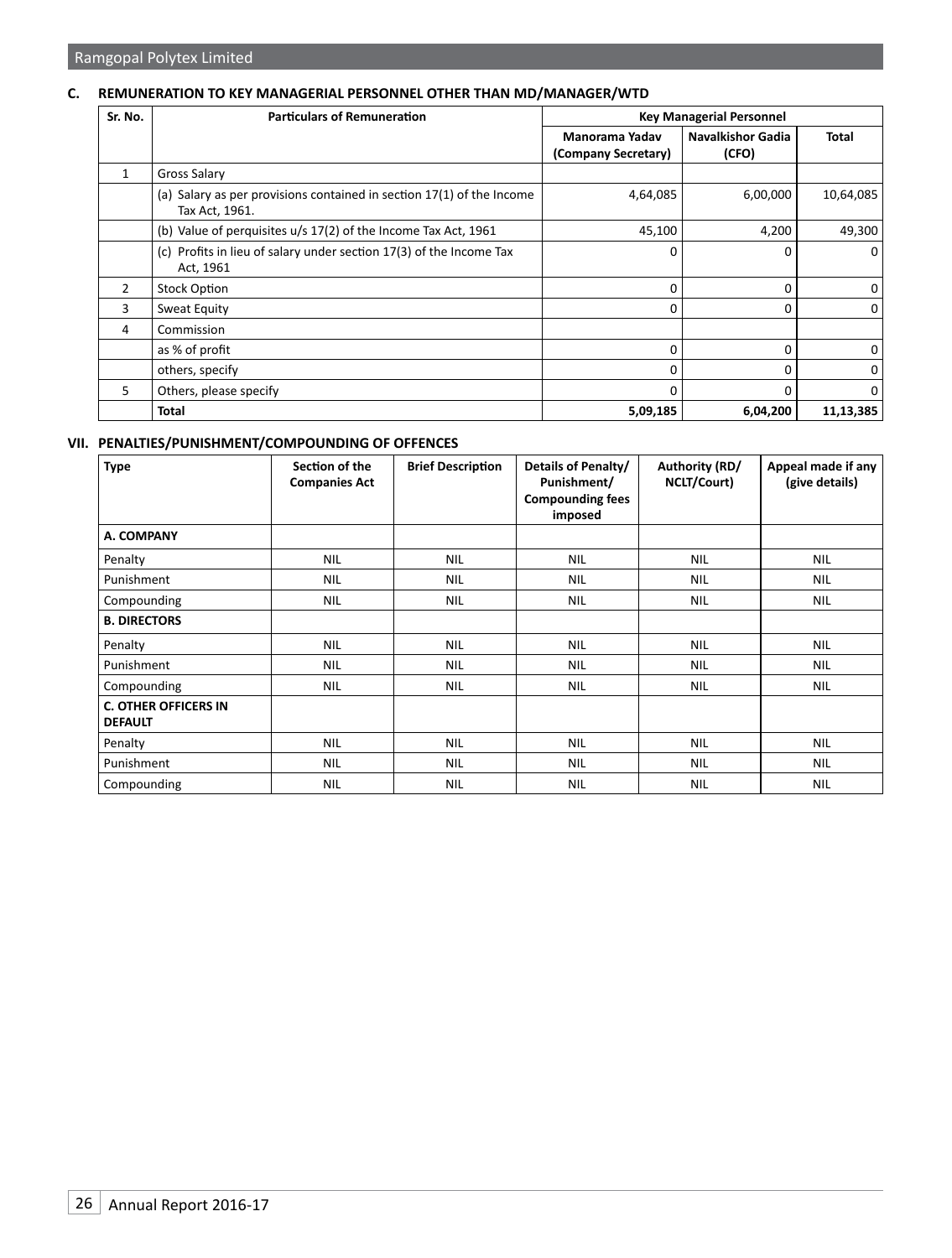# **MANAGEMENT DISCUSSION AND ANALYSIS REPORT**

Management Discussion and Analysis Report on the business of the Company as applicable and to the extent relevant is given below:

## **INDUSTRY STRUCTURE AND DEVELOPMENT:**

During the financial year ended March 31, 2017, your Company was mainly engaged into the wholesale trading of commodities such as polymer etc. The Company has mainly imported the commodities from countries like Singapore etc.

These are challenging times across the world. Almost every business every individual is being impacted in these times and your company is no exception to it. Changing economic and business conditions, technological innovation and technology adoption are making the markets more competitive. The customer focus has shifted to cost saving and alternate solution.

## **STRENGTH, WEAKNESS, OPPORTUNITIES AND THREATS:**

The Company is in the business of trading in commodities for last three decades, which has made it a well known business house in the market in which the Company trades.

The business of the Company is affected mainly because of intense competition in the Global Markets.

The major threat would be slow down in the Indian as well as Global Economy or change in Economic Policies of the Indian Government.

## **SEGMENT/PRODUCT-WISE PERFORMANCE:**

Product-wise revenue for the year ended March 31, 2017 is as follows. viz.

Revenue from Trading in Polymer Rs.402.93 Lakhs.

## **OUTLOOK:**

We are one of the oldest Companies in the field of Polymers. Your Directors are confident and optimistic of generating additional revenues. The demand for this product will never be in slump due to the sheer size of the Domestic Market.

The Company hopes that once volatility in the prices of the commodities becomes stable, the Company will be able to get good business.

## **RISK AND CONCERNS:**

Polymer Industry has a certain specific set of risk characteristics, which needs to be carefully evaluated and mitigated. In order to effectively manage the same, the Company has evolved proactive Risk Management System, which is adhered to. The risk management covers the entire process from competitors' activities, new entrants etc.

This section lists forward-looking statements that involve risks and uncertainties.

- 1. Our revenues and expenses are difficult to predict and can vary significantly from period to period.
- 2. We may not be able to sustain our profit margins or levels of profitability.
- 3. The economic environment, pricing pressures etc. can negatively impact our revenues and operating results.
- 4. We are mainly dealing with traders in Singapore. So, economic slowdown or other factors that affect the economic health of these Countries may affect our business.
- 5. Currency fluctuations may affect the results or our operations.
- 6. Intense competition in the market can affect our pricing.
- 7. Changes in the policies of Government or political instability could impede liberalization of the Indian Economy and adversely affect economic conditions in India generally, which could impact our business and prospects.

# **INTERNAL CONTROL SYSTEMS AND THEIR ADEQUACY:**

The Company has an ideal internal control system in every area of its operations. The internal control system is commensurate with the size and nature of its business. Further, the Company has appointed M/s. Ravi Seth & Co. as "Internal Auditors" to ensure effectiveness of internal control system. The Company mitigate the lapses in internal control system, if the same are observed by the Internal Auditors.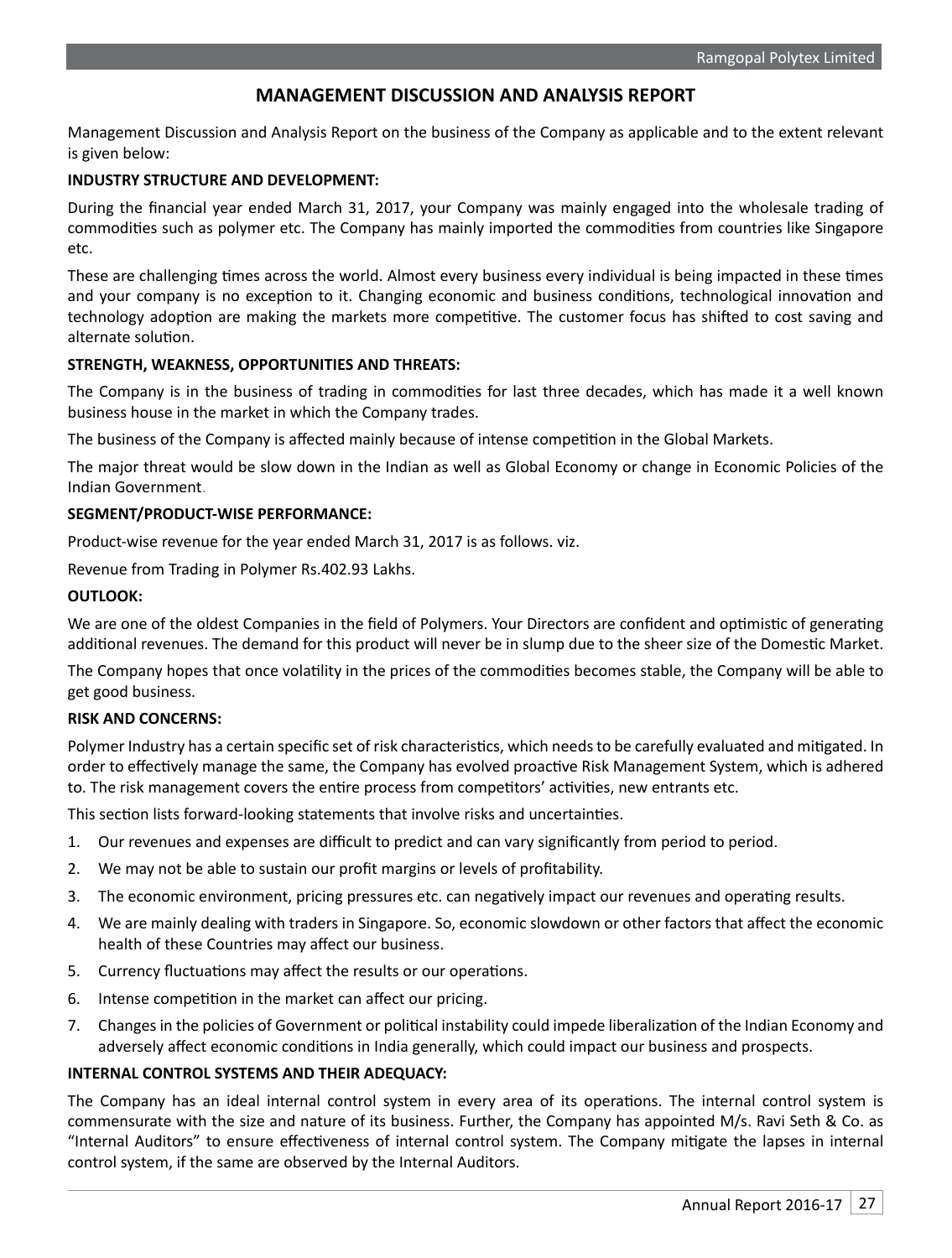# **FINANCIAL AND OPERATIONAL PERFORMANCE:**

The financial statements have been prepared in compliance with the requirements of the Companies Act, 2013 and Generally Accepted Accounting Principles in India. Focus areas for the year included enhancing the business continuity and disaster recovery planning by framing different strategies, plans and obtaining reviews from the regular clients.

# **HUMAN RESOURCES AND INDUSTRIAL RELATION:**

The Company's philosophy is to establish and build a high performing organization, where each individual is motivated to perform to the fullest capacity: to contribute to developing and achieving individual excellence and departmental objectives and continuously improve performance to realize the full potential of our personnel. Industrial relations are cordial and satisfactory.

The employee strength as on March 31, 2017 was 9 (Nine).

## **CAUTIONARY STATEMENT:**

Some of the statement contained within this Report may be "forward looking" in nature and may involve risks and uncertainties. The statements are based on certain assumptions and expectations of future events. The Company cannot guarantee that these assumptions and expectations are accurate or will be realized. The Company's actual results, performance or achievements could thus differ materially from those projected in any such forward-looking statements.

The Company assumes no responsibility to publicly amend, modify or revise any forward-looking statements, on the basis of any subsequent developments, information or events.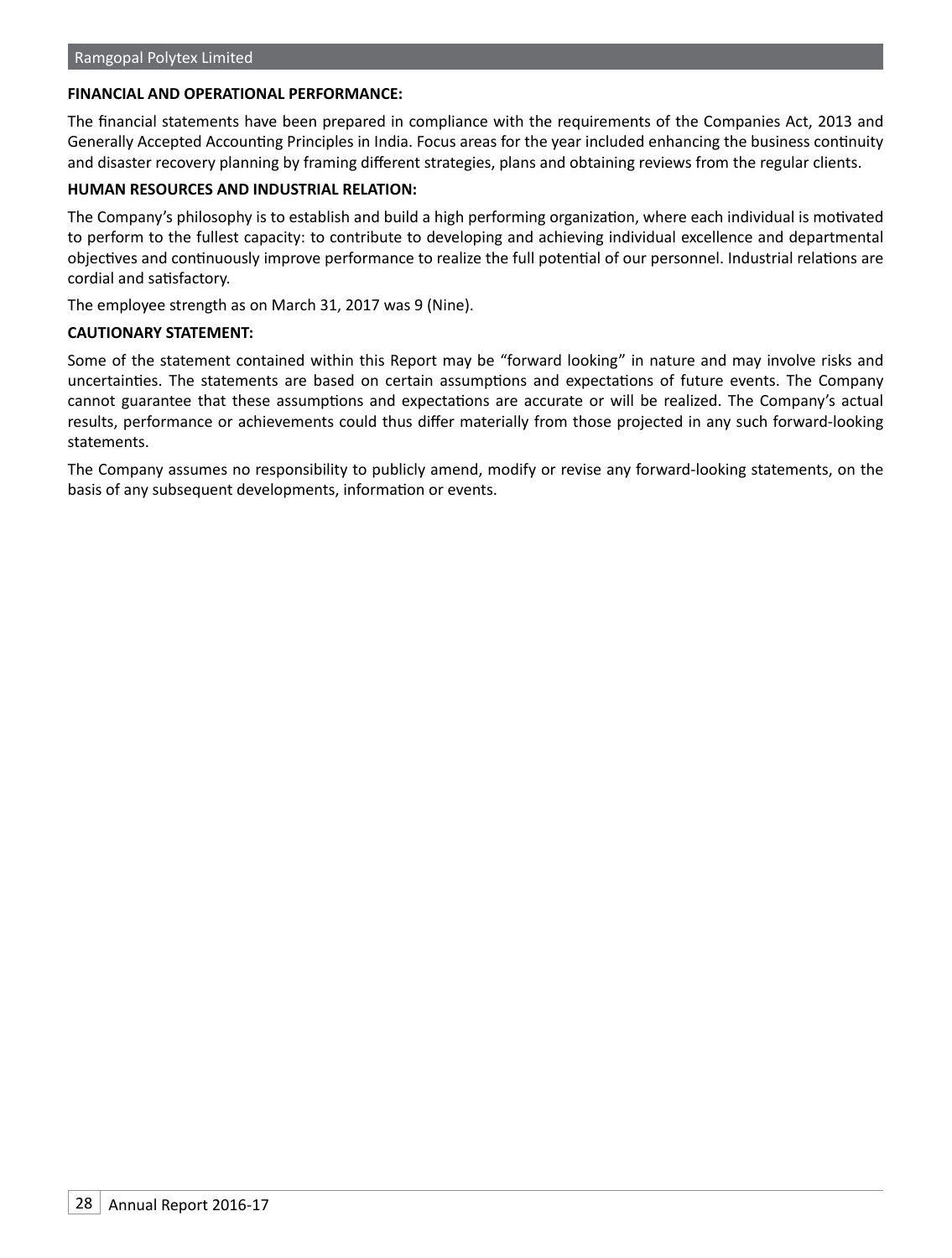# **REPORT ON CORPORATE GOVERNANCE**

# **The Directors present the Company's Report on Corporate Governance for the year ended March 31, 2017.**

# **I. COMPANY'S PHILOSOPHY:**

Your Company is committed to adopt the best Corporate Governance practices and endeavours continuously to implement the same in its true spirit. The philosophy of your Company is based on trusteeship, transparency and accountability.

We believe that an active, well-informed and independent Board is necessary to ensure the highest standards of Corporate Governance. It is well-recognized that an effective Board is a pre-requisite for a strong and effective Corporate Governance. The Board of Directors of the Company ('the Board') is at the core of our Corporate Governance practices and oversees how the Management serves and protects the long-term interests of our stakeholders.

Our Corporate Governance framework ensures that we make timely disclosures and share accurate information regarding our financials and performance, as well as the leadership and governance of the Company.

A report on compliance with the principles of Corporate Governance as prescribed by SEBI in Chapter IV read with Schedule V of Listing Regulations is given below:

# **II. BOARD OF DIRECTORS:**

# **Board Procedure**

The Board meets at least once in every quarter, *interalia*, to review the quarterly performance and the financial results. The Board Meetings are generally scheduled well in advance and the notice of each meeting is given in writing to each director. The Board papers, comprising of the agenda backed by comprehensive background information are circulated to the Directors in advance.

## **Composition of the Board**

As on March 31, 2017, the Company's Board consists of 4 (Four) Directors having considerable professional experience in their respective fields. Out of them 2 (two) are Independent Directors; 1 (one) is Non-Executive and Non-Independent Director and 1 (one) is Chairman and Managing Director (Executive) of the Company.

None of the Directors on the Board are a Member of more than 10 (Ten) Committees and Chairman of more than 5 (Five) Committees across all companies in which they are Directors.

The details of each Member of the Board alongwith the number of Directorship/ Committee Membership are as given below:

| <b>Name</b>           | <b>Director</b><br>Identifi -<br>cation | Category           |                          | Attendance<br><b>Particulars</b> | Directorship<br>in other<br><b>Public</b> | <b>Committee positions</b><br>in other Public<br><b>Companies</b> |               | <b>Holding</b><br>in shares<br>as on |
|-----------------------|-----------------------------------------|--------------------|--------------------------|----------------------------------|-------------------------------------------|-------------------------------------------------------------------|---------------|--------------------------------------|
|                       | <b>Number</b>                           |                    | ВM                       | Last AGM                         | <b>Companies</b>                          | Chairman                                                          | <b>Member</b> | March 31,<br>2017                    |
| Mr. Sanjay Jatia      | 00913405                                | C, MD & ED         | 6                        | Yes                              | 4                                         |                                                                   |               | 16,800                               |
| *Mr. Abhay Mutha      | 01719220                                | <b>NE &amp; ID</b> | $\overline{\phantom{0}}$ | N.A.                             | $\overline{\phantom{a}}$                  |                                                                   |               | <b>NIL</b>                           |
| Mrs. Divya Modi       | 07158212                                | NE & NID           | 6                        | Yes                              | $\overline{\phantom{a}}$                  |                                                                   |               | <b>NIL</b>                           |
| Mr. Panna Lal Jyotshi | 07248640                                | <b>NE &amp; ID</b> | 6                        | Yes                              | 1                                         |                                                                   | $\mathcal{P}$ | <b>NIL</b>                           |
| *Mr. Arun Kumar Modi  | 07513121                                | <b>NE &amp; ID</b> | 5                        | No                               | 2                                         | 2                                                                 |               | <b>NIL</b>                           |

C - Chairman, MD - Managing Director, NE - Non Executive, NE & ID - Non Executive & Independent Director and NE & NID -*Non Executive & Non-Independent Director.*

*\*Mr. Abhay Mutha resigned as an Independent Director of the Company w.e.f. May 10, 2016 and Mr. Arun Kumar Modi is appointed as Additional Director and Independent Director on the same day.*

# **Notes:**

1. Directorships exclude Private Limited Companies, Foreign Companies and Section 8 Companies and Alternate Directorship.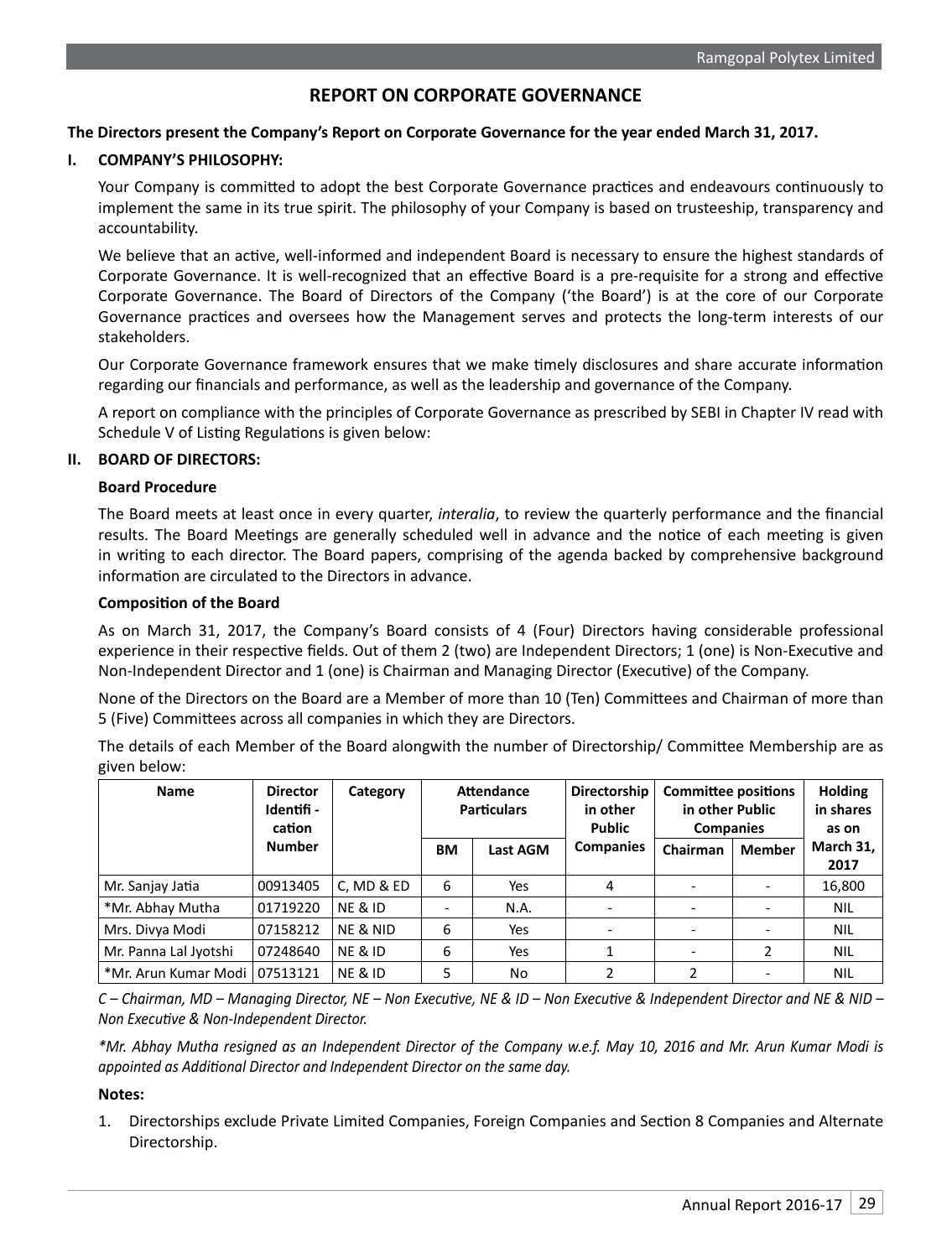- 2. Memberships / Chairmanship of Committee only include Audit Committee and Stakeholders Relationship Committee in Indian Public Limited Companies.
- 3. As on March 31, 2017, none of the Directors are related to each other.

# **Meetings of the Board of Directors**

During the financial year 2016-17, 6 (six) meetings of the Board of Directors were held and the maximum time gap between two meetings did not exceed one hundred and twenty days. The Board meets at least once in each quarter to review the quarterly financial results and other items on the Agenda. Additional meetings are held whenever necessary. The dates of the Board meetings are as under:

Date(s) on which meeting(s) were held

| May 10, 2016    | October 26, 2016 |
|-----------------|------------------|
| May 30, 2016    | January 31, 2017 |
| August 13, 2016 | March 27, 2017   |

A detail of the Attendance of each Director at the Board Meeting is as follow:

| <b>Name of Director</b> | Category                                 | <b>Attendance details</b> |                 |
|-------------------------|------------------------------------------|---------------------------|-----------------|
|                         |                                          | Held                      | <b>Attended</b> |
| Mr. Sanjay Jatia        | Executive Director                       |                           |                 |
| Mrs. Divya Modi         | Non-Executive & Non-Independent Director |                           | b               |
| Mr. Panna Lal Jyotshi   | Non-Executive & Independent Director     |                           | b               |
| Mr. Arun Kumar Modi     | Non-Executive & Independent Director     |                           |                 |

All the Directors have periodically and regularly informed the Company about their Directorship and Membership on the Board/Committees of the Board of other companies. As per the disclosure received, none of the Directors of your Company hold memberships/Chairmanships more than the prescribed limits across all companies in which he/she is a Director.

# **Independent Directors**

The Independent Directors of the Company meet the requirements laid down under the Companies Act, 2013 and SEBI Listing Regulations and have declared that they do not fall under any disqualifications specified under the Companies Act, 2013. The Independent Directors have submitted declarations that they meet the criteria of Independence laid down under the Companies Act, 2013 and the SEBI Listing Regulations and have confirmed that they do not hold directorship more than the prescribed limit in the SEBI Listing Regulations. Your Company has also issued formal appointment letters to all the Independent Directors in the manner provided under the Companies Act, 2013. The terms of appointments of Independent Directors are placed on the Company's Website www.ramgopalpolytex.com under investors/policies/terms of appt of independent directors.

# **Familiarization program and Training of Independent Directors**

Whenever new Independent Director is inducted on the Board, he/she is introduced to the Company's Policies and Procedures through appropriate orientation sessions. The Board of Directors of the Company adopted the Familiarization program for independent Directors to enable them to understand the business, strategies, operations, functions of the Company in depth. Some of the key features of the program are as under:

# **1. Purpose**

The program is formulated to enable the Independent Directors to understand its business in depth and contribute significantly to the Company.

# **2. Familiarization process**

- a. The Company through its Executive Directors / Senior Managerial Personnel conducts programs / presentations periodically to familiarize the Independent Directors with the Company, their roles, rights, responsibilities in the Company, nature of the industry in which the Company operates, business model of the Company etc.
- b. Such programs / presentations will provide an opportunity to the Independent Directors to interact with the senior leadership team of the Company and help them to understand the Company's strategy,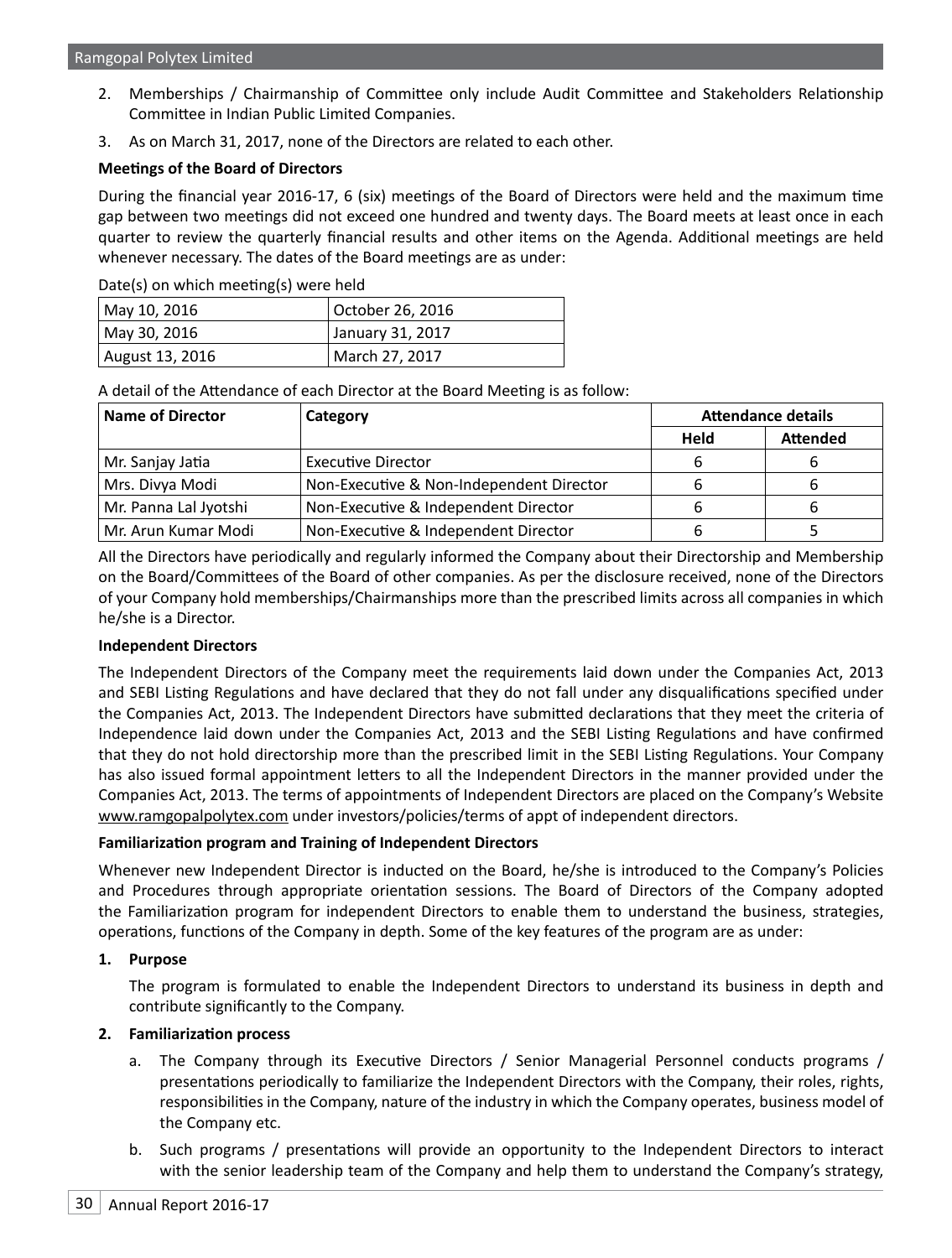operations, service and product offerings, markets, organization structure, finance, human resources, technology, quality, facilities and risk management and such other areas as may arise from time to time.

## **3. Review of the Program**

The Board may review the Program and make suitable amendments/ revisions as and when required.

## **4. Disclosure of the Policy**

The Familiarization Policy of the Company is uploaded on the website of the Company www.ramgopalpolytex. com under investors/policies/ Familiarization Program for Independent Directors.

## **Performance Evaluation of Directors**

Pursuant to the provisions of Regulation 17(10) of the SEBI Listing Regulations and the provisions of the Act, Board evaluation involving evaluation of the Board of Directors, its Committees and individual Directors, including the role of the Board's Chairman, was conducted during the year. For details pertaining to the same kindly refer to the Board's Report.

## **Separate meeting of the Independent Directors**

During the year under review, an annual Independent Directors meeting in accordance with the provisions of Section 149(8) read with Schedule IV of the Act and Regulation 25(3) and 25(4) of the SEBI Listing Regulations, was convened on March 27, 2017, wherein all Independent Directors were present, to review the performance of the Non-Independent Non-Executive Directors including the Chairman of the Board and performance of the Board as a whole. The Non- Independent Directors did not take part in the meeting, *inter alia*, to discuss on the following:

- 1. To review the performance of the Non-Independent Directors and the Board as a whole;
- 2. Review the performance of the Chairperson of your Company, taking into account views of Executive / Non-Executive Directors; and
- 3. Assess the quality, quantity and timeliness of flow of information between the Company's management and the Board that was necessary for the Board to effectively and reasonably perform their duties.

# **Detail of Directors being appointed and re-appointed**

As required under Regulations 26(4) and 36(3) of the SEBI (LODR) Regulations, 2015, particulars of the Director seeking appointment and re-appointment are given in the Explanatory Statement to the Notice of the AGM.

# **CODE OF CONDUCT**

The Board has adopted a code of Conduct which is applicable to all Whole-time Directors and employees of the Company; the Board has also adopted a code in accordance with Regulation 17 of the SEBI (Listing Obligations and Disclosure Requirements) Regulation, 2015 for Non-Executive Directors and Independent Directors. Pursuant to Regulation 26(5) of the SEBI (Listing Obligations and Disclosure Requirements) Regulation, 2015, all members of senior management have confirmed that there are no materials, financial and commercial transactions wherein they have a personal interest that may have a potential conflict with the interest of the Company at large. Pursuant to Regulation 26(3) of the SEBI (Listing Obligations and Disclosure Requirements) Regulation, 2015, all the Board members and senior management of the Company as on March 31, 2017 have affirmed compliance with their respective Codes of Conduct. A copy of the Code has been uploaded on the Company's Website www. ramgopalpolytex.com. A declaration signed by the Company's Managing Director for the compliance of these requirements is annexed to this Report.

# **Code of Conduct to Regulate, Monitor and Report Trading by Insiders:**

The Board of Directors has adopted the Insider Trading Policy in accordance with the requirements of the SEBI (Prohibition of Insider Trading) Regulation, 2015. The Insider Trading Policy of the Company lays down guidelines and procedures to be followed, and disclosures to be made while dealing with shares of the Company, as well as the consequences of violation. The policy has been formulated to regulate, monitor and ensure reporting of deals by employees and to maintain the highest ethical standards of dealing in Company securities.

The Insider Trading Policy of the Company covering code of practices and procedures for fair disclosure of unpublished price sensitive information and code of conduct for the prevention of insider trading, is available on our website of the Company www.ramgopalpolytex.com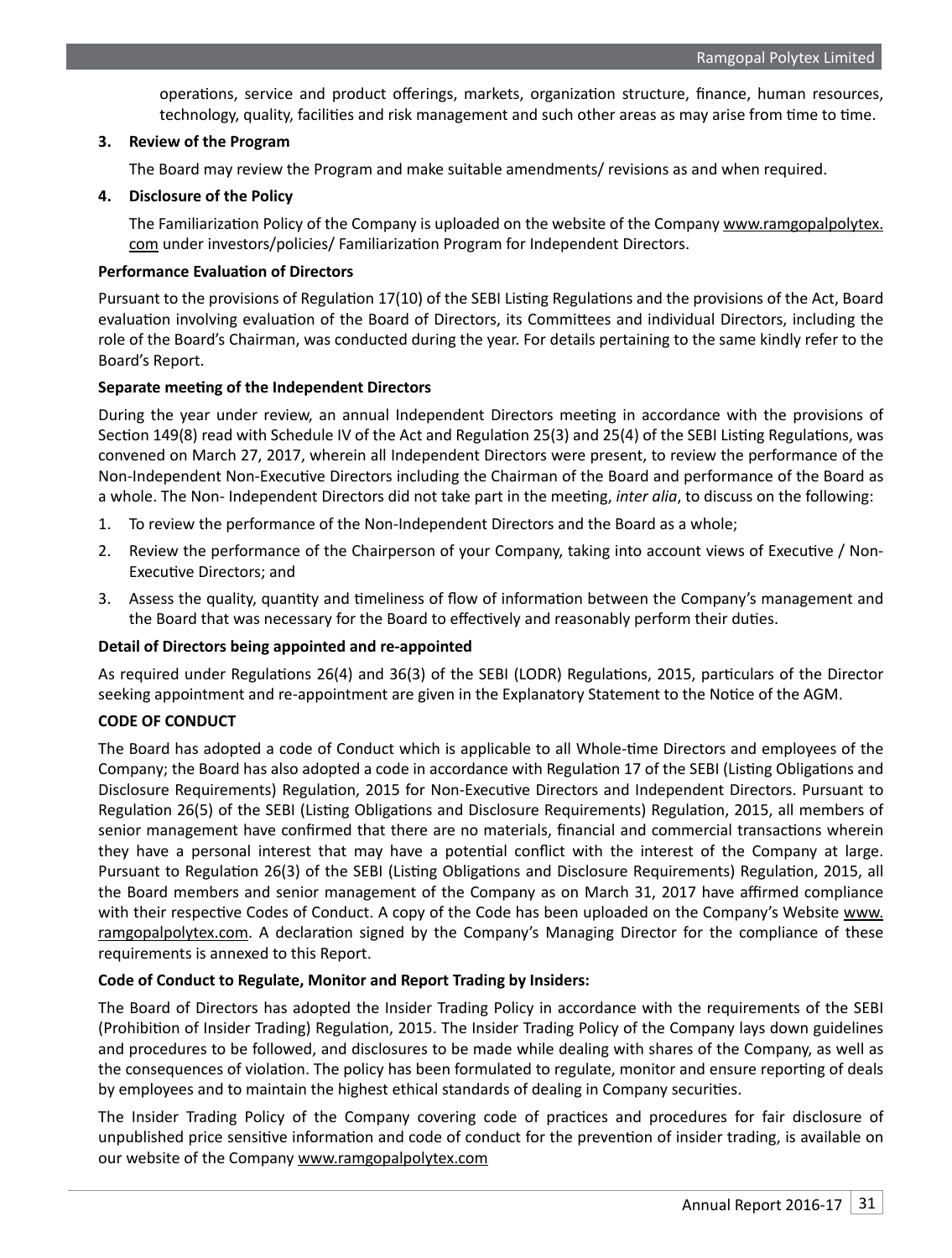## **RISK MANAGEMENT**

Business risk evaluation is an ongoing process within the Company. The assessment is periodically examined by the Board. Your Company has devised and implemented a mechanism for Risk management and has developed a Risk Management Policy. The Policy provides for identification of internal and external risks and implementing risk mitigation steps. The said Policy is available on the website of the Company www.ramgopalpolytex.com.

## **COMMITTEES OF THE BOARD**

The Board has constituted various Committees with an optimum representation of its members and has assigned them specific terms of reference in accordance with the Companies Act, 2013 and the Listing Regulations. These Committees hold meetings at such frequency as is deemed necessary by them to effectively undertake and deliver upon the responsibilities and tasks assigned to them. Your Company currently has 3 (three) Committees of the Board viz., Audit Committee, Stakeholders' Relationship Committee and Nomination and Remuneration Committee.

# **III. AUDIT COMMITTEE**

The Audit Committee's composition and terms of reference are in compliance with the provision of Sections 177 of the Companies Act, 2013 and Regulation 18 of the SEBI (Listing Obligations and Disclosure Requirements) Regulations, 2015.

During the year under review, 4 (four) meetings of the Audit Committee were held, the dates being May 30, 2016, August 13, 2016, October 26, 2016 and January 31, 2017. Attendance of the Members at the Meetings of the Audit Committee is given below:

| <b>Members</b>         | Category                             | <b>Position</b> | <b>Meeting(s) Details</b> |                 |
|------------------------|--------------------------------------|-----------------|---------------------------|-----------------|
|                        |                                      |                 | Held**                    | <b>Attended</b> |
| *Mr. Panna Lal Jyotshi | Non-Executive & Independent Director | Chairman        |                           | 4               |
| *Mr. Abhay Mutha       | Non-Executive & Independent Director | Member          | N.A.                      | N.A.            |
| Mr. Sanjay Jatia       | <b>Executive Director</b>            | Member          | Δ                         |                 |
| *Mr. Arun Kumar Modi   | Non-Executive & Independent Director | Member          | 4                         |                 |

\*Mr. Panna Lal Jyotshi was appointed as Chairman after resignation of Mr. Abhay Mutha on May 10, 2016 and Mr. Arun Kumar *Modi appointed as Member of the Audit Committee w.e.f. May 10, 2016.*

 *\*\*meeting held on and after the appointment or and before resignation.*

Ms. Manorama Yadav acts as Secretary to the Committee.

The Audit Committee is empowered, pursuant to its terms of reference and its role, *inter alia*, includes the following:

- 1. Overseeing your Company's financial reporting process and the disclosure of its information to ensure that the financial statements are correct, sufficient and credible;
- 2. Reviewing with the management quarterly, half-yearly, nine months and annual financial statements before submission to the Board for approval;
- 3. Reviewing the Management Discussion and Analysis of the financial condition and results of operations;
- 4. Reviewing, with the management, the annual financial statements and auditor's report thereon before submission to the Board for approval, with particular reference to:
	- a. Matters required to be included in the Directors' Responsibility Statement to be included in the Board's Report as per Sec 134(3)(c) of the Companies Act, 2013;
	- b. Changes in the accounting policies and practices and the reasons for the same;
	- c. major accounting entries involving estimates based on the exercise of judgment by management;
	- d. significant adjustments made in the financial statements arising out of audit findings;
	- e. Compliance with the Listing Regulations and other legal requirements relating to financial statements;
	- f. Disclosure of any related party transactions; and
	- g. Modified opinion(s) in the draft audit report, if any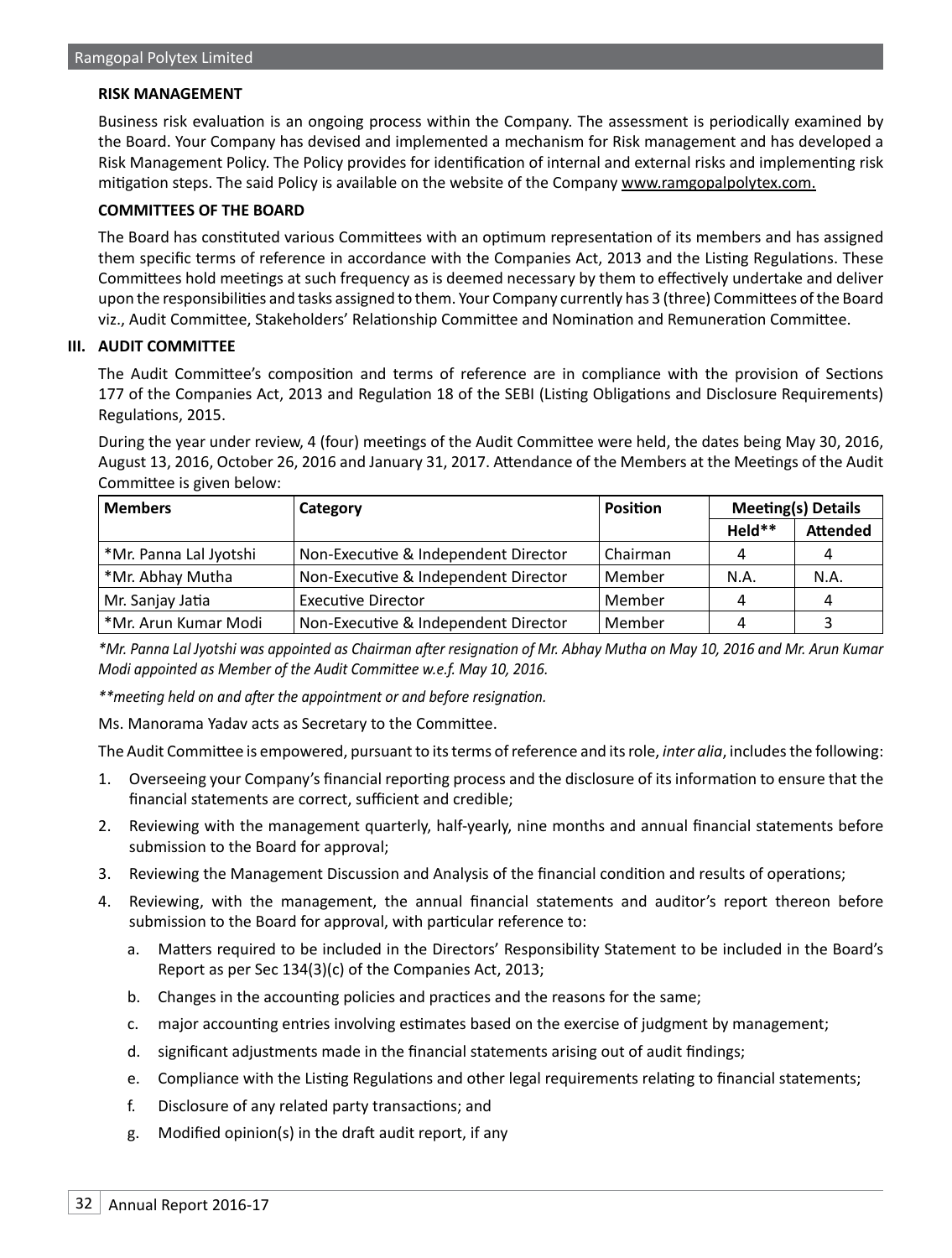- 5. Reviewing and considering the following w.r.t. appointment of auditors before recommending to the Board:
	- qualifications and experience of the individual/ firm proposed to be considered for appointment as auditor;
	- b. whether such qualifications and experience are commensurate with the size and requirements of the company; and
	- c. giving due regard to any order or pending proceeding relating to professional matters of conduct against the proposed auditor before the Institute of Chartered Accountants of India or any competent authority or any Court.
- 6. Recommending to the Board, the appointment, reappointment and, if required, the replacement or removal of the statutory auditor, fixing of audit fees and approving payments for any other service;
- 7. Discussion with the statutory auditors before the audit commences, about the nature and scope of audit as well as post-audit discussion to ascertain any area of concern;
- 8. Reviewing and approving quarterly and yearly management representation letters to the statutory auditors;
- 9. Reviewing with the management, performances of statutory and internal auditors, adequacy of the internal control system;
- 10. Reviewing and monitoring the auditor's independence and performance, and effectiveness of audit process;
- 11. Reviewing the adequacy of internal audit function, if any, including the structure of the internal audit department, staffing and seniority of the official heading the department, reporting structure coverage and frequency of internal audit;
- 12. Reviewing management letters/letters of internal control weaknesses issued by the statutory auditors and ensuring suitable follow-up thereon;
- 13. Reviewing the appointment, removal and terms of remuneration of the Chief Internal Auditor of the Company;
- 14. Discussion with the internal auditors on internal audit reports relating to internal control weaknesses and any other significant findings and follow-up thereon;
- 15. Reviewing the internal investigations by the internal auditors into matters where there is a suspected fraud or irregularity or failure of internal control systems of a material nature and reporting the matter to the Board;
- 16. Approval or subsequent modification of transactions of the Company with related parties including appointment and revision in remuneration of related parties to an office or place of profit in the Company;
- 17. Reviewing the statements of significant related party transactions submitted by the management;
- 18. Reviewing and Scrutinizing the inter-corporate loans and investments;
- 19. Formulating in consultation with the Internal Auditor, the scope, functioning, periodicity and methodology for conducting the internal audit;
- 20. Review of the Whistle Blower mechanism of the Company as per the Whistle Blower Policy. Overseeing the functioning of the same;
- 21. Approval of appointment of CFO after assessing the qualifications, experience and background, etc. of the candidate;
- 22. Appointing registered valuers and defining the terms and conditions for conducting the valuation of assets/ net-worth/ liabilities of the Company. Reviewing the valuation report and follow-up thereon;
- 23. Reviewing, with the management, the statement of uses / application of funds raised through an issue (public issue, rights issue, preferential issue, etc.), the statement of funds utilized for purposes other than those stated in the offer document / prospectus / notice and the report submitted by the monitoring agency monitoring the utilization of proceeds of a public or rights issue, and making appropriate recommendations to the Board to take up steps in this matter;
- 24. Looking into reasons for substantial defaults in payment to the depositors, debenture holders, shareholders (in case of non-payment of declared dividends) and creditors, if any;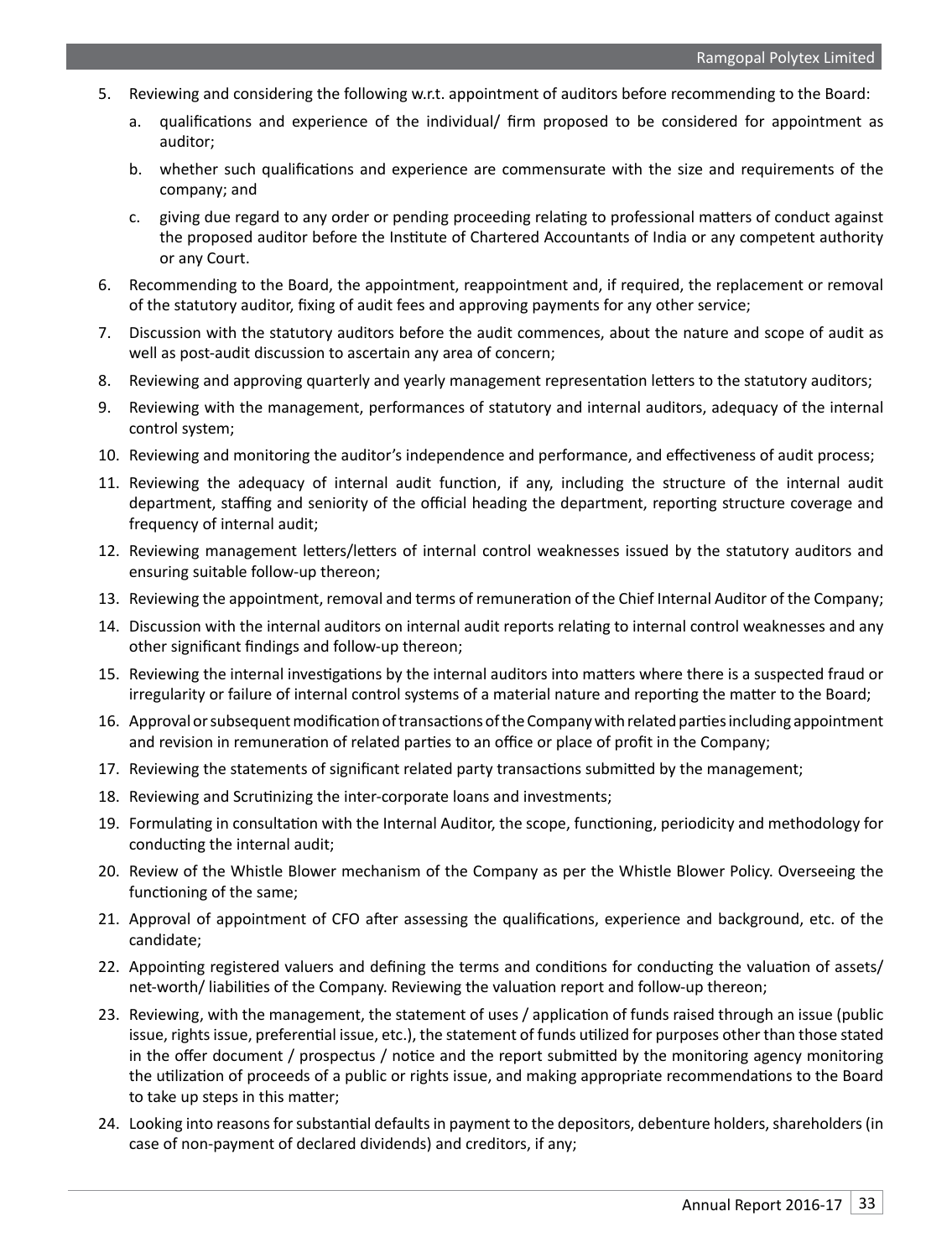25. Evaluating the internal financial controls and risk management policies system of the Company;

26. Any other matter referred to by the Board of Directors.

The Chairman of the Audit Committee was present at the last AGM of your Company.

#### **IV. NOMINATION AND REMUNERATION COMMITTEE**

The Nomination and Remuneration Committee's composition and terms of reference are in compliance with Section 178 of the Companies Act, 2013 and Regulation 19 of the SEBI (Listing Obligations and Disclosure Requirements) Regulations, 2015.

During the year under review, 1 (One) meeting of the Committee was held on May 10, 2016. Attendance of the Members at the Meetings of the Nomination and Remuneration Committee is given below:

| <b>Members</b>                                            | Category                                 | <b>Position</b> | <b>Meeting(s) Details</b> |                 |
|-----------------------------------------------------------|------------------------------------------|-----------------|---------------------------|-----------------|
|                                                           |                                          |                 | Held**                    | <b>Attended</b> |
| *Mr. Panna Lal Jyotshi                                    | Non-Executive Independent Director       | Chairman        |                           |                 |
| *Mr. Abhay Mutha                                          | Non-Executive Independent Director       | Member          | $\overline{\phantom{a}}$  |                 |
| Mrs. Divya Modi                                           | Non-Executive, Non- Independent Director | Member          |                           |                 |
| *Mr. Arun Kumar Modi   Non-Executive Independent Director |                                          | Member          | $\overline{\phantom{0}}$  |                 |

\*Mr. Panna Lal Jyotshi is appointed as Chairman of the Committee upon resignation of Mr. Abhay Mutha on May 10, 2016, and *Mr. Arun Kumar Modi is appointed as Member of Nomination and Remuneration Committee w.e.f. May 10, 2016.*

 *\*\*meeting held on and after the appointment or on and before resignation.*

Ms. Manorama Yadav acts as Secretary to the Committee.

The Nomination and Remuneration Committee is empowered with the following terms of reference and responsibilities in accordance with the provisions of law and the Nomination and Remuneration Policy:

- 1. Formulate a criteria for determining qualifications, positive attributes and independence of a director;
- 2. Recommend to the Board a policy, relating to the remuneration of the directors, key managerial personnel and other employees;
- 3. Devise a policy on Board Diversity;
- 4. Identify persons who are qualified to become directors and who may be appointed in senior management in accordance with the criteria laid down, and recommend to the Board their appointment and removal;
- 5. Carry out the evaluation of every director's performance and formulate criteria for evaluation of Independent Directors, Board/Committees of Board and review the term of appointment of Independent Directors on the basis of the report of performance evaluation of Independent Directors;
- 6. Reviewing and recommending to the Board, the remuneration, payable to Directors of your Company; and
- 7. Undertake any other matters as the Board may decide from time to time.

The Chairman of the Nomination and Remuneration Committee was present at the last AGM of your Company.

#### **Remuneration Policy**

The remuneration policy of the Company is directed towards rewarding performance, based on review of achievements. The Remuneration Policy of the Company is uploaded on the website of the Company www. ramgopalpolytex.com under investors/policies/Nomination and Remuneration Policy.

#### **a. Remuneration to Non Executive Directors**

The Non Executive Directors are paid remuneration by way of sitting fees only. The Non Executive Independent Directors do not have any material pecuniary relationship or transactions with the Company.

#### **b. Remuneration to Executive Directors**

The appointment and remuneration of Managing Director (Executive) is governed by the recommendation of Nomination and Remuneration Committee, resolutions passed by the Board of Directors and Shareholders of the Company.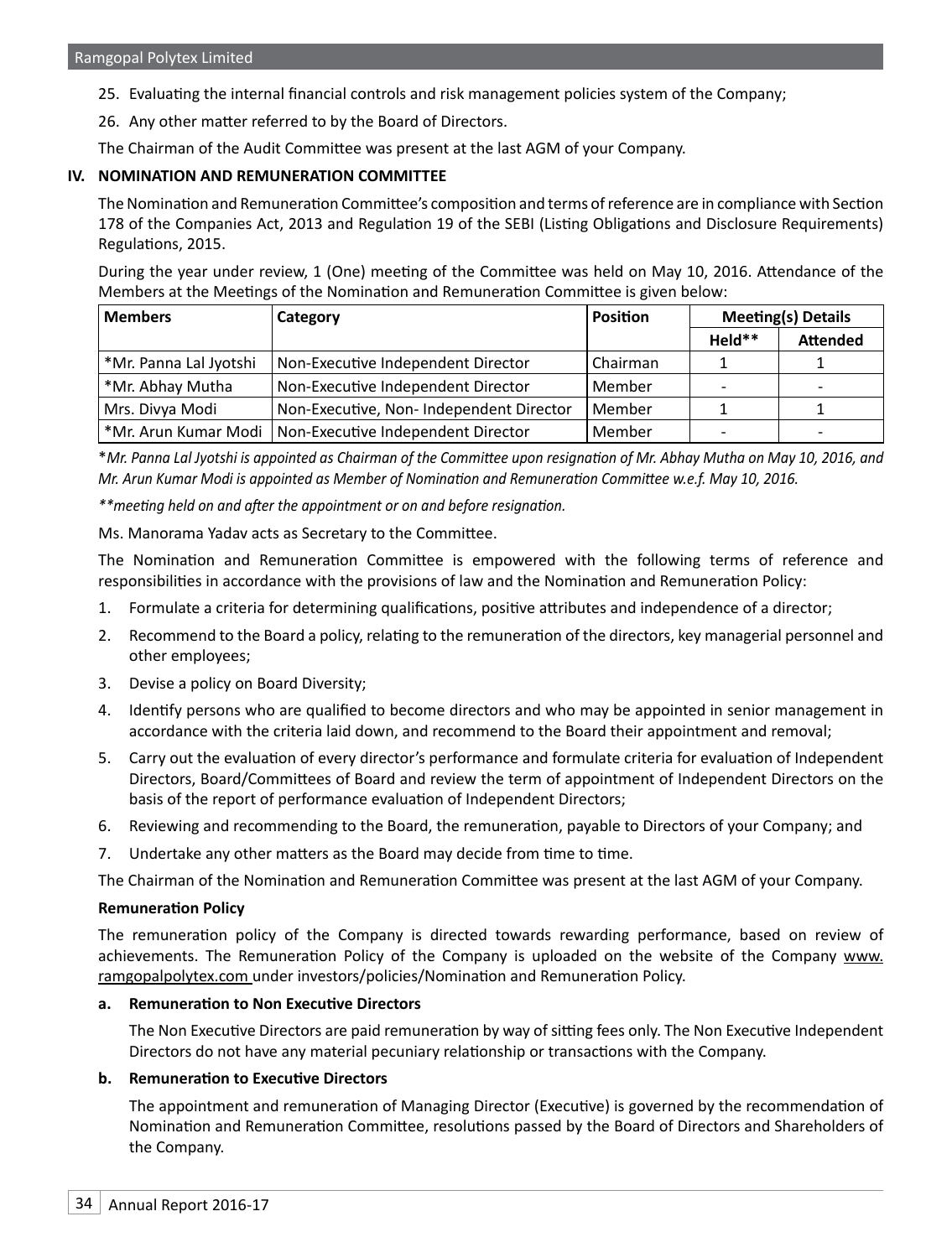Details of Remuneration paid to the Directors for the Year:

| Name of the Director  | Salary &<br><b>Perquisites</b><br>(Rs.) | <b>Commission</b><br>(Rs.) | <b>Sitting Fees</b><br>(Rs.) | Total<br>(Rs.) |
|-----------------------|-----------------------------------------|----------------------------|------------------------------|----------------|
| Mr. Sanjay Jatia      | 9,00,000                                |                            |                              | 9,00,000       |
| Mr. Abhay Mutha       | Nil                                     | Nil                        | 500                          | 500            |
| Mrs. Divya Modi       | Nil                                     | Nil                        | 5,500                        | 5,500          |
| Mr. Panna Lal Jyotshi | Nil                                     | Nil                        | 8,500                        | 8,500          |
| Mr. Arun Kumar Modi   | Nil                                     | Nil                        | 4,500                        | 4,500          |

 *No Commission or salary was paid to any director other than Mr. Sanjay Jatia during the year.*

#### **c. Remuneration to Key Managerial Personnel**

Pursuant to Section 203 of the Companies Act, 2013 the Company had appointed Key Managerial Personnel viz, Mr. Sanjay Jatia as the Managing Director, Mr. Navalkishor V. Gadia as the Chief Financial Officer and Ms. Manorama Yadav as the Company Secretary & Compliance Officer

Details of Remuneration paid to the Key Managerial Personnel are as follows:

| <b>Name</b>              | Designation                                            | Salary paid during the year 2016-17 |
|--------------------------|--------------------------------------------------------|-------------------------------------|
| Mr. Sanjay Jatia         | <b>Managing Director</b>                               | Details given in point b above      |
| Mr. Navalkishor V. Gadia | Chief Financial Officer                                | Rs. 6,04,200/-                      |
| Ms. Manorama Yaday       | Company Secretary & Compliance Officer   Rs.5,09,185/- |                                     |

Your Company has not granted any stock options to any of its Directors.

## **V. STAKEHOLDERS RELATIONSHIP COMMITTEE**

The Stakeholders Relationship Committee functions in accordance with Section 178 of the Companies Act, 2013 and Regulation 20 read with Part D of Schedule II of the SEBI Listing Regulations. The Committee comprises of Mrs. Divya Modi as the Chairman, Mr. Sanjay Jatia and Mr. Panna Lal Jyotshi as Members.

The Committee would specifically look into the redressal of the shareholders' complaints in respect of all matters including transfer of shares, non-receipt of Annual Report, non-receipt of declared dividends, dematerialization of shares and investor's complaints etc.

#### **Compliance Officer**

Ms. Manorama Yadav, Company Secretary, who is the Compliance Officer, can be contacted at: 701, Tulsiani Chambers, Free Press Journal Marg, Nariman Point, Mumbai – 400021. Tel Nos.: 022 61396800, 22834838. E-mail: ramgopal@vsnl.com

The Company and Registrar and Transfer Agent of the Company – Bigshare Services Private Limited attend to all grievances of the shareholders received directly or through SEBI, Stock Exchanges, Registrar of Companies etc.

Details pertaining to the number of complaints received and responded and the status thereof during the financial year 2016-17 are given below:

| No. of complaints received during the year       |     |
|--------------------------------------------------|-----|
| No. of complaints resolved during the year       |     |
| No. of complaints pending at the end of the year | Nil |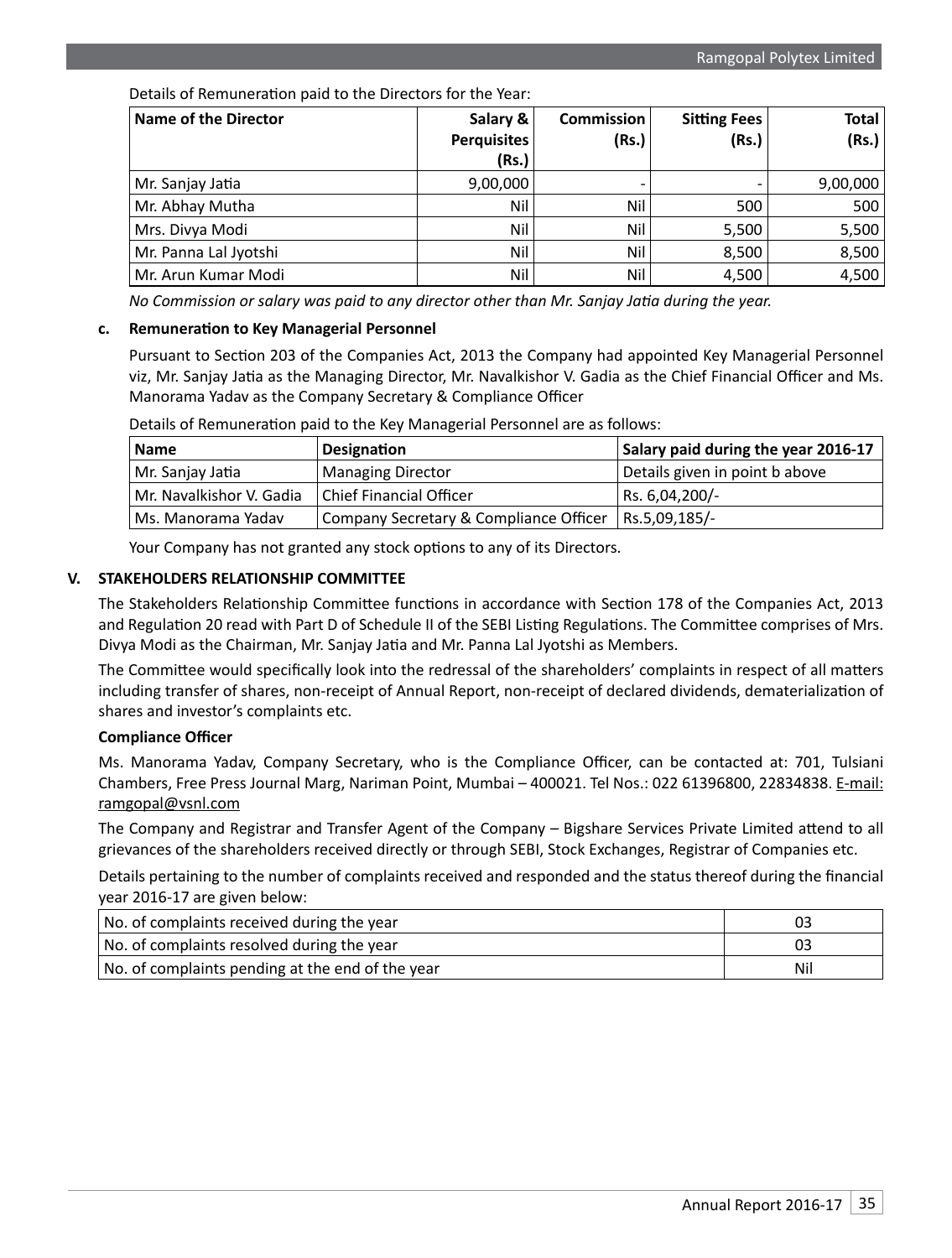#### **VI. GENERAL BODY MEETINGS**

**(a) Annual General Meetings for the last three years were held as follows:**

| <b>Financial</b><br>Year | Day, Date & Time                                 | Venue                                                                                                                            | <b>Details of Special Resolution</b><br>passed                                                                                                                                                                                                                              |
|--------------------------|--------------------------------------------------|----------------------------------------------------------------------------------------------------------------------------------|-----------------------------------------------------------------------------------------------------------------------------------------------------------------------------------------------------------------------------------------------------------------------------|
| 2013-2014                | Tuesday,<br>September 30, 2014<br>at 11.00 A.M   | House No. 1249, Bhandari Chowk,<br>Bhandari Compound, Narpoli Village,<br>Bhiwandi, Dist: Thane, Maharashtra,<br>India           | 1. To consider borrowing of<br>funds in excess of the limits<br>given under Section 180 $(1)(c)$<br>of the Companies Act, 2013<br>2. Increase<br>in<br>limits<br>nt.<br>investments in other bodies<br>corporate under Section 186<br>of the Companies Act, 2013            |
| 2014-2015                | Wednesday,<br>September 30, 2015<br>at 11.00 A.M | House No. 1249, Bhandari Chowk,<br>Bhandari Compound, Narpoli Village,<br>Bhiwandi, Dist: Thane, Maharashtra,<br>India           | 1. Approval & adoption<br>of l<br>Articles of Association as per<br>the Companies Act, 2013<br>2. To Sell, Lease or otherwise<br>disposal of the whole, or<br>substantially the whole, of the<br>undertaking as per the section<br>180(1) (a) of the Companies<br>Act, 2013 |
| 2015-2016                | Wednesday,<br>September 30, 2016<br>at 11.00 A.M | House No. 1249, Bhandari Chowk,<br>Bhandari Compound, Narpoli Village,<br>Bhiwandi, Dist: Thane - 421 302,<br>Maharashtra, India | <b>NIL</b>                                                                                                                                                                                                                                                                  |

#### **b) Extra Ordinary General Meeting**

No Extra Ordinary General Meeting was held during the year.

No special resolution was passed through postal ballot.

#### **VII. DISCLOSURES**

## **a) Compliances with Governance Framework**

The Company has complied with all the mandatory requirements of corporate governance including those specified in sub-paras (2) to (10) of Part C of Schedule V of the SEBI Listing Regulations.

#### **b) Discretionary Requirements**

As regards discretionary requirement specified in part E of Schedule II of SEBI (LODR) Regulations, 2015 the Company has complied with item E.

## **c) Related Party Transactions**

During the year, the Company had not entered into any contract/ arrangement/ transaction with related parties which could be considered material in accordance with the policy of the Company. Suitable disclosure as required by the Accounting Standards (AS 18) has been made in Note No. 23.6 to Financial Statements. The Policy on Related Party Transactions and dealing with related party transactions as approved by the Board is posted on the website of the Company www.ramgopalpolytex.com.

# **d) Details of Non - Compliances by the Company, penalties, strictures imposed on the company by Stock Exchange or SEBI or any statutory authority, on any matter related to capital markets, during the last three years**

The Company has complied with all the requirements of the Stock Exchange(s) or Securities and Exchange Board of India on matters related to capital markets, as applicable from time to time. During the last three years/period, there were no strictures or penalties imposed by either SEBI or the Stock Exchanges or any statutory authority for non-compliance of any matter related to the capital markets.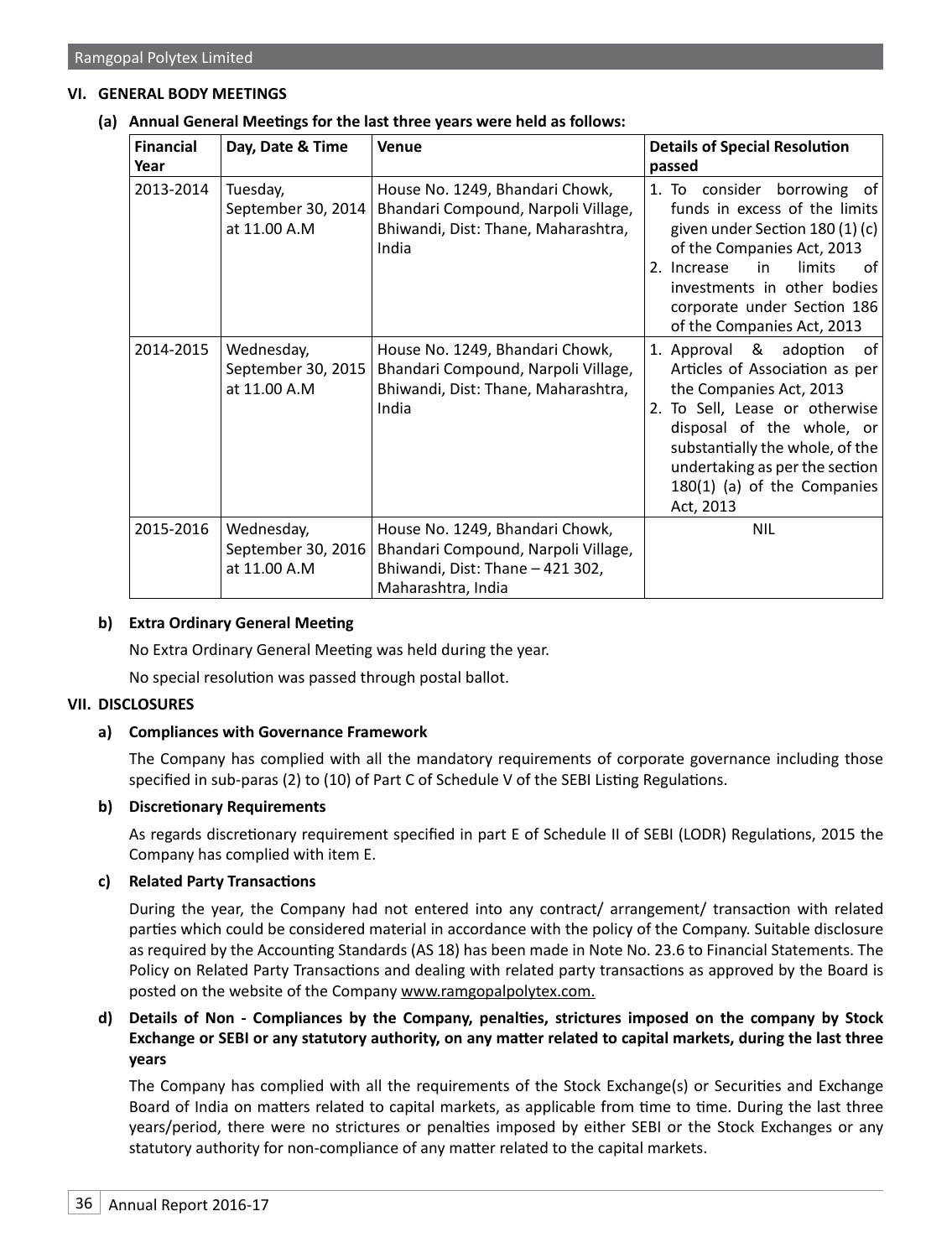#### **e) Whistle Blower Policy**

Pursuant to Section 177 (9) and (10) of the Companies Act, 2013 and 22 of the SEBI Listing Regulations, the Company has formulated Whistle Blower Policy for vigil mechanism for Directors and employees to report to the management about the unethical behaviour, fraud or violation of Company's code of conduct. The Mechanism provides for adequate safeguards against victimization of employees and Directors who use such mechanism and makes provision for direct access to the Chairman of the Audit Committee. None of the personnel has been denied access to the audit committee.

#### **f) Disclosure of Accounting Treatment**

In the preparation of the financial statements, the Company has followed the Accounting Standards referred to in Section 133 of the Companies Act, 2013. The significant accounting policies which are consistently applied are set out in the Notes to Financial Statements.

#### **g) Commodity price risk or foreign exchange risk and hedging activities**

No hedging activities have been carried out during the year for Commodity price risk or foreign exchange risk.

- **h) The Company is in compliance with the disclosures required to be made under this report in accordance with Regulation 34(3) read together with Schedule V(C) to the SEBI Listing Regulations.**
- **i) Disclosures on compliance with corporate governance requirements specified in Regulations 17 to 27 have been included in the relevant sections of this report. Appropriate information has been placed on the Company's website pursuant to clauses (b) to (i) of sub-regulation (2) of Regulation 46 of the Listing Regulations.**

#### **VIII.MEANS OF COMMUNICATION**

The Financial results (Quarterly/ Yearly) were communicated to all the Stock Exchanges whereby the Company's shares are listed, as soon as the same are approved and taken on record by the Board of Directors of the Company. The same is also published in Financial Express (English) and the Mumbai Lakshadweep (Marathi) and are displayed on the website of the Company at www.ramgopalpolytex.com

The information regarding the performance of the Company is shared with the shareholders through the Annual Report containing, *inter alia*, Audited Annual Accounts, Directors' Report, Auditors' Report is circulated to Members and others entitled thereto. The Management Discussion and Analysis Report forms part of the Directors' Report. The Annual Report is also displayed on the website of the Company www.ramgopalpolytex.com

The Company has designated e mail id rplcompliance@vsnl.net exclusively for investors' servicing.

The Annual Report, Quarterly Results, Shareholding Pattern, Press Releases, Intimation of Board Meetings and other relevant information of the Company are posted through BSE Corporate Compliance & Listing Centre and the NSE Electronic Application Processing System (NEAPS) portals for investor information.

## **IX. GENERAL SHAREHOLDERS INFORMATION**

| <b>Annual General Meeting:</b>                  |                                                    |
|-------------------------------------------------|----------------------------------------------------|
| Date and Time                                   | Friday, September 29, 2017 at 11.00 A.M.           |
| Venue                                           | House No. 1249, Bhandari Chowk                     |
|                                                 | Bhandari Compound, Narpoli Village,                |
|                                                 | Bhiwandi, Dist: Thane - 421302, Maharashtra, India |
| <b>Tentative Financial Calendar (2017-2018)</b> |                                                    |
| <b>Results for the Quarter ending</b>           |                                                    |
| June 30, 2017                                   | On or before September 14, 2017                    |
| September 30, 2017                              | On or before December 14, 2017                     |
| December 31, 2017                               | On or before February 14, 2018                     |
| March 31, 2018                                  | On or before May 30, 2018                          |
| Date of Book Closure                            | 23.09.2017 to 29.09.2017 (both days inclusive)     |
| Dividend Payment Date                           | Not Applicable                                     |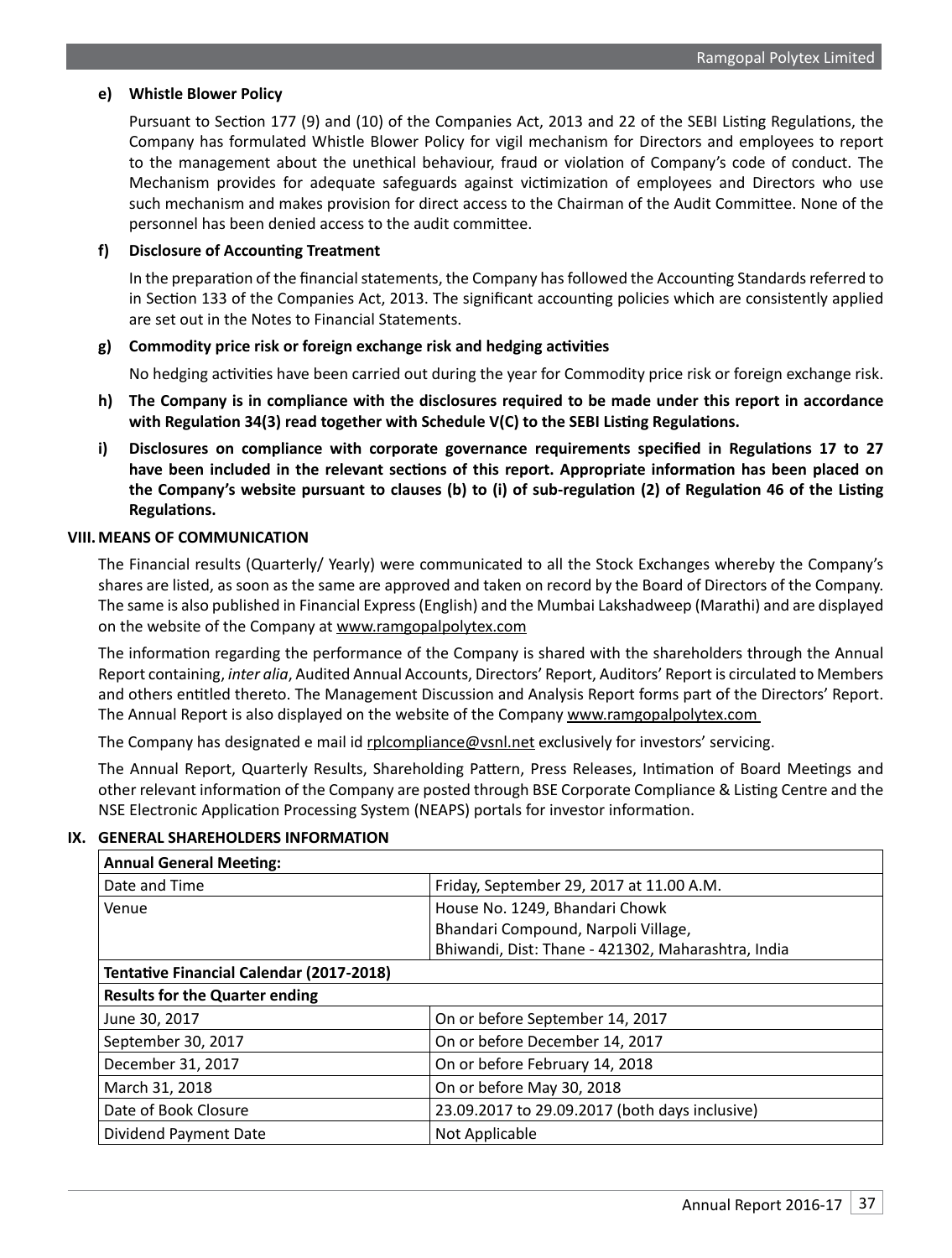| Listing on Stock Exchange                                     | BSE Limited (BSE),                                               |
|---------------------------------------------------------------|------------------------------------------------------------------|
|                                                               | National Stock Exchange of India Limited (NSE)                   |
|                                                               | The Calcutta Stock Exchange Association Ltd.,                    |
| <b>Stock Code:</b>                                            |                                                                  |
| <b>Bombay Stock Exchange</b>                                  | 514223                                                           |
| National Stock Exchange                                       | RAMGOPOLY                                                        |
| Demat ISIN Numbers in NSDL & CDSL for                         | INE410D01017                                                     |
| <b>Equity Shares</b>                                          |                                                                  |
| <b>Payment of Annual Listing Fees</b>                         | Your Company has paid the listing fees to BSE and NSE for        |
|                                                               | the financial year 2017-18 and is in Process of Revocation of    |
|                                                               | Suspension from both the stock exchanges                         |
| Market price Data: High, Low during each                      | The Shares of the Company are suspended from                     |
| month in the financial year 2016-17                           | trading and hence, the price data is not available               |
| Performance in comparison to broad-                           | Not Applicable                                                   |
| based indices                                                 |                                                                  |
| <b>Registrar and Share Transfer Agents</b>                    | <b>Bigshare Services Private Ltd</b>                             |
|                                                               | Regd. office: E-2/3, Ansa Industrial Estate, Sakivihar road,     |
|                                                               | Saki Naka, Andheri (East), Mumbai - 400 072.                     |
|                                                               | Tel No.: 022-40430200 Fax No.: 022-28475207                      |
|                                                               | Corp. office: Bharat Tin Works Building, 1st Floor,              |
|                                                               | Opp. Vasant Oasis, Next to Keys Hotel,                           |
|                                                               | Makwana Road, Andheri - East, Mumbai - 400059                    |
|                                                               | Tel No.: 022-62638200 Fax No.: 022-62638299                      |
|                                                               | e-mail: investor@bigshareonline.com                              |
|                                                               | Website: www.bigshareonline.com                                  |
| <b>Suspension from trading</b>                                | Reason for suspension of trading mentioned in the Directors      |
|                                                               | Report                                                           |
| <b>Share Transfer System</b>                                  | During the year, the share transfers which were received in      |
|                                                               | physical form and for which documents were valid and complete    |
|                                                               | in all respects, were processed and the share certificates were  |
|                                                               | returned within the prescribed time from the date of receipt.    |
| Distribution of shareholding & Category-<br>wise distribution | See table no. 1 & 2                                              |
| De-materialization of shares and liquidity                    | The Company has arranged agreements with                         |
|                                                               | National Securities Depositories Limited (NSDL) and Central      |
|                                                               | Depository Services Limited (CDSL) for Dematerialization of      |
|                                                               | shares through Bigshare Services Pvt. Ltd. As on March 31, 2017, |
|                                                               | 63.77% of the Total Shares have been dematerialized.(see table   |
|                                                               | no. 3)                                                           |
| <b>Outstanding GDRS/ADRS/Warrants or any</b>                  | <b>NIL</b>                                                       |
| convertible instruments, conversion date                      |                                                                  |
| and likely impact on equity                                   |                                                                  |
| Commodity price risk or foreign exchange                      | No hedging activities have been carried out during the year      |
| risk and hedging activities                                   | for Commodity price risk or foreign exchange risk.               |
| <b>Plant locations</b>                                        | Not Applicable                                                   |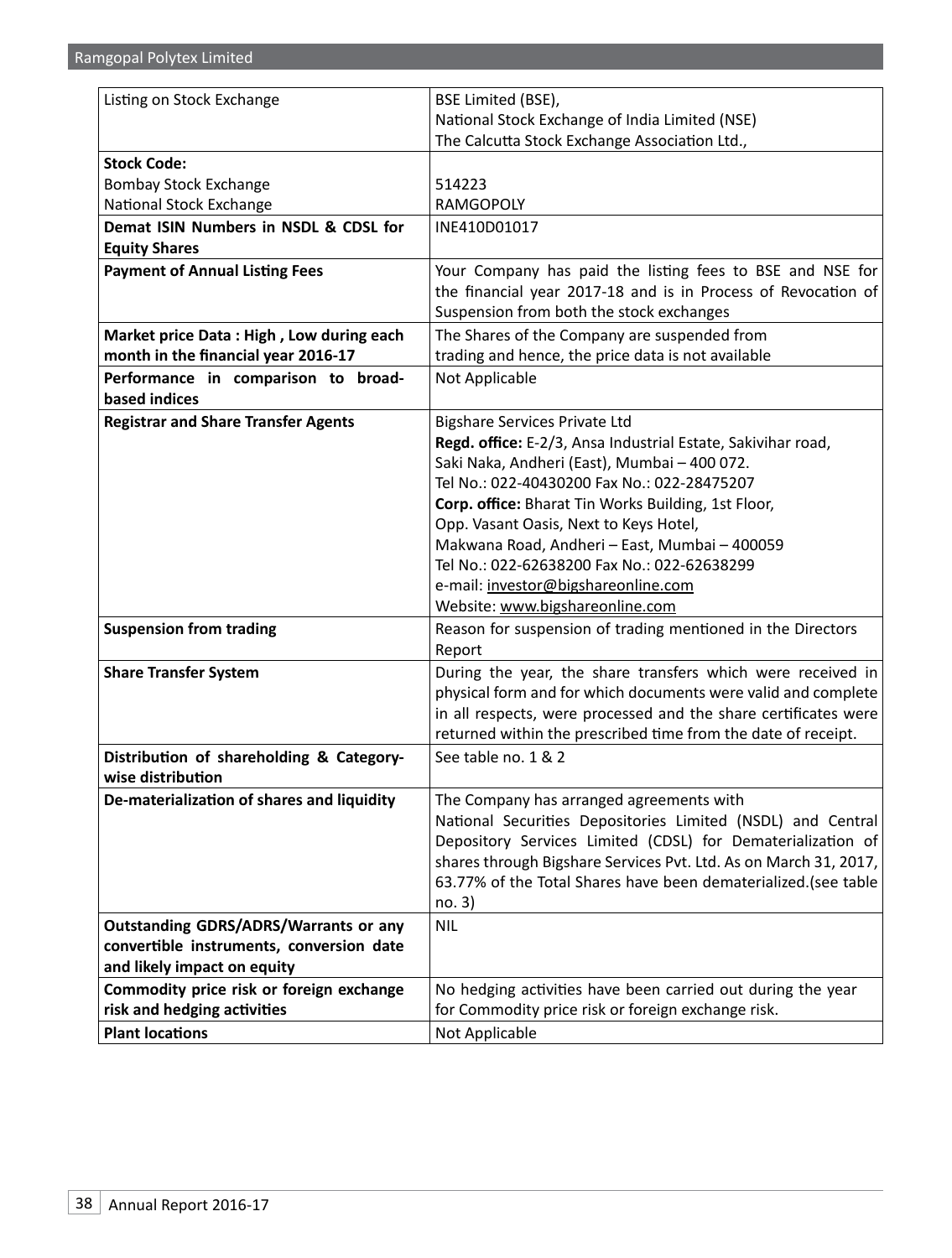| Name and Designation of Compliance                                  | Ms. Manorama Yadav                                                                                                                                                                                                                                                      |
|---------------------------------------------------------------------|-------------------------------------------------------------------------------------------------------------------------------------------------------------------------------------------------------------------------------------------------------------------------|
| <b>Officer</b>                                                      | (Company Secretary)                                                                                                                                                                                                                                                     |
| <b>Address for correspondence</b>                                   | For any queries relating to the shares of your Company,<br>correspondence may please be addressed to Bigshare Services<br><b>Private Ltd at:</b>                                                                                                                        |
|                                                                     | Regd. office: E-2/3, Ansa Industrial Estate, Sakivihar road,<br>Saki Naka, Andheri (East), Mumbai - 400 072.<br>Tel No.: 022-40430200 Fax No.: 022-28475207                                                                                                             |
|                                                                     | Corp. office: Bharat Tin Works Building, 1st Floor, Opp. Vasant<br>Oasis, Next to Keys Hotel, Makwana Road, Andheri - East,<br>Mumbai - 400059<br>Tel No.: 022-62638200 Fax No.: 022-62638299<br>e-mail: investor@bigshareonline.com<br>Website: www.bigshareonline.com |
|                                                                     | For the benefit of shareholders, documents will continue to be<br>accepted at the following Registered Office/Corporate office of<br>the Company at:                                                                                                                    |
|                                                                     | <b>Ramgopal Polytex Limited</b>                                                                                                                                                                                                                                         |
|                                                                     | CIN: L17110MH1981PLC024145                                                                                                                                                                                                                                              |
|                                                                     | Regd. office: Greentex Clearing House, Godown no B1/2/3,<br>Gosrani Compound, Rehnal village, Bhiwandi, Thane-421302                                                                                                                                                    |
|                                                                     | Corp. office: 701, Tulsiani Chambers, Free Press Journal Marg,<br>Nariman point, Mumbai - 400 021                                                                                                                                                                       |
|                                                                     | Tel No.: 022-22834838 Fax No.: 022-22851085/86                                                                                                                                                                                                                          |
|                                                                     | e-mail: ramgopal@vsnl.com                                                                                                                                                                                                                                               |
|                                                                     | Website: www.ramgopalpolytex.com                                                                                                                                                                                                                                        |
|                                                                     | Shareholders are requested to quote their folio no. / DP ID &<br>Client ID, e-mail address, telephone number and full address<br>while corresponding with the Company and its Registrar &<br>Transfer Agent.                                                            |
| Designated e mail id for registering<br>complaints by the investors | rplcompliance@vsnl.net                                                                                                                                                                                                                                                  |

# **Table 1 – Distribution of Shareholding as on March 31, 2017**

| <b>No. of Equity Shares</b> | No. of Share<br>holders | % of Shareholders | <b>No. of Shares</b> | $%$ of<br>shareholding |
|-----------------------------|-------------------------|-------------------|----------------------|------------------------|
| Up to 5,000                 | 21,817                  | 94.5892           | 41,06,054            | 28.3176                |
| 5,001 to 10,000             | 721                     | 3.1259            | 5,92,850             | 4.0886                 |
| 10,001 to 20,000            | 229                     | 0.9928            | 3,48,800             | 2.4055                 |
| 20,001 to 30,000            | 88                      | 0.3815            | 2,20,500             | 1.5207                 |
| 30,001 to 40,000            | 23                      | 0.0997            | 82,600               | 0.5697                 |
| 40,001 to 50,000            | 57                      | 0.2471            | 2,72,900             | 1.8821                 |
| 50,001 to 1,00,000          | 62                      | 0.2688            | 4,83,400             | 3.3338                 |
| 1,00,001 and Above          | 68                      | 0.2948            | 83,92,896            | 57.8820                |
| <b>TOTAL</b>                | 23,065                  | 100.000           | 1,45,00,000          | 100.000                |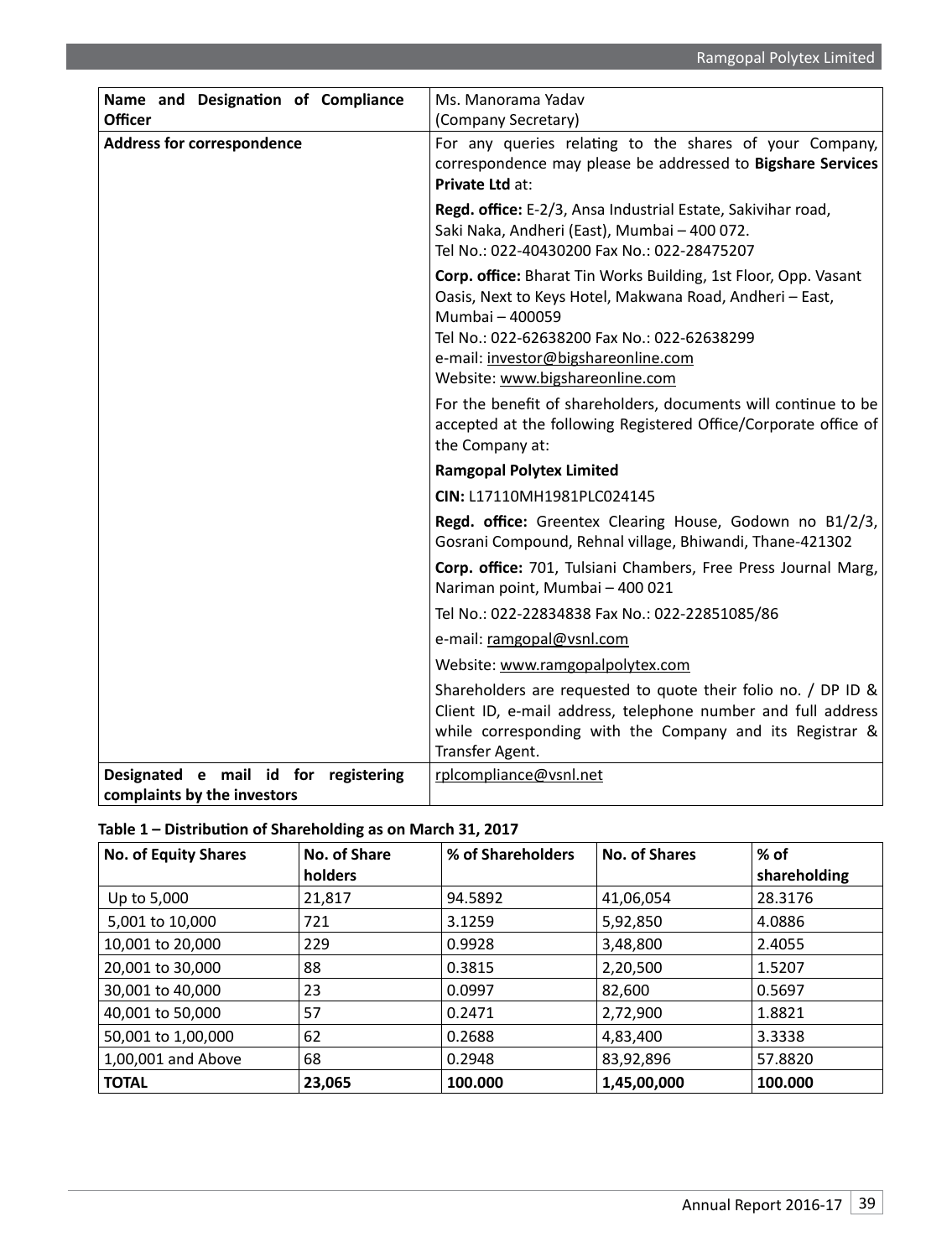|     | rable 2 - Distribution of Sharenolding Fattern as On March 31, 2017<br><b>Category of Shareholder(s)</b> | No. of Shares held | % of total shares |
|-----|----------------------------------------------------------------------------------------------------------|--------------------|-------------------|
| (A) | Shareholding of Promoter and Promoter Group                                                              |                    |                   |
| (a) | Individuals/Hindu Undivided Family                                                                       | 19,47,500          | 13.43             |
| (b) | <b>Bodies Corporate</b>                                                                                  |                    |                   |
| (c) | <b>Trust</b>                                                                                             |                    |                   |
| (d) | <b>Others (Group Companies)</b>                                                                          | 46,44,296          | 32.03             |
|     | Total Shareholding of Promoter and Promoter Group (A)                                                    | 65,91,796          | 45.46             |
| (B) | Public shareholding                                                                                      |                    |                   |
| (1) | Institutions                                                                                             |                    |                   |
| (a) | Mutual Funds/ UTI                                                                                        |                    |                   |
| (b) | Financial Institutions/ Banks                                                                            | 80,400             | 0.55              |
| (c) | <b>Insurance Companies</b>                                                                               |                    |                   |
| (d) | Foreign Institutional Investors                                                                          |                    |                   |
|     | Sub-Total (B)(1)                                                                                         | 80,400             | 0.55              |
| (2) | Non-Institutions                                                                                         |                    |                   |
| (a) | <b>Bodies Corporate</b>                                                                                  | 3,91,500           | 2.70              |
| (b) | Individuals                                                                                              |                    |                   |
|     | Individual shareholders holding nominal share capital up<br>(i)<br>to Rs.2 Lakhs                         | 55,71,138          | 38.42             |
|     | Individual shareholders holding nominal share capital in<br>(ii)<br>excess of Rs. 2 Lakhs                | 4,32,400           | 2.98              |
| (c) | Any other                                                                                                |                    |                   |
|     | <b>Clearing Member</b>                                                                                   | 400                | 0.00              |
|     | Non Resident Indians (NRI)                                                                               | 10,56,000          | 7.28              |
|     | Non Resident Indians (NON REPAT)                                                                         | 1,41,866           | 0.98              |
|     | <b>Overseas Bodies Corporates</b>                                                                        | 2,34,000           | 1.61              |
| (d) | Qualified Foreign Investor                                                                               | 0                  | 0.00              |
|     | Corporate Body NBFC                                                                                      | 500                | 0.00              |
|     | Sub Total (B)(2)                                                                                         | 78,27,804          | 53.98             |
|     | Total Public Shareholding (B)=(B)(1)+(B)(2)                                                              | 79,08,204          | 54.54             |
|     | Total $(A)+(B)$                                                                                          | 1,45,00,000        | 100               |

#### **Table 2 - Distribution of Shareholding Pattern as on March 31, 2017**

#### **Table 3 – Dematerialization of shares as on March 31, 2017**

| <b>Particulars</b>                      | No. of Shares | % to Issued Capital |
|-----------------------------------------|---------------|---------------------|
| <b>Dematted</b>                         |               |                     |
| -National Securities Depository Limited | 87,36,287     | 60.25               |
| -Central Depository Securities Limited  | 5,09,709      | 3.52                |
| <b>Physical</b>                         | 52,54,004     | 36.23               |
| <b>Total</b>                            | 1,45,00,000   | 100.00              |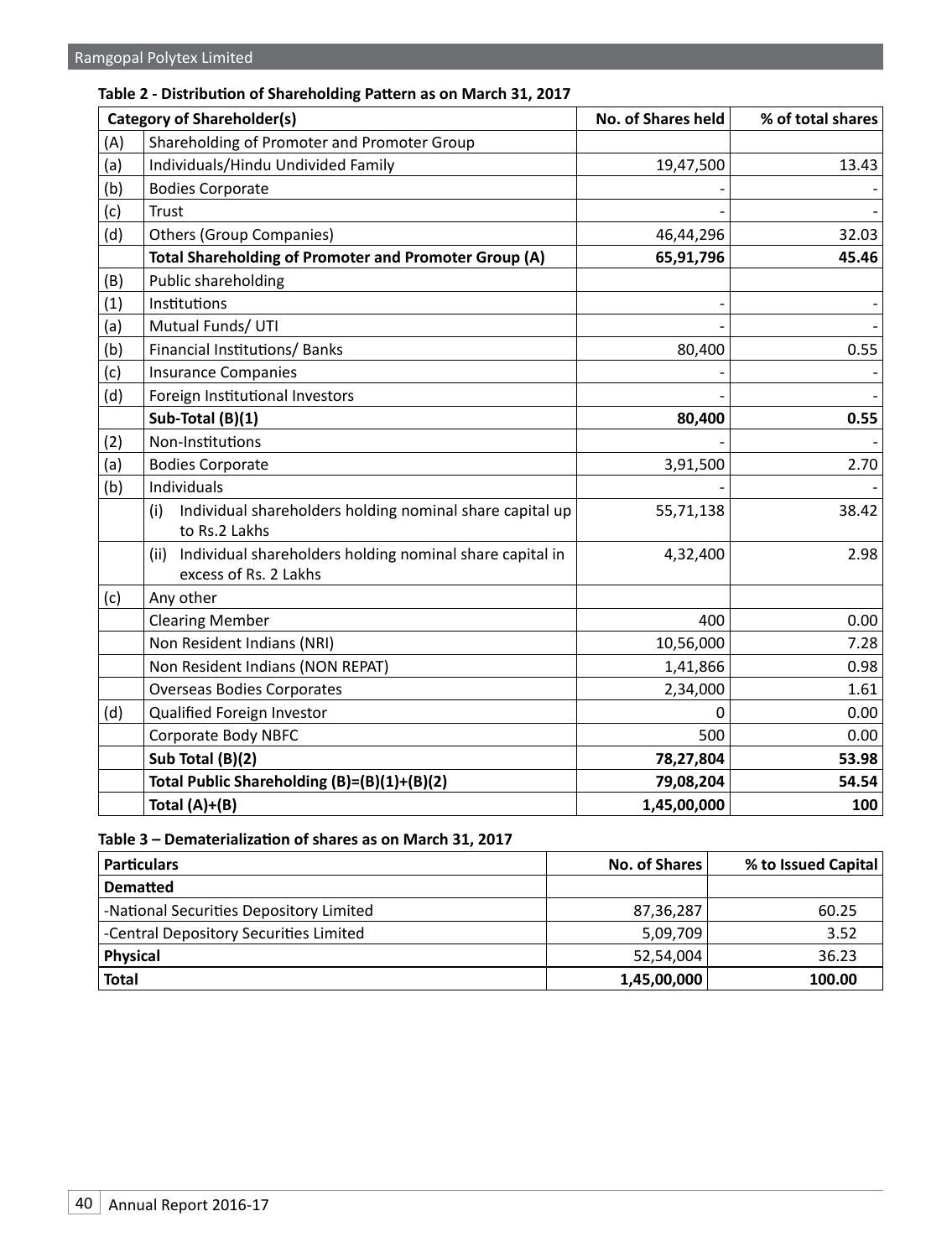## **Annexure to Report on Corporate Governance for the financial year ended March 31, 2017**

# **Declaration of Compliance with the Code of Conduct**

Pursuant to Regulation 26(3) read with Para D of Schedule V of the SEBI (Listing Obligations and Disclosure Requirements) Regulations, 2015, the Board Members and the Senior Management personnel of the Company have affirmed compliance to their respective Codes of Conduct, as applicable to them for the Financial Year ended March 31, 2017.

#### For **Ramgopal Polytex Limited**

**Place:** Mumbai **Sanjay Jatia Date:** August 26, 2017 **Chairman & Managing Director (DIN: 00913405)**

# **CERTIFICATE BY MANAGING DIRECTOR AND CHIEF FINANCIAL OFFICER**

To,

The Board of Directors, Ramgopal Polytex Limited

We, Sanjay Jatia, Managing Director and Navalkishor Gadia, Chief Financial Officer of Ramgopal Polytex Limited, to the best of our knowledge and belief, certify that:

- (a) We have reviewed financial statements and the cash flow statements for the year ended March 31, 2017 and to the best of our knowledge and belief:
	- (i) These statements do not contain any materially untrue statement or omit any material fact or contain statements that might be misleading;
	- (ii) These statements together present true and fair view of the Company's affairs and are in compliance with existing accounting standards, applicable laws and regulations.
- (b) There are, to the best of our knowledge and belief, no transaction entered into by the Company during the year, which are fraudulent or illegal or violative of the Company's code of conduct.
- (c) We accept responsibility for establishing and maintaining internal controls for financial reporting and that we have evaluated the effectiveness of the internal control systems of the Company pertaining to financial reporting and we have disclosed to the Auditors and the Audit Committee, deficiencies in the design or operation of such internal controls, if any, of which we are aware and the steps we have taken or propose to take to rectify these deficiencies.
- (d) We have indicated to the Auditors and the Audit Committee:
	- (i) That there are no significant changes in internal control over financial reporting during the year;
	- (ii) That there are no significant changes in accounting policies during the year and that the same have been disclosed in the notes to the financial statements; and
	- (iii) That there are no instances of significant fraud of which we have become aware and the involvement therein, If any, of the management or an employee having a significant role in the Company's internal control system over financial reporting.

This certificate is being given to the Board pursuant to regulation 17 (8) of SEBI (Listing Obligations and Disclosure Requirements) Regulations, 2015.

#### For **Ramgopal Polytex Limited**

**Place:** Mumbai **Chairman & Managing Director Chief-Financial Officer Date:** August 26, 2017 **(DIN: 00913405)**

**Sanjay Jatia Naval Kishor Gadia**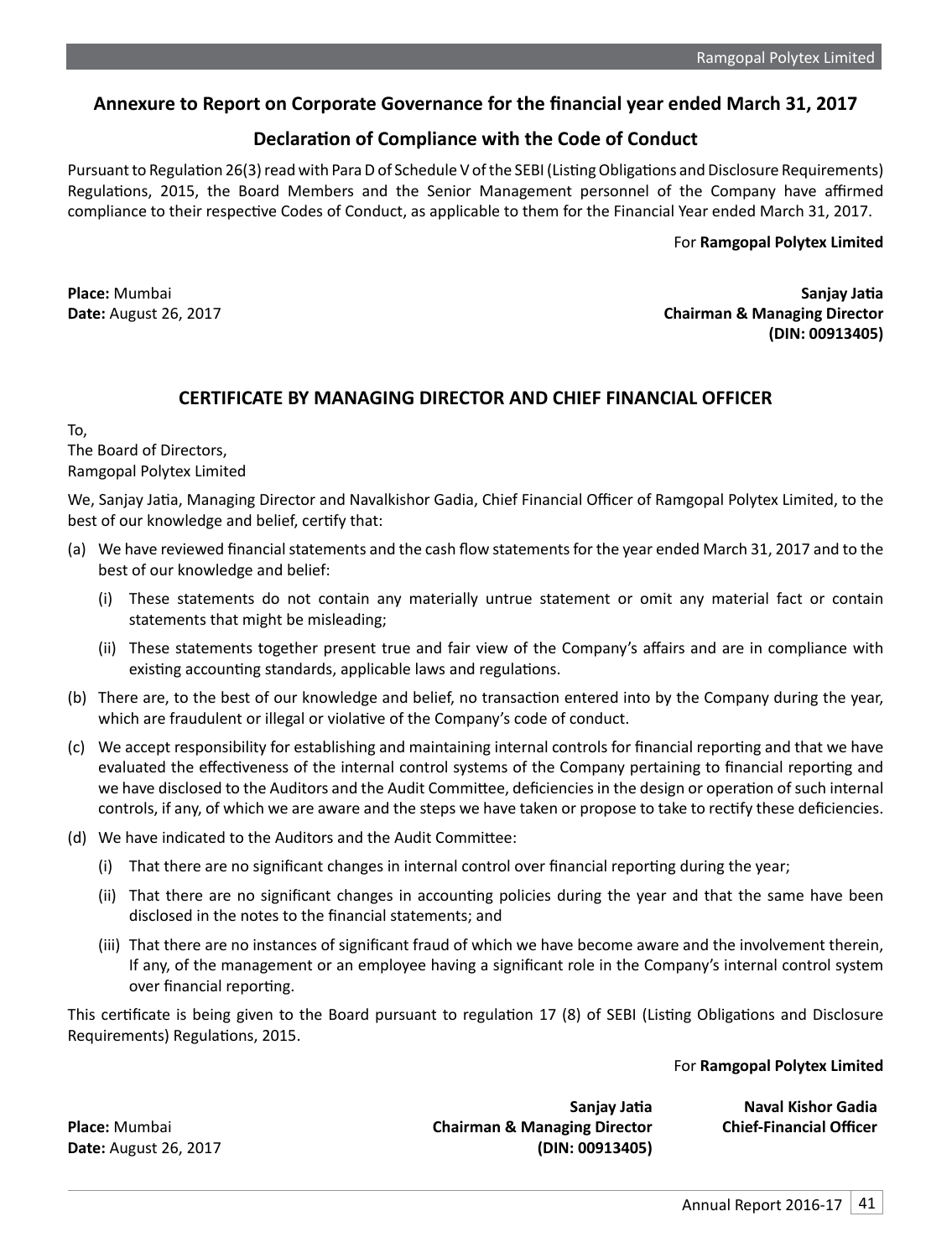# **AUDITORS' CERTIFICATE ON CORPORATE GOVERNANCE TO THE MEMBERS OF RAMGOPAL POLYTEX LIMITED**

We have examined the compliance of the conditions of Corporate Governance by Ramgopal Polytex Limited ('the Company') for the year ended on March 31, 2017, as stipulated in Regulations 17 to 27, clauses (b) to (i) of subregulation (2) of Regulation 46 and Para C, D & E of Schedule V of the Securities and Exchange Board of India (Listing Obligations and Disclosure Requirements) Regulations, 2015 ("SEBI Listing Regulations").

The compliance of the conditions of Corporate Governance is the responsibility of the management. Our examination was limited to the review of procedures and implementation thereof, as adopted by the Company for ensuring the compliance of the conditions of Corporate Governance. It is neither an audit nor an expression of opinion on the financial statements of the Company.

In our opinion and to the best of our information and according to the explanations given to us, and the representations made by the Directors and the management, we certify that the Company has complied with the conditions of Corporate Governance as stipulated in the SEBI Listing Regulations.

We further state that such compliance is neither an assurance as to the future viability of the Company nor the efficiency or effectiveness with which the management has conducted the affairs of the Company.

> **For RUNGTA & ASSOCIATES Chartered Accountants Firm's Registration No: 108888W**

**PAWANKUMAR RUNGTA Place:** Mumbai **Proprietor Date:** August 26, 2017 **Membership No: 042902**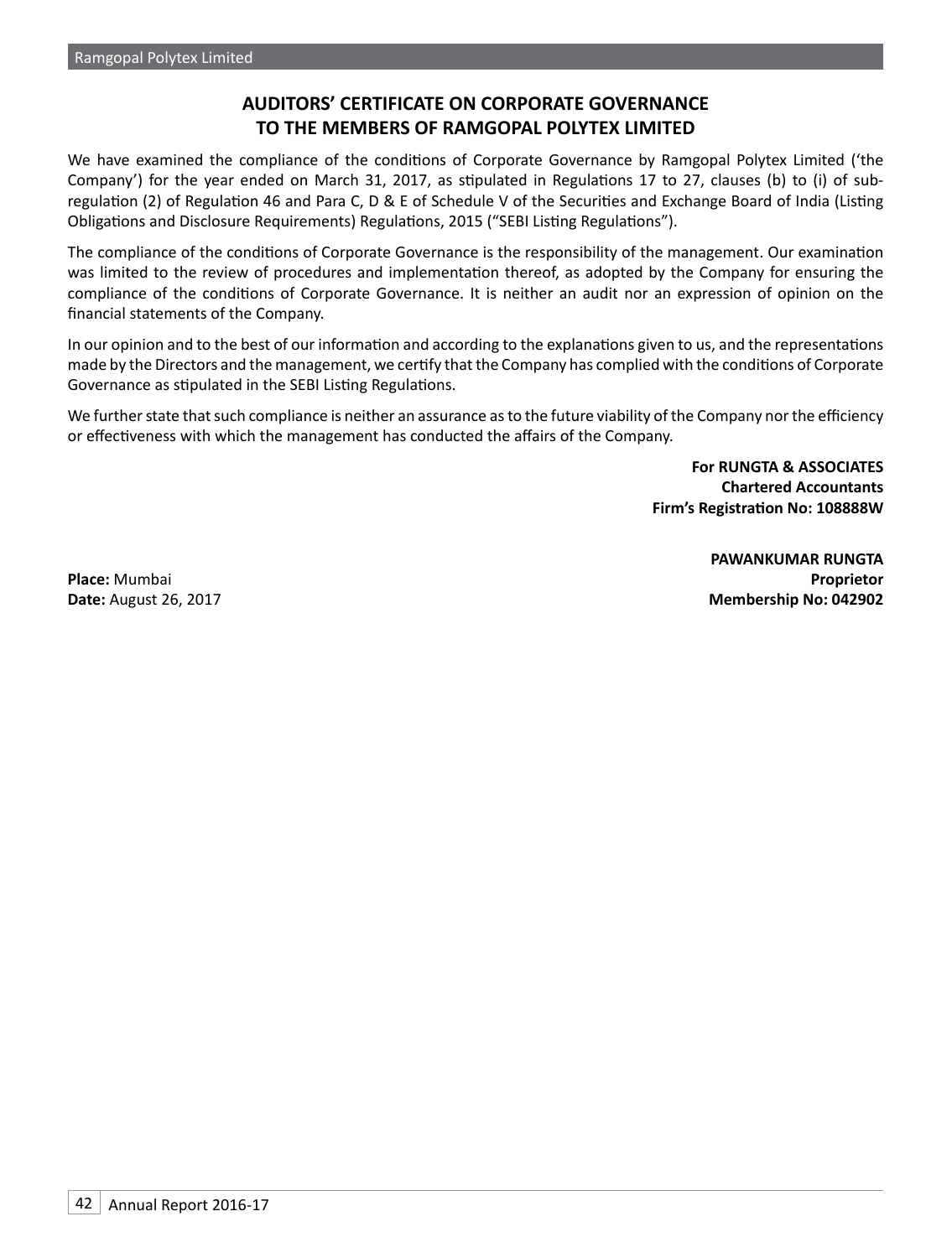# **INDEPENDENT AUDITORS' REPORT**

#### **TO THE MEMBERS OF**

#### **M/s. RAMGOPAL POLYTEX LIMITED**

#### **REPORT ON THE STANDALONE FINANCIAL STATEMENTS**

We have audited the accompanying standalone financial statements of **M/s. RAMGOPAL POLYTEX LIMITED** ('the Company'), which comprise the Balance Sheet as at 31st March, 2017, the Statement of Profit and Loss and the Cash Flow Statement for the year then ended, and notes to the Financial Statements including a summary of significant accounting policies and other explanatory information.

#### **MANAGEMENT'S RESPONSIBILITY FOR THE FINANCIAL STATEMENTS:**

The Company's Board of Directors is responsible for the matters stated in Section 134(5) of the Companies Act, 2013 ('the Act') with respect to the preparation and presentation of these standalone financial statements that give a true and fair view of the financial position, financial performance and cash flows of the Company in accordance with the accounting principles generally accepted in India, including the Accounting Standards specified under Section 133 of the Act, read with Rule 7 of the Companies (Accounts) Rules, 2014. This responsibility also includes maintenance of adequate accounting records in accordance with the provisions of the Act for safeguarding the assets of the Company and for preventing and detecting frauds and other irregularities; selection and application of appropriate accounting policies; making judgments and estimates that are reasonable and prudent; and design, implementation and maintenance of adequate internal financial controls, that were operating effectively for ensuring the accuracy and completeness of the accounting records, relevant to the preparation and presentation of the financial statements that give a true and fair view and are free from material misstatement, whether due to fraud or error.

#### **AUDITORS' RESPONSIBILITY:**

Our responsibility is to express an opinion on these standalone financial statements based on our audit.

We have taken into account the provisions of the Act, the accounting and auditing standards and matters which are required to be included in the audit report under the provisions of the Act and the Rules made thereunder.

We conducted our audit in accordance with the Standards on Auditing specified under Section 143(10) of the Act and other applicable authoritative pronouncements issued by the Institute of Chartered Accountants of India. Those Standards and pronouncements require that we comply with ethical requirements and plan and perform the audit to obtain reasonable assurance about whether the financial statements are free from material misstatement.

An audit involves performing procedures to obtain audit evidence about the amounts and the disclosures in the financial statements. The procedures selected depend on the auditors' judgment, including the assessment of the risks of material misstatement of the financial statements, whether due to fraud or error. In making those risk assessments, the auditor considers internal financial control relevant to the Company's preparation of the financial statements that give a true and fair view in order to design audit procedures that are appropriate in the circumstances. An audit also includes evaluating the appropriateness of the accounting policies used and the reasonableness of the accounting estimates made by the Company's Directors, as well as evaluating the overall presentation of the financial statements.

We believe that the audit evidence we have obtained is sufficient and appropriate to provide a basis for our audit opinion on the standalone financial statements.

#### **OPINION:**

In our opinion and to the best of our information and according to the explanations given to us, the aforesaid standalone financial statements give the information required by the Act in the manner so required and give a true and fair view in conformity with the accounting principles generally accepted in India, of the state of affairs of the Company as at  $31<sup>st</sup>$ March, 2017, and its loss and cash flows for the year ended on that date.

#### **REPORT ON OTHER LEGAL AND REGULATORY REQUIREMENTS:**

1. As required by the Companies (Auditor's Report) Order, 2016 ('the Order') issued by the Central Government of India in terms of sub-section (11) of Section 143 of the Act, on the basis of such checks of the books and records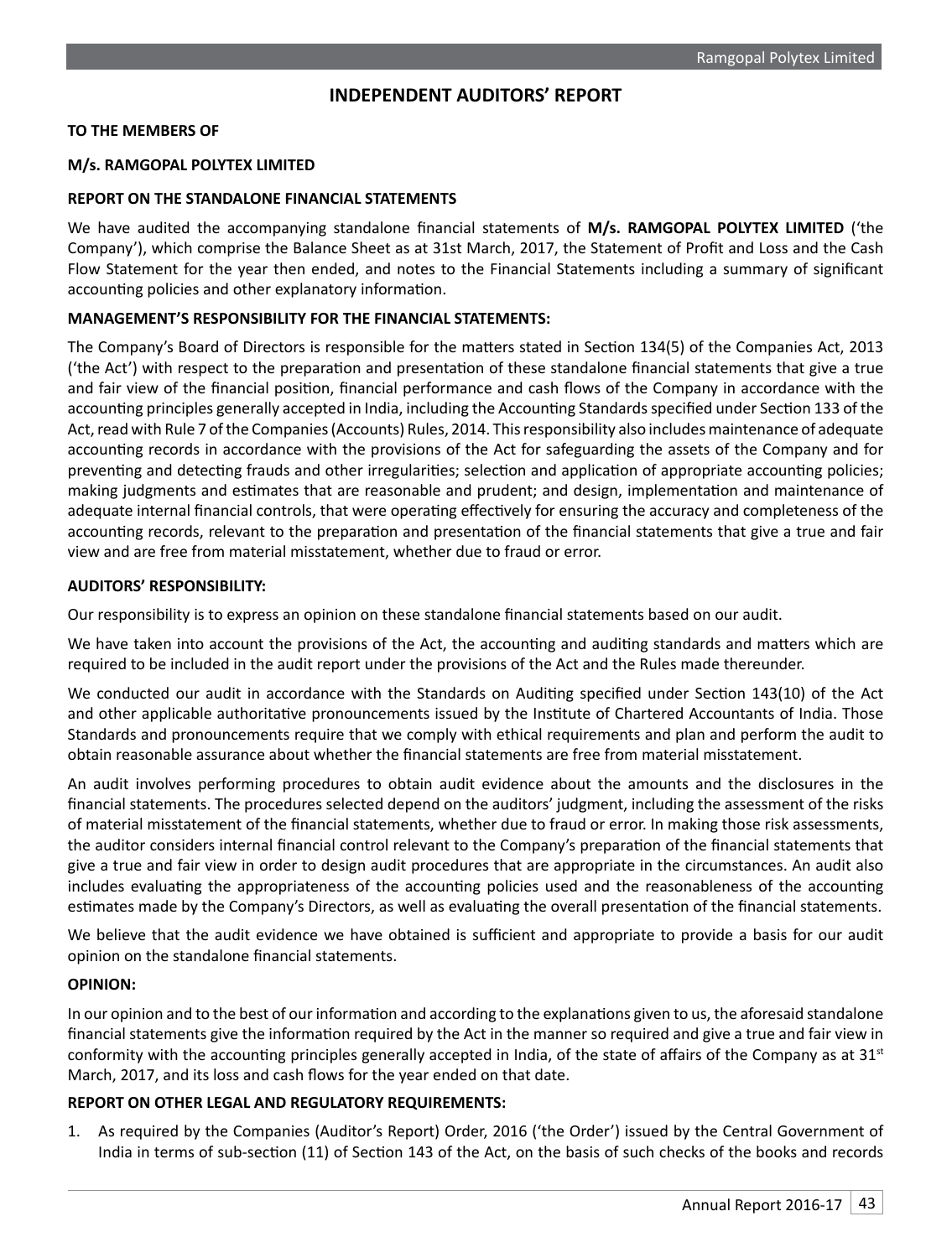of the Company, as we considered appropriate and according to the information and explanations given to us, we give in the Annexure A, a statement on the matters specified in the paragraphs 3 and 4 of the Order.

- 2. As required by Section 143 (3) of the Act, we report that :
	- a. We have sought and obtained all the information and explanations which to the best of our knowledge and belief were necessary for the purposes of our audit;
	- b. In our opinion, proper books of account as required by law have been kept by the Company so far as it appears from our examination of those books;
	- c. The Balance Sheet, the Statement of Profit and Loss and the Cash Flow Statement dealt with by this Report are in agreement with the books of account;
	- d. In our opinion, the aforesaid standalone financial statements comply with the Accounting Standards specified under Section 133 of the Act, read with Rule 7 of the Companies (Accounts) Rules, 2014;
	- e. On the basis of the written representations received from the Directors as on  $31<sup>st</sup>$  March, 2017, and taken on record by the Board of Directors, none of the Directors is disqualified as on  $31<sup>st</sup>$  March, 2017, from being appointed as a Director in terms of Section 164 (2) of the Act;
	- f. With respect to the adequacy of the internal financial controls over financial reporting of the Company and the operating effectiveness of such controls, refer to our separate report in 'Annexure B'; and
	- g. With respect to the other matters to be included in the Auditors' Report in accordance with Rule 11 of the Companies (Audit and Auditors) Rules, 2014, in our opinion and to the best of our information and according to the information and explanations given to us :
		- i. The Company has disclosed the impact of pending litigations on its financial position in its standalone financial statements – Refer Note 23.1 of the financial statements.
		- ii. The Company does not have any Long-term contracts including derivative contracts for which there were any material foreseeable losses.
		- iii. No amounts were required to be transferred, to the Investor Education and Protection Fund by the Company.
		- iv. The Company has provided requisite disclosures in its financial statements as to holding as well as dealings in Specified Bank Notes during the period from  $8<sup>th</sup>$  November, 2016 to 30<sup>th</sup> December, 2016 and these are in accordance with the books of accounts maintained by the Company.

#### **FOR RUNGTA & ASSOCIATES**

 Chartered Accountants (FIRM REGISTRATION NO.: 108888W)

> **PAWAN KUMAR RUNGTA** PROPRIETOR

MEMBERSHIP NO: - 42902

**PLACE:-** MUMBAI **DATE:-** 30th MAY, 2017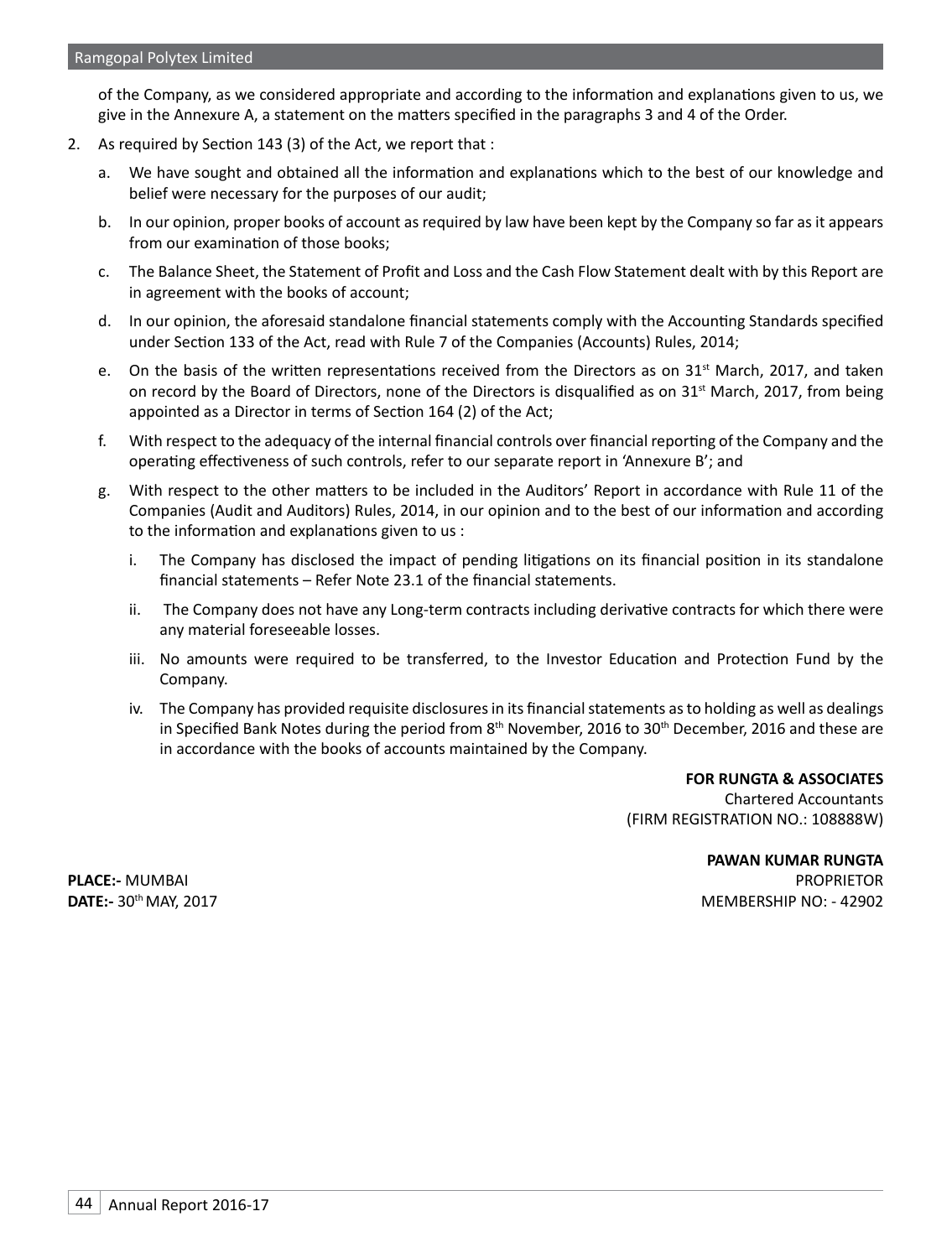# **ANNEXURE 'A' TO INDEPENDENT AUDITORS' REPORT**

## **(Referred to in Paragraph (1) of our report of even date)**

The Annexure referred to in Independent Auditors' Report to the members of the Company on the standalone financial statements for the year ended 31 March, 2017, and on the basis of such checks of the books and records of the Company as we considered appropriate and according to the information and explanations given to us, we report that:

- (i) (a) The Company has maintained proper records showing full particulars, including quantitative details and situation of fixed assets.
	- (b) As informed to us, all fixed assets have been physically verified by the management at reasonable intervals. No material discrepancies were noticed on such physical verification.
	- (c) According to the information and explanations received by us, none of the immovable properties as on the reporting date are held as Fixed Assets. Therefore, in our opinion, the requirement on reporting under Clause 3 (i) (c) is not applicable to the Company.
- (ii) The inventory has been physically verified by the management. In our opinion, the frequency of verification is reasonable. Discrepancies noticed on verification have been properly dealt with in the books of account.
- (iii) As the Company has not granted any loans or advances in the nature of loans to parties covered in the register maintained under Section 189 of the Act, the provisions of Clause 3 (iii) of the Order are not applicable to the Company.
- (iv) In our opinion and according to the information and explanations given to us, during the year, the Company has not granted any loans or provided any guarantees or security in respect of any loans to any party covered under Section 185 of the Act. In respect of loans granted and Investments made during the year, the provisions of Section 186 of the Act have been complied with.
- (v) The Company has not accepted any deposits from the public.
- (vi) As informed to us, the maintenance of cost records has not been prescribed by the Central Government under Section 148(1) of the Act in respect of the activities carried on by the Company. Therefore, the provisions of Clause 3(vi) of the Order are not applicable to the Company.
- (vii) (a) According to the information and explanations given to us and on the basis of our examination of the records of the Company, the Company is regular in depositing the undisputed statutory dues, including provident fund, employees' state insurance, income-tax, sales tax, service tax, duty of customs, duty of excise, value added tax, cess and any other statutory dues with the appropriate authorities.

According to the information and explanations given to us, no undisputed amounts in respect of the aforesaid statutory dues were outstanding as at the last day of the financial year for a period of more than six months from the date they became payable.

(b) According to the information and explanations given to us, there are no dues of income tax, sales tax, service tax, duty of customs, duty of excise, and value added tax which have not been deposited by the Company on account of disputes except for following:

| Nature of the | <b>Nature of dues</b> | Amount | Period to which the | Forum where the dispute is              |
|---------------|-----------------------|--------|---------------------|-----------------------------------------|
| statute       |                       | (Rs.)  | amount relates      | pending                                 |
| Customs       | Duty and Penalty      | 32.375 | 2016-2017           | The Commissioner of Customs<br>'Appeal' |

- (viii) In our opinion and according to the information and explanations given to us, the Company is generally regular in repayment of loans to financial institutions. As the Company has not issued any debentures or borrowed any money from banks and Governments, the question of dues or dues payable to them does not arise.
- (ix) The term loans from the financial institution have been applied for the purpose for which those were obtained. The Company has neither raised any moneys by way of Initial Public Offer or Further Public Offer (including debt instruments) nor obtained any term loan from banks.
- (x) Based upon the audit procedures performed and information and explanations given by the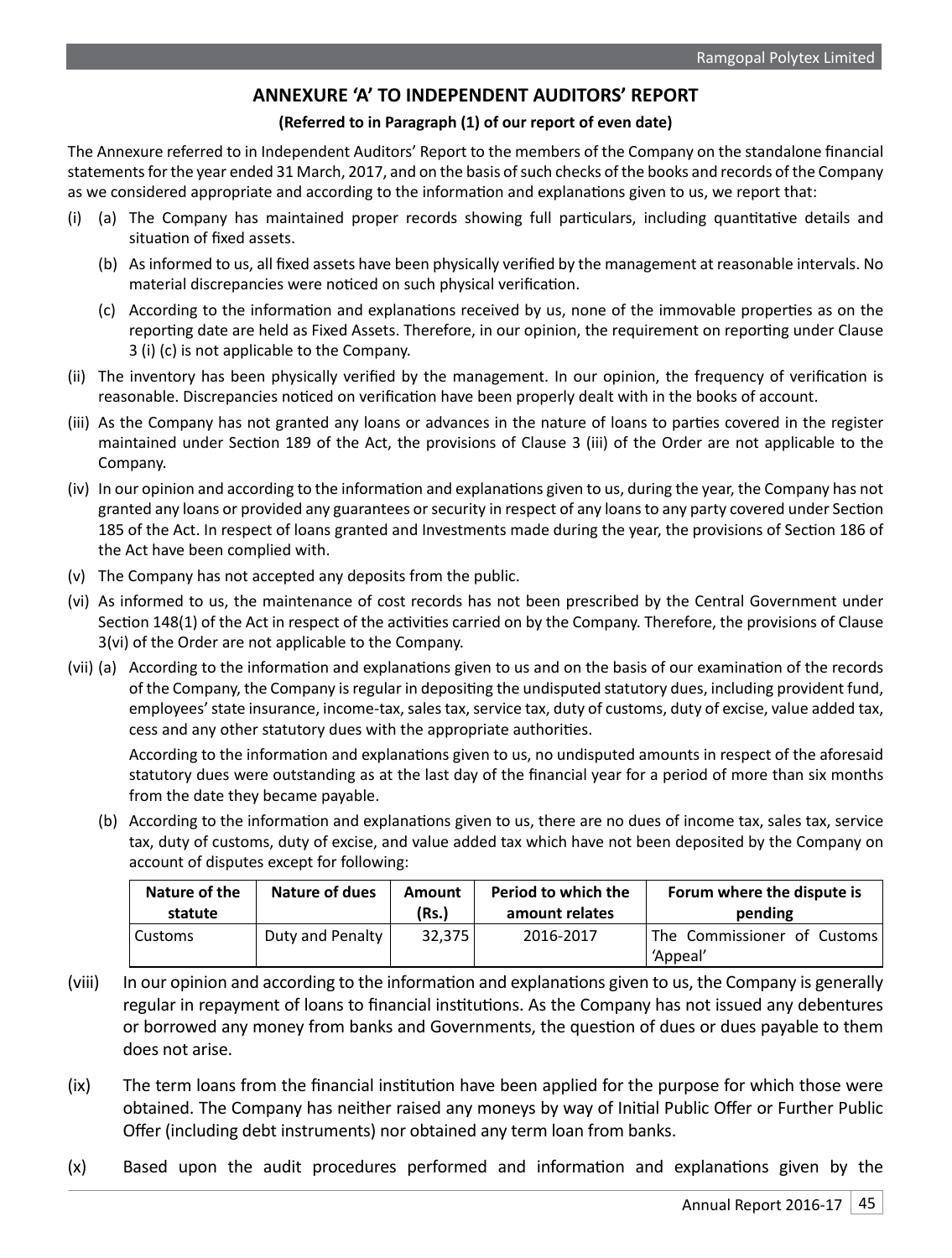management, we report that neither fraud on the Company by its officers or employees nor any fraud by the Company has been noticed or reported during the course of our audit.

- (xi) The Company has paid/ provided managerial remuneration in accordance with the requisite approvals mandated by the provisions of Section 197 read with Schedule V of the Act.
- (xii) As the Company is not a nidhi company, the provisions of Clause 3(xii) of the Order are not applicable to the Company.
- (xiii) According to the information and explanations given to us and based on our examination of the records of the Company, transactions with related parties are in compliance with section 177 and 188 of the Act, where applicable and details have been disclosed in the Financial Statements (refer Note 23.6) as required by the applicable accounting standards.
- (xiv) As the Company has not made any preferential allotment or private placement of shares or fully or partly convertible debentures during the year, the provisions of clause 3 (xiv) of the Order are not applicable to the Company.
- (xv) As the Company has not entered into any non-cash transactions covered under Section 192 of the Act with the directors or persons connected with him, the provisions of paragraph 3(xv) of the Order are not applicable to the Company.
- (xvi) As the Company is not required to be registered under Section 45-IA of the Reserve Bank of India Act, 1934, the provisions of Clause 3(xvi) of the Order are not applicable to the Company.

**FOR RUNGTA & ASSOCIATES** Chartered Accountants (FIRM REGISTRATION NO.: 108888W)

**PLACE:-** MUMBAI **DATE:-** 30th MAY, 2017

**PAWAN KUMAR RUNGTA** PROPRIETOR MEMBERSHIP NO: - 42902

# **ANNEXURE 'B' TO THE AUDITORS' REPORT**

# **REFERRED TO IN PARAGRAPH 2 (f) UNDER "REPORT ON OTHER LEGAL AND REGULATORY REQUIRNMENTS" OF THE INDEPENDENT AUDITORS' REPORT OF EVEN DATE TO THE MEMBERS of Ramgopal Polytex Limited on the standalone financial statements for the year ended 31st March, 2017.**

## **Report on the Internal Financial Controls under Clause (i) of sub-section 3 of Section 143 of the Act**

We have audited the internal financial controls over financial reporting of **M/s. RAMGOPAL POLYTEX LIMITED** ('the Company') as of 31<sup>st</sup> March, 2017, in conjunction with our audit of the standalone financial statements of the Company for the year ended on that date.

## **Management's Responsibility for Internal Financial Controls**

The Company's management is responsible for establishing down and maintaining internal financial controls based on the internal control over financial reporting criteria established by the Company considering the essential components of internal control stated in the Guidance Note on Audit of Internal Financial Controls over Financial Reporting issued by the Institute of Chartered Accountants of India ('ICAI'). These responsibilities include the design, implementation and maintenance of adequate internal financial controls that were operating effectively for ensuring the orderly and efficient conduct of its business, including adherence to the Company's policies, the safeguarding of its assets, the prevention and detection of frauds and errors, the accuracy and completeness of the accounting records, and the timely preparation of reliable financial information, as required under the Act.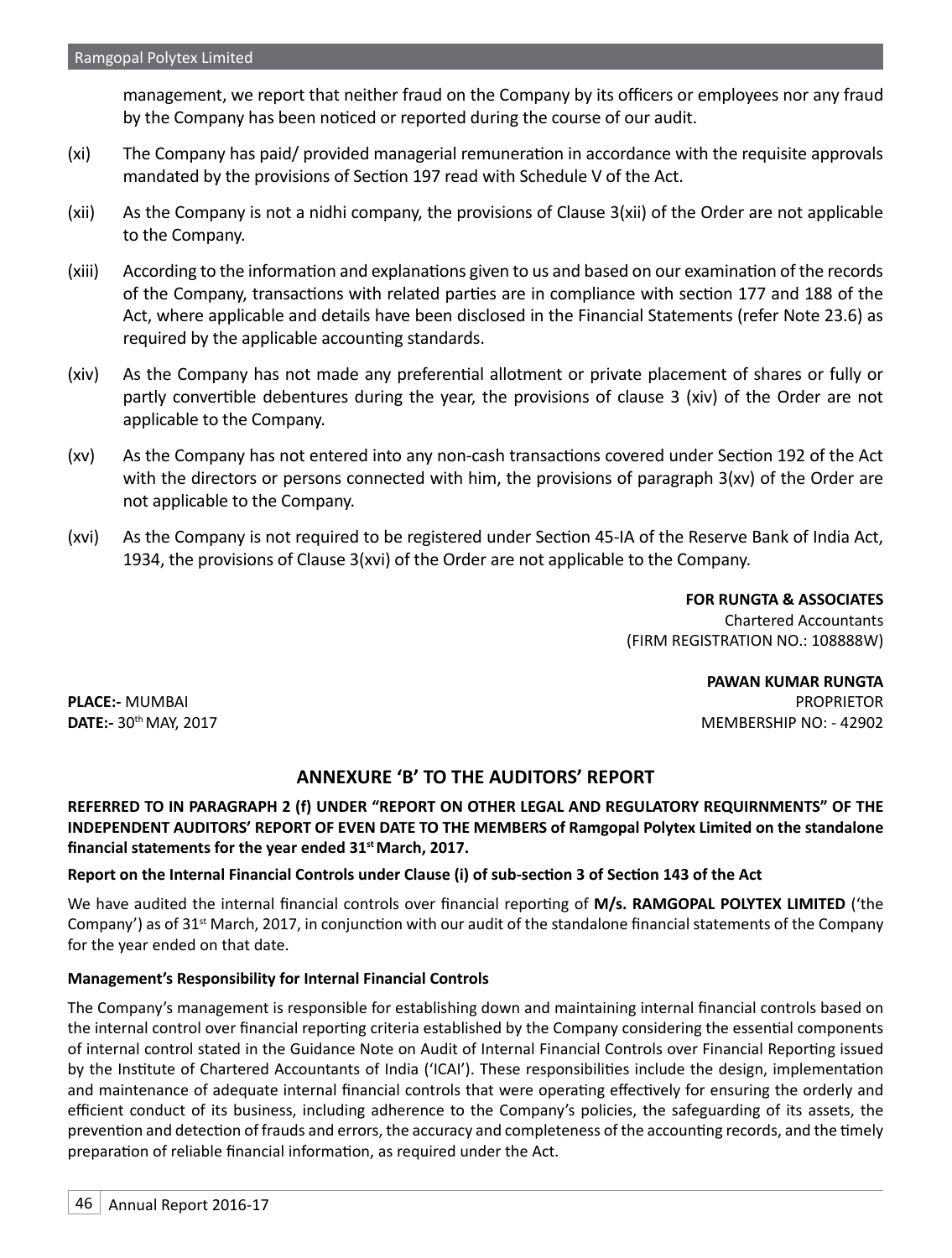#### **Auditors' Responsibility**

Our responsibility is to express an opinion on the Company's internal financial controls over financial reporting based on our audit. We conducted our audit in accordance with the Guidance Note on Audit of Internal Financial Controls over Financial Reporting (the 'Guidance Note') and the Standards on Auditing, issued by ICAI and deemed to be prescribed under Section 143(10) of the Act, to the extent applicable to an audit of internal financial controls, both applicable to an audit of Internal Financial Controls and both issued by the ICAI. Those Standards and the Guidance Note require that we comply with ethical requirements and plan and perform the audit to obtain reasonable assurance about whether adequate internal financial controls over financial reporting were established and maintained and if such controls operated effectively in all material respects.

Our audit involves performing procedures to obtain audit evidence about the adequacy of the internal financial controls system over financial reporting and their operating effectiveness. Our audit of internal financial controls over financial reporting included obtaining an understanding of internal financial controls over financial reporting, assessing the risk that a material weakness exists, and testing and evaluating the design and operating effectiveness of internal control based on the assessed risk. The procedures selected depend on the auditors' judgment, including the assessment of the risks of material misstatement of the financial statements, whether due to fraud or error.

We believe that the audit evidence we have obtained is sufficient and appropriate to provide a basis for our audit opinion on the Company's internal financial controls system over financial reporting.

#### **Meaning of Internal Financial Controls over Financial Reporting**

A company's internal financial control over financial reporting is a process designed to provide reasonable assurance regarding the reliability of financial reporting and the preparation of financial statements for external purposes in accordance with generally accepted accounting principles. A company's internal financial control over financial reporting includes those policies and procedures that (1) pertain to the maintenance of records that, in reasonable detail, accurately and fairly reflect the transactions and dispositions of the assets of the Company; (2) provide reasonable assurance that transactions are recorded as necessary to permit preparation of financial statements in accordance with generally accepted accounting principles, and that receipts and expenditures of the company are being made only in accordance with authorizations of the management and directors of the Company; and (3) provide reasonable assurance regarding prevention or timely detection of unauthorized acquisition, use, or disposition of the company's assets that could have a material effect on the financial statements.

#### **Inherent Limitations of Internal Financial Controls Over Financial Reporting**

Because of the inherent limitations of internal financial controls over financial reporting, including the possibility of collusion or improper management override of controls, material misstatements due to error or fraud may occur and not be detected. Also, projections of any evaluation of the internal financial controls over financial reporting to future periods are subject to the risk that the internal financial control over financial reporting may become inadequate because of changes in conditions, or that the degree of compliance with the policies or procedures may deteriorate.

#### **Opinion**

In our opinion, the Company has, in all material respects, an adequate internal financial controls system over financial reporting and such internal financial controls over financial reporting were operating effectively as at 31<sup>st</sup> March, 2017, based on the internal control over financial reporting criteria established by the Company considering the essential components of internal control stated in the Guidance Note on Audit of Internal Financial Controls Over Financial Reporting issued by ICAI.

**FOR RUNGTA & ASSOCIATES**

 Chartered Accountants (FIRM REGISTRATION NO.: 108888W)

**PAWAN KUMAR RUNGTA**

PROPRIETOR MEMBERSHIP NO: - 42902

**PLACE:-** MUMBAI **DATE:-** 30th MAY, 2017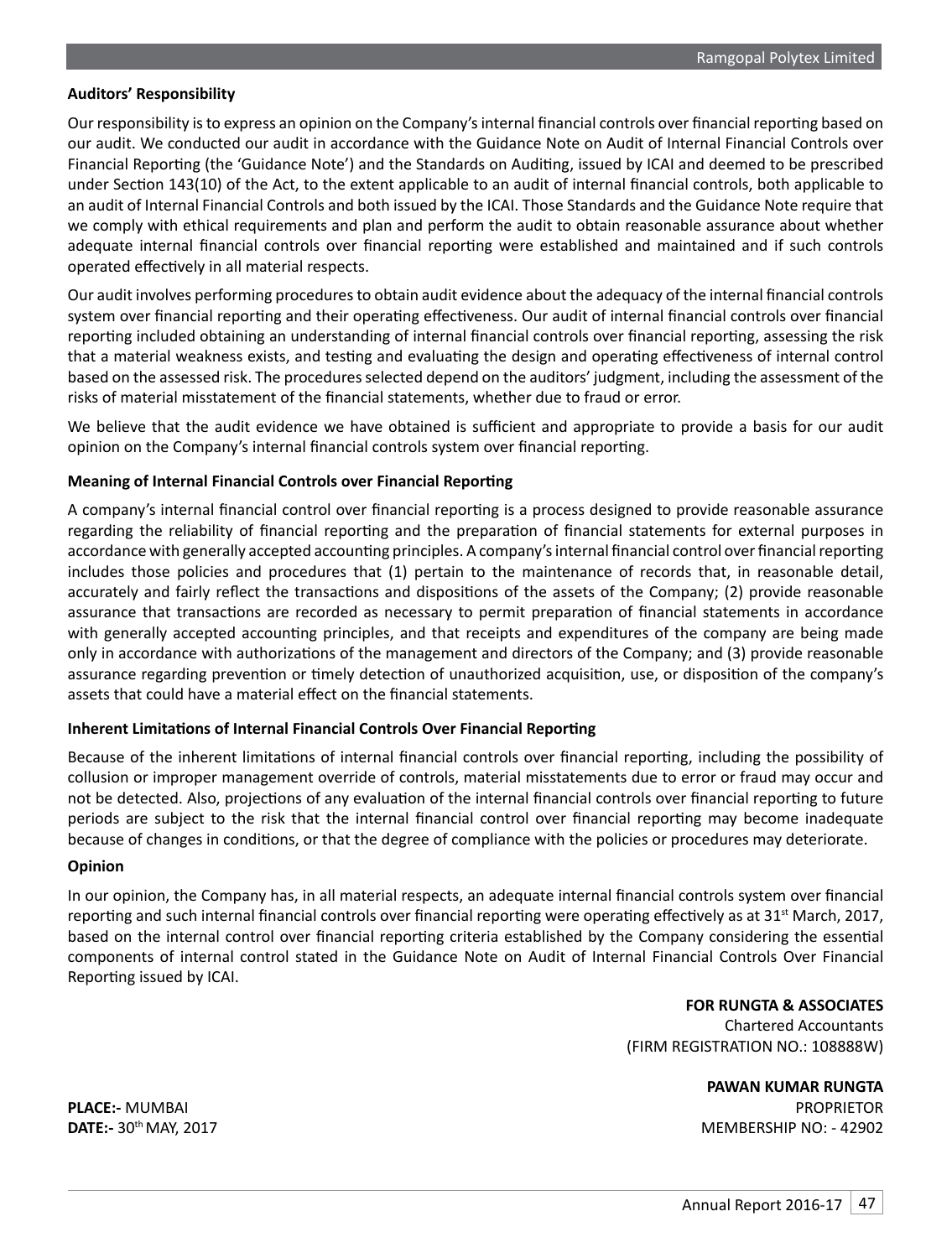|                                                                                             | <b>NOTES</b>   | <b>AS AT</b> | AS AT        |
|---------------------------------------------------------------------------------------------|----------------|--------------|--------------|
|                                                                                             |                | 31.03.2017   | 31.03.2016   |
|                                                                                             |                | (Rupees)     | (Rupees)     |
| <b>EQUITY AND LIABILITIES</b>                                                               |                |              |              |
| <b>SHAREHOLDERS' FUNDS</b>                                                                  |                |              |              |
| <b>Share Capital</b>                                                                        | 2              | 14,39,63,500 | 14,39,63,500 |
| <b>Reserves and Surplus</b>                                                                 | $\overline{3}$ | 2,90,507     | 1,77,23,172  |
| <b>NON CURRENT LIABILITIES</b>                                                              |                |              |              |
| Long Term Borrowings                                                                        | 4              | 20,76,810    |              |
| Long Term Provisions                                                                        | 5              | 13,90,042    | 11,07,858    |
| <b>CURRENT LIABILITIES</b>                                                                  |                |              |              |
| <b>Trade Payables</b>                                                                       | 6              |              |              |
| Total Outstanding Dues of Micro, Small and Medium Enterprises<br>a)                         |                |              |              |
| Total Outstanding Dues of Creditors Other then Micro, Small<br>b)<br>and Medium Enterprises |                | 4,90,051     | 4,62,787     |
| <b>Other Current Liabilities</b>                                                            | $\overline{7}$ | 7,89,202     | 7,22,762     |
| <b>Short Term Provisions</b>                                                                | 8              | 43,769       | 37,844       |
|                                                                                             | <b>TOTAL</b>   | 14,90,43,881 | 16,40,17,923 |
| <b>ASSETS</b>                                                                               |                |              |              |
| <b>NON CURRENT ASSETS</b>                                                                   |                |              |              |
| <b>Fixed Assets</b>                                                                         |                |              |              |
| Tangible Assets (Net)                                                                       | 9              | 49,57,011    | 18,23,919    |
| Non Current Investments                                                                     | 10             | 2,76,10,919  | 2,76,10,919  |
| Long Term Loans and Advances                                                                | 11             | 53,48,807    | 55,47,677    |
| <b>CURRENT ASSETS</b>                                                                       |                |              |              |
| Inventories                                                                                 | 12             | 1,71,18,750  |              |
| <b>Trade Receivables</b>                                                                    | 13             | 18,14,604    | 85,36,679    |
| Cash and Bank Balances                                                                      | 14             | 9,44,559     | 75,12,173    |
| <b>Short Term Loans and Advances</b>                                                        | 15             | 8,81,53,007  | 11,12,07,075 |
| <b>Other Current Assets</b>                                                                 | 16             | 30,96,224    | 17,79,481    |
|                                                                                             | <b>TOTAL</b>   | 14,90,43,881 | 16,40,17,923 |
| <b>Summary of Significant Accounting Policies</b>                                           | $\mathbf{1}$   |              |              |
| Notes forming part of the Financial Statements                                              | 1 to 23        |              |              |

# **BALANCE SHEET AS AT 31ST MARCH, 2017**

As per our attached report of even date **For RUNGTA & ASSOCIATES On Behalf of the Board of Directors Chartered Accountants**

Place : Mumbai **Chief Financial Officer** Company Secretary

**(PAWAN KUMAR RUNGTA) SANJAY M. JATIA PANNALAL N. JYOTSHI Proprietor Chairman and Managing Director Director** Din: 00913405 Din: 07248640

**NAVALKISHOR GADIA MANORAMA YADAV**

**Dated:** 30th May, 2017 Membership No.: A36619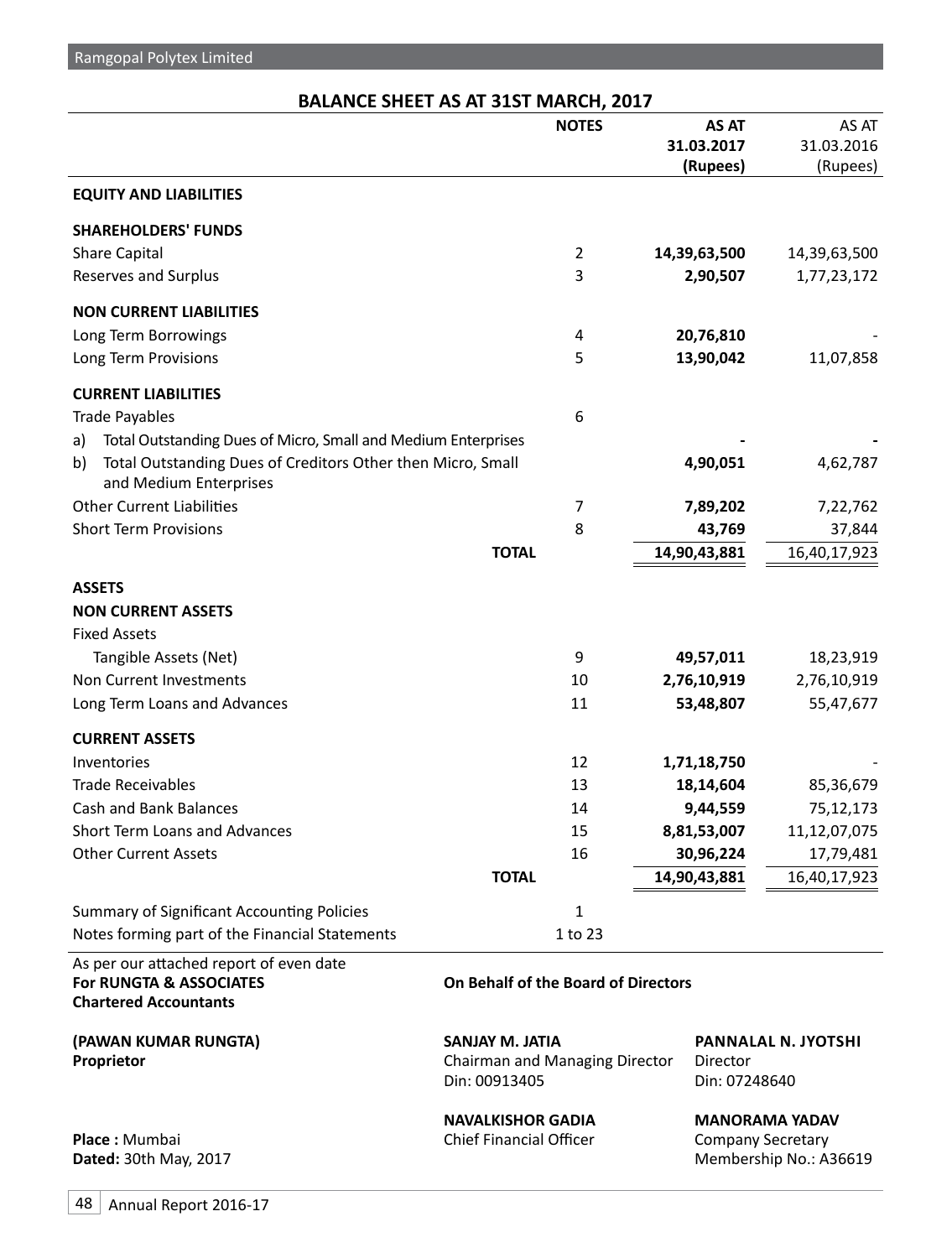| Ramgopal Polytex Limited |  |  |  |
|--------------------------|--|--|--|
|--------------------------|--|--|--|

| STATEMENT OF PROFIT AND LOSS FOR THE YEAR ENDED 31ST MARCH, 2017                                    |                                                                                                                               |                          |                                                 |
|-----------------------------------------------------------------------------------------------------|-------------------------------------------------------------------------------------------------------------------------------|--------------------------|-------------------------------------------------|
|                                                                                                     | <b>NOTES</b>                                                                                                                  | <b>Current</b>           | Previous                                        |
|                                                                                                     |                                                                                                                               | Year                     | Year                                            |
| <b>REVENUE</b>                                                                                      |                                                                                                                               | (Rupees)                 | (Rupees)                                        |
| <b>Revenue from Operations</b>                                                                      | 17                                                                                                                            | 4,02,92,692              | 36,12,05,918                                    |
| Other Income                                                                                        | 18                                                                                                                            | 1,31,52,048              | 1,31,40,023                                     |
|                                                                                                     |                                                                                                                               | 5,34,44,740              | 37,43,45,941                                    |
| <b>EXPENSES</b>                                                                                     |                                                                                                                               |                          |                                                 |
| Purchase of Stock in Trade                                                                          |                                                                                                                               | 5,46,17,709              | 27,55,99,998                                    |
| Changes in Inventories of Traded Goods                                                              | 19                                                                                                                            | (1,71,18,750)            | 9,04,17,065                                     |
| <b>Employee Benefits Expense</b>                                                                    | 20                                                                                                                            | 51,95,237                | 45,37,455                                       |
| <b>Finance Costs</b>                                                                                | 21                                                                                                                            | 23,65,296                | 5,69,324                                        |
| Depreciation and Amortisation Expense                                                               | 9                                                                                                                             | 8,46,761                 | 4,20,746                                        |
| <b>Other Expenses</b>                                                                               | 22                                                                                                                            | 2,46,11,152              | 1,51,58,559                                     |
|                                                                                                     |                                                                                                                               | 7,05,17,405              | 38,67,03,147                                    |
| Loss before tax                                                                                     |                                                                                                                               | (1,70,72,665)            | (1, 23, 57, 206)                                |
| Tax Expense:                                                                                        |                                                                                                                               |                          |                                                 |
| Current Tax (MAT)                                                                                   |                                                                                                                               | (3,60,000)               |                                                 |
| Loss for the Year                                                                                   |                                                                                                                               | (1,74,32,665)            | (1, 23, 57, 206)                                |
| <b>Basic and Diluted Earnings per Equity Share</b>                                                  | 23.4                                                                                                                          | (1.20)                   | (0.85)                                          |
| (Face Value of Rs.10 per Equity Share)                                                              |                                                                                                                               |                          |                                                 |
| <b>Summary of Significant Accounting Policies</b><br>Notes forming part of the Financial Statements | 1<br>1 to 23                                                                                                                  |                          |                                                 |
| As per our attached report of even date<br>For RUNGTA & ASSOCIATES<br><b>Chartered Accountants</b>  | On Behalf of the Board of Directors                                                                                           |                          |                                                 |
| (PAWAN KUMAR RUNGTA)<br>Proprietor                                                                  | SANJAY M. JATIA<br><b>PANNALAL N. JYOTSHI</b><br>Chairman and Managing Director<br>Director<br>Din: 00913405<br>Din: 07248640 |                          |                                                 |
| Place: Mumbai<br>Dated: 30th May, 2017                                                              | <b>NAVALKISHOR GADIA</b><br><b>Chief Financial Officer</b>                                                                    | <b>Company Secretary</b> | <b>MANORAMA YADAV</b><br>Membership No.: A36619 |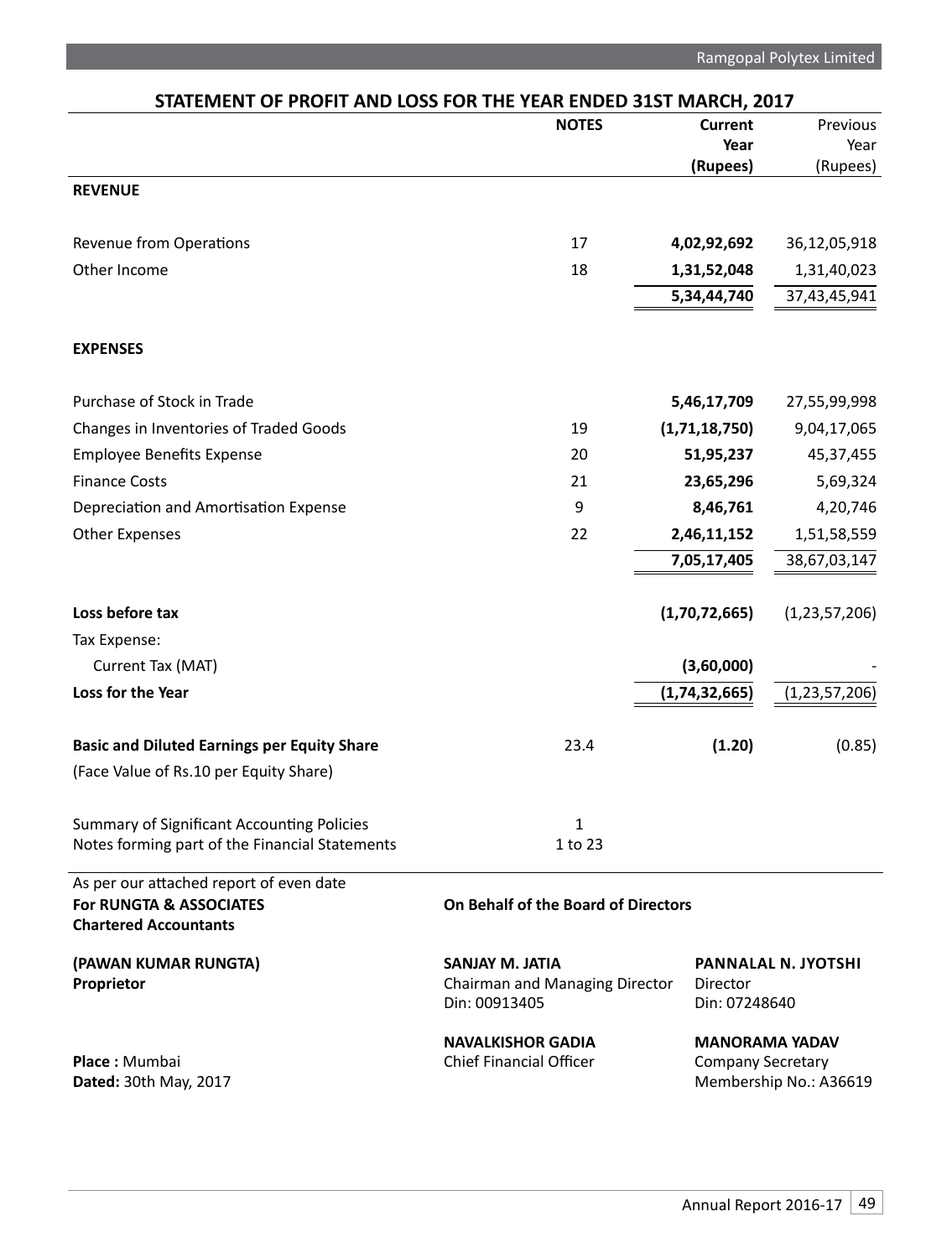# **CASH FLOW STATEMENT FOR THE YEAR ENDED 31ST MARCH, 2017**

|    |                                                                                           |                                                            |                                     | <b>Current Year</b>                               | Previous Year          |
|----|-------------------------------------------------------------------------------------------|------------------------------------------------------------|-------------------------------------|---------------------------------------------------|------------------------|
|    |                                                                                           |                                                            |                                     | (Rupees)                                          | (Rupees)               |
| А. | <b>CASH FLOW FROM OPERATING ACTIVITIES</b>                                                |                                                            |                                     |                                                   |                        |
|    | Loss Before Tax                                                                           |                                                            |                                     | (1,70,72,665)                                     | (1, 23, 57, 206)       |
|    | Adjustments for :                                                                         |                                                            |                                     |                                                   |                        |
|    | Depreciation and Amortisation Expense                                                     |                                                            |                                     | 8,46,761                                          | 4,20,746               |
|    | Irrecoverable Balances and Bad Debts Written off                                          |                                                            |                                     | 2,314                                             | 6,47,403               |
|    | <b>Provision for Doubtful Advances</b>                                                    |                                                            |                                     | 1,97,68,580                                       |                        |
|    | Excess Provision and Sundry Balances Written Back                                         |                                                            |                                     |                                                   | (6, 30, 243)           |
|    | Unrealised Exchange Loss (Net)                                                            |                                                            |                                     |                                                   | (2, 26, 140)           |
|    | Profit on Sale of Fixed Assets                                                            |                                                            |                                     |                                                   | (42,06,744)            |
|    | Profit on Sale of Investments                                                             |                                                            |                                     |                                                   | (4,00,000)             |
|    | Interest Income                                                                           |                                                            |                                     | (1, 27, 46, 402)                                  | (77,05,035)            |
|    | <b>Finance Costs</b>                                                                      |                                                            |                                     | 23,65,296                                         | 5,69,324               |
|    | <b>Operating Loss before Working Capital Changes</b>                                      |                                                            |                                     | (68, 36, 116)                                     | (2,38,87,895)          |
|    | Movements in Working Capital :                                                            |                                                            |                                     |                                                   |                        |
|    | Inventories                                                                               |                                                            |                                     | (1,71,18,750)                                     | 9,04,17,065            |
|    | Trade and Other Receivables                                                               |                                                            |                                     | 97,60,699                                         | 2,82,79,087            |
|    | Trade, Other Payables and Provisions                                                      |                                                            |                                     | 1,73,326                                          | (10,67,48,908)         |
|    | <b>Cash Flow used in Operations</b>                                                       |                                                            |                                     | (1,40,20,841)                                     | (1, 19, 40, 651)       |
|    | Direct Taxes Paid (Net)                                                                   |                                                            |                                     | (1,66,580)                                        | (7, 95, 853)           |
|    | Net Cash Flow used in Operating Activities                                                |                                                            | (A)                                 | (1, 41, 87, 421)                                  | (1, 27, 36, 504)       |
| В. | <b>CASH FLOW FROM INVESTING ACTIVITIES</b>                                                |                                                            |                                     |                                                   |                        |
|    | <b>Purchase of Fixed Assets</b>                                                           |                                                            |                                     | (39,79,853)                                       | (4,06,964)             |
|    | Sale of Fixed Assets                                                                      |                                                            |                                     |                                                   | 48,25,600              |
|    | Purchase of Investments                                                                   |                                                            |                                     | (82,50,000)                                       | (2,57,10,919)          |
|    | Sale of Investments                                                                       |                                                            |                                     |                                                   |                        |
|    |                                                                                           |                                                            |                                     | 82,50,000                                         | 5,00,000               |
|    | Loans to Companies and Others - Received back (Net)<br><b>Interest Received</b>           |                                                            |                                     | 2,50,000                                          | 2,85,00,000            |
|    |                                                                                           |                                                            |                                     | 1,14,29,659                                       | 71,34,862              |
|    | <b>Net Cash Flow from Investing Activities</b>                                            |                                                            | (B)                                 | 76,99,806                                         | 1,48,42,579            |
| C. | <b>CASH FLOW FROM FINANCING ACTIVITIES</b>                                                |                                                            |                                     |                                                   |                        |
|    | Proceed from Borrowings                                                                   |                                                            |                                     | 5,64,75,000                                       |                        |
|    | <b>Repayment of Borrowings</b>                                                            |                                                            |                                     | (5,38,91,898)                                     | (3,52,572)             |
|    | <b>Finance Costs Paid</b>                                                                 |                                                            |                                     | (23, 38, 996)                                     | (5, 71, 190)           |
|    | Net Cash Flow from / (used in) Financing Activities                                       |                                                            | (C)                                 | 2,44,106                                          | (9, 23, 762)           |
|    | Net Increase / (Decrease) in Cash & Cash Equivalents                                      |                                                            | $(A + B + C)$                       | (62, 43, 509)                                     | 11,82,313              |
|    | Cash & Cash Equivalents (Opening Balance)                                                 |                                                            |                                     | 71,88,068                                         | 60,05,755              |
|    | <b>Cash &amp; Cash Equivalents (Closing Balance)</b>                                      |                                                            |                                     | 9,44,559                                          | 71,88,068              |
|    | Notes:                                                                                    |                                                            |                                     |                                                   |                        |
|    | 1) Figures in brackets represent outflows.                                                |                                                            |                                     |                                                   |                        |
|    | 2) Previous year's figures have been regrouped to conform with those of the current year. |                                                            |                                     |                                                   |                        |
|    | 3) Cash & Cash equivalents include :                                                      |                                                            |                                     |                                                   |                        |
|    | a) Cash in Hand                                                                           |                                                            |                                     | 1,09,996                                          | 1,12,030               |
|    | b) Balance with Scheduled Banks in Current Accounts                                       |                                                            |                                     | 8,34,563                                          | 70,76,038              |
|    | (Net of Book Overdraft of Rs. Nil; Previous Year Rs. 3,24,105)                            |                                                            |                                     |                                                   |                        |
|    |                                                                                           |                                                            |                                     |                                                   |                        |
|    | As per our attached report of even date<br>For RUNGTA & ASSOCIATES                        |                                                            | On Behalf of the Board of Directors |                                                   |                        |
|    | <b>Chartered Accountants</b>                                                              |                                                            |                                     |                                                   |                        |
|    |                                                                                           |                                                            |                                     |                                                   |                        |
|    | (PAWAN KUMAR RUNGTA)<br>Proprietor                                                        | SANJAY M. JATIA                                            | Chairman and Managing Director      | PANNALAL N. JYOTSHI<br>Director                   |                        |
|    |                                                                                           | Din: 00913405                                              |                                     | Din: 07248640                                     |                        |
|    |                                                                                           |                                                            |                                     |                                                   |                        |
|    | <b>Place:</b> Mumbai                                                                      | <b>NAVALKISHOR GADIA</b><br><b>Chief Financial Officer</b> |                                     | <b>MANORAMA YADAV</b><br><b>Company Secretary</b> |                        |
|    | Dated: 30th May, 2017                                                                     |                                                            |                                     |                                                   | Membership No.: A36619 |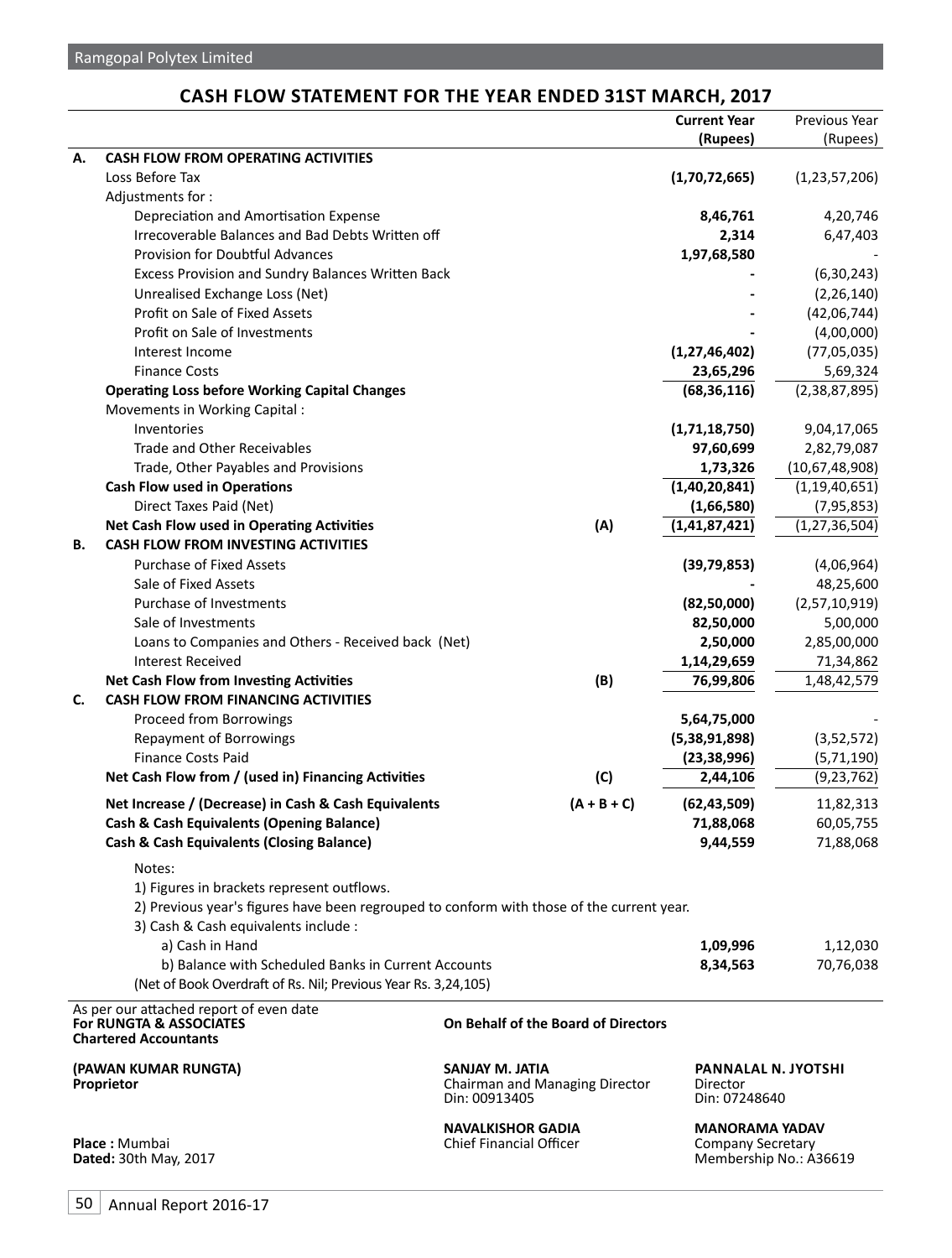# **NOTE '1'**

# **Summary of Significant Accounting Policies**

## **A. Basis of Accounting:**

- i) The financial statements of the Company have been prepared in accordance with the Generally Accepted Accounting Principles in India (Indian GAAP) to comply with the Accounting Standards specified under Section 133 of the Companies Act, 2013, read with Rule 7 of the Companies (Accounts) Rules, 2014 and the relevant provisions of the Companies Act, 2013. The financial statements have been prepared as a going concern on accrual basis under the historical cost convention. The accounting policies adopted in the preparation of the financial statements are consistent with those followed in the previous year.
- ii) Interest receivable on customers' overdues is consistently accounted for on cash basis, as the quantum of income thereof cannot be determined with reasonable certainty.

#### **B. Use of Estimates:**

The presentation of financial statements in conformity with generally accepted accounting principles (GAAP) requires management to make estimates and assumptions that affects the reported amounts of assets and liabilities and the disclosures of contingent liabilities on the date of the financial statements and reported amounts of revenue and expenses for that year. Actual results could differ from those estimates. Any revision to accounting estimates is recognised prospectively.

# **C. Fixed Assets:**

Fixed assets are valued at cost less depreciation. Cost comprises of purchase price and any attributable cost of bringing the assets to the working conditions for its intended use.

#### **D. Depreciation:**

Depreciation on tangible Fixed Assets after considering residual value of five percent, is provided on Straight Line Method in the manner specified in Schedule II to the Companies Act, 2013 except for carrying value of fixed assets as on 1st April, 2014 which is depreciated equally over the balance useful life of the assets.

## **E. Impairment of Assets**:

The Company assesses at each balance sheet date whether there is any indication that an asset may be impaired. If any such indication exists, the management estimates the recoverable amount of the asset. If such recoverable amount of the asset or the recoverable amount of the cash generating unit to which the asset belongs is less than its carrying amount, the carrying amount is reduced to its recoverable amount. The reduction is treated as an impairment loss and recognised in the profit and loss account. If at the balance sheet date, there is an indication that if a previously assessed impairment loss no longer exists, the recoverable amount is reassessed and the asset is reflected at the recoverable amount subject to a maximum of depreciated historical cost.

#### **F. Investments:**

Long term investments are stated at cost. No adjustment is made to the carrying cost for the temporary decline in the market value of investments.

#### **G. Inventories:**

Inventories are valued at lower of cost and net realisable value. Cost is assigned on FIFO basis. Obsolete, defective and unserviceable items are provided for.

Inventory of traded goods includes costs incurred in bringing the inventories to their present location and condition.

#### **H. Revenue Recognition:**

Revenue from Sale of trading goods is recognized when significant risks and rewards in respect of ownership of materials are transferred to customers.

Revenue from interest income is recognised using the time proportion method based on the rate implicit in the transactions.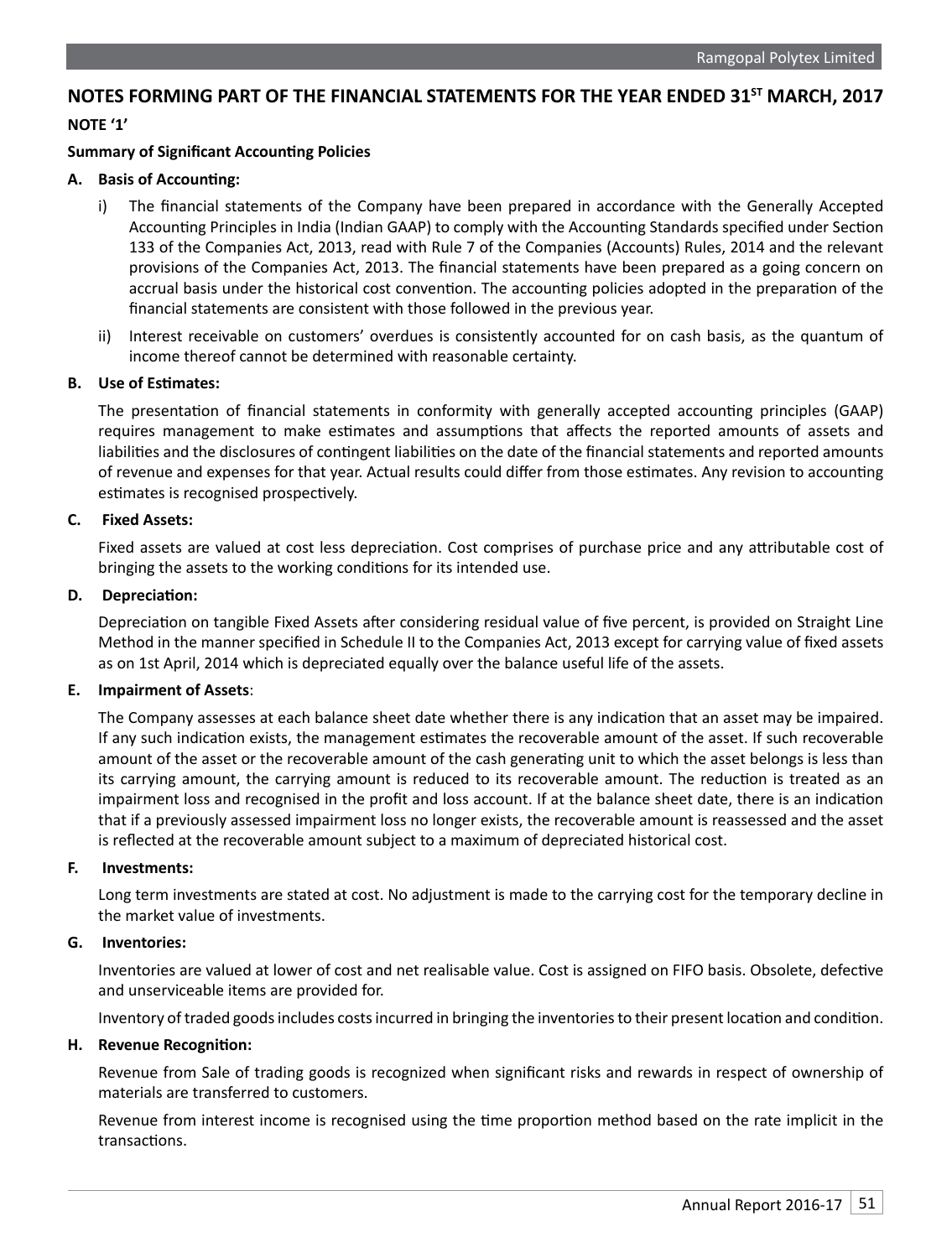#### **I. Foreign Currency Transactions:**

Transactions in foreign currency are recorded at the rate of exchange in force at the date of the transaction. Assets and Liabilities in foreign currency outstanding at the year end, if any, are stated at the rate of exchange prevailing at the close of the year and the resultant gain / loss is recognised in the Statement of Profit and Loss, except in cases covered by forward exchange contracts in which case they are translated at the contracted rates and the resultant gains / losses are recognised over the life of the contracts.

#### **J. Leases:**

Assets acquired under leases where the Company has substantially all the rights and rewards of ownership are classified as finance leases. Such assets are capitalised at the inception of the lease at the lower of the fair value and the present value of minimum lease payments and a liability is created for an equivalent amount. Each lease rental paid is allocated between the liability and the interest cost, so as to obtain a constant periodic rate of interest on the outstanding liability for each period.

Assets acquired as leases wherein significant portion of the risks and rewards of ownership are retained by the lessor are classified as operating lease. Lease rentals are charged to Statement of Profit and Loss on accrual basis.

#### **K. Retirement benefits:**

Liability in respect of retirement benefits as at the year end is provided for and / or funded and charged to Statement of Profit & Loss as follows:

- a) Provident / Family Pension fund as a percentage of salary/wages to eligible employees.
- b) Gratuity is provided in accordance with the provisions of Accounting Standard (AS) -15 "Employee Benefits" on the basis of actuarial valuation carried out as at the year end by an independent actuary.
- c) Liability in respect of leave is provided for on the basis of accumulated leave as at the year end.

#### **L. Borrowing Costs:**

Borrowing costs attributable to the acquisition and construction of assets are capitalised as part of the cost of respective assets up to the date when such asset is ready for its intended use. Other borrowing costs are charged to the revenue.

#### **M. Taxation**:

Provision for current tax is made on the basis of estimated taxable income for the current accounting year in accordance with the Income Tax Act, 1961.

MAT credit asset is recognized and carried forward only if there is a reasonable certainty of it being set off against regular tax payable within the stipulated statutory period.

The deferred tax for timing differences between the book and tax profits for the year is accounted for, using the tax rates and laws that have been substantively enacted as of the Balance Sheet date. Deferred tax assets arising from timing differences are recognized to the extent there is a virtual / reasonable certainty that these would be realised in future.

#### **N. Provisions, Contingent Liabilities and Contingent Assets:**

Provision is made based on the reliable estimate, when it is probable that an outflow of resources embodying economic benefit will be required to settle an obligation. Contingent liabilities, if material, are disclosed by way of notes to accounts. Contingent Assets are not recognised or disclosed in the financial statements.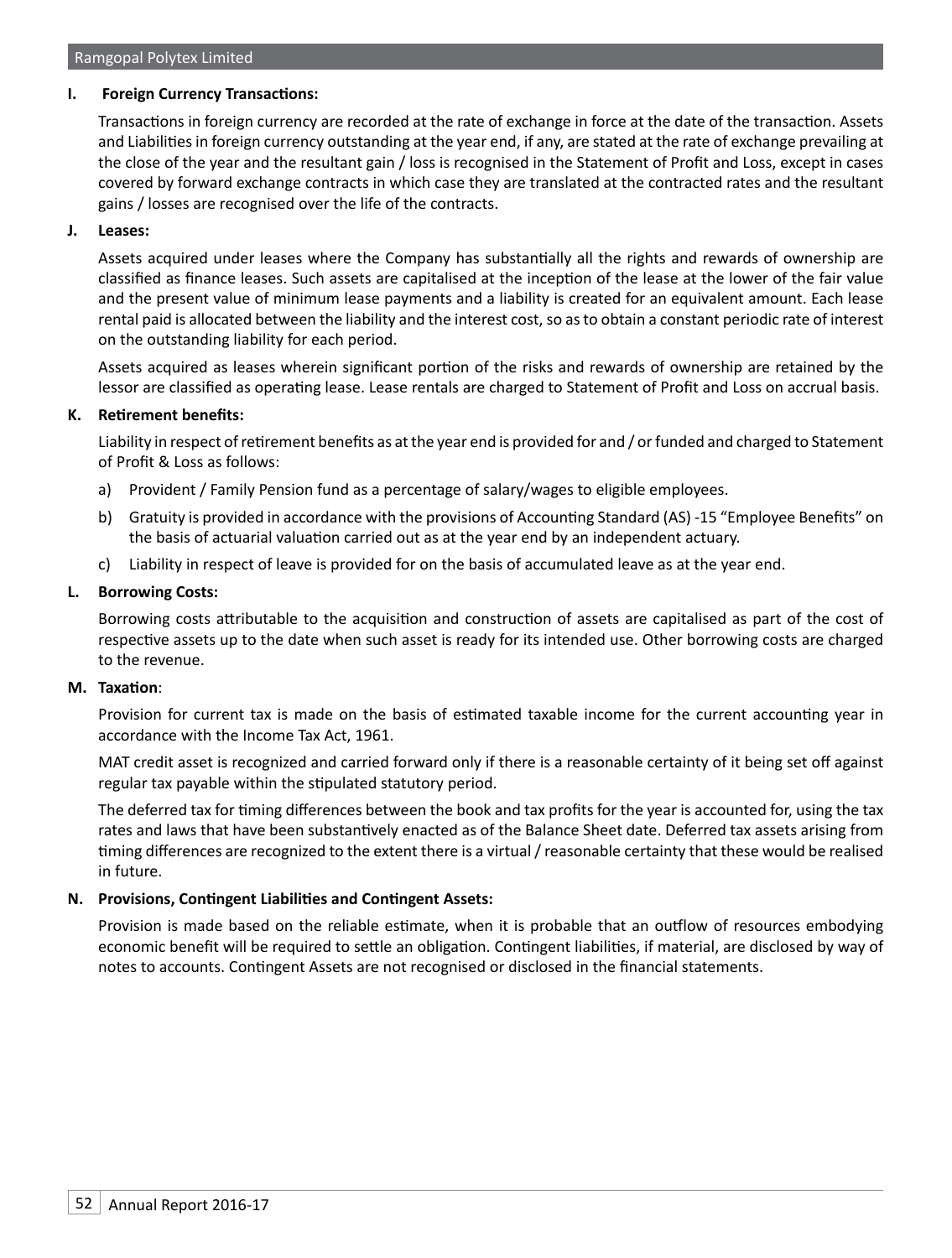|    |                                                              | <b>AS AT</b> | AS AT        |
|----|--------------------------------------------------------------|--------------|--------------|
|    |                                                              | 31.03.2017   | 31.03.2016   |
|    |                                                              | (Rupees)     | (Rupees)     |
|    | NOTE '2'                                                     |              |              |
|    | <b>SHARE CAPITAL</b>                                         |              |              |
| a) | Authorised:                                                  |              |              |
|    | 1,50,00,000 Equity Shares of Rs.10 each                      | 15,00,00,000 | 15,00,00,000 |
| b) | <b>Issued, Subscribed and Paid-up:</b>                       |              |              |
|    | 1,45,00,000 Equity Shares of Rs.10 each                      | 14,50,00,000 | 14,50,00,000 |
|    | Less: Calls in Arrears- by Other than Directors and Officers | 10,36,500    | 10,36,500    |
|    |                                                              | 14,39,63,500 | 14,39,63,500 |
|    |                                                              |              |              |

#### **c) Reconciliation of the Number of Shares and Amount :**

| <b>Particulars</b>                          |               | As at 31st March, 2017 |             | As at 31st March, 2016 |  |
|---------------------------------------------|---------------|------------------------|-------------|------------------------|--|
|                                             |               | <b>Equity Shares</b>   |             | <b>Equity Shares</b>   |  |
|                                             | <b>Number</b> | Rs.                    |             | Rs.                    |  |
| Outstanding as at the beginning of the year | 1,45,00,000   | 14,50,00,000           | 1,45,00,000 | 14,50,00,000           |  |
| Changes during the year                     |               | -                      |             |                        |  |
| Outstanding as at the end of the year       | 1,45,00,000   | 14,50,00,000           | 1,45,00,000 | 14,50,00,000           |  |

#### **d) Rights attached to Equity Shares :**

The Company has only one class of Equity Shares having par value of Rs.10. Each holder of equity shares is entitled to one vote per share. In the event of liquidation of the Company, the holder of equity shares will be entitled to receive any of the remaining assets of the Company, after distribution of all preferential amounts.

#### **e) The Details of Shareholders Holding More than 5% Shares :**

| Name of Shareholder                                |                    | As at 31st March, 2017 | As at 31st March, 2016 |              |  |
|----------------------------------------------------|--------------------|------------------------|------------------------|--------------|--|
|                                                    | No. of             | % of                   |                        | % of Holding |  |
|                                                    | <b>Shares held</b> | <b>Holding</b>         | Shares held            |              |  |
| Ramgopal Textiles Limited                          | 18,22,500          | 12.57%                 | 18,22,500              | 12.57%       |  |
| Sanjay M. Jatia (Jointly With Pushpadevi Agarwal & | 17,23,300          | 11.88%                 | 17,23,300              | 11.88%       |  |
| Sudhir Jatia)                                      |                    |                        |                        |              |  |
| Ramgopal Synthetics Limited                        | 8,83,000           | 6.09%                  | 8,83,000               | 6.09%        |  |
| Ramgopal Investment & Trading Company Private      | 8,22,196           | 5.67%                  | 8,22,196               | 5.67%        |  |
| Limited                                            |                    |                        |                        |              |  |

#### **NOTE '3'**

#### **RESERVES AND SURPLUS**

#### **a) Capital Reserve (Special Capital Incentive From the Maharashtra State Government)**

|    | As per Last Balance Sheet                                        | 17,31,037      | 17,31,037        |
|----|------------------------------------------------------------------|----------------|------------------|
|    |                                                                  | 17,31,037      | 17,31,037        |
| b) | <b>Securities Premium Account</b>                                |                |                  |
|    | As per Last Balance Sheet                                        | 10,50,06,960   | 10,50,06,960     |
|    | Less: Calls in Arrears - by other than Directors and Officers    | 10,36,500      | 10,36,500        |
|    |                                                                  | 10,39,70,460   | 10,39,70,460     |
| c) | Deficit in the Statement of Profit & Loss                        |                |                  |
|    | As per Last Balance Sheet                                        | (8,79,78,325)  | (7, 56, 21, 119) |
|    | Add: Loss for the year as per annexed Statement of Profit & Loss | (1,74,32,665)  | (1, 23, 57, 206) |
|    |                                                                  | (10,54,10,990) | (8,79,78,325)    |
|    | TOTAL (a+b+c)                                                    | 2,90,507       | 1,77,23,172      |
|    |                                                                  |                |                  |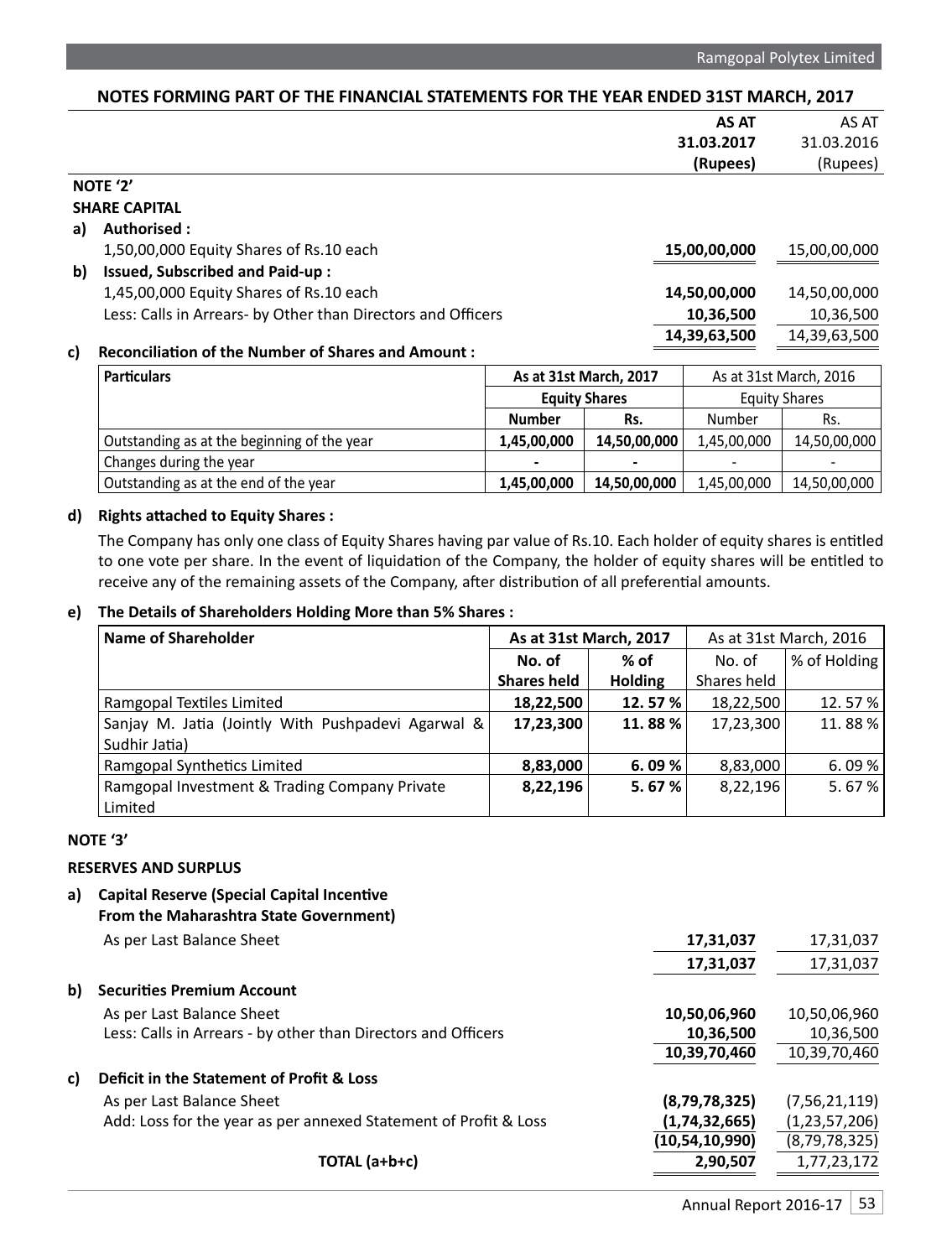|                                                                                                                        | <b>AS AT</b> | AS AT      |
|------------------------------------------------------------------------------------------------------------------------|--------------|------------|
|                                                                                                                        | 31.03.2017   | 31.03.2016 |
|                                                                                                                        | (Rupees)     | (Rupees)   |
| <b>NOTE '4'</b>                                                                                                        |              |            |
| <b>LONG TERM BORROWINGS</b>                                                                                            |              |            |
| <b>SECURED</b>                                                                                                         |              |            |
| Vehicle Loans *                                                                                                        |              |            |
| Non Banking Financial Company (NBFC)                                                                                   |              |            |
| Kotak Mahindra Prime Limited                                                                                           | 20,76,810    |            |
|                                                                                                                        | 20,76,810    |            |
| * Secured by vehicles purchased there - against.                                                                       |              |            |
| (Interest @ 12.22 % Per Annum. Repayable in equal monthly installments till<br>May, 2021. Also, Refer Note No.7 below) |              |            |
| NOTE '5'                                                                                                               |              |            |
| <b>LONG TERM PROVISIONS</b>                                                                                            |              |            |
| Employee Benefits :                                                                                                    |              |            |
| Gratuity                                                                                                               | 13,90,042    | 11,07,858  |
|                                                                                                                        | 13,90,042    | 11,07,858  |
| NOTE '6'                                                                                                               |              |            |
| <b>TRADE PAYABLES</b>                                                                                                  |              |            |
| Total Outstanding Dues of Micro Enterprises and Small Enterprises (Refer Note<br>No. 23.17)                            |              |            |
| Total Outstanding Dues of Creditors Other then Micro Enterprises and Small<br>Enterprises                              | 4,90,051     | 4,62,787   |
|                                                                                                                        | 4,90,051     | 4,62,787   |
| NOTE '7'                                                                                                               |              |            |
| <b>OTHER CURRENT LIABILITIES</b>                                                                                       |              |            |
| <b>Current Maturities of Long Term Borrowings</b>                                                                      | 5,06,292     |            |
| Interest Accrued But Not Due on Borrowings                                                                             | 26,300       |            |
| Bank Book Overdraft (Since Cleared)                                                                                    |              | 3,24,105   |
| Duties & Taxes                                                                                                         | 2,56,610     | 3,45,245   |
| Dues to Employees                                                                                                      |              | 53,412     |
|                                                                                                                        | 7,89,202     | 7,22,762   |
| NOTE '8'                                                                                                               |              |            |
| <b>SHORT TERM PROVISIONS</b>                                                                                           |              |            |
| Employee Benefits:                                                                                                     |              |            |
| Gratuity                                                                                                               | 43,769       | 37,844     |
|                                                                                                                        | 43,769       | 37,844     |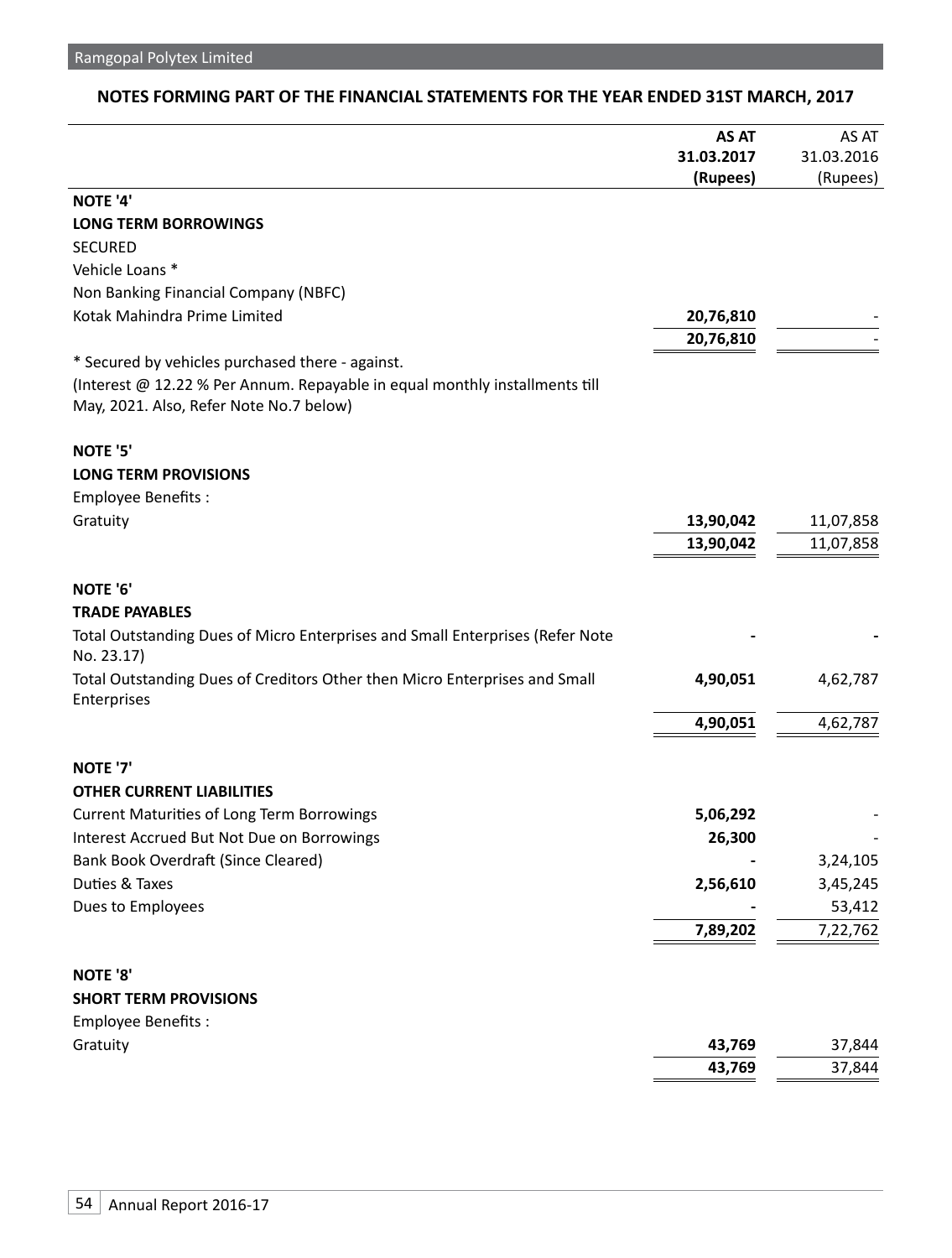# **NOTE '9'**

| <b>FIXED ASSETS</b><br>(Amount in Rupees) |                     |                                        |                                         |                     |                    |                 |                                  |                    |                     |                     |  |
|-------------------------------------------|---------------------|----------------------------------------|-----------------------------------------|---------------------|--------------------|-----------------|----------------------------------|--------------------|---------------------|---------------------|--|
|                                           |                     |                                        | <b>GROSS BLOCK (AT COST)</b>            |                     |                    |                 | DEPRECIATION/ AMORTISATION       |                    |                     | <b>NET BLOCK</b>    |  |
| <b>DESCRIPTION</b>                        | As At<br>01.04.2016 | <b>Additions</b><br>during the<br>Year | <b>Deductions</b><br>during the<br>Year | As At<br>31.03.2017 | Upto<br>31.03.2016 | For the<br>Year | Deductions<br>during the<br>Year | Upto<br>31.03.2017 | As At<br>31.03.2017 | As At<br>31.03.2016 |  |
| <b>TANGIBLE ASSETS</b>                    |                     |                                        |                                         |                     |                    |                 |                                  |                    |                     |                     |  |
| <b>FURNITURE &amp;</b><br><b>FIXTURES</b> | 62,016              | $\blacksquare$                         | $\overline{\phantom{0}}$                | 62,016              | 61,168             |                 |                                  | 61,168             | 848                 | 848                 |  |
| <b>VEHICLES</b> *                         | 22,53,434           | 39,79,853                              |                                         | 62,33,287           | 8,60,164           | 7,14,114        |                                  | 15,74,278          | 46,59,009           | 13,93,270           |  |
| <b>OFFICE EQUIPMENT</b>                   | 5,97,489            |                                        |                                         | 5,97,489            | 3,94,001           | 42,923          |                                  | 4,36,924           | 1,60,565            | 2,03,488            |  |
| <b>COMPUTERS</b>                          | 7,34,497            | -                                      | $\blacksquare$                          | 7,34,497            | 5,08,184           | 89,724          |                                  | 5,97,908           | 1,36,589            | 2,26,313            |  |
| <b>TOTAL</b>                              | 36,47,436           | 39,79,853                              |                                         | 76,27,289           | 18,23,517          | 8,46,761        |                                  | 26,70,278          | 49,57,011           | 18,23,919           |  |
| Previous Year                             | 42,40,432           | 4,06,964                               | 9,99,960                                | 36,47,436           | 17,83,875          | 4,20,746        | 3,81,104                         | 18,23,517          | 18,23,919           |                     |  |

**Note:**

#### **\* Registered in the name of a Director on behalf of the Company.**

|                                                                              | <b>AS AT</b> | AS AT       |
|------------------------------------------------------------------------------|--------------|-------------|
|                                                                              | 31.03.2017   | 31.03.2016  |
|                                                                              | (Rupees)     | (Rupees)    |
| <b>NOTE '10'</b>                                                             |              |             |
| <b>NON CURRENT INVESTMENTS</b>                                               |              |             |
| (Long Term, Non Trade, Fully Paid up and At Cost)                            |              |             |
| In Equity Shares                                                             |              |             |
| Unquoted                                                                     |              |             |
| 1,90,000 Equity Shares of Ramgopal Synthetics Limited of Rs.10 each *        | 19,00,000    | 19,00,000   |
| 12,69,675 Equity Shares of Weisser Trading Co. Private Limited of Rs.10 each | 2,57,10,919  | 2,57,10,919 |
|                                                                              | 2,76,10,919  | 2,76,10,919 |
|                                                                              |              |             |
| Aggregate amount of Unquoted Investments                                     | 2,76,10,919  | 2,76,10,919 |
| * Enterprise where significant influence exercised.                          |              |             |
| <b>NOTE '11'</b>                                                             |              |             |
| <b>LONG TERM LOANS AND ADVANCES</b>                                          |              |             |
| (Unsecured, considered good)                                                 |              |             |
| Loans to Employees                                                           | 63,000       | 94,000      |
| Deposits                                                                     |              |             |
| Related party *                                                              | 50,000       | 50,000      |
| Others                                                                       | 43,350       | 17,800      |
| Sales Tax Refund Receivable                                                  | 3,77,444     | 3,77,444    |
| Tax Deducted at Source and Payments                                          | 48,15,013    | 50,08,433   |
| (Net of Tax Provision of Rs. 30,00,432; Previous Year Rs. 26,40,432)         |              |             |
|                                                                              | 53,48,807    | 55,47,677   |
| * Refer Note No. 23.6                                                        |              |             |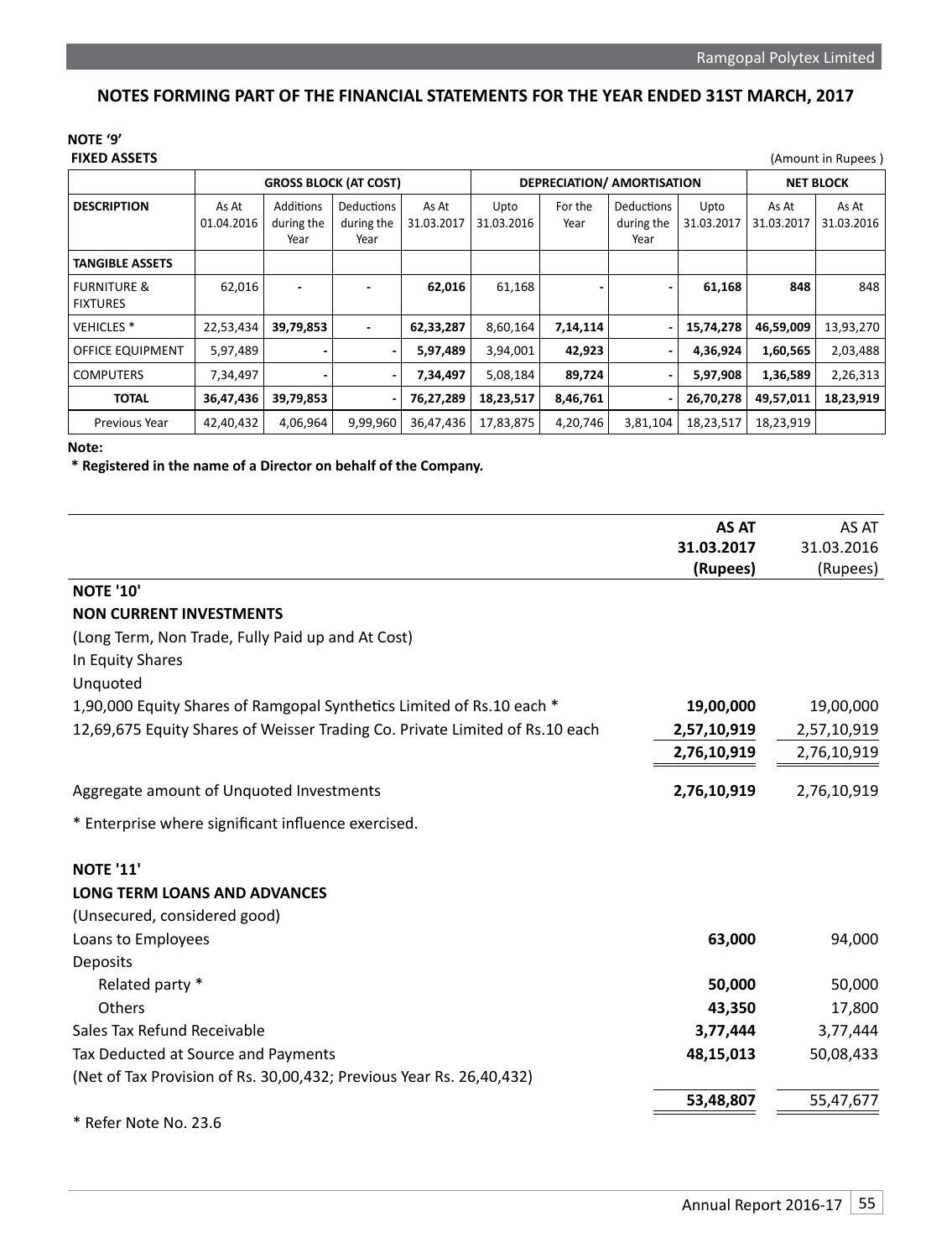|                                                                                     | <b>AS AT</b> |                     |
|-------------------------------------------------------------------------------------|--------------|---------------------|
|                                                                                     | 31.03.2017   | AS AT<br>31.03.2016 |
|                                                                                     | (Rupees)     | (Rupees)            |
| <b>NOTE '12'</b>                                                                    |              |                     |
| <b>INVENTORIES</b>                                                                  |              |                     |
| (Valued at lower of cost or net realisable value)                                   |              |                     |
| <b>Traded Goods for Resale</b>                                                      | 1,71,18,750  |                     |
|                                                                                     | 1,71,18,750  |                     |
| <b>NOTE '13'</b>                                                                    |              |                     |
| <b>TRADE RECEIVABLES</b>                                                            |              |                     |
| (Unsecured, considered good)                                                        |              |                     |
| Outstanding for a period exceeding six months                                       |              |                     |
| from the date they became due for payment                                           | 86,000       | 1,11,000            |
| Others                                                                              | 17,28,604    | 84,25,679           |
|                                                                                     | 18,14,604    | 85,36,679           |
|                                                                                     |              |                     |
| <b>NOTE '14'</b>                                                                    |              |                     |
| <b>CASH AND BANK BALANCES</b>                                                       |              |                     |
| Cash and Cash Equivalents :                                                         |              |                     |
| <b>Balances with Banks in Current Accounts</b>                                      | 8,34,563     | 74,00,143           |
| Cash in Hand                                                                        | 1,09,996     | 1,12,030            |
|                                                                                     | 9,44,559     | 75,12,173           |
| <b>NOTE '15'</b>                                                                    |              |                     |
| <b>SHORT TERM LOANS AND ADVANCES</b>                                                |              |                     |
| (Unsecured, considered good unless otherwise stated)                                |              |                     |
| Loans and Advances in the nature of loans                                           | 8,62,50,000  | 8,65,00,000         |
| Loans to Employees                                                                  | 36,000       | 36,000              |
| Advances to Suppliers*                                                              | 2,65,888     | 2,31,08,611         |
| Additional Customs Duty Refund Receivable                                           | 15,22,159    | 15,28,867           |
| <b>Prepaid Expenses</b>                                                             | 78,960       | 33,597              |
|                                                                                     | 8,81,53,007  | 11,12,07,075        |
| * Net of Provision for Doubtful Advances of Rs. 1,97,68,580; Previous Year Rs. Nil. |              |                     |
| <b>NOTE '16'</b>                                                                    |              |                     |
| <b>OTHER CURRENT ASSETS</b>                                                         |              |                     |
| Interest Receivable on Loans and Advances Given                                     | 30,96,224    | 17,79,481           |

 **30,96,224** 17,79,481

# **NOTES FORMING PART OF THE FINANCIAL STATEMENTS FOR THE YEAR ENDED 31ST MARCH, 2017**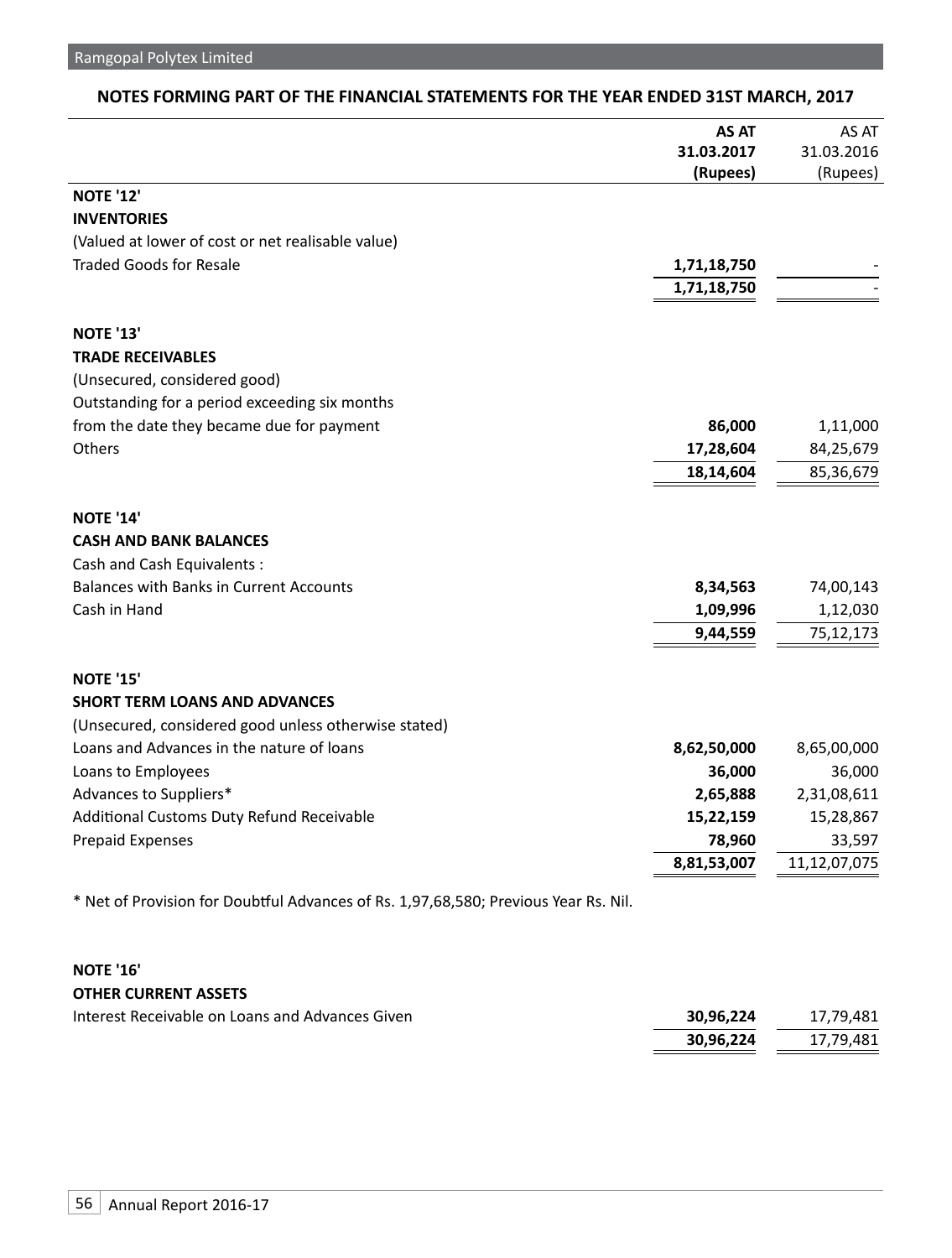# **Current Year (Rupees)** Previous Year (Rupees) **NOTE '17' REVENUE FROM OPERATIONS** Sale of Traded Goods **4,02,92,692** 36,12,05,918 4,02,92,692 36,12,05,918 **NOTE '18' OTHER INCOME** Interest Income On : Loans Given **1,27,46,402** 77,05,035 Income Tax Refund **1,68,452** 74,786 Customers' Overdues **-** 1,23,215 Profit on Sale of Fixed Assets (Net) **-** 42,06,744 Profit on Sale of Investments (Long-Term) **-** 4,00,000 Excess Provision and Sundry Balances Written Back **-** 6,30,243 Gain on Exchange Fluctuations **2,37,194** -  **1,31,52,048** 1,31,40,023 **NOTE '19' CHANGES IN INVENTORIES OF TRADED GOODS** Closing Stocks Inventory at the end of the year **1,71,18,750 1,71,18,750 1,71,18,750** - Less: Opening Stocks Inventory at the beginning of the year **-** 9,04,17,065  **-** 9,04,17,065 Net Increase / (Decrease) **1,71,18,750** (9,04,17,065) **NOTE '20' EMPLOYEE BENEFITS EXPENSE** Salaries, Wages and Bonus **49,95,856** 42,86,392 Contribution to Provident and other funds **88,743** 84,446 Staff Welfare **1,10,638** 1,66,617  **51,95,237** 45,37,455 **NOTE '21' FINANCE COSTS** Interest Expense On Borrowings and Others **23,65,296** 5,69,324  **23,65,296** 5,69,324

#### **NOTES FORMING PART OF THE FINANCIAL STATEMENTS FOR THE YEAR ENDED 31ST MARCH, 2017**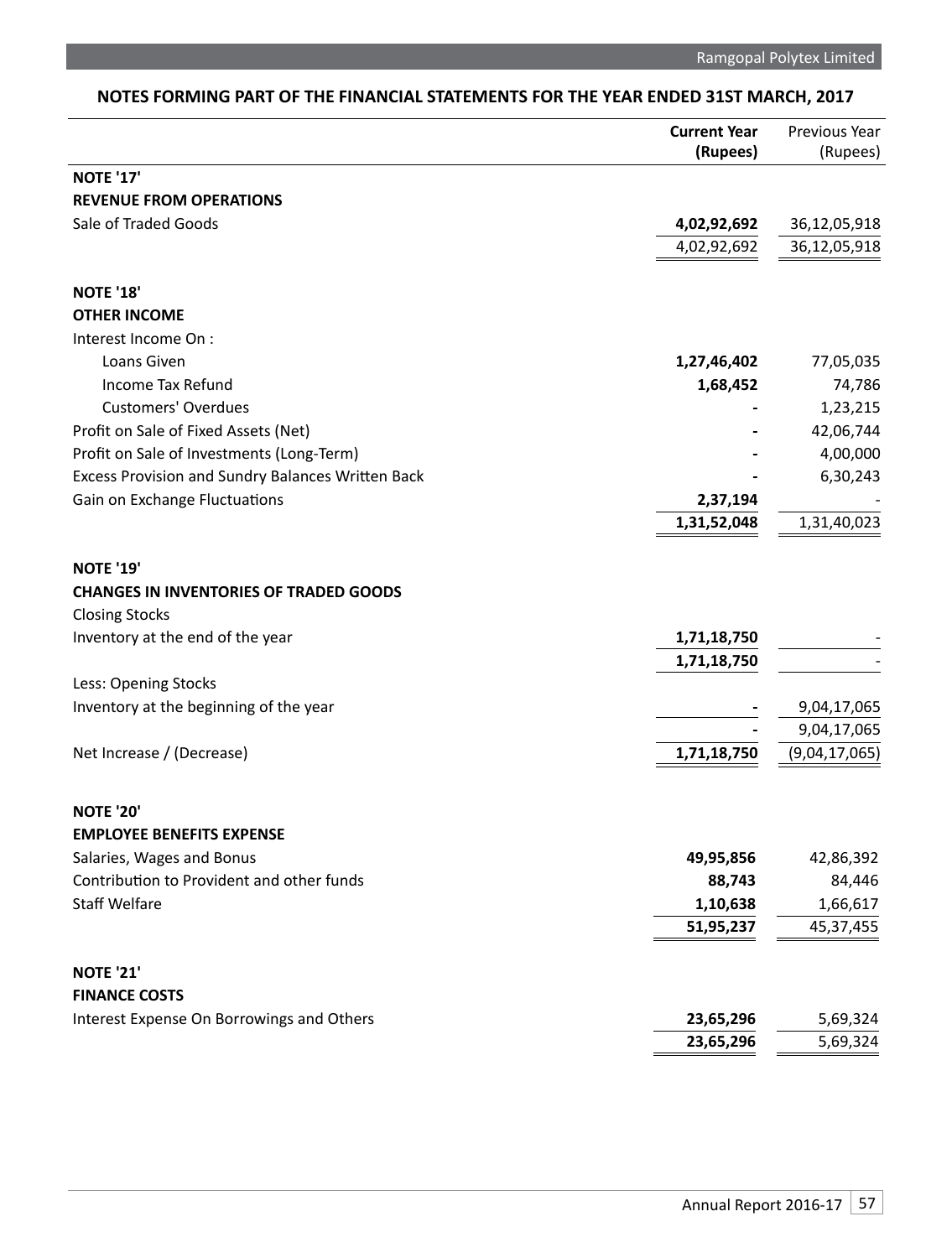|                                                  |          | <b>Current Year</b><br>(Rupees) | Previous Year<br>(Rupees) |
|--------------------------------------------------|----------|---------------------------------|---------------------------|
| <b>NOTE '22'</b>                                 |          |                                 |                           |
| <b>OTHER EXPENSES</b>                            |          |                                 |                           |
| Rent and Compensation                            |          | 2,28,734                        | 9,86,150                  |
| <b>Warehousing Charges</b>                       |          | 51,536                          | 5,25,072                  |
| Rates and Taxes                                  |          | 6,80,248                        | 18,34,732                 |
| Insurance                                        |          | 1,11,577                        | 2,14,903                  |
| Repairs and Maintenance:                         |          |                                 |                           |
| Plant & Machinery                                | 2,41,976 |                                 | 2,17,583                  |
| Others                                           | 33,318   | 2,75,294                        | 43,443                    |
| Auditors' Remuneration :                         |          |                                 |                           |
| <b>Audit Fees</b>                                | 40,000   |                                 | 40,000                    |
| <b>Tax Audit Fees</b>                            | 10,000   |                                 | 10,000                    |
| Certification                                    | 40,750   |                                 | 54,250                    |
| Re-imbursement of Service Tax                    | 13,583   | 1,04,333                        | 14,908                    |
| <b>Directors' Sitting Fees</b>                   |          | 19,000                          | 18,250                    |
| Brokerage and Commission                         |          | 70,943                          | 9,25,820                  |
| Freight, Transport, Loading and Unloading        |          | 1,49,452                        | 10,76,840                 |
| Legal and Professional                           |          | 8,40,722                        | 27,49,271                 |
| Vehicle Expenses                                 |          | 4,74,494                        | 2,69,267                  |
| <b>Travelling and Conveyance</b>                 |          | 4,29,242                        | 6,05,029                  |
| <b>Communication Expenses</b>                    |          | 7,60,824                        | 8,81,916                  |
| Printing and Stationery                          |          | 2,25,830                        | 3,28,982                  |
| <b>Sales Promotion</b>                           |          | 40,220                          | 1,76,865                  |
| <b>Bank Charges</b>                              |          | 34,787                          | 3,71,568                  |
| Loss on Exchange Fluctuations (Net)              |          |                                 | 26,77,741                 |
| Irrecoverable Balances and Bad Debts Written off |          | 2,314                           | 6,47,403                  |
| <b>Provision for Doubtful Advances</b>           |          | 1,97,68,580                     |                           |
| Miscellaneous Expenses                           |          | 3,43,022                        | 4,88,566                  |
|                                                  |          | 2,46,11,152                     | 1,51,58,559               |
|                                                  |          |                                 |                           |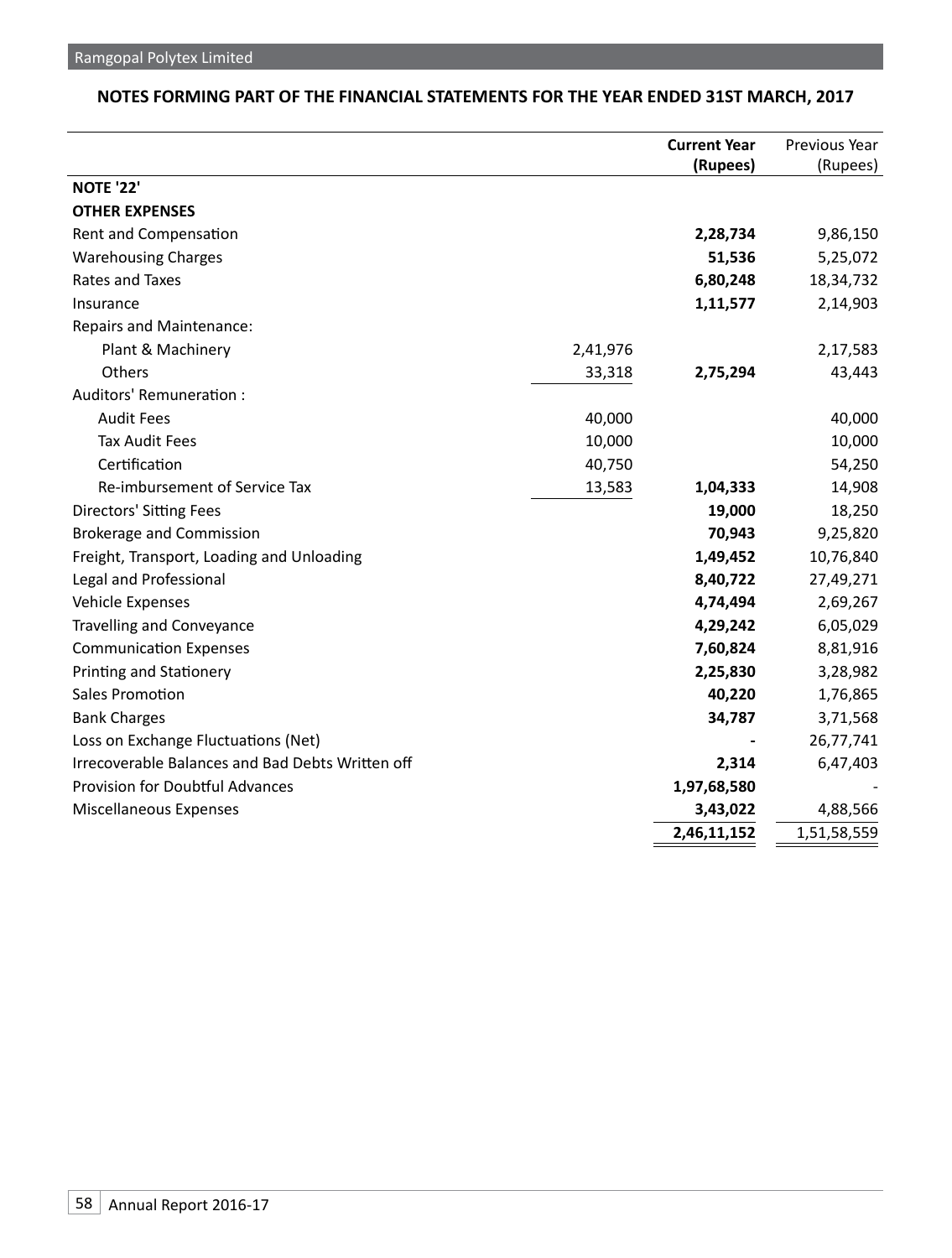**23.1** Contingent Liabilities not provided for in respect of:

|                               | <b>Current Year</b> | Previous Year |
|-------------------------------|---------------------|---------------|
|                               | (Rupees)            | (Rupees)      |
| (a) Disputed Sales Tax Demand | 3,77,444            | 3.77.444      |
| (b) Disputed Customs Penalty  | 32.375              |               |

- **23.2** Capital commitments not provided for in respect of contracts remaining to be executed on capital account (Net of Advance) of Rs. 11,62,248 (Previous Year Rs. Nil).
- **23.3** Deferred Tax Assets comprises of:

|                                                 | As on 31.03.2017 | As on 31.03.2016 |
|-------------------------------------------------|------------------|------------------|
|                                                 | (Rupees)         | (Rupees)         |
| i) Difference between book and tax depreciation | 2,92,186         | 4.36.998         |
| ii) Unabsorbed Business Losses and Depreciation | 1,12,16,818      | 1,43,01,418      |
| iii) Provision for Doubtful Advances            | 50,90,409        |                  |
| iv) Statutory dues allowable on payment basis   | 3,69,206         | 3,64,995         |
| <b>Total Deferred Tax Assets</b>                | 1,69,68,619      | 1,51,03,411      |

However, as a matter of prudence, the Company has not recognised the Deferred Tax Assets, as considered appropriate by the Management, in the absence of virtual certainty of its realisation in future.

#### **23.4** Calculation in respect of Earnings Per Share:

|    |                                                          | As on 31.03.2017 | As on 31.03.2016 |
|----|----------------------------------------------------------|------------------|------------------|
|    | <b>Numerator</b>                                         |                  |                  |
|    | Net Loss as per Statement of Profit and Loss (Rs.)       | (1,74,32,665)    | (1,23,57,206)    |
| bl | <b>Denominator</b>                                       |                  |                  |
|    | Weighted Number of Equity Shares (Nos)                   | 1,45,00,000      | 1,45,00,000      |
|    | <b>Nominal Value per Equity Share (Rs.)</b>              | 10               | 10 <sup>1</sup>  |
|    | <b>Basic and Diluted Earnings per Equity Share (Rs.)</b> | (1.20)           | (0.85)           |

**23.5** The Company's main business is trading of Polymer, Metal etc. All other activities of the Company are incidental to the main business. As such, there is no other reportable segment as per the Accounting Standard-17 "Segment Reporting".

#### **23.6 Related Party disclosures :**

Related party disclosures as required by AS-18 "Related Party Disclosures", are given below:

# **a) List of Related Parties:**

- **1) Parties where control exists Nil**
- **2) Enterprises where significant influence exercised with whom the Company has entered into transactions:** Ramgopal Synthetics Limited

J.M.Trading Corporation

**3) Key Management Personal:**

Sanjay M. Jatia – Managing Director

**b) The following transactions were carried out with the related parties in the normal course of the business:** 

| <b>Particulars</b>                                   |            | For the Year ended   For the Year ended |
|------------------------------------------------------|------------|-----------------------------------------|
|                                                      | 31.03.2017 | 31.03.2016                              |
|                                                      | (Rupees)   | (Rupees)                                |
| <b>Expenses:</b>                                     |            |                                         |
| J.M.Trading Corporation - Rent                       | 72.000     | 72,000                                  |
| Sanjay M. Jatia - Remuneration                       | 9,00,000   | 9,00,000                                |
| Dinvestment in Shares of Ramgopal Synthetics Limited | -          | 1,00,000                                |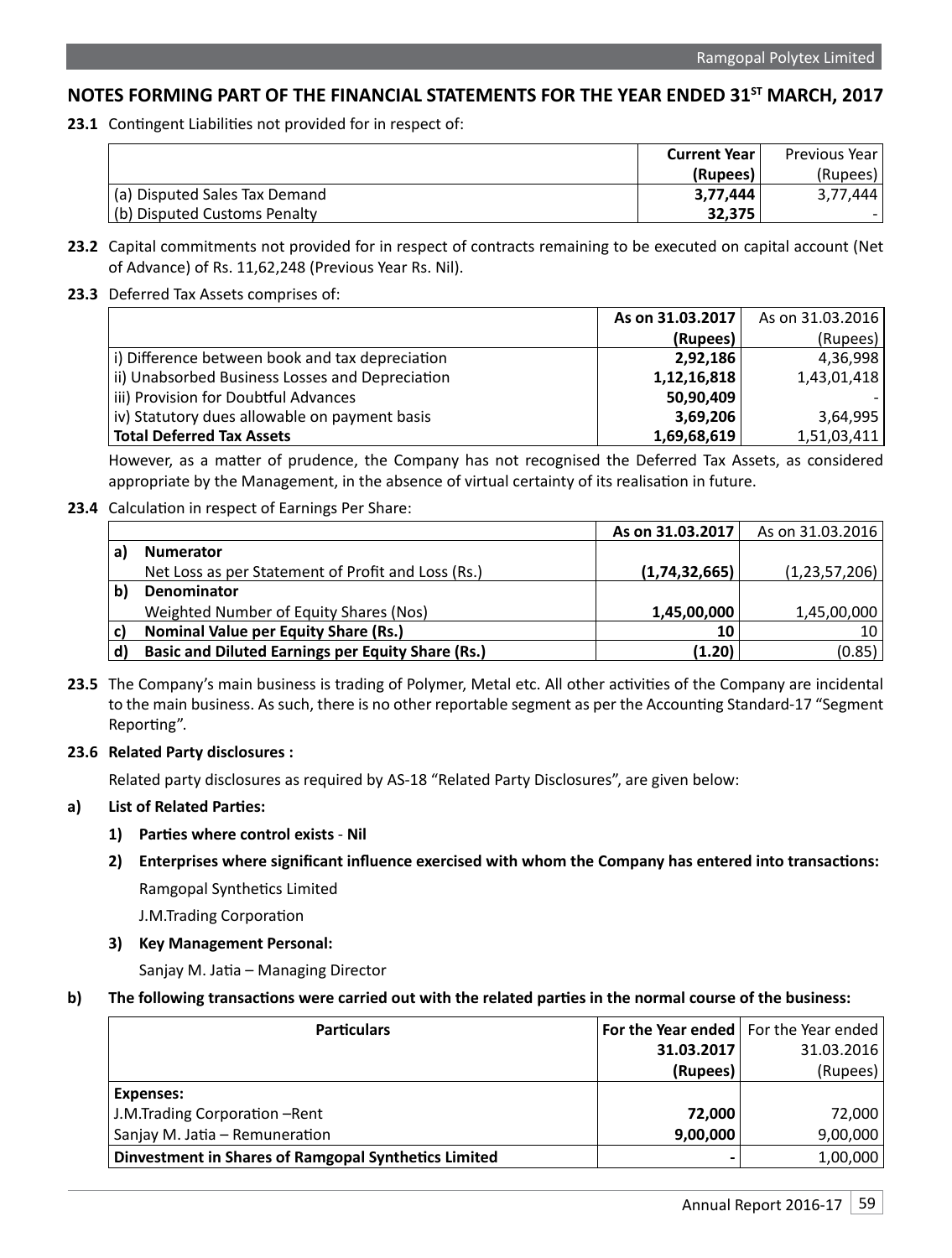|                             | As on      | As on $ $  |
|-----------------------------|------------|------------|
|                             | 31.03.2017 | 31.03.2016 |
|                             | (Rupees)   | (Rupees)   |
| <b>Outstandings:</b>        |            |            |
| Trade Payables:             |            |            |
| J.M.Trading Corporation     | 72,000     |            |
| Deposits:                   |            |            |
| J.M.Trading Corporation     | 50,000     | 50,000     |
| Investments:                |            |            |
| Ramgopal Synthetics Limited | 19,00,000  | 19,00,000  |

**Notes:**

- i) No amounts pertaining to related parties have been provided for as doubtful debts. Also, no amount has been written off /back.
- ii) Details relating to investments in the above related parties have been disclosed in the Note No '10' Non Current Investments.
- iii) The related parties are as identified by the Company and relied upon by the auditors.
- **23.7** In the opinion of the Board, assets other than fixed assets and non-current investments have a value on realisation in the ordinary course of business atleast at the amount at which they are stated.
- **23.8** Long Term loans and advances include Security Deposits to a partnership firm in which a director of the Company is interested as partner Rs.50,000 (previous year Rs.50,000) towards godown taken on hire.
- **23.9** Balances of certain trade receivables, loans and advances given and trade payables are subject to confirmation/ reconciliation. In the opinion of the Board, the difference as may be noticed on such reconciliation will not be material.
- **23.10** Information in respect of Opening Stock, Purchases, Turnover & Closing Stock:

| <b>Description</b>        | <b>Opening Stock</b> | <b>Purchases</b>  | <b>Turnover</b>   | <b>Closing Stock</b> |
|---------------------------|----------------------|-------------------|-------------------|----------------------|
|                           | Value (in Rs.)       | Value (in Rs.)    | Value (in Rs.)    | Value (in Rs.)       |
| Polymers                  |                      | 5,46,17,709       | 4,02,92,692       | 1,71,18,750          |
|                           | $(-)$                | (27, 55, 99, 998) | (27, 73, 51, 147) | $(\textnormal{-})$   |
| <b>Metals</b>             |                      |                   |                   |                      |
|                           | (8, 84, 73, 065)     | ( – )             | (8, 24, 72, 896)  | $(\textnormal{-})$   |
| <b>Fiber Glass Tissue</b> |                      |                   |                   |                      |
|                           | (19, 44, 000)        | $-1$              | (13, 81, 875)     | $(\textnormal{-})$   |
| <b>Total</b>              |                      | 5,46,17,709       | 4,02,92,692       | 1,71,18,750          |
|                           | (9,04,17,065)        | (27, 55, 99, 998) | (36, 12, 05, 918) | $(\textnormal{-})$   |

Note: Previous year's figures have been given in brackets.

**23.11** C.I.F. Value of Imports:

|               | 2016-2017   | 2015-2016    |
|---------------|-------------|--------------|
| Traded Goods: | (Rupees)    | (Rupees)     |
| Polymer       | 3,08,56,800 | 20,32,19,191 |

#### **23.12** Expenses incurred in foreign currency:

|                   | 2016-2017 | 2015-2016 |
|-------------------|-----------|-----------|
|                   | (Rupees)  | (Rupees)  |
| <b>Travelling</b> | 99,997    | 1,29,461  |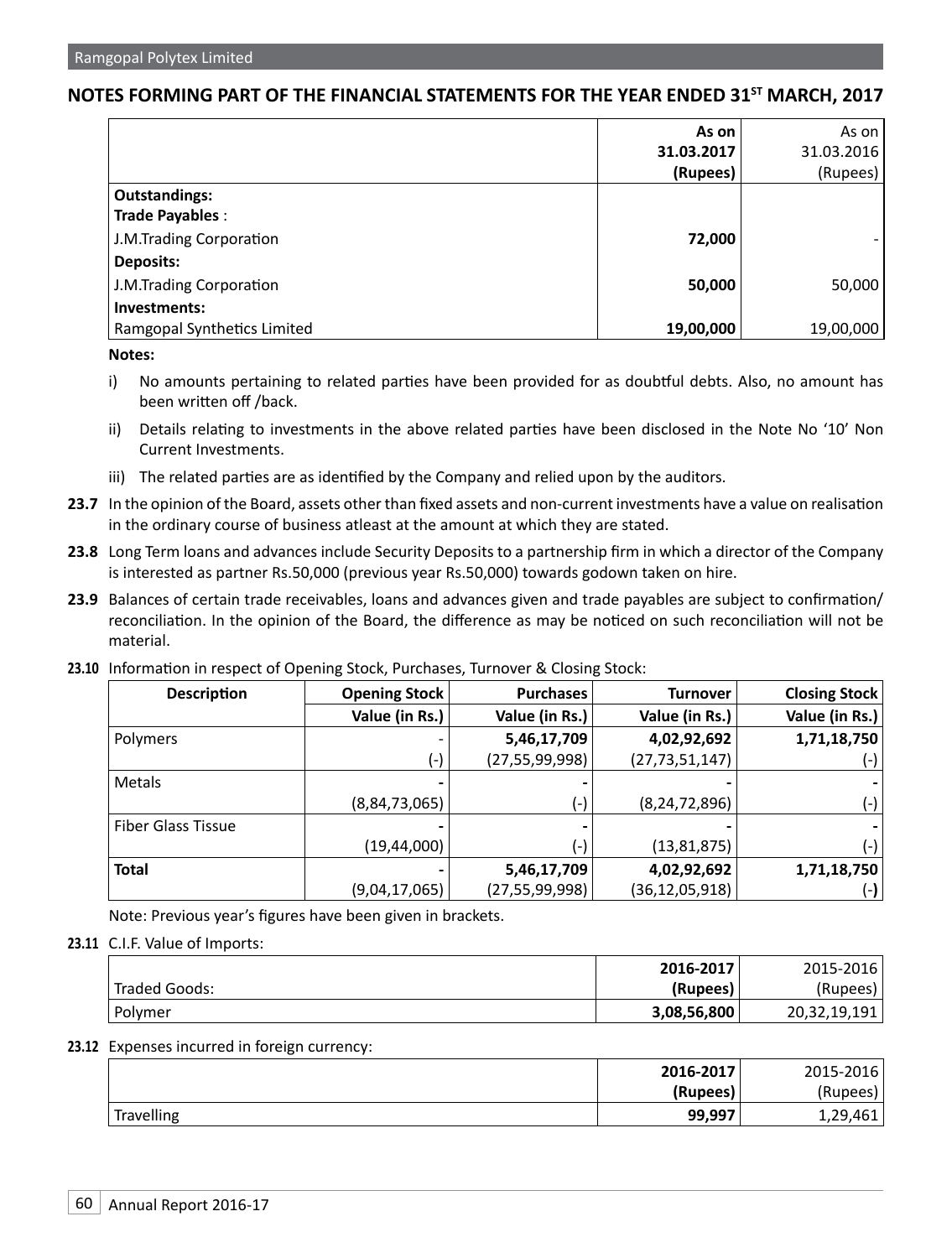**23.13** Operating Leases:

The Company has taken certain godowns under cancelable operating leases. The lease agreements are usually renewable by mutual consents on mutually agreeable terms. Rent payment of Rs. 2,28,734 (Previous Year Rs. 9,86,150) has been disclosed as rent in the Note No. 22 'Other Expenses'.

( $-$ ) Amount Deposited in Banks 1,75,000  $-$  1,75,000  $-$  1,75,000 Closing Cash on Hand As On 30.12.2016 **Closing Cash on Hand As On 30.12.2016** 89,323

23.14 Cash transactions during the period From 8<sup>th</sup> November, 2016 to 30<sup>th</sup> December, 2016:

(Amount in Rupees) Particulars the contract of the contract of the contract of the contract of the contract of the contract of the contract of the contract of the contract of the contract of the contract of the contract of the contract of th Denomination Notes Total Closing Cash on Hand As On 08.11.2016 1,75,000 35,418 2,10,418 (+) Permitted Receipts - 1,24,000 1,24,000 1,24,000 1,24,000 1,24,000 1,24,000 1,24,000 1,24,000 1,24,000 1,24,000 1,24,000 1,24,000 1,24,000 1,24,000 1,24,000 1,24,000 1,24,000 1,24,000 1,24,000 1,24,000 1,24,000 1,24,000 ( -) Permitted Payments - 70,095 70,095

\*Specified Bank Notes (SBNs)

**23.15** Disclosure as required under Section 186 (4) of the Companies Act, 2013.

| Name of the Parties                          | As On<br>31.03.2016 | <b>Payments</b> | <b>Receipts</b>  | As On<br>31.03.2017 |
|----------------------------------------------|---------------------|-----------------|------------------|---------------------|
| 1. Loan Given:                               | (Rupees)            | (Rupees)        | (Rupees)         | (Rupees)            |
| Ananta Landmarks Private Limited             | 2,50,00,000         | 50,00,000       | 3,00,00,000      |                     |
|                                              |                     | (5,00,00,000)   | (2,50,00,000)    | (2,50,00,000)       |
| <b>Blue Blends India Limited</b>             |                     | 25,00,000       | 25,00,000        |                     |
|                                              |                     |                 |                  |                     |
| Bowreah Jute Mills Private Limited           |                     | 30,50,000       |                  | 30,50,000           |
|                                              |                     |                 |                  |                     |
| <b>FEC India</b>                             | 25,00,000           | 38,00,000       | 63,00,000        |                     |
|                                              |                     | (25,00,000)     |                  | (25,00,000)         |
| Gold Mohar Impex Private Limited             |                     |                 |                  |                     |
|                                              |                     | (45,00,000)     | (45,00,000)      |                     |
| G. T. Stock Vision Private Limited           | 90,00,000           |                 |                  | 90,00,000           |
|                                              |                     | (90,00,000)     |                  | (90,00,000)         |
| Ikia Developers and Infrastructure           |                     | 70,00,000       |                  | 70,00,000           |
| Private Limited                              |                     |                 |                  |                     |
| Lata devi Bajoria                            | 45,00,000           |                 |                  | 45,00,000           |
|                                              |                     | (45,00,000)     | (-)              | (45,00,000)         |
| Manish Trex and Finvest Pvt. Ltd.            | 1,30,00,000         |                 | 1,30,00,000      |                     |
|                                              |                     | (2,40,00,000)   | (1, 10, 00, 000) | (1,30,00,000)       |
| Nivedita Mercantile and Financing            |                     | 87,00,000       |                  | 87,00,000           |
| Limited                                      |                     |                 |                  |                     |
| <b>Sheetal Sagar Builders and Developers</b> | 1,00,00,000         |                 | 1,00,00,000      |                     |
| <b>Private Limited</b>                       |                     | (1,00,00,000)   | (-)              | (1,00,00,000)       |
| Sohil Impex                                  | 50,00,000           |                 |                  | 50,00,000           |
|                                              |                     | (50,00,000)     | (-)              | (50,00,000)         |
| Sohil P. Shah                                | 25,00,000           |                 | 20,00,000        | 5,00,000            |
|                                              |                     | (25,00,000)     |                  | (25,00,000)         |
| The Hooghly Mills Co. Ltd.                   | 1,50,00,000         | 5,80,00,000     | 2,70,00,000      | 4,60,00,000         |
|                                              | (11,50,00,000)      | (1,50,00,000)   | (11,50,00,000)   | (1,50,00,000)       |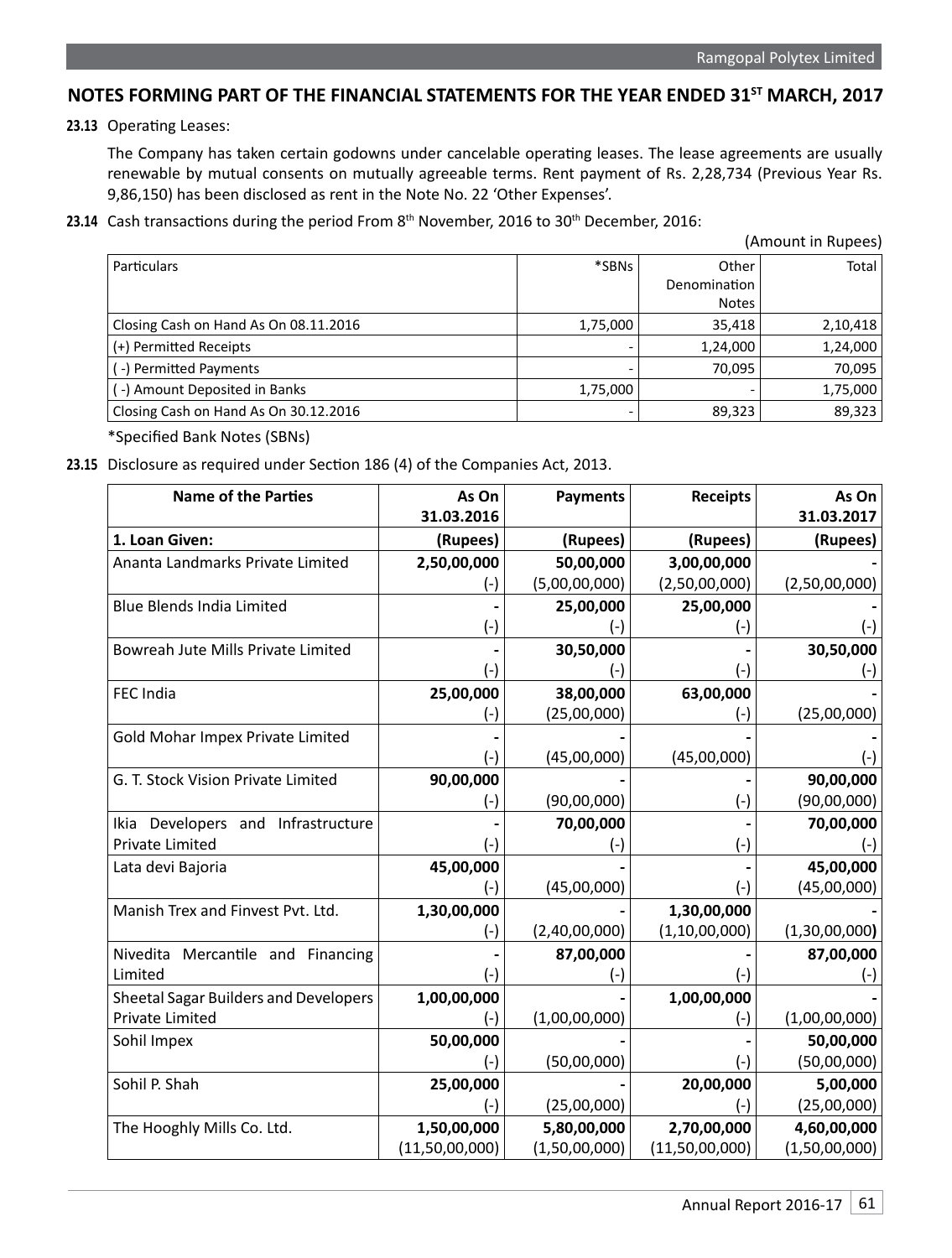| <b>Name of the Parties</b>           | As On          | <b>Payments</b>        | <b>Receipts</b>        | As On         |
|--------------------------------------|----------------|------------------------|------------------------|---------------|
|                                      | 31.03.2016     |                        |                        | 31.03.2017    |
| Total Shipping and Logistics Private |                | 25,00,000              |                        | 25,00,000     |
| Limited                              |                |                        |                        | ( – )         |
| <b>Total</b>                         | 8,65,00,000    | 9,05,50,000            | 9,08,00,000            | 8,62,50,000   |
|                                      | (11,50,00,000) | (12,70,00,000)         | (15, 55, 00, 000)      | (8,65,00,000) |
| 2. Investment Made:                  | As On          | <b>Purchase During</b> | <b>Sale During The</b> | As On         |
|                                      | 31.03.2016     | the Year               | Year                   | 31.03.2017    |
| Ramgopal Synthetics Limited          | 19,00,000      |                        |                        | 19,00,000     |
|                                      | (20,00,000)    | (-)                    | (1,00,000)             | (19,00,000)   |
| Weisser Trading Co. Private Limited  | 2,57,10,919    |                        |                        | 2,57,10,919   |
|                                      | (-)            | (2,57,10,919)          |                        | (2,57,10,919) |
| Shrilekha Trading Private Limited    |                | 82,50,000              | 82,50,000              |               |
|                                      |                |                        |                        | (-)           |
| Total                                | 2,76,10,919    | 82,50,000              | 82,50,000              | 2,76,10,919   |
|                                      | (20,00,000)    | (2,57,10,919)          | (1,00,000)             | (2,76,10,919) |

Note: The purpose of loans given/Investments Made – Deployment of surplus fund of the Company.

**23.16** Gratuity payable to employees as per provision of the Payment of Gratuity Act 1972 is a defined benefit plan. As per the Accounting Standard (AS)-15 "Employee Benefits", disclosure in respect of defined benefit plan are as under:

|              |   |                                                                    | (Amount in Rs.) |               |  |  |
|--------------|---|--------------------------------------------------------------------|-----------------|---------------|--|--|
|              |   |                                                                    | Gratuity        |               |  |  |
|              |   |                                                                    | (Unfunded)      |               |  |  |
|              |   |                                                                    | 2016-2017       | 2015-2016     |  |  |
|              |   | <b>Components of employer expense</b>                              |                 |               |  |  |
|              | 1 | Current service cost<br>1,52,101                                   |                 | 1,63,263      |  |  |
|              | 2 | Interest cost                                                      | 88,452          | 87,705        |  |  |
|              | 3 | Actuarial losses/(gains)                                           | 47,556          | (1,52,914)    |  |  |
|              | 4 | Prior Year Charges                                                 |                 |               |  |  |
|              | 5 | Total expense recognised in the statement of profit and loss       | 2,88,109        | 98,054        |  |  |
|              |   |                                                                    |                 |               |  |  |
| $\mathbf{I}$ |   | Net asset / (liability) recognised in Balance Sheet as at year end |                 |               |  |  |
|              | 1 | Present value of defined benefit obligation                        | 14,33,811       | 11,45,702     |  |  |
|              | 2 | Fair value of plan assets                                          |                 |               |  |  |
|              | 3 | Status [surplus/(deficit)]                                         | (14, 33, 811)   | (11, 45, 702) |  |  |
|              | 4 | Unrecognised past service cost                                     |                 |               |  |  |
|              | 5 | Net asset / (liability) recognized in Balance Sheet                | (14, 33, 811)   | (11, 45, 702) |  |  |
|              |   |                                                                    |                 |               |  |  |
| III          |   | Change in defined benefit obligations (DBO) during the year        |                 |               |  |  |
|              | 1 | Present value of DBO at the beginning of period                    | 11,45,702       | 12,13,802     |  |  |
|              | 2 | Current service cost                                               | 1,52,101        | 1,63,263      |  |  |
|              | 3 | Interest cost                                                      | 88,452          | 87,705        |  |  |
|              | 4 | Actuarial (gains)/ losses                                          | 47,556          | (1,52,914)    |  |  |
|              | 5 | Prior Year Charges                                                 |                 |               |  |  |
|              | 6 | Benefits paid                                                      |                 | (166, 154)    |  |  |
|              | 7 | Present value of DBO at the end of the year                        | 14,33,811       | 11,45,702     |  |  |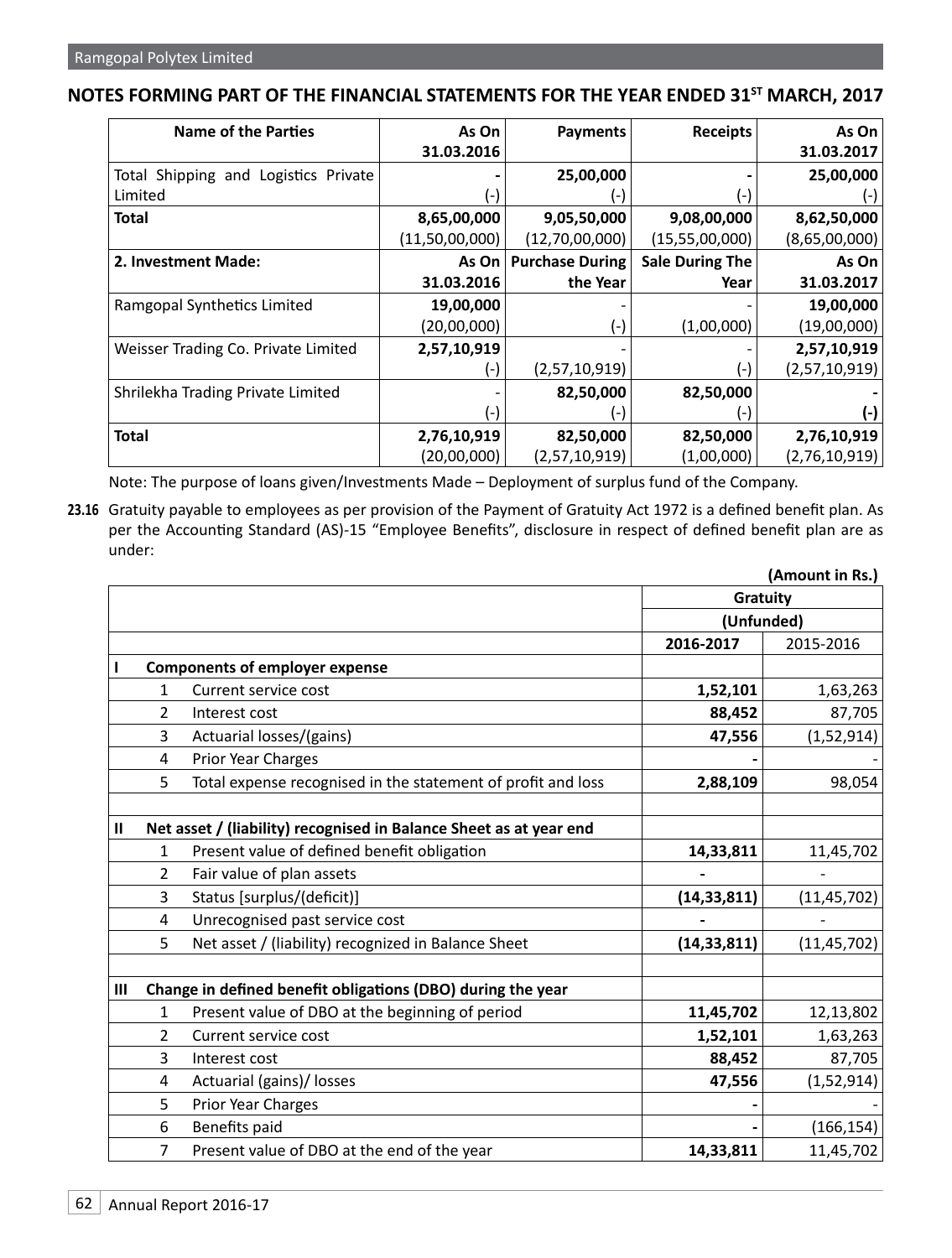**(Amount in Rs.)**

|    |   |                                        |              | Gratuity     |  |  |
|----|---|----------------------------------------|--------------|--------------|--|--|
|    |   |                                        |              | (Unfunded)   |  |  |
|    |   |                                        | 2016-2017    | 2015-2016    |  |  |
| IV |   | <b>Actuarial assumptions</b>           |              |              |  |  |
|    |   | Discount rate (%)                      | 6.80%        | 7.85%        |  |  |
|    |   | Rate of increase in compensation level | 6.00%        | 6.00%        |  |  |
|    | 3 | Retirement age                         | 58 years     | 58 years     |  |  |
|    | 4 | <b>Mortality Table</b>                 | IALM-2006-08 | IALM-2006-08 |  |  |
|    |   |                                        |              |              |  |  |

- **23.17** There are no dues to Micro Enterprises and Small Enterprises as at the close of the year.
- **23.18** Previous year's figures have been regrouped / rearranged so as to make them comparable with current year's figures.

**Signatures to Notes '1' to '23' For and on behalf of the Board**

**SANJAY M. JATIA PANNALAL N. JYOTSHI Chairman and Managing Director <b>Director** Director Din: 00913405 Din: 07248640

**Place :** Mumbai **NAVALKISHOR GADIA MANORAMA YADAV** Dated : 30th May, 2017 **Chief Financial Officer** Company Secretary Company Secretary

Membership No.: A36619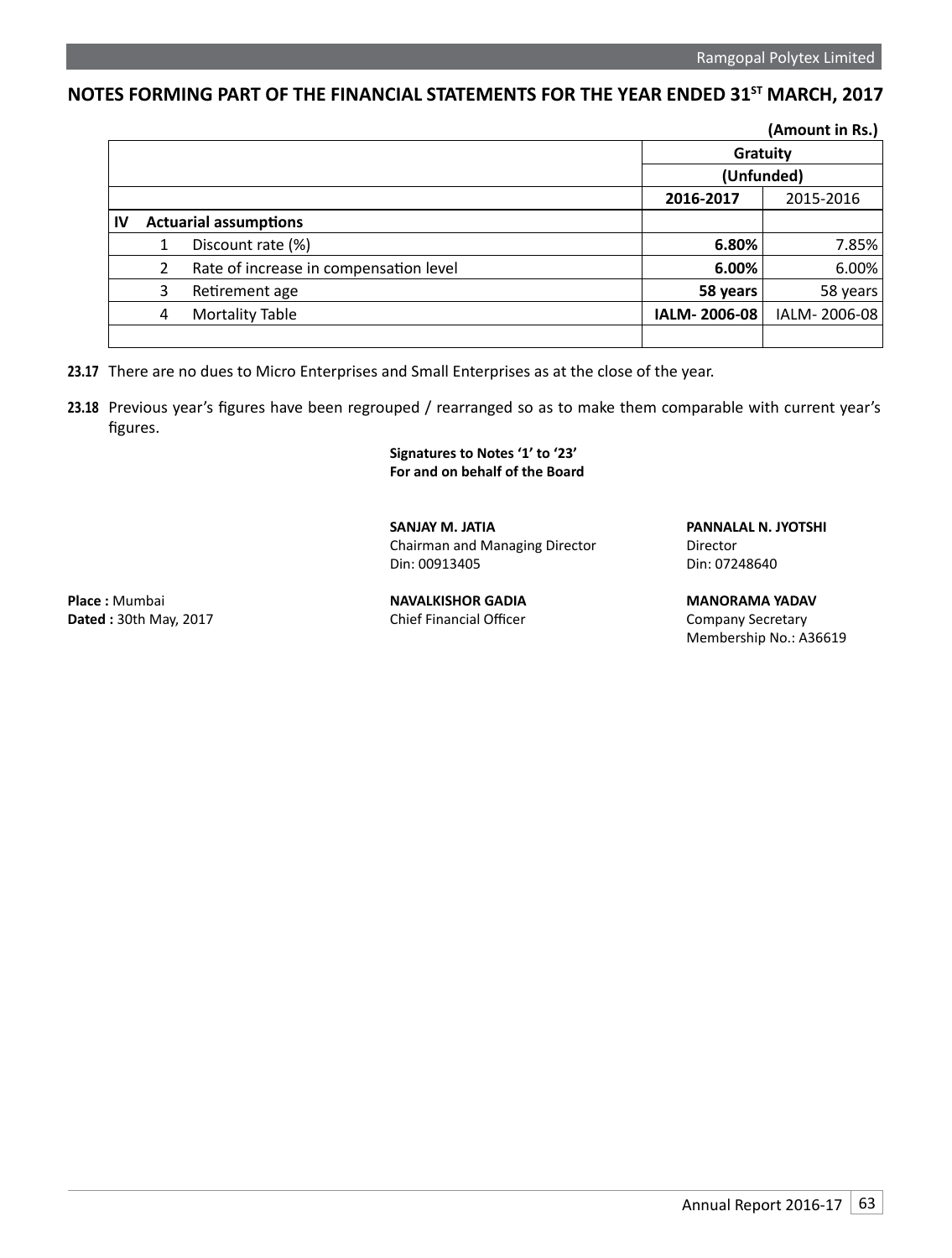# **Route Map to the Venue of the AGM**



**House No. 1249, Bhandari Chowk,** Bhandari Compound, Narpoli Village, Bhiwandi, Thane-421 302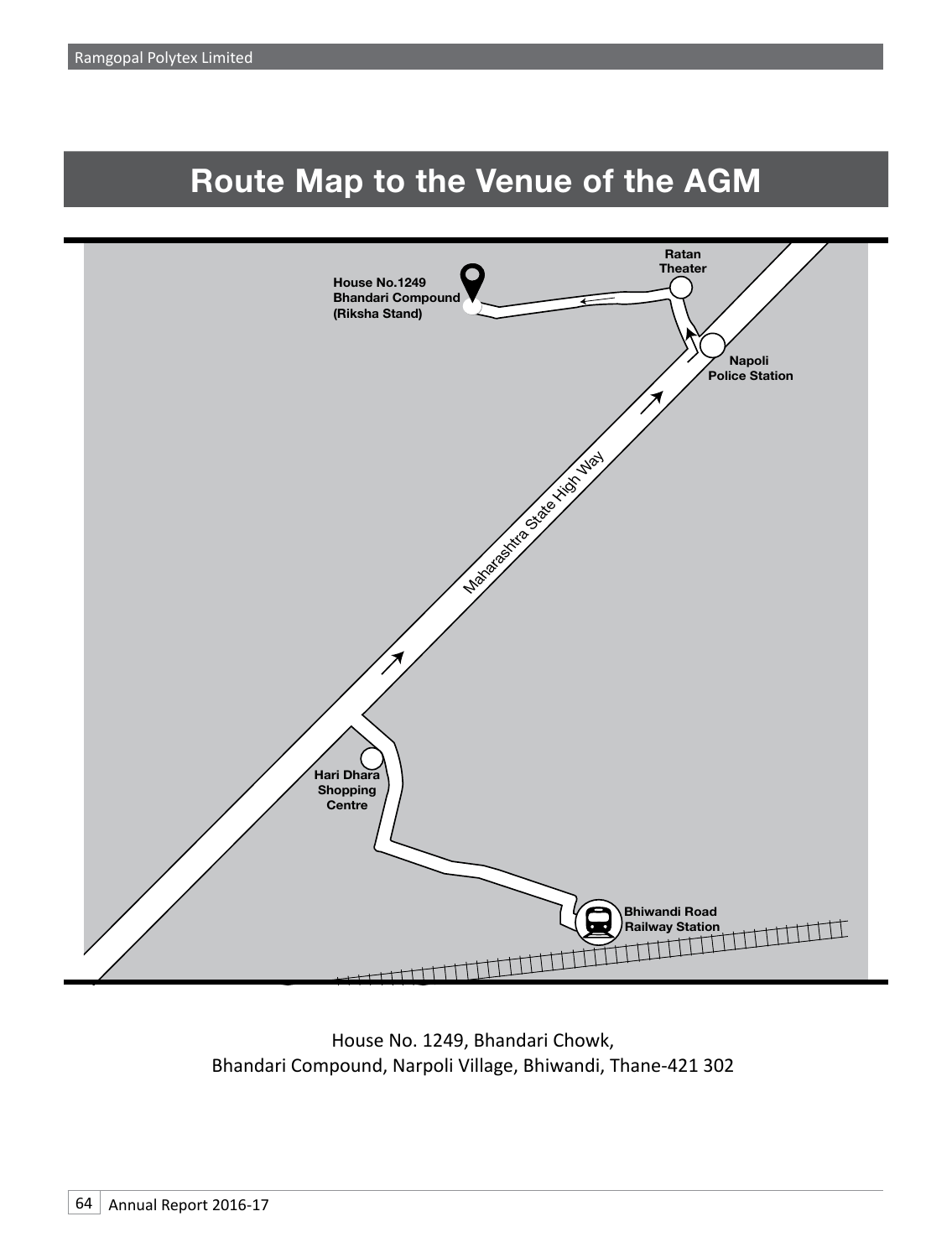# **RAMGOPAL POLYTEX LIMITED**

Regd. Office : Greentex Clearing House, B-1, 2 & 3, Gosrani Compound, Rehnal Village, Bhiwandi, Dist: Thane - 421 302. Maharashtra, India CIN: L17110MH1981PLC024145| (T): 91-22-22834838 | (F): 91-22-22851085 www.ramgopalpolytex.com | Email id: ramgopal@vsnl.com

# **ATTENDANCE SLIP**

Please fill Attendance Slip and hand it over at the venue of the Meeting.

Client Id\*\_\_\_\_\_\_\_\_\_\_\_\_\_\_\_\_\_\_\_\_\_\_ No. of Shares \_\_\_\_\_\_\_\_\_\_\_\_\_\_\_\_\_\_\_\_\_\_\_\_\_\_\_

 $DP \, Id^* \_\_\_\_\_\_\_\_\_\_\_\_\_\_\_\_\_\_\_\_\_\_\_\_ \$ 

Name and Address of the Shareholder / Proxy \_\_\_\_\_\_\_\_\_\_\_\_\_\_\_\_\_\_\_\_\_\_\_\_\_\_\_\_\_\_\_\_\_\_\_\_\_\_\_\_\_\_\_\_\_\_\_\_\_\_\_\_\_\_\_\_\_

I certify that I am a registered shareholder / proxy of registered shareholder of the Company. I hereby record my presence at the 36th Annual General Meeting of the Company to be held on Friday, September 29, 2017, at House No. 1249, Bhandari Chowk, Bhandari Compound, Narpoli Village, Bhiwandi, Thane - 421302 at 11.00 a.m.

\_\_\_\_\_\_\_\_\_\_\_\_\_\_\_\_\_\_\_\_\_\_\_\_\_\_\_\_\_\_\_\_\_\_\_\_\_\_\_\_\_\_\_\_\_\_\_\_\_\_\_\_\_\_\_\_\_\_\_\_\_\_\_\_\_\_\_\_\_\_\_\_\_\_\_\_\_\_\_\_\_\_\_\_\_\_\_\_\_\_\_\_\_\_\_\_

 $\frac{1}{2}$  ,  $\frac{1}{2}$  ,  $\frac{1}{2}$  ,  $\frac{1}{2}$  ,  $\frac{1}{2}$  ,  $\frac{1}{2}$  ,  $\frac{1}{2}$  ,  $\frac{1}{2}$  ,  $\frac{1}{2}$  ,  $\frac{1}{2}$  ,  $\frac{1}{2}$  ,  $\frac{1}{2}$  ,  $\frac{1}{2}$  ,  $\frac{1}{2}$  ,  $\frac{1}{2}$  ,  $\frac{1}{2}$  ,  $\frac{1}{2}$  ,  $\frac{1}{2}$  ,  $\frac{1$ If signed by Proxy, his name Member's / Proxy's Signature should be written here in BLOCK letters

\*Applicable for investors holding shares in electronic form.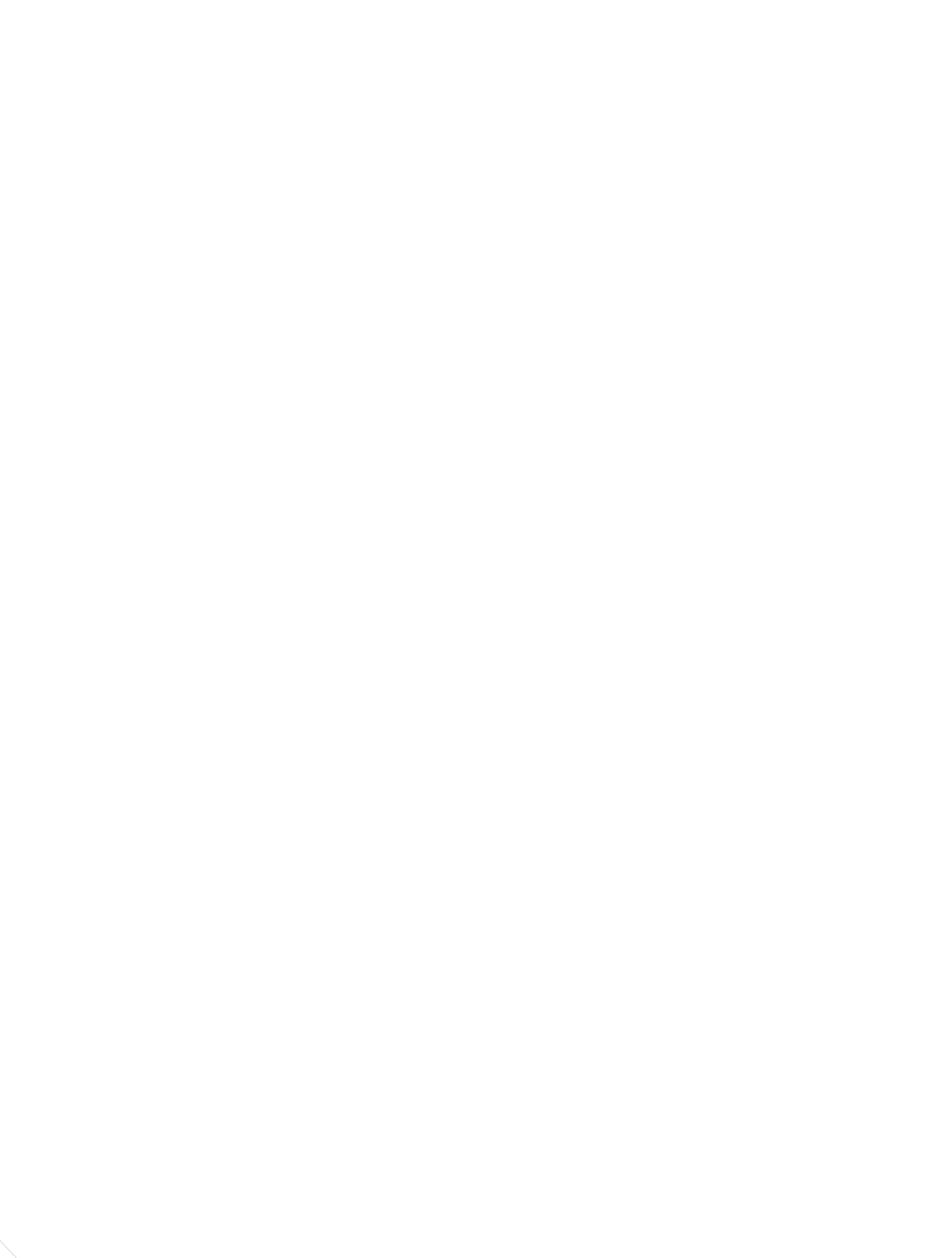# **RAMGOPAL POLYTEX LIMITED**

Regd. Office : Greentex Clearing House, B-1, 2 & 3, Gosrani Compound, Rehnal Village, Bhiwandi, Dist: Thane - 421 302. Maharashtra, India CIN: L17110MH1981PLC024145| (T): 91-22-22834838 | (F): 91-22-22851085 www.ramgopalpolytex.com | Email id: ramgopal@vsnl.com

# **PROXY FORM**

|                   |                                                                     |                                                                                                                                                                                                                                                             |                                                                                           |  |                         |                                 |           | (Pursuant to section 105(6) of the Companies Act, 2013 and rule 19(3) of the Companies (Management and Administration) Rules, 2014)                                                                                                                                                                                                                                                         |                                       |                 |
|-------------------|---------------------------------------------------------------------|-------------------------------------------------------------------------------------------------------------------------------------------------------------------------------------------------------------------------------------------------------------|-------------------------------------------------------------------------------------------|--|-------------------------|---------------------------------|-----------|---------------------------------------------------------------------------------------------------------------------------------------------------------------------------------------------------------------------------------------------------------------------------------------------------------------------------------------------------------------------------------------------|---------------------------------------|-----------------|
|                   |                                                                     | Name of member(s):                                                                                                                                                                                                                                          |                                                                                           |  |                         |                                 |           |                                                                                                                                                                                                                                                                                                                                                                                             |                                       |                 |
|                   |                                                                     | Registered address:                                                                                                                                                                                                                                         |                                                                                           |  |                         |                                 |           |                                                                                                                                                                                                                                                                                                                                                                                             |                                       |                 |
|                   | Email id:                                                           |                                                                                                                                                                                                                                                             |                                                                                           |  |                         |                                 |           |                                                                                                                                                                                                                                                                                                                                                                                             |                                       |                 |
|                   |                                                                     | Folio No./ Client id:                                                                                                                                                                                                                                       |                                                                                           |  |                         |                                 | DP ID:    |                                                                                                                                                                                                                                                                                                                                                                                             |                                       |                 |
|                   |                                                                     |                                                                                                                                                                                                                                                             | I/We being a member(s) of ______ shares of the above named company, hereby appoint:       |  |                         |                                 |           |                                                                                                                                                                                                                                                                                                                                                                                             |                                       |                 |
| $\mathbf{1}$      | Name                                                                |                                                                                                                                                                                                                                                             |                                                                                           |  |                         |                                 |           |                                                                                                                                                                                                                                                                                                                                                                                             |                                       |                 |
|                   | Address                                                             |                                                                                                                                                                                                                                                             |                                                                                           |  |                         |                                 |           |                                                                                                                                                                                                                                                                                                                                                                                             |                                       |                 |
|                   | Email id:<br>Signature                                              |                                                                                                                                                                                                                                                             |                                                                                           |  |                         |                                 |           |                                                                                                                                                                                                                                                                                                                                                                                             |                                       |                 |
|                   | Or failing him:                                                     |                                                                                                                                                                                                                                                             |                                                                                           |  |                         |                                 |           |                                                                                                                                                                                                                                                                                                                                                                                             |                                       |                 |
| 2                 | Name                                                                |                                                                                                                                                                                                                                                             |                                                                                           |  |                         |                                 |           |                                                                                                                                                                                                                                                                                                                                                                                             |                                       |                 |
|                   | Address                                                             |                                                                                                                                                                                                                                                             |                                                                                           |  |                         |                                 |           |                                                                                                                                                                                                                                                                                                                                                                                             |                                       |                 |
|                   | Email id:<br>Or failing him:                                        |                                                                                                                                                                                                                                                             |                                                                                           |  |                         |                                 | Signature |                                                                                                                                                                                                                                                                                                                                                                                             |                                       |                 |
| 3                 | Name                                                                |                                                                                                                                                                                                                                                             |                                                                                           |  |                         |                                 |           |                                                                                                                                                                                                                                                                                                                                                                                             |                                       |                 |
|                   | Address                                                             |                                                                                                                                                                                                                                                             |                                                                                           |  |                         |                                 |           |                                                                                                                                                                                                                                                                                                                                                                                             |                                       |                 |
|                   | Email id:                                                           |                                                                                                                                                                                                                                                             |                                                                                           |  |                         |                                 | Signature |                                                                                                                                                                                                                                                                                                                                                                                             |                                       |                 |
|                   |                                                                     |                                                                                                                                                                                                                                                             |                                                                                           |  |                         |                                 |           | As my/our proxy to attend and vote (on a poll) for me/us and on my/our behalf at the 36th Annual General Meeting of the Company,<br>to be held on the Friday, September 29, 2017 at House No. 1249, Bhandari Chowk, Bhandari Compound, Narpoli Village, Bhiwandi,<br>Thane - 421302 at 11.00 a.m. and at any adjournment thereof in respect of the such resolutions as are indicated below: |                                       |                 |
| Resolution<br>No. |                                                                     | Resolution                                                                                                                                                                                                                                                  |                                                                                           |  |                         |                                 |           |                                                                                                                                                                                                                                                                                                                                                                                             | For                                   | Vote<br>Against |
|                   | <b>Ordinary Resolution</b>                                          |                                                                                                                                                                                                                                                             |                                                                                           |  |                         |                                 |           |                                                                                                                                                                                                                                                                                                                                                                                             |                                       |                 |
|                   | 1.                                                                  | To receive, consider and adopt the Audited Financial Statements of the Company for the year ended<br>March 31, 2017 together with the Reports of the Board of Directors and the Auditors thereon                                                            |                                                                                           |  |                         |                                 |           |                                                                                                                                                                                                                                                                                                                                                                                             |                                       |                 |
|                   | 2.                                                                  | To appoint a Director in place Mrs. Divya Modi (holding DIN: 07158212), who retires by rotation in terms of<br>Section 152(6) of the Companies Act, 2013 and being eligible, offers herself for re-appointment.                                             |                                                                                           |  |                         |                                 |           |                                                                                                                                                                                                                                                                                                                                                                                             |                                       |                 |
|                   | 3.                                                                  | To appoint N. K. Jalan & Co., Chartered Accountants as the Statutory Auditors of the Company to hold<br>office from the conclusion of this 36th Annual General Meeting till the conclusion of 41st Annual General<br>Meeting and to fix their remuneration. |                                                                                           |  |                         |                                 |           |                                                                                                                                                                                                                                                                                                                                                                                             |                                       |                 |
|                   | <b>Special Business</b>                                             |                                                                                                                                                                                                                                                             |                                                                                           |  |                         |                                 |           |                                                                                                                                                                                                                                                                                                                                                                                             |                                       |                 |
|                   | 4.                                                                  |                                                                                                                                                                                                                                                             | Revision in terms of remuneration of Mr. Sanjay Jatia, Managing Director of the Company   |  |                         |                                 |           |                                                                                                                                                                                                                                                                                                                                                                                             |                                       |                 |
|                   | 5.                                                                  |                                                                                                                                                                                                                                                             | Change in place of keeping and inspection of register and index of members, returns, etc. |  |                         |                                 |           |                                                                                                                                                                                                                                                                                                                                                                                             |                                       |                 |
|                   |                                                                     |                                                                                                                                                                                                                                                             |                                                                                           |  |                         |                                 |           |                                                                                                                                                                                                                                                                                                                                                                                             | Affix<br>$Re.1/-$<br>Revenue<br>Stamp |                 |
|                   | Signed this ___________________ day of ______________<br>2017       |                                                                                                                                                                                                                                                             |                                                                                           |  | Signature of member (s) |                                 |           |                                                                                                                                                                                                                                                                                                                                                                                             |                                       |                 |
| Note:             | Signature of first proxy holder<br>Signature of second proxy holder |                                                                                                                                                                                                                                                             |                                                                                           |  |                         | Signature of third proxy holder |           |                                                                                                                                                                                                                                                                                                                                                                                             |                                       |                 |
|                   |                                                                     |                                                                                                                                                                                                                                                             |                                                                                           |  |                         |                                 |           | (1) The Proxy form in order to be effective, should be completed, duly signed and stamped and must be denosited at the Registered Office of the                                                                                                                                                                                                                                             |                                       |                 |

mpleted, duly signed and stamped and must be deposited at the Registered Office of the  $\,$ Company not less than 48 hours before the time for commencement of the aforesaid meeting.

(2) A Proxy need not be a member of the Company.

(3) A person can act as a proxy on behalf of members not exceeding fifty and holding in the aggregate not more than 10% of the total share capital of the Company carrying voting rights.

(4) Please indicate your option by putting an 'X' in the appropriate column against the resolutions indicated. If you leave the 'For' or 'Against' column blank against any or all the resolutions, your Proxy will be entitled to vote in the manner as he/she thinks appropriate.

(5) In case of joint holders, the signature of anyone holder will be sufficient, but names of all the joint holders should be stated.